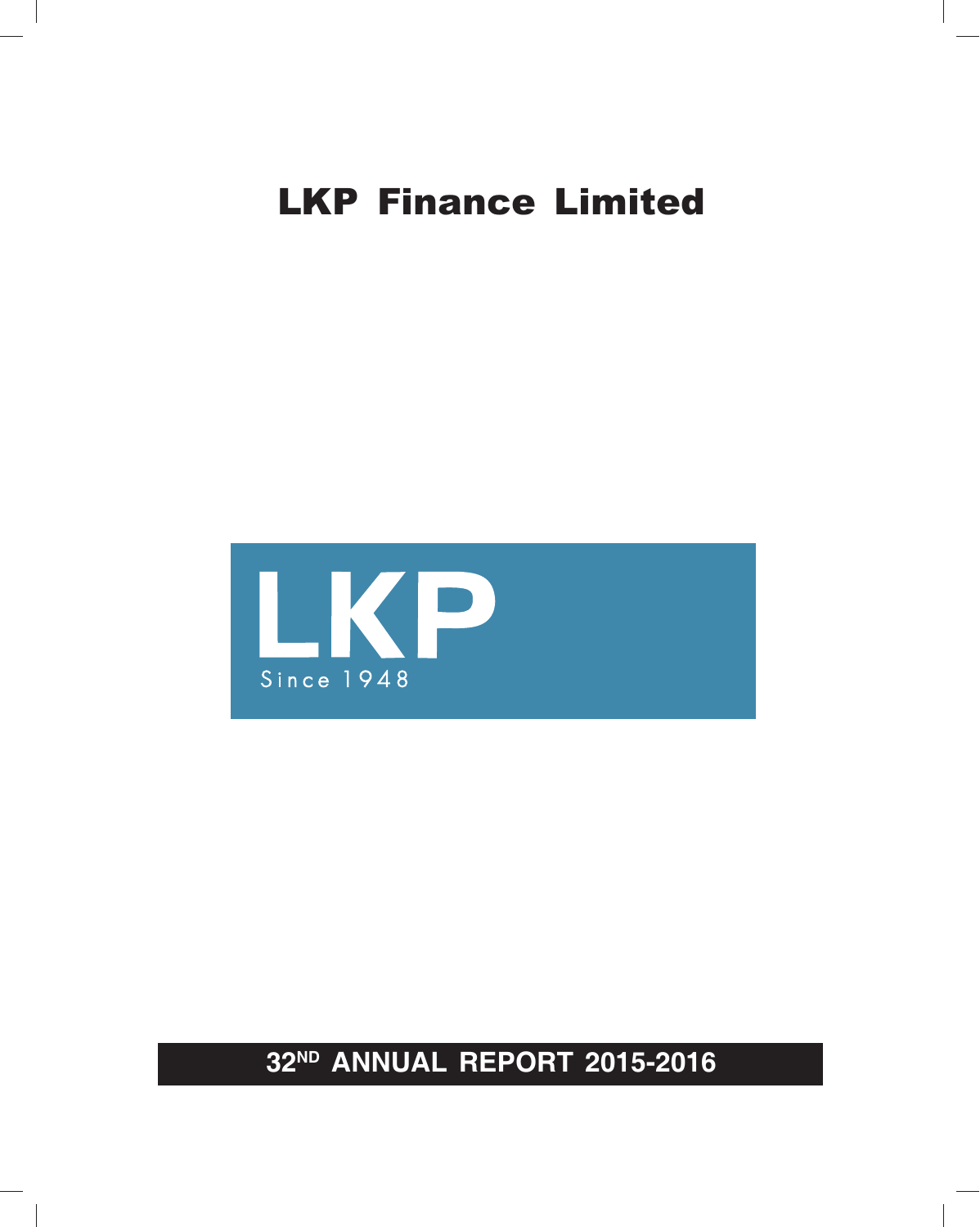

| <b>Board of Directors:</b>                               | <b>DIN</b> |
|----------------------------------------------------------|------------|
| Shri Mahendra V. Doshi<br>Executive Chairman             | 00123243   |
| Shri Vineet N. Suchanti                                  | 00004031   |
| Shri Hariharan Padmanabhan<br>(upto 3rd August, $2015$ ) | 00214284   |
| Shri Sajid Mohamed<br>(w.e.f. 3rd August, $2015$ )       | 06878433   |
| Shri Pratik M. Doshi                                     | 00131122   |
| Shri Sayanta Basu                                        | 02128110   |
| Smt. Anjali Suresh                                       | 02545317   |

## **Company Secretary :**

Shri Girish B. Innani (General Manager - Legal & Company Secretary)

### **Auditors :**

Ford, Rhodes, Parks & Co., Sai Commerical Building, 312 / 313, 3rd Floor, BKS Devshi Marg, Govandi (East), Mumbai - 400 088.

## **Registered Office:**

203, Embassy Centre, Nariman Point, Mumbai - 400 021. Tel. : 4002 4785 / 4002 4786 Fax : 2287 4787

## **CIN: L65990MH1984PLC032831**

## **Registrar & Shares Transfer Agent :**

Adroit Corporate Services Pvt. Ltd. 19, Jaferbhoy Industrial Estate, 1st Floor, Makavana Road, Marol Naka, Andheri (East), Mumbai - 400 059. Tel. : 28590942 / 28594060

## **CONTENTS**

|                                             | Page Nos. |
|---------------------------------------------|-----------|
| Notice and Explanatory Statement 1-5        |           |
|                                             |           |
|                                             |           |
| Report on Corporate Governance23-27         |           |
| Management Discussion and Analysis 28-29    |           |
| Independent Auditors' Report 30-32          |           |
| Subsidiaries Financial Salient Features  33 |           |
|                                             |           |
|                                             |           |
|                                             |           |
| Notes to Financial Statements 37-46         |           |
| Consolidated Financial Statements47-55      |           |

*32nd Annual General Meeting on Friday, 10th June, 2016 at 10.30 a.m. at M. C. Ghia Hall, Hargovindas Building, 18/20, Kaikhushru Dubash Marg, Mumbai - 400 001.*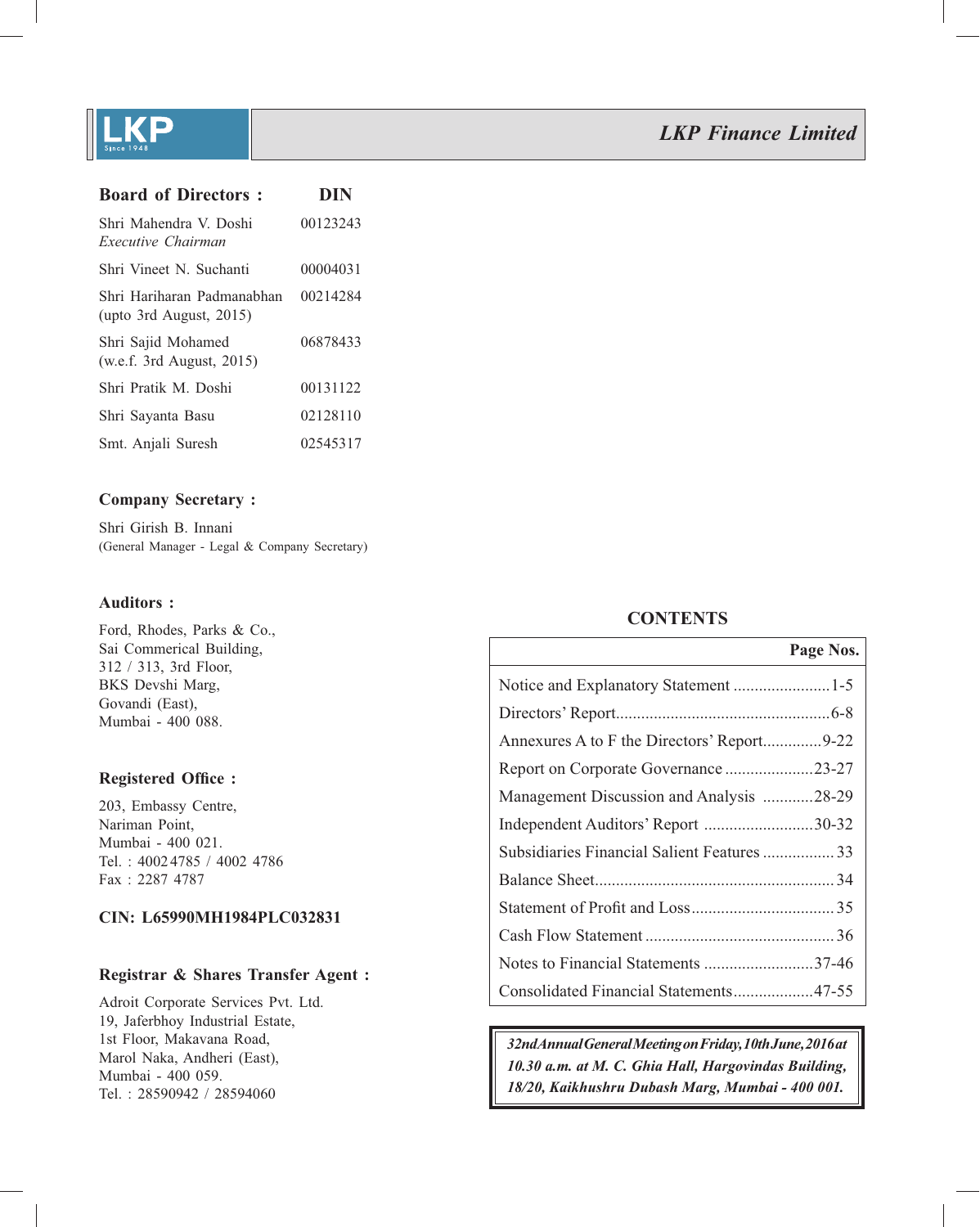## **NOTICE**

**NOTICE** is hereby given that the Thirty Second Annual General Meeting of the members of LKP Finance Limited will be held at M. C. Ghia Hall, Bhogilal Hargovindas Building, 18/20, K. Dubash Marg, Mumbai 400 001 on Friday 10th June, 2016 at 10.30 a.m. to transact the following business:

#### **ORDINARY BUSINESS:**

- 1. To receive, consider and adopt the Audited Statement of Profit & Loss Account for the Financial Year ended on 31st March, 2016 and the Balance Sheet as at that date and the Reports of the Directors and Auditors thereon.
- 2. To declare dividend on equity shares.
- 3. To appoint a Director in place of Mr. Mahendra V. Doshi (holding DIN 00123243), who retires by rotation and being eligible offers himself for re-appointment.
- 4. To appoint M/s. Ford, Rhodes, Parks & Co. LLP Chartered Accountants Firm Registration No. 102860W / W100089, Mumbai as statutory auditors of the Company and fix their remuneration.

#### **SPECIAL BUSINESS**

5. To consider and if thought fit, to pass, with or without modification(s), the following resolution as an Ordinary Resolution:

 "Resolved that pursuant to the provisions of section 149, 152 read with schedule IV and all other applicable provisions of the Companies Act, 2013 and the Companies (Appointment and Qualifications of Directors) Rules, 2014 (including any statutory  $modification(s)$  or re-enactment thereof for the time being in force) and Regulation 25 of the SEBI (Listing obligations and Disclosure requirements) Regulations, 2015, Mr. Sajid Mohamed (holding DIN 06878433) who was appointed as an Additional Director of the Company with effect from August 03, 2015 by the Board of Directors and holds office up to the date of this Annual General Meeting under section 161 of the Companies Act, 2013 ("the act") and in respect of whom the Company has received a notice in writing under section 160 of the Companies Act, 2013 from a member proposing his candidature for the office of director, be and is hereby appointed as an Independent Director of the Company to hold office for 5 (five) consecutive years for a term up to the conclusion of  $37<sup>th</sup>$ Annual General Meeting of the Company in the calendar year 2021."

6. To consider and, if thought fit, to pass with or without modification(s), the following resolutions as a Special Resolution:

 "RESOLVED THAT pursuant to Section 188 and other applicable provisions, if any, of the Companies Act, 2013 read with applicable Rules under Companies (Meetings of Board and its Powers) Rules, 2014 and in terms of applicable provisions of Securities and Exchange Board of India (Listing Obligations and Disclosure Requirements) Regulations, 2015 (including any amendment, modification or re-enactment thereof), and subject to such approvals, consents, sanctions and permissions as may be necessary, the consent of the Members be and is hereby accorded to the Board of Directors of the Company (hereinafter referred to as the "Board", which term shall include any Committee constituted by the Board of Directors of the Company or any person(s) authorised by the Board to exercise the powers conferred on the Board of Directors of the Company by this Resolution) to enter into Related Party Transactions as defined under Sub-Section (1) of Section 188 of the Act in the Company or its subsidiaries or associate Companies or any other transaction of whatever nature with the Related Parties."

 "RESOLVED FURTHER THAT the Board of Directors of the Company be and are hereby authorized to determine the actual sums to be involved in the proposed transactions with related parties (including material  $\&$  significant transactions) and the terms & conditions related thereto and all other matters arising out of or incidental to the proposed transactions and generally to do all such acts, deeds, matters and things that may be necessary, proper, expedient or incidental thereto for the purpose of giving effect to this Resolution."

 "RESOLVED FURTHER THAT the Board of Directors of the Company be and are hereby authorized to take such steps as may be necessary for obtaining approvals, statutory, contractual or otherwise, in relation to the above and to settle all matters arising out of and incidental thereto, and to sign and execute all deeds, applications, documents and writings that may be required, on behalf of the Company and generally to do all such acts, matters and things that may be necessary, proper, expedient or incidental thereto for the purpose of giving effect to this Resolution."

By Order of the Board of Directors

#### Mumbai (M. V. Doshi) Date: 2nd May, 2016 *Executive Chairman*

### **IMPORTANT NOTES:**

- 1. The Explanatory Statement setting out the material facts pursuant to Section 102 of the Companies Act, 2013 (''the Act''), concerning the Special Business in the Notice is annexed hereto and forms part of this Notice. The profile of the Directors seeking reappointment, as required in terms of Regulation 36(3) of the SEBI (Listing Obligations and Disclosure Requirements) Regulations, 2015 is given below.
- 2. A MEMBER ENTITLED TO ATTEND AND VOTE IS ENTITLED TO APPOINT A PROXY TO ATTEND AND VOTE INSTEAD OF HIMSELF AND THE PROXY NEED NOT BE A MEMBER PROXIES IN ORDER TO BE VALID MUST BE RECEIVED BY THE COMPANY NOT LESS THAN 48 HOURS BEFORE THE MEETING. A PERSON CAN ACT AS PROXY FOR ONLY 50 MEMBERS AND HOLDING IN AGGREGATE NOT MORE THAN 10 PERCENT OF THE TOTAL SHARE CAPITAL OF THE COMPANY CARRYING VOTING RIGHTS. MEMBER HOLDING MORE THAN 10 PERCENT OF THE TOTAL SHARE CAPITAL OF THE COMPANY CARRYING VOTING RIGHTS MAY APPOINT A SINGLE PERSON AS PROXY AND SUCH PERSON SHALL NOT ACT AS PROXY FOR ANY OTHER MEMBER.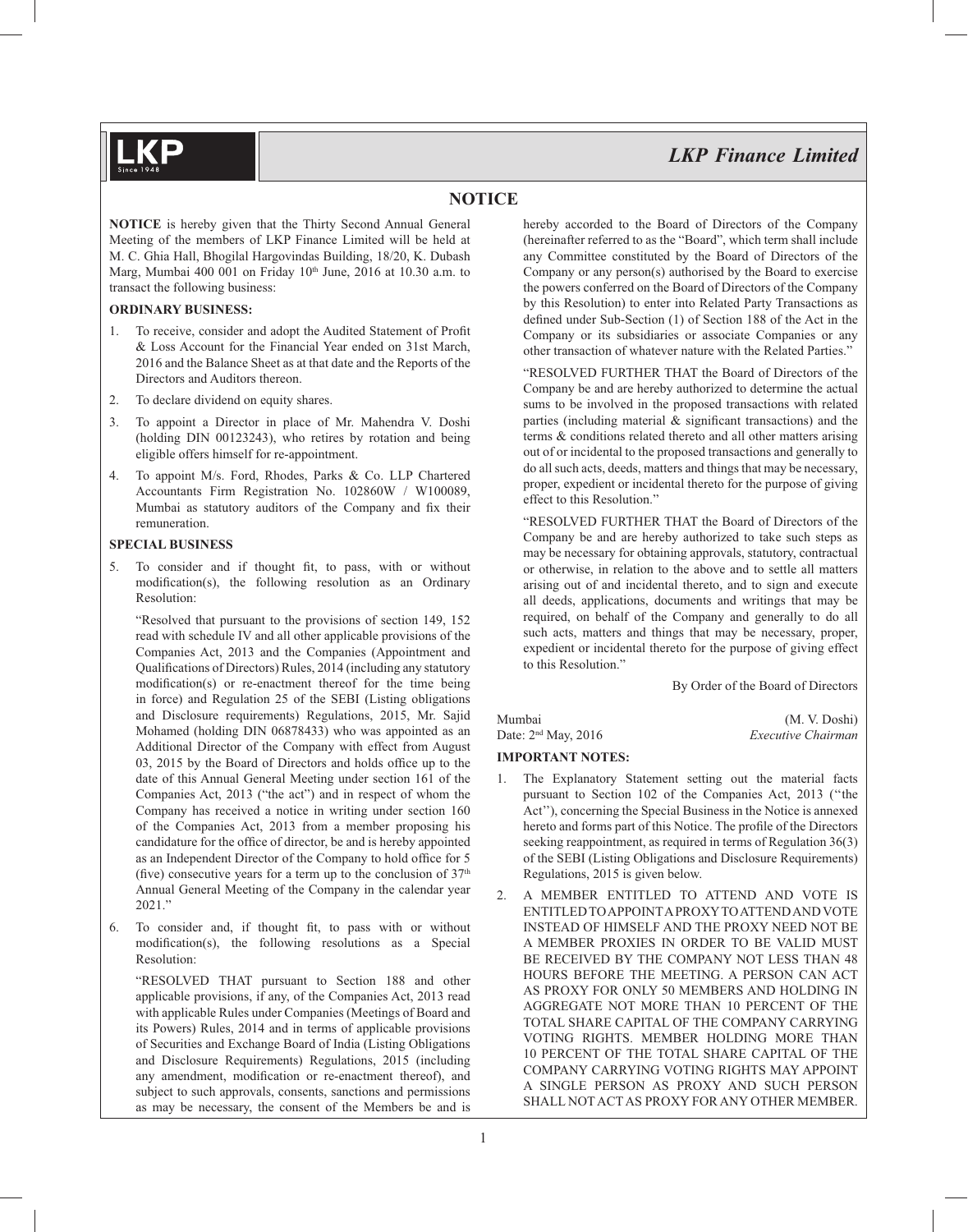- 3. Corporate Members intending to send their authorised representatives to attend the AGM are requested to send a duly certified copy of their Board Resolution authorising their representatives to attend and vote at the AGM.
- 4. In case of joint holders attending the Meeting, only such joint holder who is higher in the order of names will be entitled to vote.
- 5. Members / Proxies / Authorised Representatives should bring the enclosed attendance Slip, duly filled in, for attending the Meeting. Copies of the Annual Report or Attendance Slips will not be distributed at the Meeting.
- 6. The Register of Members and the Share Transfer Books of the Company shall remain closed from Monday, 6<sup>th</sup> June, 2016 to Friday 10 June, 2016 (both days inclusive).
- 7. SEBI & the Ministry of Corporate Affairs encourages paperless communication as a contribution to greener environment. Members holding shares in physical mode are requested to register their e-mail ID's with the Adroit Corporate Services Private Limited, the Registrars & Share Transfer Agents of the Company and Members holding shares in demat mode are requested to register their e-mail ID's with their respective Depository Participants (DPs) in case the same is still not registered. If there is any change in the e-mail ID already registered with the Company, members are requested to immediately notify such change to the Registrars & Share Transfer Agents of the Company in respect of shares held in physical form and to DPs in respect of shares held in electronic form. Members who wish to register their email ID can download the 'Green Initiative' form from the Company's website viz.www.lkpsec.com.
- 8. In terms of Section 101 and 136 of the Companies Act, 2013 read together with the Rules made thereunder, the copy of the Annual Report including Financial Statements, Board's Report etc. and this Notice are being sent by electronic mode, to those members who have registered their email ids with their respective depository participants or with the Registrars and Share Transfer Agents of the Company, unless any member has requested for a physical copy of the same. In case you wish to get a physical copy of the Annual Report, you may send your request to info@adroitcorporate.com mentioning your Folio/DP ID & Client ID.
- 9. Pursuant to Section 72 of the Companies Act, 2013, members holding shares in physical form are advised to file nomination in the prescribed Form SH-13 with the Company's Registrars & Share Transfer Agents. In respect of shares held in electronic/ demat form, the members may please contact their respective depository participant.
- 10. Members are requested to send all communications relating to shares, and unclaimed dividends, change of address etc. to the Registrar and Share Transfer Agents at the following address:

 M/s. Adroit Corporate Services Private Limited 19, Jafarbhoy Industrial Estate, 1<sup>st</sup> Floor, Makawana Road, Marol Naka, Andheri ( East), Mumbai 400 059. Tel. No.022- 28590942

 If the shares are held in electronic form, then change of address and change in the Bank Accounts etc. Should be furnished to their respective Depository Participants (DPs).

#### 11. **Unclaimed/Unpaid Dividend:**

 Members are informed that the dividend amount for the year ended 31st March 2009 remaining unclaimed shall become due for transfer on  $7<sup>th</sup>$  July, 2016 respectively to the Investor Education and Protection Fund established by the Central Government in terms of Section 124 of the Companies Act, 2013 on expiry of 7 years from the date of its declaration. Any member, who has not claimed final dividend in respect of the financial year ended  $31<sup>st</sup>$  March 2009 onwards is requested to approach the Company/ the Registrar and Share Transfer Agents of the Company for claiming the same as early as possible but not later than 30th June, 2016 for dividend of F.Y.2008- 2009. The Company has already sent reminders to all such members at their registered addresses in this regard.

## 12. **Voting Options:-**

#### **Voting through electronic means**

- **I.** In compliance with provisions of Section 108 of the Companies Act, 2013, Rule 20 of the Companies (Management and Administration) Rules, 2014 as amended by the Companies (Management and Administration) Amendment Rules, 2015 and Regulation 44 of the SEBI (Listing Obligations and Disclosure Requirements) Regulations, 2015, the Company is pleased to provide members facility to exercise their right to vote on resolutions proposed to be considered at the ensuing Annual General Meeting (AGM) by electronic means and the business may be transacted through e-Voting Services. The facility of casting the votes by the members using an electronic voting system from a place other than venue of the AGM ("remote e-voting") will be provided by National Securities Depository Limited (NSDL).
- **II.** The facility for voting through polling paper shall be made available at the AGM and the members attending the meeting who have not cast their vote by remote e-voting shall be able to exercise their right at the meeting through polling paper.
- **III.** The members who have cast their vote by remote e-voting prior to the AGM may also attend the AGM but shall not be entitled to cast their vote again.
- IV. The remote e-voting period commences on  $7<sup>th</sup>$  June 2016 (9:00 am) and ends on  $9<sup>th</sup>$  June, 2016 (5:00 pm). During this period members' of the Company, holding shares either in physical form or in dematerialized form, as on the cut-off date of 4rd June, 2016 may cast their vote by remote e-voting. The remote e-voting module shall be disabled by NSDL for voting thereafter. Once the vote on a resolution is cast by the member, the member shall not be allowed to change it subsequently.
- **V.** The process and manner for remote e-voting are as under:
	- A. In case a Member receives an email from NSDL [for members whose email IDs are registered with the Company/Depository Participants(s)] :
	- (i) Open email and open PDF file viz; "remote e-voting.pdf" with your Client ID or Folio No. as password. The said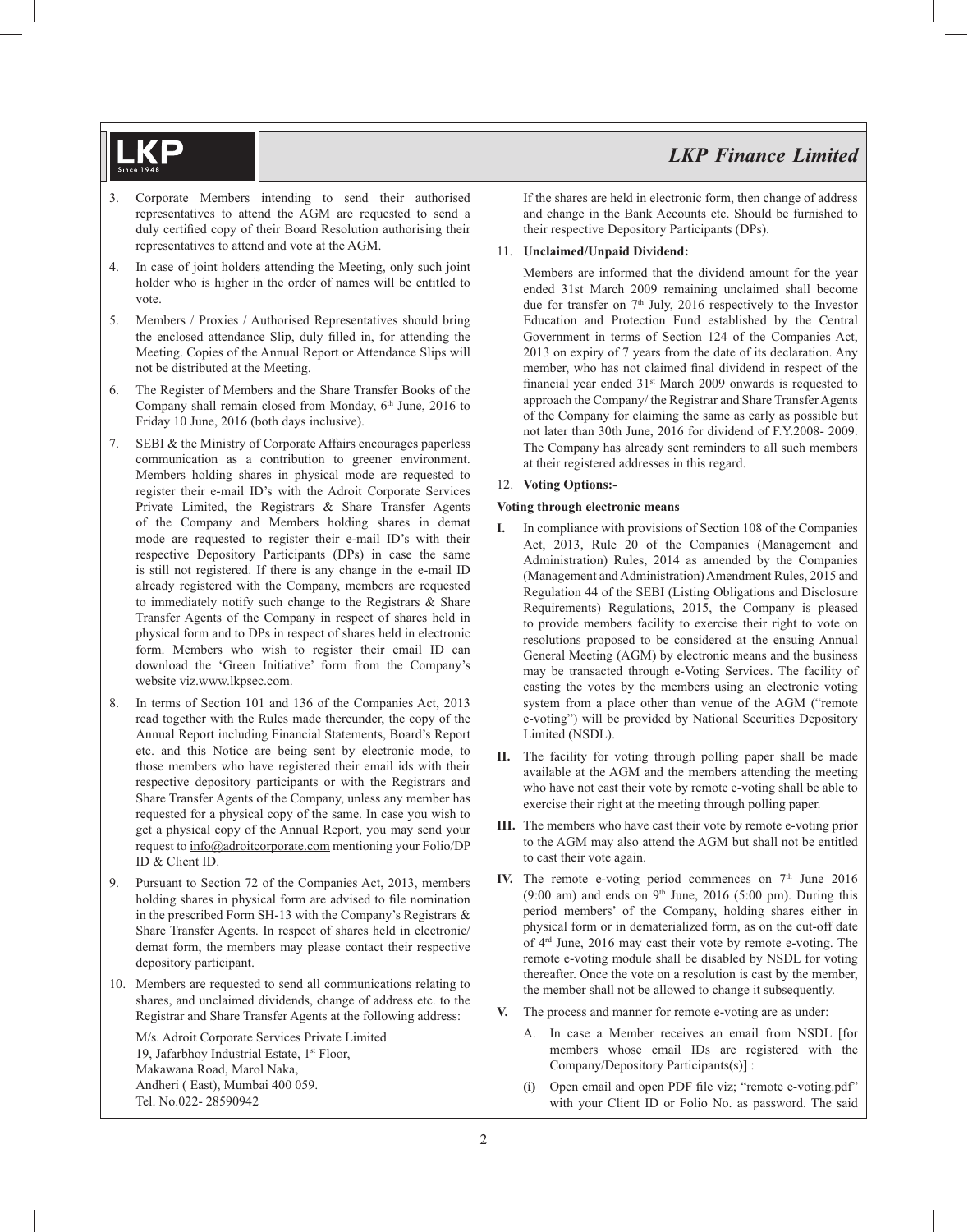PDF file contains your user ID and password/PIN for remote e-voting. Please note that the password is an initial password.

- **(ii)** Launch internet browser by typing the following URL: https://www.evoting.nsdl.com/
- **(iii)** Click on Shareholder Login
- **(iv)** Put user ID and password as initial password/PIN noted in step (i) above. Click Login.
- **(v)** Password change menu appears. Change the password/PIN with new password of your choice with minimum 8 digits/ characters or combination thereof. Note new password. It is strongly recommended not to share your password with any other person and take utmost care to keep your password confidential.
- **(vi)** Home page of remote e-voting opens. Click on remote e-voting: Active Voting Cycles.
- **(vii)** Select "EVEN" of "LKP Finance Limited".
- **(viii)** Now you are ready for remote e-voting as Cast Vote page opens.
- **(ix)** Cast your vote by selecting appropriate option and click on "Submit" and also "Confirm" when prompted.
- (x) Upon confirmation, the message "Vote cast successfully" will be displayed.
- **(xi)** Once you have voted on the resolution, you will not be allowed to modify your vote.
- **(xii)** Institutional shareholders (i.e. other than individuals, HUF, NRI etc.) are required to send scanned copy (PDF/JPG Format) of the relevant Board Resolution/ Authority letter etc. together with attested specimen signature of the duly authorized signatory(ies) who are authorized to vote, to the Scrutinizer through e-mail to lkpfinancescrutinizer $\omega$ gmail.com with a copy marked to evoting@nsdl.co.in
- B. In case a Member receives physical copy of the Notice of AGM[for members whose email IDs are not registered with the Company/Depository Participants(s) or requesting physical copy] :
- **(i)** Initial password is provided as below/at the bottom of the Attendance Slip for the AGM:

| <b>EVEN</b> (Remote e-voting | <b>USER ID</b> | <b>PASSWORD/PIN</b> |
|------------------------------|----------------|---------------------|
| <b>Event Number</b> )        |                |                     |
|                              |                |                     |

**(ii)** Please follow all steps from Sl. No. (ii) to Sl. No. (xii) above, to cast vote.

- **VI.** In case of any queries, you may refer the Frequently Asked Questions (FAQs) for Members and remote e-voting user manual for Members available at the downloads section of www.evoting.nsdl.com or call on toll free no.: 1800-222-990.
- **VII.** If you are already registered with NSDL for remote e-voting then you can use your existing user ID and password/PIN for casting your vote.
- **VIII.** You can also update your mobile number and e-mail id in the user profile details of the folio which may be used for sending future communication(s).
- **IX.** The voting rights of members shall be in proportion to their shares of the paid up equity share capital of the Company as on the cut-off date of  $4<sup>th</sup>$  June, 2016.
- **X.** Any person, who acquires shares of the Company and become member of the Company after dispatch of the notice and holding shares as of the cut-off date i.e.  $4<sup>th</sup>$  June 2016, may obtain the login ID and password by sending a request at evoting $(\partial \text{nsdl})$ . co.in or Issuer/RTA.

 However, if you are already registered with NSDL for remote e-voting then you can use your existing user ID and password for casting your vote. If you forgot your password, you can reset your password by using "Forgot User Details/Password" option available on www.evoting.nsdl.com or contact NSDL at the following toll free no.: 1800-222-990.

- **XI.** A member may participate in the AGM even after exercising his right to vote through remote e-voting but shall not be allowed to vote again at the AGM.
- **XII.** A person, whose name is recorded in the register of members or in the register of beneficial owners maintained by the depositories as on the cut-off date only shall be entitled to avail the facility of remote e-voting as well as voting at the AGM through polling paper.
- **XIII.**Mr. V. Ramachandran Practising Company Secretary, Proprietor of M/s V.R. Associates, Company Secretaries, ACS 7731, CP No. 4731 has been appointed as the Scrutinizer for providing facility to the members of the Company to scrutinize the voting and remote e-voting process in a fair and transparent manner.
- **XIV.** The Chairman shall, at the AGM, at the end of discussions on the resolutions on which voting is to be held, allow voting with the assistance of Scrutinizer, by use of "Polling Paper" for all those members who are present at the AGM but have not cast their votes by availing the remote e-voting facility.
- **XV.** The Scrutinizer shall after the conclusion of voting at the AGM, will first count the votes cast at the meeting by polling papers and thereafter unblock the votes cast through remote e-voting in the presence of at least two witnesses not in the employment of the Company and shall make, not later than three days of the conclusion of the AGM, a consolidated Scrutinizer's report of the total votes cast in favour or against, if any, to the Chairman or a person authorized by him in writing, who shall countersign the same and declare the result of the voting forthwith.
- **XVI.**The Results declared alongwith the report of the Scrutinizer shall be placed on the website of the Company viz. www. lkpsec.com and on the website of NSDL immediately after the declaration of result by the Chairman or a person authorized by him in writing. The results shall also be immediately forwarded to the BSE Limited, Mumbai.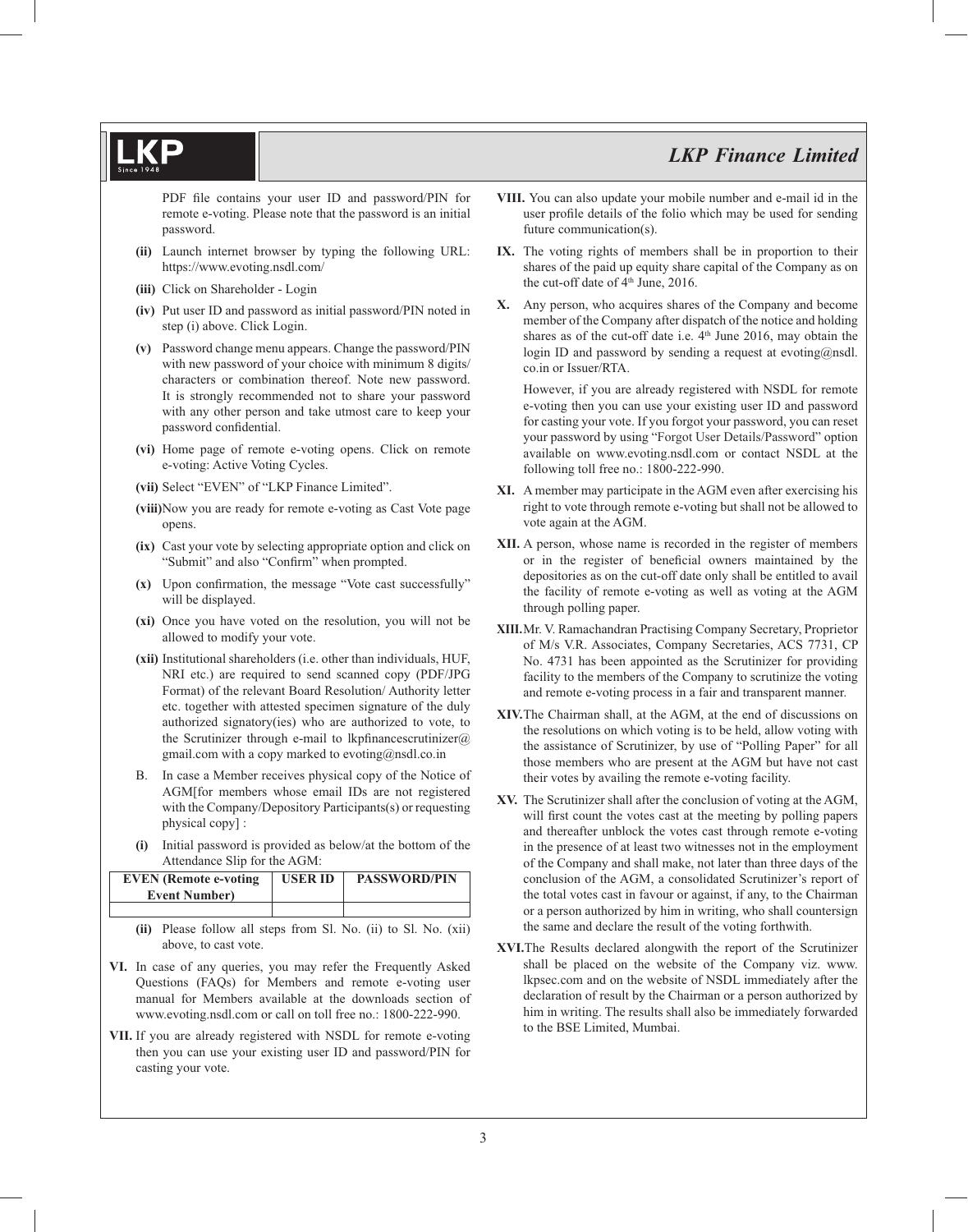| 13. Brief Profile of Director being Appointed / Re-appointed: |                                                                                                                                                                           |                                                                                                                |
|---------------------------------------------------------------|---------------------------------------------------------------------------------------------------------------------------------------------------------------------------|----------------------------------------------------------------------------------------------------------------|
| Name                                                          | Mr. Mahendra V. Doshi                                                                                                                                                     | Mr. Sajid Mohamed                                                                                              |
| <b>DIN</b>                                                    | 00123243                                                                                                                                                                  | DIN 06878433                                                                                                   |
| Age                                                           | 66 Years                                                                                                                                                                  | 37 Years                                                                                                       |
| Date of Appointment                                           | 5 <sup>th</sup> May 1984                                                                                                                                                  | 3rd August 2015                                                                                                |
| Qualification                                                 | $MBA-U. S. A.$                                                                                                                                                            | LL.B.                                                                                                          |
| Expertise                                                     | Mr. Mahendra V. Doshi is the promoter of the Company<br>and is associated with Company since inception. He was<br>appointed as Executive Chairman w.e.f. 26th July, 2001. | Council<br>Advocate.<br>Member,<br>Bar<br>of<br>Maharashtra & Goa<br>Extensive experience in the field of Law. |
|                                                               | He has over 39 years vast experience in the field of<br>Finance, Capital Market and Business Administration.                                                              |                                                                                                                |
| Other                                                         | Nilkamal Ltd.<br>1.                                                                                                                                                       | 1. Agrud Advisors (India) Pvt. Ltd.                                                                            |
| Directorships                                                 | Graviss Hospitality Limited<br>2.                                                                                                                                         |                                                                                                                |
|                                                               | LKP Securities Ltd.<br>3.                                                                                                                                                 |                                                                                                                |
|                                                               | MKM Share and Stock Brokers Ltd.<br>4.                                                                                                                                    |                                                                                                                |
|                                                               | Bhavana Holdings Pvt. Ltd.<br>5.                                                                                                                                          |                                                                                                                |
|                                                               | LKP Wealth Advisory Pvt. Ltd.<br>6.                                                                                                                                       |                                                                                                                |
|                                                               | Peak Plastonics Pvt. Ltd.<br>7.                                                                                                                                           |                                                                                                                |
|                                                               | Sea Glimpse Investments Pvt. Ltd.<br>8.                                                                                                                                   |                                                                                                                |
|                                                               | SolarEx P V Solutions Pvt. Ltd.<br>9.                                                                                                                                     |                                                                                                                |
|                                                               | 10. Salzer Magnet Wires Limited                                                                                                                                           |                                                                                                                |
| *Chairman / Member of                                         | LKP Finance Ltd.                                                                                                                                                          | Nil                                                                                                            |
| Committee of the Board of the                                 | i.<br>Share Transfer Committee-Chairman                                                                                                                                   |                                                                                                                |
| Companies on which he/she is a<br>Director.                   | CSR Committee - Chairman                                                                                                                                                  |                                                                                                                |
|                                                               | iii. Audit Committee-Member                                                                                                                                               |                                                                                                                |
|                                                               | Graviss Hospitality Limited                                                                                                                                               |                                                                                                                |
|                                                               | Audit Committee - Chairman<br>i.                                                                                                                                          |                                                                                                                |
|                                                               | Shareholders & Investors Grievance Committee -<br>ii.<br>Member                                                                                                           |                                                                                                                |
|                                                               | Nilkamal Ltd.                                                                                                                                                             |                                                                                                                |
|                                                               | Audit Committee - Member<br>i.                                                                                                                                            |                                                                                                                |
|                                                               | Remuneration Committee - Member<br>ii.                                                                                                                                    |                                                                                                                |
| Shareholding in the Company                                   | 36,82,886 Equity Shares                                                                                                                                                   | Nil                                                                                                            |
| Relationship with any<br>Director(s) of the Company           | He is related to Mr. Pratik M. Doshi, Director of the<br>Company.                                                                                                         | He is not related to any Director or Key<br>Managerial Personnel of the Company.                               |

## **EXPLANATORY STATEMENT IN RESPECT OF THE SPECIAL BUSINESS PURSUANT TO SECTION 102 OF THE COMPANIES ACT, 2013**

#### **Item No. 5**

Mr. Sajid Mohamed was appointed as an Additional Director with effect from August 03, 2015. As Additional Director he holds office as a Director upto the next annual general meeting of the shareholders of the company.

It is proposed to appoint Mr. Sajid Mohamed as independent director under section  $149/152$  of the Act to hold office for 5 (Five) consecutive years for a term up to the conclusion of  $37<sup>th</sup>$  Annual General Meeting of the company in the calendar year 2021.

As per the current provisions of section 149(10) of the Companies Act, 2013 and Regulation 25 of the SEBI (Listing Obligations and Disclosure Requirements) Regulations, 2015, independent directors are permitted to be appointed for a consecutive period of upto 5 years without being liable to retire by rotation.

Mr. Sajid Mohamed is not disqualified from being appointed as Directors in terms of section 164 of the Act and has given his consent to act as Director.

The company has received notice in writing from a member along with deposit of requisite amount under section 160 of the Act proposing the candidature of Mr. Sajid Mohamed for the office of Director of the Company.

The company has also received declarations from Mr. Sajid Mohamed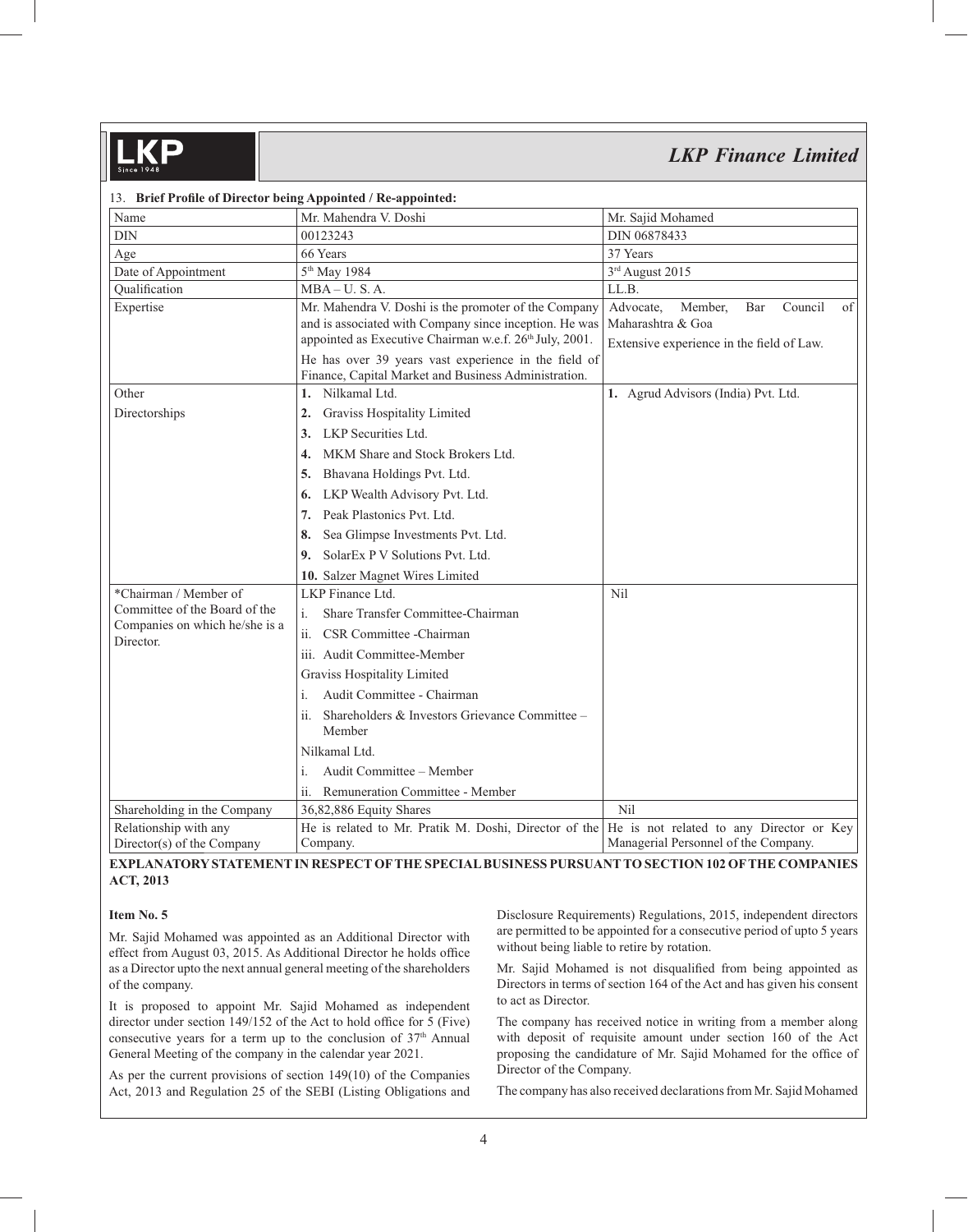that he meets with the criteria of independence as prescribed both under sub section (6) of section 149 of the Act and under regulation 25 of the SEBI (Listing obligations and disclosure requirements) Regulations, 2015.

In the opinion of the Board, Mr. Sajid Mohamed fulfils the conditions for appointment as independent director as specified in the Act, the regulation 25 of the SEBI (Listing obligations and disclosure requirements) Regulations, 2015 and Mr. Sajid Mohamed is independent of the management.

Brief profile of Mr. Sajid Mohamed, nature of his expertise in specific functional areas and names of Companies in which he holds directorships and memberships / chairmanships of Board committees, shareholding and relationships between directors interse as stipulated under SEBI (Listing Obligations and Disclosure Requirements) Regulations, 2015 is provided herein above.

Copy of the draft letter for appointment of Mr. Sajid Mohamed as independent director setting out terms and conditions is available for inspection by members at the registered office of the Company.

Mr. Sajid Mohamed is interested in the resolutions set out respectively at item nos. 5 of the notice with regard to his respective appointment.

The relatives of Mr. Sajid Mohamed may be deemed to be interested in the resolution set out respectively at item nos. 5 of the notice, to the extent of their shareholding interest, if any, in the Company.

Save and except above, none of the Directors/ Key Managerial Personnel of the company / their relatives are, in any way, concerned or interested, financially or otherwise, in these resolutions.

The board recommends the Ordinary Resolutions set out at item no. 5 of the notice for approval by the shareholders.

#### **Item No. 6**

In terms of provisions of Section 188(1) of the Companies Act, 2013 and in terms of various SEBI Circulars governing Related Party Transactions, the company needs to take prior approval of the shareholders, if the transactions with related parties exceed the limits/criteria as mentioned in the Act and SEBI Circulars.

Further, as per the revised SEBI Circulars on Related Party Transactions, all material transactions with related party shall require approval of the Shareholders of the Company through Special Resolution and the related parties shall abstain from voting on such resolutions. "Material Transaction" means any transaction entered either individually or taken together with previous transactions during a financial year, exceeds ten percent of the annual consolidated turnover of the Company. Our Company transacts with the related parties in the ordinary course of business and at arms' length basis.

Since the transactions entered into / to be entered into between the Company and its subsidiaries or associate Companies which fall under the ambit of related party as per Section 2(76) of the Companies Act, 2013, the related party transactions as specified in Sub-Section (1) of Section 188 of the Companies Act, 2013 requires shareholders' approval.

Details of the transaction entered into / to be entered into with related party (ies) pursuant to Section 188 of the Companies Act, 2013 and which may exceed criteria as mentioned in the Act / Rules thereto are as under :

|  |  | (a) Name of the Related Party and Nature of Relationship: |
|--|--|-----------------------------------------------------------|
|  |  |                                                           |

| <b>Name of the Related Party</b>                 | <b>Nature of Relationship</b>  |
|--------------------------------------------------|--------------------------------|
| <b>LKP</b> Securities Limited                    | Subsidiary Company / Associate |
|                                                  | Company                        |
| LKP Wealth Advisory Pvt. Ltd.                    | Fellow Subsidiary Company      |
| Gayatri Cement and Chemical Subsidiary Company   |                                |
| Industries Pvt. Ltd.                             |                                |
| Bhavana Holdings Pvt. Ltd.                       | Directors Interested           |
| MKM Share and Stock Brokers Directors Interested |                                |
| Limited                                          |                                |
| Sea Glimpse Investments Pvt. Director Interested |                                |
| Ltd.                                             |                                |
| Peak Plastonics Pvt. Ltd.                        | Directors Interested           |
| Alpha Commodity Pvt. Ltd.                        | Directors Interested           |
| SolarEx P V Solutions Pvt. Ltd.                  | Directors Interested           |
| Mr. Mahendra V. Doshi -<br>a.                    | Key Management Personnel (KMP) |
| Executive Chairman.                              |                                |
| Mr. Pratik M. Doshi<br>b.                        |                                |
| Director                                         |                                |
| LK Panday                                        | Directors Interested           |

- **(b) Name of the Director or Key Managerial Personnel who is related, if any**: As specified in Point No. (a) above.
- **(c) Natural, material terms, monetary value and particulars of the contract or arrangement**: As may be decided by the Board of Directors at relevant time as per the Special Resolution approved by the Shareholders.

#### **(d) Any other information relevant or important for the Board/ Members to take a decision**: Nil

The Members are further informed that no Member/s of the Company being a related party or having interest in the Resolution as set out at Item No. 6 hereinabove shall be entitled to vote on this Special Resolution.

Your Directors, therefore, recommend the above resolution by way of a Special Resolution.

Except Promoter Directors and their Relatives (to the extent of the Shareholding interest in the Company), Mr. Mahendra V. Doshi and Mr. Pratik M. Doshi Directors and Key Managerial Personnel's of the Company who are/may be Directors/Shareholders in one or more Bodies Corporate described hereinabove, no other Director and Key Managerial Personnel of the Company is concerned or interested in the said resolution.

By Order of the Board of Directors

Mumbai (M. V. Doshi)<br>Date: 2<sup>nd</sup> May 2016 *Executive Chairman* Date: 2<sup>nd</sup> May 2016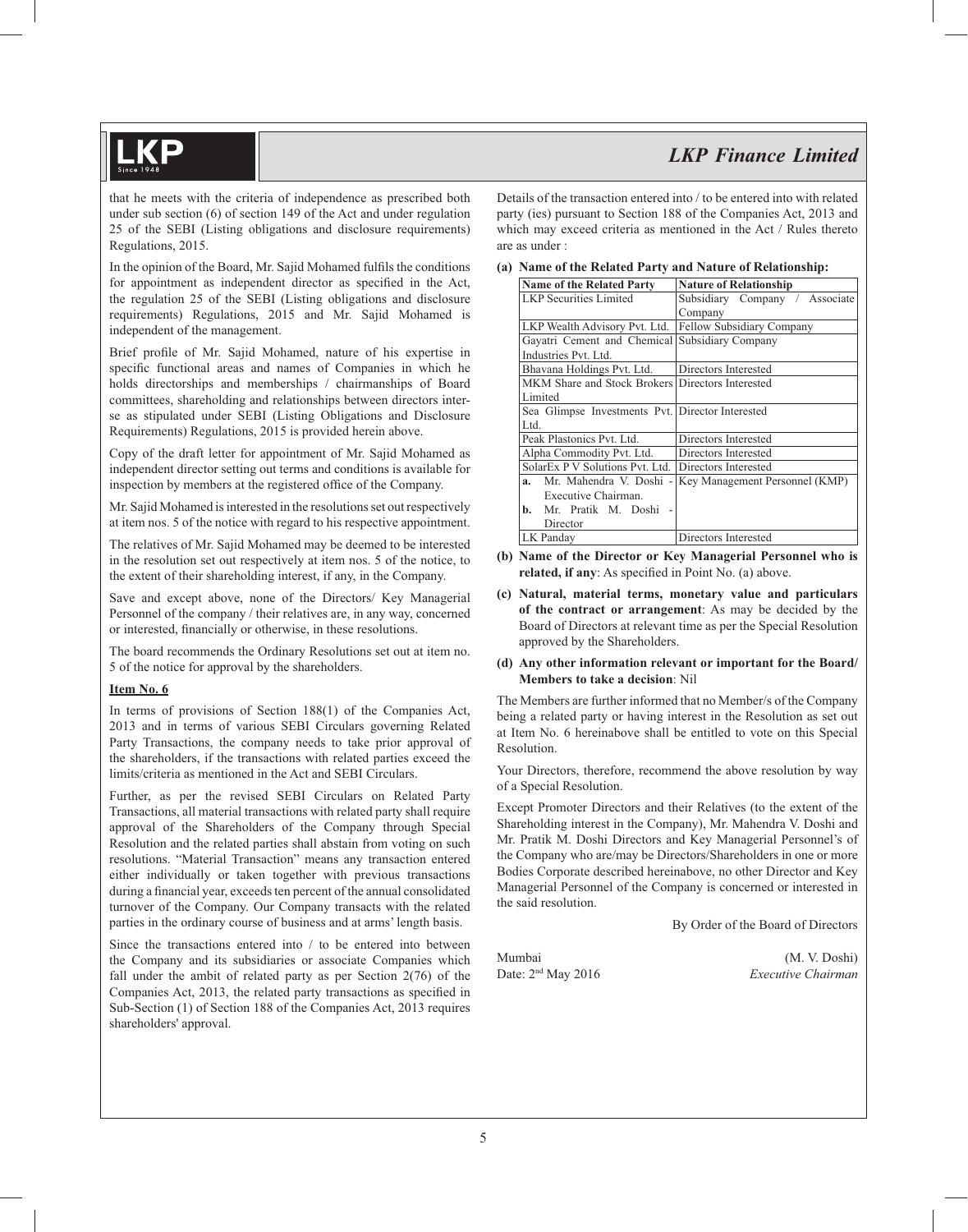## **DIRECTORS' REPORT**

The Directors present the Thirty Second Annual Report and Audited Accounts of the Company for the year ended March 31, 2016.

| <b>FINANCIAL RESULTS</b>             | $2015 - 2016$<br>(Rs. in lacs) | $2014 - 2015$<br>(Rs. in lacs) |
|--------------------------------------|--------------------------------|--------------------------------|
| Profit before tax                    | 1187.54                        | 2240.91                        |
| Less: Tax Expense for the Year       | 300.29                         | 467.23                         |
| Profit after tax                     | 887.25                         | 1773.68                        |
| Profit brought forward from previous | 1114.99                        | 2452.47                        |
| year                                 |                                |                                |
| Amount available for appropriation   | 2002.24                        | 4226.15                        |
| <b>APPROPRIATIONS:</b>               |                                |                                |
| Proposed Dividend                    |                                | 243.96                         |
| Tax on Dividend                      |                                | 48.77                          |
| Interim Dividend Paid                | 853.86                         | 1219.80                        |
| Tax on interim Dividend              | 173.85                         | 243.89                         |
| Transfer to General Reserve          |                                | 1000.00                        |
| Transfer to Special Reserve Fund     | 177.45                         | 354.74                         |
| Balance carried to Balance Sheet     | 797.08                         | 1114.99                        |

#### **DIVIDEND**

The Company paid an interim dividend during the financial year ended  $31<sup>st</sup>$  March, 2016, Rs. 7/- per equity share (70%) on the equity share capital in March, 2016, amounting to Rs. 8,53,86,161/- (exclusive of tax on dividend).

The Board of Directors did not recommend any final dividend on the Equity Shares and accordingly, the aforesaid payment of interim dividend shall be considered as dividend for the Financial Year ended March 31, 2016.

#### **PERFORMANCE REVIEW**

The Company's total income decreased to Rs. 4538.44 lacs from Rs.8370.41 lacs and profit after tax to Rs. 887.25 lacs from Rs. 1773.68 lacs in the previous year.

The above significant decrease in total income and profit due to adverse capital market conditions.

#### **SCHEME OF DEMERGER**

The Company's petition seeking approval for Scheme of demerger of SEBI Registered Intermediaries Business of the Company into LKP Securities Ltd under sections 391 to 394 of the Companies Act, 1956 and sections 52 and 55 of the Companies act 2013 is pending as on date before the Honourable Bombay High Court. As per the Scheme the equity shareholders of LKP Finance Ltd. shall be allotted 6 fully paid equity shares of Rs.2/- each in LKP Securities Ltd. for every one equity share of Rs.10/- each held by them in LKP Finance Ltd.

#### **EMPLOYEES STOCK OPTION SCHEME**

Pursuant to the approval of shareholders, your Company has instituted the Employees Stock Option Scheme 2010 and 2014. The Scheme is administered by the Nomination and Remuneration Committee of the Board of Directors. The detail of Options granted during the year under review is annexed to this report.

Disclosures under the Companies (Share Capital and Debentures) Rules, 2014 and Securities And Exchange Board of India (Share Based Employee Benefits) Regulations, 2014 is annexed to this report herewith as "Annexure A".

#### **FIXED DEPOSITS**

The Company has no public deposits as of date and will not accept any deposits without prior approval of the Statutory Authorities concerned.

#### **INTERNAL CONTROL SYSTEMS AND THEIR ADEQUACY**

The Company has an Internal Control System, commensurate with the size, scale and complexity of its operations. The scope and authority of the Internal Auditors function is defined in their letter of engagement. To maintain its objectivity and independence, the Internal Audit function reports to the Chairman of the Audit Committee of the Board & to the Executive Chairman.

The Internal Audit Department monitors and evaluates the efficacy and adequacy of internal control system in the Company, its compliance with operating systems, accounting procedures and policies of the Company. Based on the report of internal audit function, process owners undertake corrective action in their respective areas and thereby strengthen the controls. Significant audit observations and recommendations along with corrective actions thereon are presented to the Audit Committee of the Board.

#### **SUBSIDIARIES**

Your Company's subsidiary, LKP Securities Ltd. has expanded its geographical reach and now has more than 2500 outlets across India.

As per the Circular No. 51/12/2007-CL-III dated 8<sup>th</sup> February, 2011 issued by Government of India, Ministry of Corporate Affairs, the required financial information in the consolidated balance sheet is given in respect of Company's subsidiaries i.e. LKP Securities Limited, LKP Wealth Advisory Private Limited and Gayatri Cement and Chemical Industries Private Limited, in Form AOC 2 annexed in Annual Report.

The annual accounts of the aforesaid subsidiaries and the related detailed information shall be made available to shareholders of the Company and it's subsidiaries, seeking such information at any point of time. The annual accounts of the subsidiary companies shall also be kept open for inspection by any shareholder at the Registered office at 203 Embassy Centre, Nariman Point, Mumbai 400 021.

### **DIRECTORS**

Mr. Mahendra V. Doshi retires by rotation and being eligible offers himself for re-appointment. Your Directors recommend his reappointment.

During the year under review Mr. Hariharan Padmanabahan resigned from the Board due to his preoccupation. His resignation was accepted effective from 3rd August 2015. The Board of Directors record their appreciation of the services rendered by Mr. Hariharan Padmanabahan during his term as a Director of the Company.

The Board of Directors appointed Mr. Sajid Mohamed (holding DIN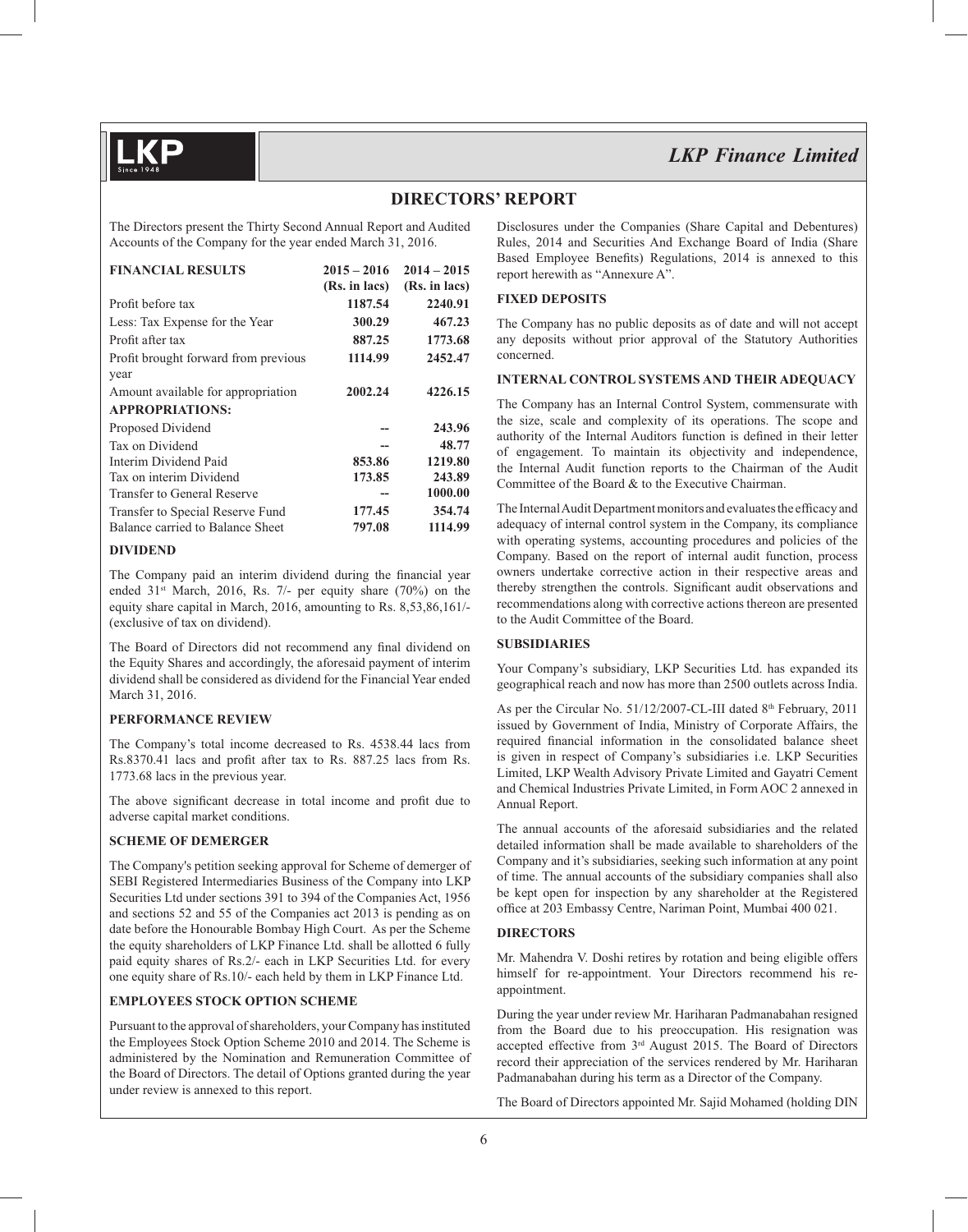06878433) as an Additional Directors with effect from 3rd August 2015 pursuant to section 161 of the Companies Act, 2013 and Article 64 of Articles of Association of the Company. As Additional Director he holds office only upto the date of the ensuing annual general meeting. The company has received a notice under section 160(1) of the Companies Act, 2013 proposing candidature of Mr. Sajid Mohamed to the office of Director alongwith the requisite deposit.

In accordance with the requirements of Section 149 and 152 of the Companies Act, 2013 appointment of Mr. Saji Mohamed as an Independent Director on the Board of the Company requires approval of the member of the Company.

The requisite Resolution for the appointment of Mr. Sajid Mohamed as an Independent Director, is being proposed in the Notice of the ensuing Annual General Meeting for the approval of the Members.

The Company has received declarations from all the Independent Directors of the Company confirming that they meet the criteria of independence as prescribed in Section 149(6) of the Companies Act, 2013.

The information on the particulars of the Directors proposed for appointment/ re-appointment has been given in the Notice of the Annual General Meeting.

#### Board Evaluation

Pursuant to the provisions of the Companies Act, 2013 and provisions of Regulations of the SEBI (Listing Obligations and Disclosure Requirements) Regulation, 2015 the Board has carried out an evaluation of its own performance, the directors individually as well as the evaluation of the working of its Audit, Nomination & Remuneration Committees. The manner in which the evaluation has been carried out has been explained in the Corporate Governance Report.

#### Remuneration Policy

The Board has, on the recommendation of the Nomination & Remuneration Committee framed a policy for selection and appointment of Directors, Senior Management and their remuneration. The Remuneration Policy is stated in the Corporate Governance Report.

### Meetings

During the year six Board Meetings and five Audit Committee Meetings were convened and held. The details of which are given in the Corporate Governance Report. The intervening gap between the Meetings was within the period prescribed under the Companies Act, 2013.

#### **DIRECTORS' RESPONSIBILITY STATEMENT**

The Board of Directors acknowledges the responsibility for ensuring compliance with the provisions of section 134(3)(c) read with section 134(5) of the Companies Act, 2013 in the preparation of the annual accounts for the year ended on March 31, 2016 and state that :

- i. in the preparation of the annual accounts, the applicable accounting standards have been followed along with proper explanation relating to material departures, if any;
- ii. the Directors have selected such accounting policies and applied

them consistently and made judgments and estimates that are reasonable and prudent so as to give a true and fair view of the state of affairs of the Company at the end of the financial year and of the profit of the Company for that period;

- iii. the Directors have taken proper and sufficient care for the maintenance of adequate accounting records in accordance with the provisions of this Act for safeguarding the assets of the Company and for preventing and detecting fraud and other irregularities;
- iv. the Directors have prepared the annual accounts on a going concern basis;
- v. the Directors have laid down internal financial controls to be followed by the Company and that such internal financial controls are adequate and are operating effectively; and
- vi. there is a proper system to ensure compliance with the provisions of all applicable laws and that such systems are adequate and operating effectively.

#### **AUDITORS' REPORT**

M/s. Ford, Rhodes, Parks & Co. LLP, Chartered Accountants Firm Reg. No. 102860W/W100089, Mumbai, retire at the conclusion of the forthcoming Annual General Meeting. The Company has received a letter from them to the effect that their appointment, if made, would be within the provision prescribed under Section 139 of the Companies Act, 2013. Your Directors recommend their reappointment.

#### **SECRETARIAL AUDIT**

Pursuant provisions of section 204 of the Companies Act 2013 and The Companies (Appointment and Remuneration of Managerial Personnel) Rules, 2014 the company has appointed M/s V. R. Associates, a firm of Company Secretaries in practice to undertake the Secretarial Audit of the Company. The Secretarial Audit report is annexed herewith as "Annexure B".

The observation made in the report with regard to appointment of at least one common Independent Director of Holding Company on the Board of Subsidiaries of the Company as required under Regulation 24(1) of the SEBI (Listing Obligations and Disclosure Requirements) Regulations, 2015 is self explanatory.

#### **EXTRACT OF ANNUAL RETURN**

The details forming part of the extract of the Annual Return in form MGT-9 is annexed herewith as "Annexure C".

#### **CORPORATE SOCIAL RESPONSIBILITY INITIATIVES**

The company has contributed funds for the promotion of education and medical aid, environmental sustainability etc. The contribution has been made to a registered trust which is mainly undertakes activities specified under Schedule VII of the Companies Act, 2013.

The report on CSR activities is annexed herewith as "Annexure D".

#### **RELATED PARTY TRANSACTIONS**

All related party transactions that were entered into during the financial year were on arm's length basis and were in the ordinary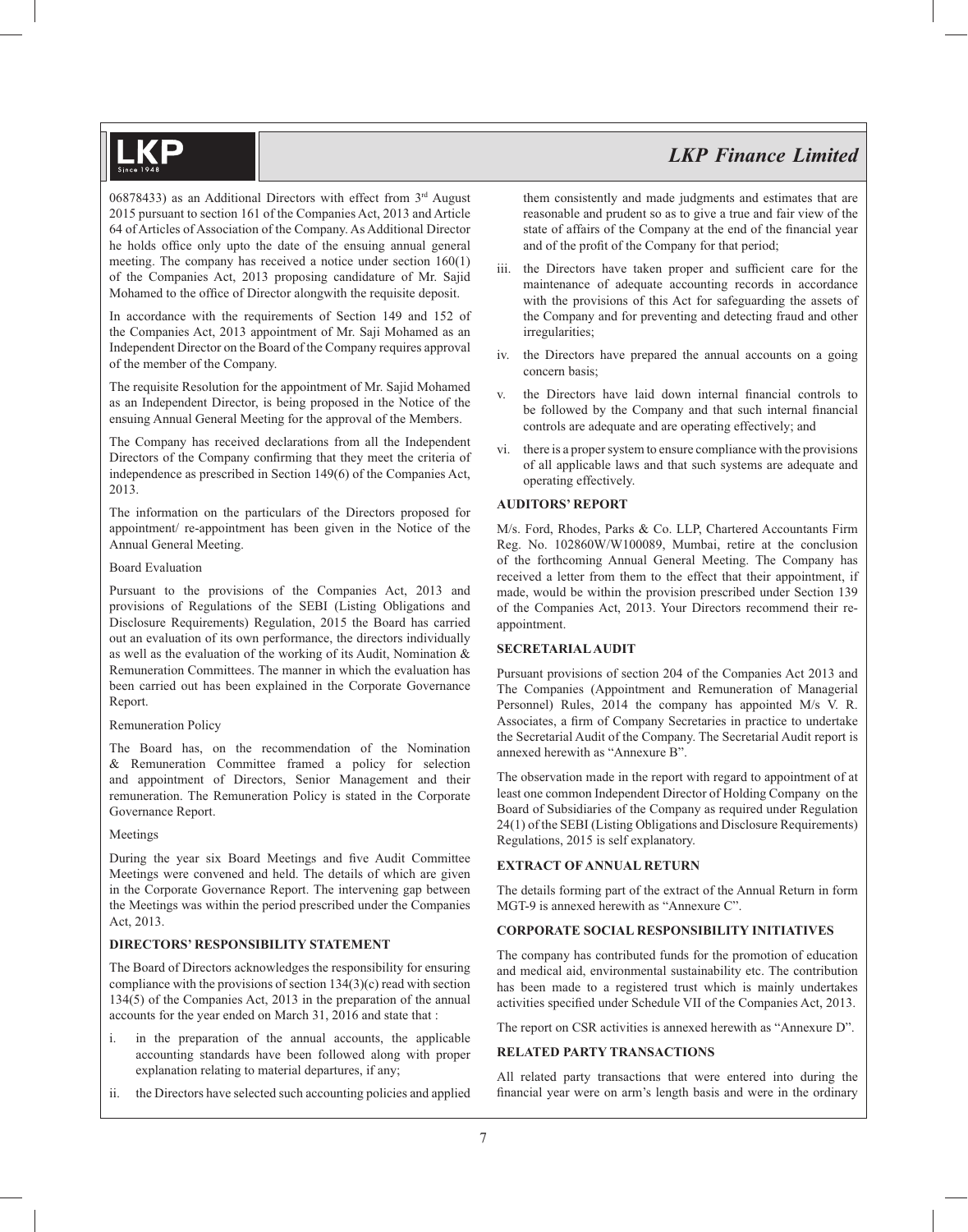course of the business. There are no materially significant related party transactions made by the Company with Promoters, Key Managerial Personnel or other designated persons which may have potential conflict with interest of the Company at large. The requisite details are given in Form AOC 2 is annexed herewith as 'Annexure E'.

#### **CODE OF CONDUCT:**

The Board of Directors has approved a Code of Conduct which is applicable to the Members of the Board and all employees in the course of day to day business operations of the company. The Code has been placed on the Company's website www.lkpsec.com

The Code lays down the standard procedure of business conduct which is expected to be followed by the Directors and the designated employees in their business dealings and in particular on matters relating to integrity in the work place, in business practices and in dealing with stakeholders.

All the Board Members and the Senior Management personnel have confirmed compliance with the Code.

### **VIGIL MECHANISM / WHISTLE BLOWER POLICY**

The Company is committed to the high standards of Corporate Governance and stakeholder responsibility.

The Company has established a vigil mechanism to be known as the 'Whistle Blower Policy' for its Directors and employees, to report instances of unethical behaviour, actual or suspected, fraud or violation of the Company's Code of Conduct. The aim of the policy is to provide adequate safeguards against victimization of whistle blower who avails of the mechanism and also provide direct access to the Chairman of the Audit Committee, in appropriate or exceptional cases.

Accordingly, 'Whistle Blower Policy' has been formulated with a view to provide a mechanism for the Directors and employees of the Company to approach the Ethics Counsellor or the Chairman of the Audit Committee of the Company.

The purpose of this policy is to provide a framework to promote responsible and secure whistle blowing. It protects employees willing to raise a concern about serious irregularities within the Company.

#### **PREVENTION OF INSIDER TRADING**

The Company has adopted a Code of Conduct for Prevention of Insider Trading with a view to regulate trading in securities by the Directors and designated employees of the Company. The Code requires pre-clearance for dealing in the Company's shares and prohibits the purchase or sale of Company shares by the Directors and the designated employees while in possession of unpublished price sensitive information in relation to the Company and during the period when the Trading Window is closed. The Board is responsible for implementation of the Code.

All Board Directors and the designated employees have confirmed compliance with the Code.

#### **INFORMATION PURSUANT TO SECTION 134(3) OF THE COMPANIES ACT, 2013**

The information required pursuant to rule 5 (2) of the Companies (Appointment and Remuneration of Managerial Personnel) Rules, 2014 forms a part of this report. However, as per the first proviso to section 136(1) and second proviso of rule 5 (2) of the Companies (Appointment and Remuneration of Managerial Personnel) Rules, 2014, the report and the financial statements are being sent to the members of the Company excluding statement of particulars of employees under rule 5 (2) of the Companies (Appointment and Remuneration of Managerial Personnel) Rules, 2014. If any member is interested in obtaining the copy of the said statement may write to the Company Secretary in advance. The requisite information pursuant to Rule 5 (1) of Companies (Appointment and Remuneration of Managerial Personnel) Rules, 2014 is annexed herewith as 'Annexure F'

The prescribed particulars of Conservation of Energy, Technology Absorption do not apply to your Company. There are no foreign exchange earnings & outgo during the year under report.

### **CONSOLIDATED FINANCIAL STATEMENTS**

The Consolidated Financial Statements are furnished herewith and form part of this Report and Accounts. These statements have been prepared on the basis of audited financial statements received from the Subsidiary Companies as approved by their Board of Directors.

### **CORPORATE GOVERNANCE**

The Report on Corporate Governance along with a Certificate of compliance from the Practising Company Secretaries and Management Discussion and Analysis Report forms part of this Report.

### **ACKNOWLEDGEMENT**

Your Directors would like to place on record their sincere appreciation to Shareholders, Bankers, Institutions and Employees for their cooperation and support.

#### **For and on behalf of the Board of Directors**

Mumbai **(M. V. Doshi)**<br>Date: 2<sup>nd</sup> May. 2016 *Executive Chairman* Date: 2<sup>nd</sup> May, 2016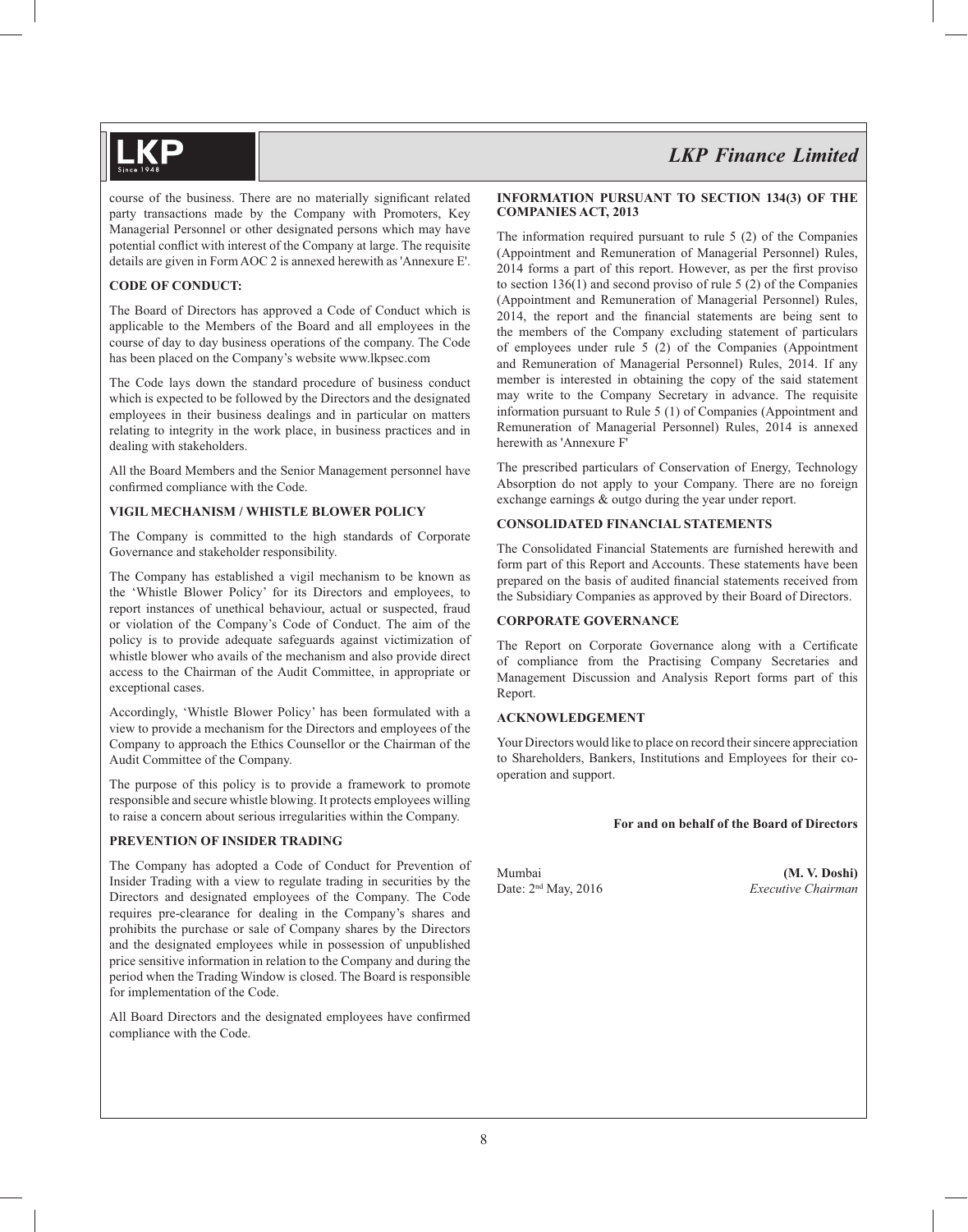**.KP** 

# *LKP Finance Limited*

## **Annexure A to the Directors' Report**

Disclosures under the Companies (Share Capital and Debentures) Rules, 2014 and Securities And Exchange Board of India (Share Based Employee Benefits) Regulations, 2014.

|     |                                                                                                                                                                                                                                                                                                                       | <b>Employees Stock Option</b><br>Scheme 2010<br>Granted on April 21, 2010                                                                                                                                                      | <b>Employees Stock</b><br><b>Option Scheme 2010</b><br>Granted on June 26,<br>2012                                                                                                                               | <b>Employees Stock</b><br><b>Option Scheme 2014</b><br><b>Granted on</b><br><b>January 29, 2015</b> |
|-----|-----------------------------------------------------------------------------------------------------------------------------------------------------------------------------------------------------------------------------------------------------------------------------------------------------------------------|--------------------------------------------------------------------------------------------------------------------------------------------------------------------------------------------------------------------------------|------------------------------------------------------------------------------------------------------------------------------------------------------------------------------------------------------------------|-----------------------------------------------------------------------------------------------------|
| 1.  | Options Granted                                                                                                                                                                                                                                                                                                       | 5,99,500                                                                                                                                                                                                                       | 4,47,000                                                                                                                                                                                                         | 7,75,000                                                                                            |
| 2.  | Pricing Formula                                                                                                                                                                                                                                                                                                       | Up to 5 $\%$ discount on the<br>average of the closing price of<br>the Company's shares, in the<br>BSE during the last 15 days<br>preceding the date of grant of<br>options.                                                   | At a price of Rs. 80/- per<br>option.                                                                                                                                                                            | At a price of Rs. 80/-<br>per option.                                                               |
| 3.  | <b>Options Vested</b>                                                                                                                                                                                                                                                                                                 | 3,90,000                                                                                                                                                                                                                       | 3,50,250                                                                                                                                                                                                         | --                                                                                                  |
| 4.  | <b>Options Exercised</b>                                                                                                                                                                                                                                                                                              |                                                                                                                                                                                                                                |                                                                                                                                                                                                                  | Ξ.                                                                                                  |
| 5.  | Total number of Ordinary Shares arising as a result<br>of exercise of Options                                                                                                                                                                                                                                         | Ξ.                                                                                                                                                                                                                             | --                                                                                                                                                                                                               | $-$                                                                                                 |
| 6.  | Options Lapsed/Forfeited/Surrendered/Cancelled                                                                                                                                                                                                                                                                        | 2,09,500                                                                                                                                                                                                                       | 91,500                                                                                                                                                                                                           | $\mathbf{u}$                                                                                        |
| 7.  | Variations of terms of Options                                                                                                                                                                                                                                                                                        | LL.                                                                                                                                                                                                                            | $\overline{a}$                                                                                                                                                                                                   | $\overline{\phantom{0}}$                                                                            |
| 8.  | Money realized by exercise of the Options                                                                                                                                                                                                                                                                             | ÷-                                                                                                                                                                                                                             | LL.                                                                                                                                                                                                              | $\overline{a}$                                                                                      |
| 9.  | Total number of Options in force                                                                                                                                                                                                                                                                                      | 3,90,000                                                                                                                                                                                                                       | 3,55,500                                                                                                                                                                                                         | 7,75,000                                                                                            |
| 10. | Employee-wise details of Options granted to:<br>Details of Options granted to senior managerial personnel<br>i)                                                                                                                                                                                                       |                                                                                                                                                                                                                                |                                                                                                                                                                                                                  |                                                                                                     |
|     | ii) Any other employee who receives a grant in any one year of Option amounting to<br>5% or more of Options granted during that Year.<br>iii) Identified employees, who were granted Options, during any one year, equal to or<br>exceeding 1% of the issued capital (excluding outstanding warrants and conversions) | total of 7,44,500<br>A<br>options were granted to<br>the Employees of the<br>Company<br>Including<br>its subsidiary and also<br>including the options<br>given in 10 iii) below.<br>One employee received<br>3,90,000 options. | A total of 6,10,000<br>options were granted<br>to the Employees of<br>the Company Including<br>its subsidiary and also<br>including the options<br>given in 10 iii) below.<br>Two employees<br>received 6,10,000 |                                                                                                     |
| 11. | of the Company at the time of the grant.<br>Diluted Earnings Per Share (EPS) calculated in accordance with Accounting Standard<br>20 issued by ICAI for the year ended March 31, 2016.                                                                                                                                | Rs. 6.47                                                                                                                                                                                                                       | options in aggregate.                                                                                                                                                                                            |                                                                                                     |
| 12. | Method of calculation of employee compensation cost.<br>i)                                                                                                                                                                                                                                                            |                                                                                                                                                                                                                                | Intrinsic Value                                                                                                                                                                                                  | Intrinsic Value                                                                                     |
|     | Difference between the employee compensation cost so computed at (i) above and<br>$\overline{11}$ )<br>the employee compensation cost that shall have been recognized if fair value of<br>Options had been used.                                                                                                      | As the fair value is lower<br>than the intrinsic value<br>the charge to profit and<br>loss account is based on<br>intrinsic value.                                                                                             | As the fair value is lower<br>than the intrinsic value<br>the charge to profit and<br>loss account is based on<br>intrinsic value.                                                                               |                                                                                                     |
|     | iii) The impact of difference on profits and EPS of the Company for the year ended<br>March 31, 2013 had fair value Options had been used for accounting Employee<br>Options.                                                                                                                                         | There is no change in the<br>reported diluted EPS.                                                                                                                                                                             | There is no change in<br>the reported<br>diluted<br>EPS.                                                                                                                                                         |                                                                                                     |
| 13. | Weighted-average exercise price of options granted is equal/exceeds/less than market<br>price of stock.                                                                                                                                                                                                               |                                                                                                                                                                                                                                | All Options granted are exceeds the market price                                                                                                                                                                 |                                                                                                     |
|     |                                                                                                                                                                                                                                                                                                                       |                                                                                                                                                                                                                                |                                                                                                                                                                                                                  |                                                                                                     |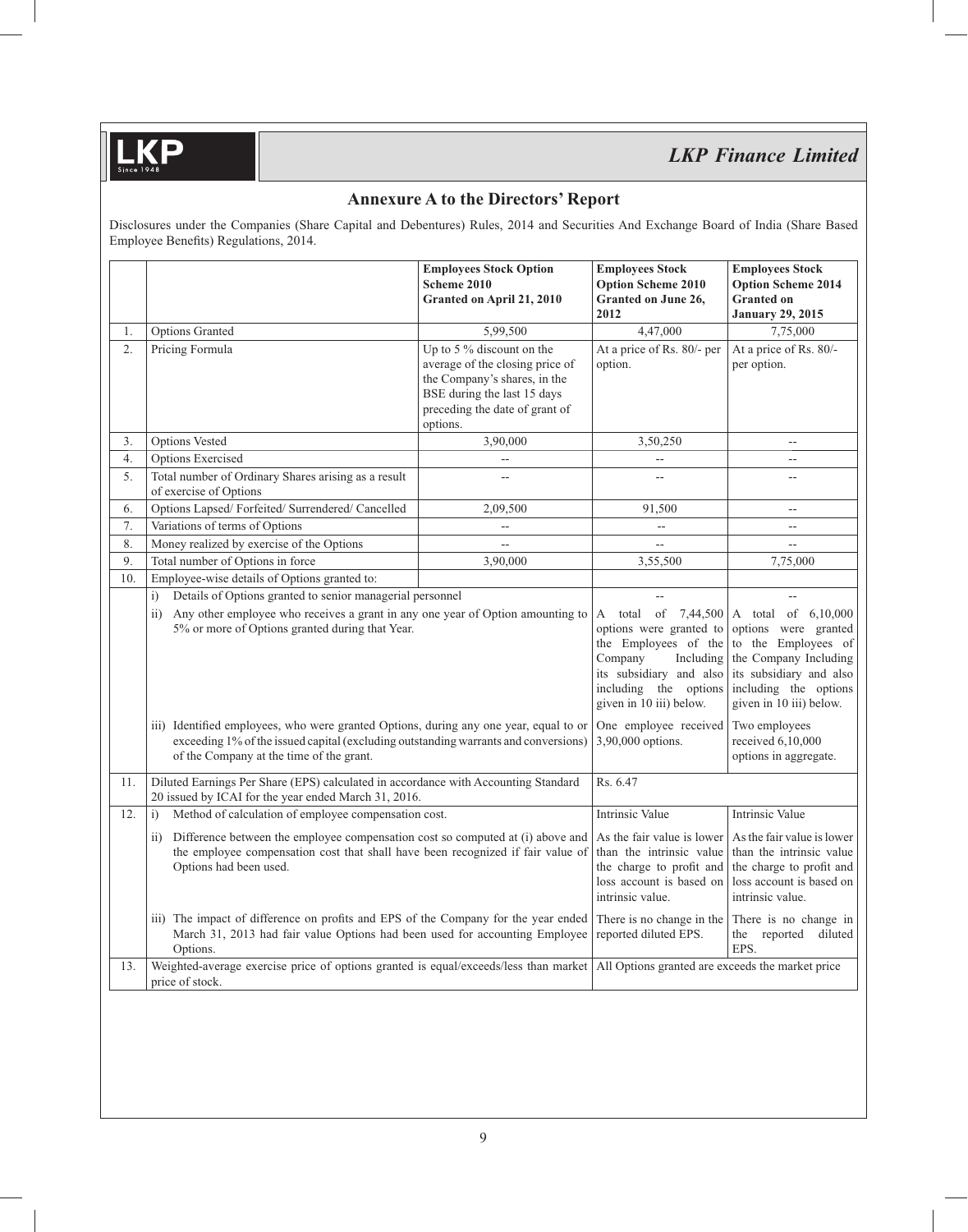#### **Annexure B to the Directors' Report**

**Form No. MR 3**

### **SECRETARIAL AUDIT REPORT**

**For the Financial Year ended March 31, 2016**

*[Pursuant to section 204(1) of the Companies Act, 2013 and rule No.9 of the Companies (Appointment and Remuneration of Managerial Personnel) Rules, 2014]*

To,

The Members,

LKP Finance Limited

We have conducted the secretarial audit of the compliance of applicable statutory provisions and the adherence to good corporate practices by LKP Finance Limited, (hereinafter called "the company"). Secretarial Audit was conducted in a manner that provided us a reasonable basis for evaluating the corporate conducts/ statutory compliances and expressing my opinion thereon.

Based on our verification of the company's books, papers, minute books, forms and returns filed and other records maintained by the company and also the information provided by the company, its officers, agents and authorized representatives during the conduct of secretarial audit, we hereby report that in our opinion, the company has, during the audit period covering the financial year ended on 31st March, 2016 complied with the statutory provisions listed hereunder and also that the company has proper Board-processes and compliance-mechanism in place to the extent, in the manner and subject to the reporting made hereinafter:

We have examined the books, papers, minute books, forms and returns filed and other records maintained by the company for the financial year ended on  $31<sup>st</sup>$  March, 2016 according to the provisions of:

- (i) The Companies Act, 2013 (the Act) and the rules made thereunder;
- (ii) The Securities Contracts (Regulation) Act, 1956 ('SCRA') and the rules made thereunder;
- (iii) The Depositories Act, 1996 and the Regulations and Bye-laws framed thereunder;
- (iv) Foreign Exchange Management Act, 1999 and the rules and regulations made thereunder to the extent of Foreign Direct Investment, Overseas Direct Investment and External Commercial Borrowings;
- (v) The following Regulations and Guidelines prescribed under the Securities and Exchange Board of India Act, 1992 ('SEBI Act'):-
	- (a) The Securities and Exchange Board of India (Substantial Acquisition of Shares and Takeovers) Regulations, 2011;
	- (b) The Securities and Exchange Board of India (Prohibition of Insider Trading) Regulations, 1992 and The Securities and Exchange Board of India (Prohibition of Insider Trading) Regulations, 2015;
	- (c) The Securities and Exchange Board of India (Issue of Capital and Disclosure Requirements) Regulations, 2009 **(not applicable to the company during the audit period)**;
- (d) The Securities and Exchange Board of India (Share Based Employee Benefits) Regulations, 2014;
- (e) The Securities and Exchange Board of India (Issue and Listing of Debt Securities) Regulations, 2008 **(not applicable to the company during the audit period)**;
- (f) The Securities and Exchange Board of India (Registrars to an Issue and Share Transfer Agents) Regulations, 1993 regarding the Companies Act and dealing with client;
- (g) The Securities and Exchange Board of India (Delisting of Equity Shares) Regulations, 2009, **(not applicable to the company during the audit period)** and
- (h) The Securities and Exchange Board of India (Buyback of Securities) Regulations, 1998.
- (vi) Other Applicable Acts;
	- (a) Prevention of Money Laundering Act, 2002;
	- (b) RBI regulations on Non-Banking Financial (Non Deposit Accepting or Holding) Companies;
	- (c) The Employees Provident Fund & Miscellaneous Provisions Act, 1952;
	- (d) Employees State Insurance Act, 1948;
	- (e) Payment of Gratuity Act, 1972;
	- (f) The Sexual Harassment of Women at Workplace (Prevention, Prohibition & Redressal) Act, 2013;

I/we have also examined compliance with the applicable clauses of the following:

- (a) Secretarial Standards issued by The Institute of Company Secretaries of India.
- (b) The Listing Agreement entered into by the Company with BSE;
- (c) The Securities and Exchange Board of India (Listing Obligations and Disclosure Requirements) Regulations, 2015 w.e.f. 1<sup>st</sup> December, 2015;

During the period under review the company has complied with the provisions of the Act, Rules, Regulations, Guidelines, Standards, etc. mentioned above subject to the following observations:

(i) *The company has not appointed a common independent director on the Board of its subsidiary(ies) as required under clause 49(V)(A) of the listing agreement;*

#### We further report that

The Board of Directors of the company is duly constituted with proper balance of Executive Directors, Non-Executive Directors and Independent Directors. The changes in the composition of the Board of Directors that took place during the period under review were carried out in compliance with the provisions of the Act.

Adequate notice is given to all directors to schedule the Board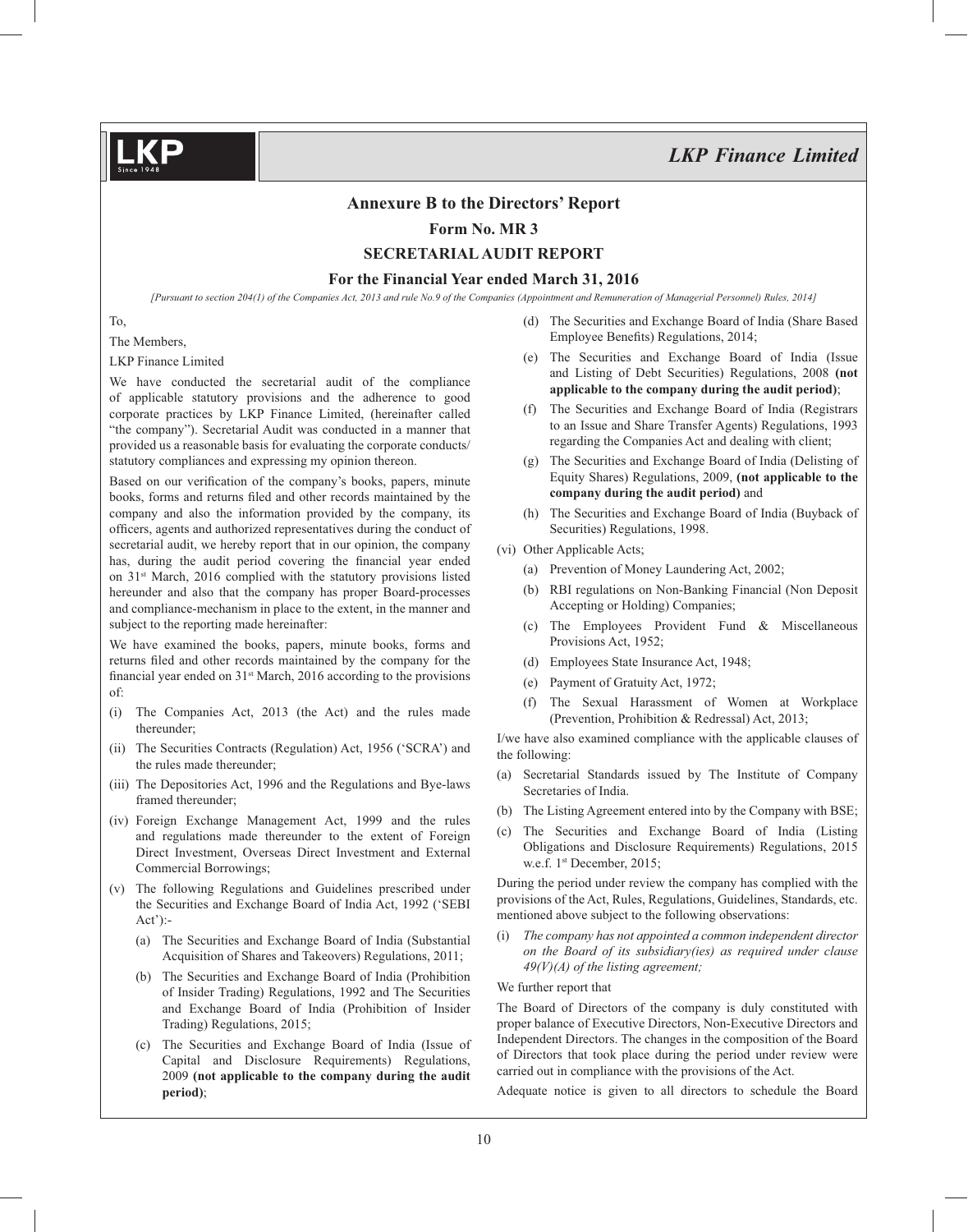meetings, agenda and detailed notes on agenda were sent at least seven days in advance, and a system exists for seeking and obtaining further information and clarifications on the agenda items before the meeting and for meaningful participation at the meeting.

Majority decision is carried through while the dissenting members' views are captured and recorded as part of the minutes.

We further report that there are adequate systems and processes in the company commensurate with the size and operations of the company to monitor and ensure compliance with applicable laws, rules, regulations and guidelines.

We further report that during the audit period the company has not incurred any specific event/ action that can have a major bearing on the company's affairs in pursuance of the above referred laws, rules, regulations, guidelines, standards etc. except as follows:

- *(i) Special resolution passed at the annual general meeting held on*  $11<sup>th</sup>$  *June, 2015 for adopting a new set of articles of association of the company to bring the articles of association*  in consonance with the notified provisions of Companies Act, *2013 and the Rules made thereunder;*
- *(ii) Approval by the Court convened meeting of the equity shareholders of the company, of the Composite Scheme of Arrangement amongst the company (transferor company) and LKP Securities (transferee company) and their respective shareholders and creditors pursuant to provision of sections 391 to 394 of the Companies Act, 1956 and/ or the corresponding provisions of the Companies Act, 2013 the rules, circulars and notifications made thereunder (including any statutory modification or re-enactment thereof) as may be applicable, the SEBI Circular no. CIR/CFD/DIL/5/2013 dated 4th February, 2013 read with Circular No. CIR/CFD/DIL/8/2013 dated May 21, 2013, the observation letter issued by BSE Limited dated October 20, 2015, and relevant provisions of applicable laws, and subject to the approval of High Court of Judicature at Bombay;*
- *(iii) Approval by the Court convened meeting of the equity shareholders of the company, by way of Special resolution passed vide remote e-voting and postal ballot dated 12th January, 2016 for reduction in securities premium account of the company and capital redemption reserve on account of buy back of equity shares of the company in terms of the Composite Scheme of Arrangement of the company with LKP Securities Limited;*

 For *V.R. Associates Company Secretaries*

 *V. Ramachandran CP 4731*

Place: Mumbai Date: 2nd May, 2016.

This report is to be read with our letter of even date which is annexed as' Annexure A' and forms an integral part of this report.

## **Annexure "A" to Secretarial Audit Report**

To,

The Members

LKP Finance Limited

Our report of even date is to be read along with this letter.

- 1. Maintenance of Secretarial record is the responsibility of the management of the Company. Our responsibility is to express as opinion on these secretarial records based on my audit.
- 2. We have followed the audit practices and process as were appropriate to obtain reasonable assurance about the correctness of the contents of the Secretarial records. The verification was done on test basis to ensure that correct facts are reflected in secretarial records. We believe that the processes and practices, I followed provide a reasonable basis for my opinion.
- 3. We have not verified the correctness and appropriateness of financial records and Books of Accounts of the Company.
- 4. Where ever required, we have obtained the management representation about the compliance of laws, rules and regulations and happening of events etc.
- 5. The compliance of the provisions of Corporate and other applicable laws, Rules, Regulations, standards is the responsibility of management. Our examination was limited to the verification of procedures on test basis.
- 6. The Secretarial Audit report is neither an assurance as to the future viability of the Company nor of the efficacy or effectiveness with which the management has conducted the affairs of the Company.

 For *V.R. Associates Company Secretaries*

 *V. Ramachandran CP 4731*

Place: Mumbai Date: 2<sup>nd</sup> May, 2016.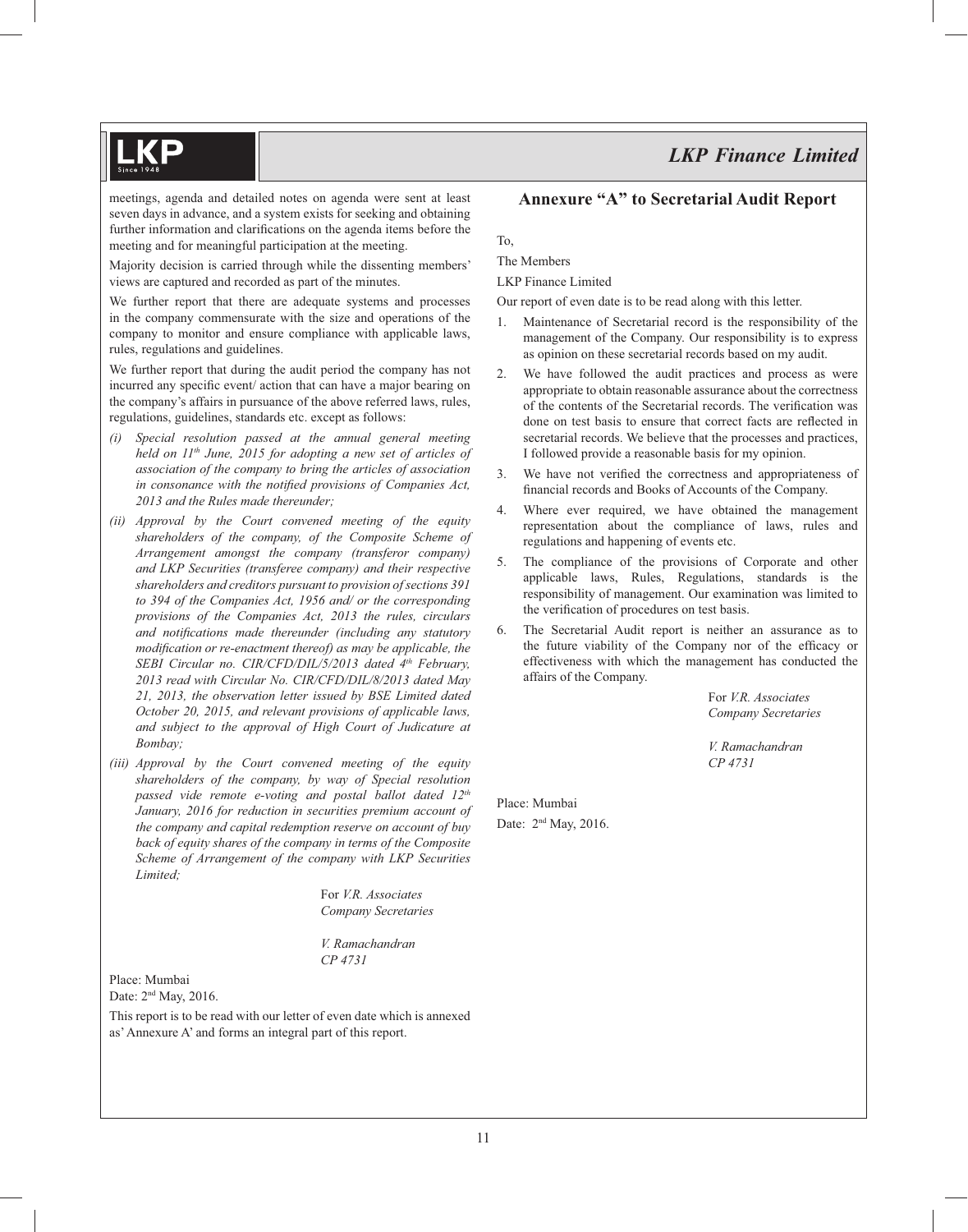## **Annexure C to the Directors' Report**

## **Form No. MGT 9**

## **EXTRACT OF ANNUAL RETURN**

## **As on the Financial Year ended on March 31, 2016**

[Pursuant to section 92(3) of the Companies Act, 2013 and rule 12(1) of the Companies (Management and Administration) Rules, 2014]

#### I. **REGISTRATION AND OTHER DETAILS**:

- i) CIN: L65990MH1984PLC032831
- ii) Registration Date: 5<sup>th</sup> May 1984
- iii) Name of the Company: LKP Finance Limited
- iv) Category / Sub-Category of the Company: Company Limited by shares
- v) Address of the Registered office and contact details :

203, Embassy Centre, Nariman Point, Mumbai 400 021.

- vi) Whether listed company : Yes
- vii) Name, Address and Contact details of Registrar and Transfer Agent :

 M/s. Adroit Corporate Services Private Limited 19, Jafarbhoy Industrial Estate, 1<sup>st</sup> Floor, Makawana Road, Marol Naka, Andheri ( East), Mumbai 400 059. Tel. No.022- 28590942

#### **II. PRINCIPAL BUSINESS ACTIVITIES OF THE COMPANY**

All the business activities contributing 10 % or more of the total turnover of the company shall be stated:-

| SI.<br>$\mathbf{N}\mathbf{0}$ . | Name and Description of main products /<br>services | NIC Code of the Product/<br>service | % to total turnover of the<br>company |
|---------------------------------|-----------------------------------------------------|-------------------------------------|---------------------------------------|
|                                 | Interest & Dividend Income                          | 64990                               | 34.51                                 |
|                                 | Profit on sale of Shares and Securities             | 64990                               | 65.49                                 |

### **III. PARTICULARS OF HOLDING, SUBSIDIARY AND ASSOCIATE COMPANIES**

| Name and Address of the Company      | <b>CIN/GLN</b>        | Holding / Subsidiary/ | $%$ of shares | Applicable     |
|--------------------------------------|-----------------------|-----------------------|---------------|----------------|
|                                      |                       | <b>Associate</b>      | held          | <b>Section</b> |
| <b>LKP</b> Securities Limited        | U67120MH1988PLC080039 | Subsidiary            | 99.86         | 2(87)(ii)      |
| 203, Embassy Centre                  |                       |                       |               |                |
| Nariman Point                        |                       |                       |               |                |
| Mumbai, Maharashtra                  |                       |                       |               |                |
| India - 400021                       |                       |                       |               |                |
| Gayatri Cement & Chemical Industries |                       | Subsidiary            | 100           | 2(87)(ii)      |
| Private Limited                      | U99999MH1983PTC115063 |                       |               |                |
| 112-A, Embassy Centre                |                       |                       |               |                |
| Nariman Point                        |                       |                       |               |                |
| Mumbai, Maharashtra                  |                       |                       |               |                |
| India - 400021 400 021               |                       |                       |               |                |
| LKP Wealth Advisory Private Limited  | U67190MH2014PTC256997 | Subsidiary of         | 99.98         | 2(87)(ii)      |
| 203 Embassy Centre                   |                       | subsidiary (LKP       |               |                |
| Nariman Point                        |                       | Securities Ltd.)      |               |                |
| Mumbai, Maharashtra                  |                       |                       |               |                |
| India - 400021                       |                       |                       |               |                |
|                                      |                       |                       |               |                |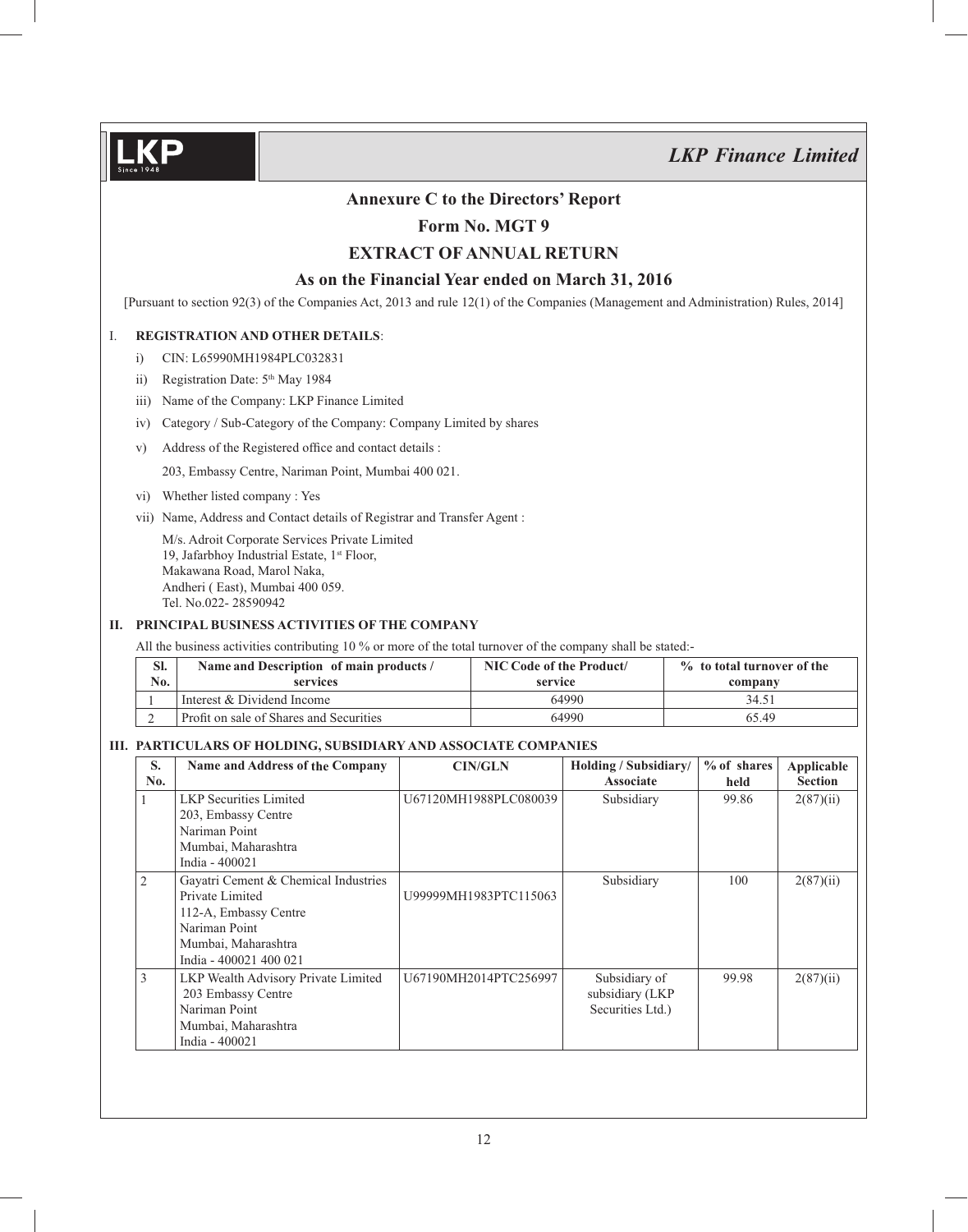## **IV. SHARE HOLDING PATTERN (Equity Share Capital Breakup as percentage of Total Equity)**

## **i) Category-wise Share Holding**

| <b>Category of Shareholders</b>       |                          | 01/04/2015               | No. of Shares held at the beginning of the year |                             | No. Of Shares held at the end of the year<br>31/03/2016 |                          |                          | $\%$ Change<br>during the                     |                          |
|---------------------------------------|--------------------------|--------------------------|-------------------------------------------------|-----------------------------|---------------------------------------------------------|--------------------------|--------------------------|-----------------------------------------------|--------------------------|
|                                       | Demat                    | Physical                 | <b>Total</b>                                    | % of Total<br><b>Shares</b> | Demat                                                   | Physical                 | <b>Total</b>             | % of Total<br><b>Shares</b>                   | year                     |
| A. Promoters                          |                          |                          |                                                 |                             |                                                         |                          |                          |                                               |                          |
| a) Individual/HUF                     | 4600333                  | $\overline{a}$           | 4600333                                         | 37.71                       | 3900333                                                 |                          | 3900333                  | 31.97                                         | $-5.74$                  |
| b) Central Govt.                      |                          | $\overline{\phantom{a}}$ | $\sim$ $\sim$                                   | $\overline{a}$              | $\overline{a}$                                          | $-$                      | $\overline{a}$           | $\overline{a}$                                |                          |
| c) State Govt. (s)                    |                          | $\overline{\phantom{a}}$ | $\overline{a}$                                  | --                          |                                                         | $\overline{\phantom{a}}$ | $\overline{a}$           | $- -$                                         |                          |
| d) Bodies Corp.                       | 2666622                  | $\overline{a}$           | 2666622                                         | 21.87                       | 3957727                                                 | $\overline{a}$           | 3957727                  | 32.45                                         | 10.58                    |
| e) Banks / FI                         |                          | $\overline{a}$           |                                                 | $\overline{\phantom{a}}$    |                                                         | Ξ.                       |                          |                                               |                          |
| f) Any Other                          |                          | 44                       | $\sim$ $-$                                      | $\overline{\phantom{a}}$    | $\overline{\phantom{a}}$                                | $\overline{\phantom{m}}$ | $\overline{\phantom{a}}$ | $\sim$ $-$                                    | $\overline{\phantom{a}}$ |
| Sub-total (A) $(1)$ :-                | 7266955                  | --                       | 7266955                                         | 59.58                       | 7858060                                                 |                          | 7858060                  | 64.42                                         | 4.84                     |
| (2) Foreign                           |                          |                          |                                                 |                             |                                                         |                          |                          |                                               |                          |
| a) NRIs - Individuals                 | $\overline{a}$           | $\overline{a}$           | $- -$                                           | $\overline{\phantom{a}}$    | 4                                                       | $\overline{a}$           | $\overline{a}$           |                                               |                          |
| b) Other - Individuals                | $-$                      | $\overline{\phantom{a}}$ | $\sim$                                          | $\overline{\phantom{a}}$    | --                                                      | $\overline{\phantom{a}}$ | $\overline{\phantom{a}}$ | $\sim$ $-$                                    |                          |
| c) Bodies Corp.                       | $-$                      | $\overline{\phantom{m}}$ | $\overline{a}$                                  | $\overline{\phantom{a}}$    | н,                                                      | --                       | $\overline{\phantom{a}}$ | $\sim$                                        | $\overline{\phantom{a}}$ |
| d) Banks / FI                         |                          | $\overline{\phantom{a}}$ | $\overline{\phantom{a}}$                        | --                          | н,                                                      | $\overline{\phantom{a}}$ | $\overline{a}$           | $\overline{\phantom{a}}$                      |                          |
| e) Any Other                          | $-$                      | $\overline{a}$           | $\overline{\phantom{m}}$                        | $\overline{\phantom{a}}$    | $\overline{\phantom{a}}$                                | $\overline{\phantom{a}}$ | $\overline{\phantom{a}}$ | $\overline{a}$                                | $\overline{\phantom{m}}$ |
| Sub-total $(A)$ $(2)$ :-              | $-$                      | $-$                      | $\overline{\phantom{a}}$                        | $\overline{a}$              |                                                         | $\overline{\phantom{a}}$ | $\overline{a}$           |                                               |                          |
| <b>Total shareholding</b>             | 7266955                  | <u></u>                  | 7266955                                         | 59.58                       | 7858060                                                 |                          | 7858060                  | 64.42                                         | 4.84                     |
| of Promoter $(A) = (A)(1)+(A)(2)$     |                          |                          |                                                 |                             |                                                         |                          |                          |                                               |                          |
| <b>B.Public Shareholding</b>          |                          |                          |                                                 |                             |                                                         |                          |                          |                                               |                          |
| (1) Institutions                      |                          |                          |                                                 |                             |                                                         |                          |                          |                                               |                          |
| a) Mutual Funds                       | $\overline{a}$           | 1400                     | 1400                                            | 0.01                        | 4                                                       | 1400                     | 1400                     | 0.01                                          |                          |
| b) Banks / FI                         | 50                       | 2500                     | 2550                                            | 0.02                        | 50                                                      | 2500                     | 2550                     | 0.02                                          | $\overline{\phantom{a}}$ |
| c) Central Govt.                      | $\overline{a}$           |                          |                                                 |                             | $\overline{a}$                                          |                          |                          |                                               | $\overline{\phantom{a}}$ |
| d) State Govt(s)                      |                          | $\overline{\phantom{a}}$ | $\overline{\phantom{a}}$                        | $\overline{\phantom{a}}$    | н,                                                      | $\overline{a}$           | $\overline{\phantom{a}}$ | $\overline{\phantom{a}}$                      | $\overline{\phantom{a}}$ |
| e) Venture Capital Funds              | $\overline{a}$           | $\overline{\phantom{a}}$ | $\overline{\phantom{m}}$                        | $\overline{\phantom{a}}$    | $\overline{\phantom{a}}$                                | $\overline{\phantom{a}}$ | $\overline{a}$           | $\overline{a}$                                | $\overline{\phantom{m}}$ |
| f) Insurance Companies                |                          | $\overline{\phantom{a}}$ | $\overline{\phantom{a}}$                        | $\overline{\phantom{a}}$    |                                                         | --                       | --                       | $- \, -$                                      |                          |
| $g$ ) FIIs                            | 929658                   | $\overline{a}$           | 929658                                          | 7.62                        | 254177                                                  | $\sim$                   | 254177                   | 2.08                                          | $-5.54$                  |
| h) Foreign Venture Capital Funds      |                          | $\overline{\phantom{a}}$ |                                                 | $\overline{a}$              |                                                         | $\overline{a}$           |                          |                                               |                          |
| i) Others (Specify)                   |                          | $\overline{\phantom{a}}$ | $\overline{\phantom{m}}$                        | $\overline{\phantom{a}}$    |                                                         | $\overline{a}$           | $\overline{\phantom{a}}$ | $\sim$ $-$                                    |                          |
| Sub-total $(B)$ $(1)$                 | 929708                   | 3900                     | 933608                                          | 7.65                        | 254227                                                  | 3900                     | 258127                   | 2.11                                          | $-5.54$                  |
| (2) Non - Institutions                |                          |                          |                                                 |                             |                                                         |                          |                          |                                               |                          |
| a) Bodies Corp.                       |                          |                          |                                                 |                             |                                                         |                          |                          |                                               |                          |
| i) Indian                             | 1067743                  | 9012                     | 1076755                                         | 8.83                        | 1125735                                                 | 9012                     | 1134747                  | 9.30                                          | 0.47                     |
| ii) Overseas                          | 727489                   | $\overline{a}$           | 727489                                          | 5.96                        | 727489                                                  | $\overline{a}$           | 727489                   | 5.96                                          |                          |
| b) Individuals                        |                          |                          |                                                 |                             |                                                         |                          |                          |                                               |                          |
| i) Individual shareholders holding    | 1145417                  | 329713                   | 1475130                                         | 12.11                       |                                                         |                          | 1546376                  | 12.70                                         | 0.59                     |
| nominal share capital upto Rs.1 lakh  |                          |                          |                                                 |                             | 1231320                                                 | 315056                   |                          |                                               |                          |
| ii) Individual shareholders holding   | 378596                   | $\overline{a}$           | 378596                                          | 3.10                        | 331930                                                  |                          | 331930                   | 2.72                                          | $-0.38$                  |
| nominal share capital in excess of    |                          |                          |                                                 |                             |                                                         |                          |                          |                                               |                          |
| Rs.1 lakh                             |                          |                          |                                                 |                             |                                                         |                          |                          |                                               |                          |
| c) Others (Specify)                   |                          |                          |                                                 |                             |                                                         |                          |                          |                                               |                          |
| c-1) NON RESIDENT                     | 71915                    | 101825                   | 173740                                          | 1.42                        | 84587                                                   | 100725                   | 185312                   | 1.52                                          | 0.10                     |
| INDIANS(INDIVIDUALS)                  |                          |                          |                                                 |                             |                                                         |                          |                          |                                               |                          |
| c-2) CLEARING MEMBER                  | 12658                    |                          | 12658                                           | 0.10                        | 2890                                                    |                          | 2890                     | 0.02                                          | $-0.08$                  |
| c-3) TRUSTS                           | 200                      | $\overline{\phantom{a}}$ | 200                                             |                             | 200                                                     |                          | 200                      |                                               |                          |
| c-4) DIRECTORS                        | 152892                   | н,                       | 152892                                          | 1.25                        | 152892                                                  |                          | 152892                   | 1.25                                          |                          |
| Sub-total $(B)(2)$                    | 3556910                  | 440550                   | 3997460                                         | 32.77                       | 3657043                                                 | 424793                   | 4081836                  | 33.47                                         | 0.70                     |
| Total Public Shareholding $(B) = (B)$ | 4486618                  | 444450                   | 493106868                                       | 40.42                       | 3911270                                                 | 428693                   | 4339963                  | 35.58                                         | $-4.84$                  |
| $(1)+(B)(2)$                          |                          |                          |                                                 |                             |                                                         |                          |                          |                                               |                          |
| C. Shares held by Custodian for       |                          |                          |                                                 |                             |                                                         |                          |                          |                                               |                          |
| GDRs & ADRs.                          |                          |                          |                                                 |                             |                                                         |                          |                          |                                               |                          |
| Promoter and Promoter Group           | $\overline{\phantom{a}}$ | $-$                      | $\sim$                                          | $\overline{\phantom{a}}$    | $\overline{\phantom{a}}$                                | $\overline{\phantom{a}}$ | $\overline{\phantom{a}}$ | $\mathord{\hspace{1pt}\text{--}\hspace{1pt}}$ |                          |
| Public -                              | $\overline{a}$           | $\overline{\phantom{a}}$ | $\sim$ $-$                                      | $\overline{\phantom{a}}$    |                                                         | $\overline{a}$           | $\overline{a}$           | $\overline{\phantom{a}}$                      |                          |
| Sub-total (C)                         |                          |                          |                                                 |                             |                                                         |                          |                          |                                               |                          |
| Grand Total (A+B+C)                   | 11753573                 | 444450                   | 12198023                                        | 100                         | 11769330                                                | 428693                   | 12198023                 | 100                                           | 0.00                     |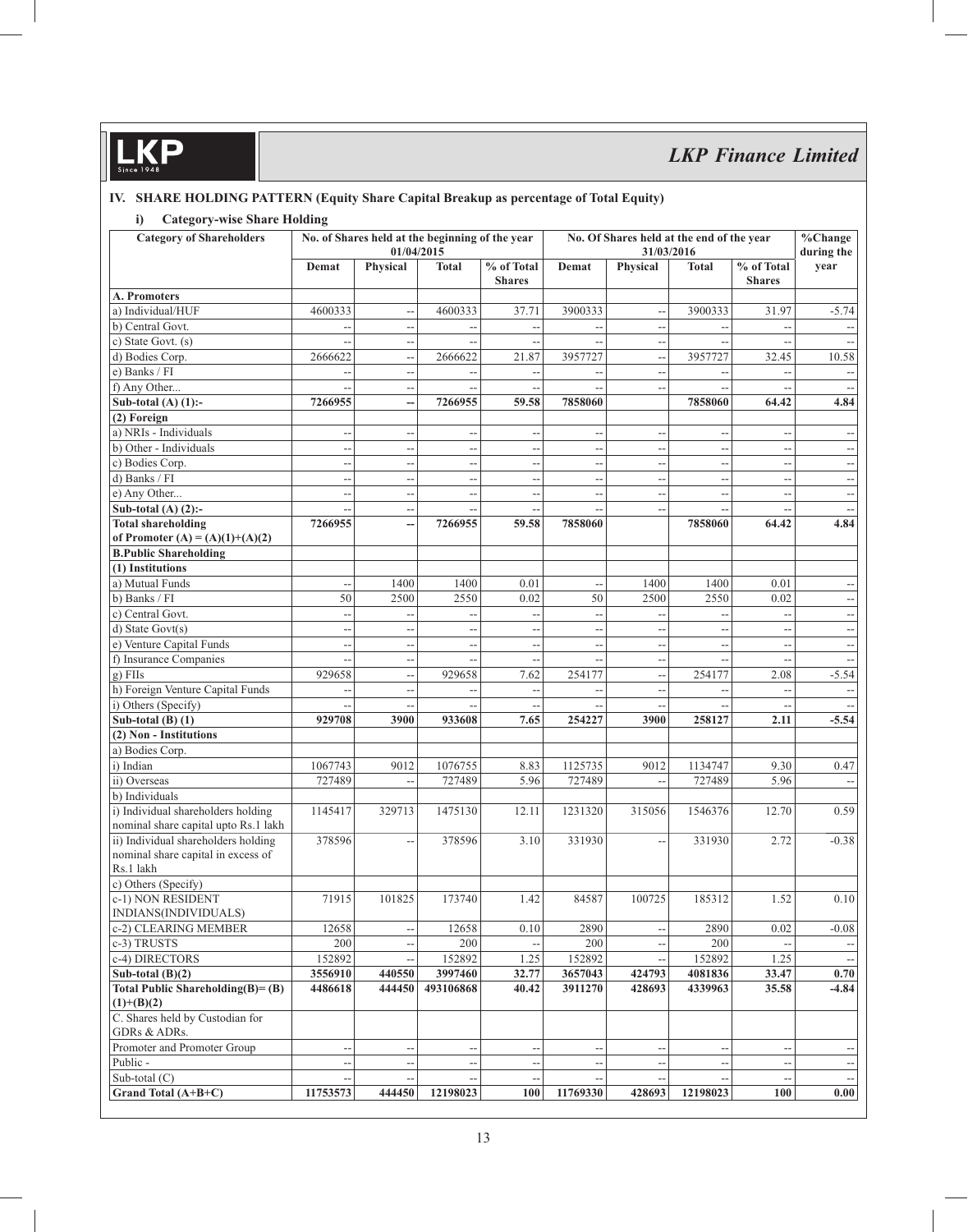## **KP**  $\mathsf{\Pi}$

# *LKP Finance Limited*

#### **(ii) Shareholding of Promoters**

| SI.<br>No.     | <b>Shareholder's Name</b>         |                         | 01/04/2015                                         | Shareholding at the beginning of the year                       |                         | Share holding at the end of the year<br>31/03/2016 |                                                                 | $%$ change in<br>shareholding |  |
|----------------|-----------------------------------|-------------------------|----------------------------------------------------|-----------------------------------------------------------------|-------------------------|----------------------------------------------------|-----------------------------------------------------------------|-------------------------------|--|
|                |                                   | No. of<br><b>Shares</b> | $%$ of total<br><b>Shares</b><br>of the<br>company | <b>%of Shares</b><br>Pledged /<br>encumbered to<br>total shares | No. of<br><b>Shares</b> | $%$ of total<br><b>Shares</b><br>of the<br>company | <b>%of Shares</b><br>Pledged /<br>encumbered to<br>total shares | during the<br>year            |  |
|                | Mr. M. V. Doshi                   | 4382886                 | 35.93                                              | 46.92                                                           | 3682886                 | 30.19                                              | 55.84                                                           | $-5.74$                       |  |
| 2              | Mr. Pratik M. Doshi               | 100722                  | 0.83                                               | --                                                              | 100722                  | 0.83                                               | --                                                              |                               |  |
| 3              | Miss. Ira P. Doshi                | 100000                  | 0.82                                               | $-$                                                             | 100000                  | 0.82                                               | $- -$                                                           | $- -$                         |  |
| $\overline{4}$ | Mrs. Shital A. Sonpal             | 16725                   | 0.14                                               | --                                                              | 16725                   | 0.14                                               | $- -$                                                           | $- -$                         |  |
| 5              | Bhavana Holdings Pvt. Ltd.        | 118400                  | 0.97                                               | $- -$                                                           | 1409505                 | 11.55                                              | $- -$                                                           | $+10.58$                      |  |
| 6              | Sea Glimpse Investments Pvt. Ltd. | 2547515                 | 20.88                                              | $- -$                                                           | 2547515                 | 20.88                                              | $- -$                                                           |                               |  |
| $\tau$         | <b>LKP</b> Securities Ltd         | 707                     | 0.01                                               | $-$                                                             | 707                     | 0.01                                               | $-$                                                             |                               |  |
|                | Total                             | 7266955                 | 59.58                                              |                                                                 | 7858060                 | 64.42                                              |                                                                 | $+4.84$                       |  |

## **(iii) Change in Promoters' Shareholding ( please specify, if there is no change)**

| Sl. No.        |                                                                                                        |                          |               | Shareholding at the beginning | <b>Cumulative Shareholding</b><br>during the year |                             |
|----------------|--------------------------------------------------------------------------------------------------------|--------------------------|---------------|-------------------------------|---------------------------------------------------|-----------------------------|
|                |                                                                                                        |                          |               | of the year                   |                                                   |                             |
|                |                                                                                                        | As on date               | No. of shares | % of total<br>shares of       | No. of<br>shares                                  | % of total<br>shares of the |
|                |                                                                                                        |                          |               | the company                   |                                                   | company                     |
| $\mathbf{1}$   | Mr. Mahendra V. Doshi<br>At the beginning of the year<br>Change during the year                        | 01/04/2015               | 4382886       | 35.93                         | 4382886                                           | 35.93                       |
|                | Sold by Inter-se transfer 700000 shares                                                                | 30/03/2016               |               | $-$                           | 3682886                                           | 30.19                       |
|                | At the end of Year                                                                                     | 31/03/2016               |               |                               | 3682886                                           | 30.19                       |
| 2              | Mr. Pratik M. Doshi<br>At the beginning of the Year<br>Change during the Year                          | 01/04/2015               | 100722        | 0.83<br>--                    | 100722                                            | 0.83                        |
|                | At the end of Year                                                                                     | 31/03/2016               | $-$           | $-$                           | 100722                                            | 0.83                        |
| 3              | Miss. Ira Pratik Doshi<br>At the beginning of the year<br>Change during the year<br>At the end of Year | 01/04/2015<br>31/03/2016 | 100000        | 0.82<br>--<br>$-$             | 100000<br>100000                                  | 0.82<br>$\sim$ $-$<br>0.82  |
| $\overline{4}$ |                                                                                                        |                          |               |                               |                                                   |                             |
|                | Mrs. Shital A Sonpal<br>At the beginning of the year<br>Change during the year                         | 01/04/2015               | 16725         | 0.14<br>$\overline{a}$        | 16725                                             | 0.14                        |
|                | At the end of Year                                                                                     | 31/03/2016               |               | $-$                           | 16725                                             | 0.14                        |
| 5              | Bhavna Holdings Pvt. Ltd.<br>At the beginning of the year<br>Change during the year                    | 01/04/2015               | 118400        | 0.97                          | 118400                                            | 0.97                        |
|                | Bought - 591105 shares                                                                                 | 08/05/2015               | --            | $-$                           | 709505                                            | 5.82                        |
|                | Bought by Inter-se transfer 700000 Shares                                                              | 30/03/2016               | $-$           | $-$                           | 1409505                                           | 11.55                       |
|                | At the end of Year                                                                                     | 31/03/2016               | --            | $-$                           | 1409505                                           | 11.55                       |
| 6              | LKP Securities Ltd.                                                                                    |                          |               |                               |                                                   |                             |
|                | At the beginning of the year                                                                           | 01/04/2015               | 707           | 0.01                          | 707                                               | 0.01                        |
|                | Change during the year                                                                                 |                          | $-$           | $-$                           |                                                   |                             |
|                | At the end of Year                                                                                     | 31/03/2016               |               | $\overline{a}$                | 707                                               | 0.01                        |
| $\tau$         | Sea Glimpse Investment Pvt. Ltd.<br>At the beginning of the year                                       | 01/04/2015               | 25475150      | 20.88                         | 2547515                                           | 20.88                       |
|                | Change during the year<br>At the end of Year                                                           | 31/03/2016               | --            | --<br>$-$                     | 2547515                                           | 20.88                       |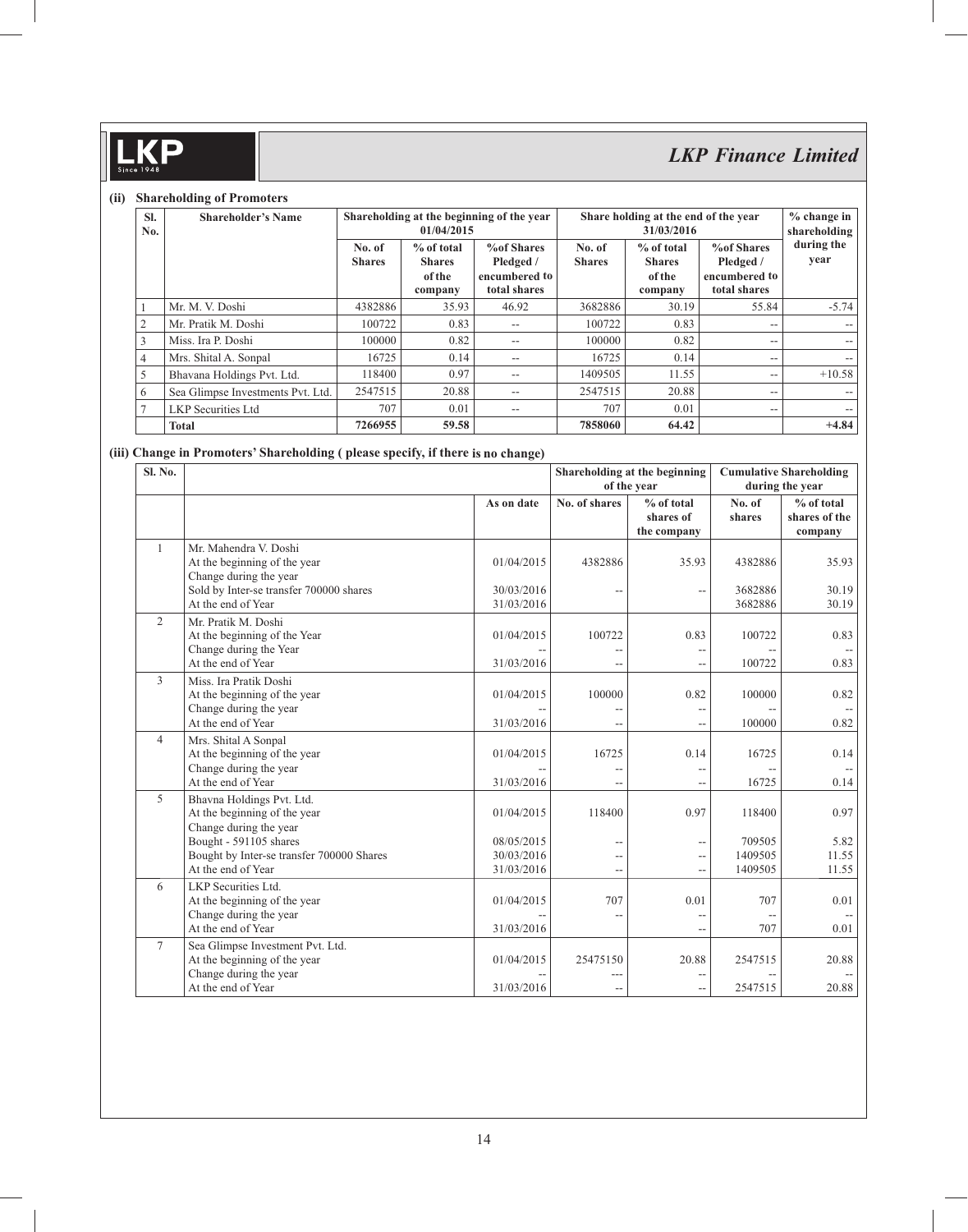# *LKP Finance Limited*

| <b>SI</b><br>No. | For Each of the Top 10<br><b>Shareholders</b>                     | Name Of<br>Shareholder's                | As On Date               |                      | No.of Shares held at the<br>beginning of the year | <b>Cumulative Shareholding</b><br>during the year |                                          |  |
|------------------|-------------------------------------------------------------------|-----------------------------------------|--------------------------|----------------------|---------------------------------------------------|---------------------------------------------------|------------------------------------------|--|
|                  |                                                                   |                                         |                          | <b>No. of Shares</b> | % of total<br>shares of the<br>company            | No. of shares                                     | $%$ of total<br>shares of the<br>company |  |
| 1                | At the beginning of the year                                      | Agrud Capital Pte Ltd                   | 01/04/2015               | 727489               | 5.96                                              | 727489                                            | 5.96                                     |  |
|                  | Date wise Increase / Decrease in<br>Share holding during the year |                                         |                          | NIL                  | <b>NIL</b>                                        |                                                   |                                          |  |
|                  | At the End of the year                                            |                                         | 31/03/2016               | $\mathbf{0}$         | 0.00                                              | 727489                                            | 5.96                                     |  |
| $\overline{2}$   | At the beginning of the year                                      | Grovsnor Investment                     | 01/04/2015               | 400000               | 3.28                                              | 400000                                            | 3.28                                     |  |
|                  | Date wise Increase / Decrease in<br>Share holding during the year | Fund Ltd                                |                          | <b>NIL</b>           | <b>NIL</b>                                        |                                                   |                                          |  |
|                  | At the End of the year                                            |                                         | 31/03/2016               | $\mathbf{0}$         | 0.00                                              | 400000                                            | 3.28                                     |  |
| $\mathbf{3}$     | At the beginning of the year                                      | Sadguru Express                         | 01/04/2015               | 181203               | 1.49                                              | 181203                                            | 1.49                                     |  |
|                  | Date wise Increase / Decrease in<br>Share holding during the year | Private Limited                         |                          | <b>NIL</b>           | <b>NIL</b>                                        |                                                   |                                          |  |
|                  | At the End of the year                                            |                                         | 31/03/2016               | $\boldsymbol{0}$     | 0.00                                              | 181203                                            | 1.49                                     |  |
| 4                | At the beginning of the year                                      | India Max Investment                    | 01/04/2015               | 818508               | 6.71                                              | 818508                                            | 6.71                                     |  |
|                  | Date wise Increase / Decrease in                                  | <b>Fund Limited</b>                     | 17/04/2015               | $-850$               | 0.01                                              | 817658                                            | 6.70                                     |  |
|                  | Share holding during the year                                     |                                         | 08/05/2015               | -580000              | 4.75                                              | 237658                                            | 1.95                                     |  |
|                  |                                                                   |                                         | 22/05/2015               | 3777                 | 0.03                                              | 241435                                            | 1.98                                     |  |
|                  |                                                                   |                                         | 29/05/2015               | 2914                 | 0.02                                              | 244349                                            | 2.00                                     |  |
|                  |                                                                   |                                         | 03/06/2015               | 2298                 | 0.02                                              | 246647                                            | 2.02                                     |  |
|                  |                                                                   |                                         | 05/06/2015               | 1011                 | 0.01                                              | 247658                                            | 2.03                                     |  |
|                  |                                                                   |                                         | 03/07/2015               | 9990                 | 0.08                                              | 257648                                            | 2.11                                     |  |
|                  |                                                                   |                                         | 10/07/2015               | 10                   | 0.00                                              | 257658                                            | 2.11                                     |  |
|                  |                                                                   |                                         | 07/08/2015               | $-6714$              | 0.06                                              | 250944                                            | 2.06                                     |  |
|                  |                                                                   | 25/09/2015                              | $-10000$                 | 0.08                 | 240944                                            | 1.98                                              |                                          |  |
|                  |                                                                   |                                         | 30/09/2015               | $-70000$             | 0.57                                              | 170944                                            | 1.40                                     |  |
|                  |                                                                   |                                         | 25/03/2016               | $-20221$             | 0.17                                              | 150723                                            | 1.24                                     |  |
|                  |                                                                   |                                         | 29/03/2016               | $-2546$              | 0.02                                              | 148177                                            | 1.21                                     |  |
|                  | At the End of the year                                            |                                         | 31/03/2016               | $\theta$             | 0.00                                              | 148177                                            | 1.21                                     |  |
| 5                | At the beginning of the year                                      | Padmakshi Financial<br>Services Pvt Ltd | 01/04/2015               | 138646               | 1.14                                              | 138646                                            | 1.14                                     |  |
|                  | Date wise Increase / Decrease in<br>Share holding during the year |                                         | 24/04/2015               | 7538                 | 0.06                                              | 146184                                            | 1.20                                     |  |
|                  |                                                                   |                                         | 01/05/2015               | 1338                 | 0.01                                              | 147522                                            | 1.21                                     |  |
|                  |                                                                   |                                         | 08/05/2015               | 1971                 | 0.02                                              | 149493<br>146993                                  | 1.23                                     |  |
|                  |                                                                   |                                         | 07/08/2015<br>21/08/2015 | $-2500$<br>$-500$    | 0.02<br>0.00                                      | 146493                                            | 1.21<br>1.20                             |  |
|                  |                                                                   |                                         | 15/01/2016               | $-260$               | $0.00\,$                                          | 146233                                            | $1.20\,$                                 |  |
|                  |                                                                   |                                         | 18/03/2016               | $-3591$              | 0.03                                              | 142642                                            | 1.17                                     |  |
|                  |                                                                   |                                         | 25/03/2016               | -3996                | 0.03                                              | 138646                                            | 1.14                                     |  |
|                  | At the End of the year                                            |                                         | 31/03/2016               | $\overline{0}$       | 0.00                                              | 138646                                            | 1.14                                     |  |
| 6                | At the beginning of the year                                      | Marytime Trimpex                        | 01/04/2015               | 50799                | 0.42                                              | 50799                                             | 0.42                                     |  |
|                  | Date wise Increase / Decrease in                                  | Private Limited                         | 30/09/2015               | 60000                | 0.49                                              | 110799                                            | 0.91                                     |  |
|                  | Share holding during the year                                     |                                         | 09/10/2015               | 20000                | 0.16                                              | 130799                                            | 1.07                                     |  |
|                  | At the End of the year                                            |                                         | 31/03/2016               | $\theta$             | 0.00                                              | 130799                                            | 1.07                                     |  |
| $\overline{7}$   | At the beginning of the year                                      | Prime India                             | 01/04/2015               | $106000\,$           | 0.87                                              | 106000                                            | 0.87                                     |  |
|                  | Date wise Increase / Decrease in<br>Share holding during the year | <b>Investment Fund Ltd</b>              |                          | NIL                  | <b>NIL</b>                                        |                                                   |                                          |  |
|                  | At the End of the year                                            |                                         | 31/03/2016               | $\boldsymbol{0}$     | 0.00                                              | 106000                                            | 0.87                                     |  |
| 8                | At the beginning of the year                                      | Rashmikant Amratlal                     | 01/04/2015               | 61031                | 0.50                                              | 61031                                             | 0.50                                     |  |
|                  | Date wise Increase / Decrease in<br>Share holding during the year | Shah                                    |                          | <b>NIL</b>           | <b>NIL</b>                                        |                                                   |                                          |  |
|                  | At the End of the year                                            |                                         | 31/03/2016               | $\boldsymbol{0}$     | 0.00                                              | 61031                                             | 0.50                                     |  |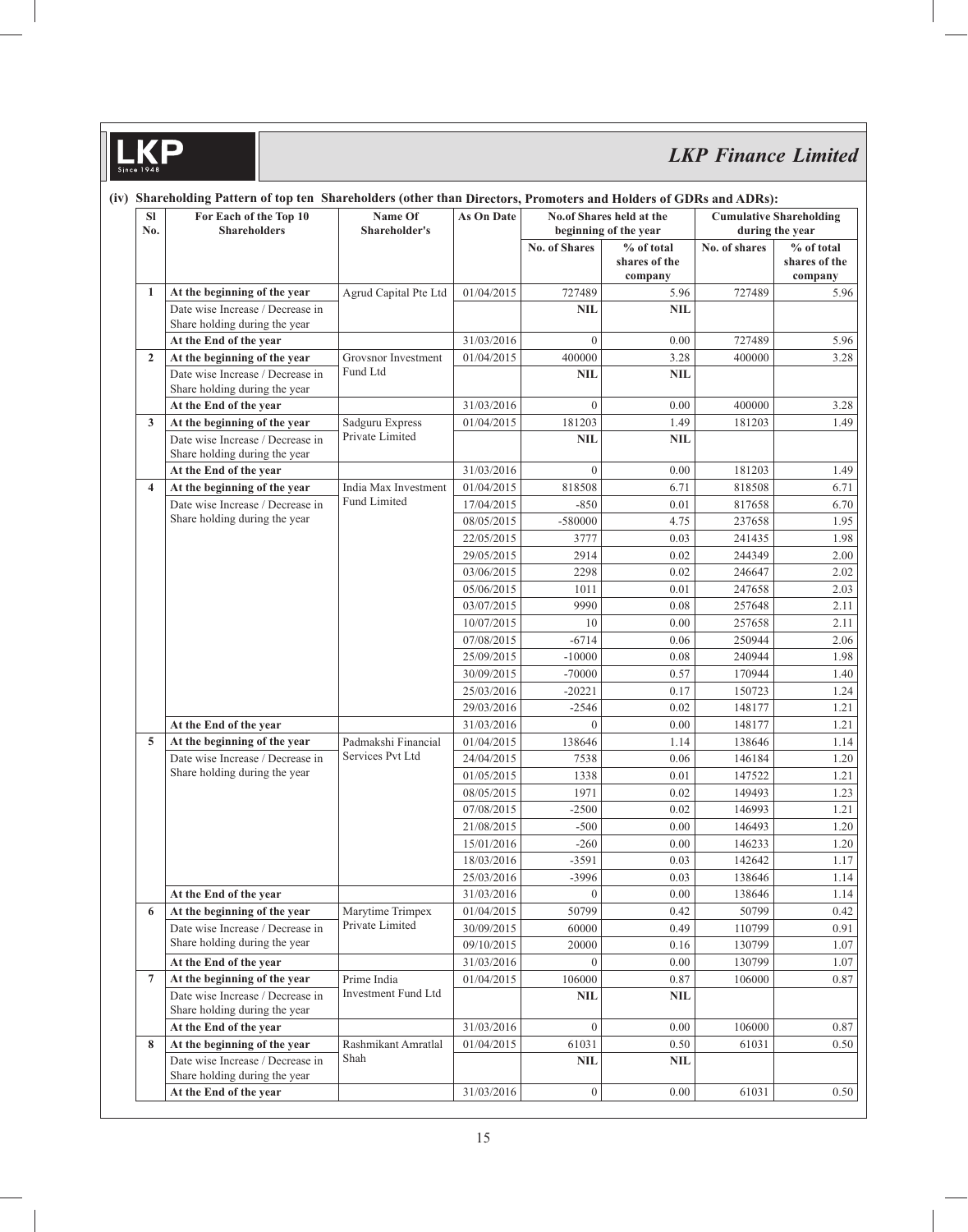**9** At the beginning of the year Gannon Dunkerley Finance Limited 01/04/2015 56272 0.46 56272 0.46 Date wise Increase / Decrease in Share holding during the year **NIL** NIL **At the End of the year** 31/03/2016 0 0.00 56272 0.46 **10** At the beginning of the year Skunk Agents Private Limited 01/04/2015 38000 0.31 38000 0.31 Date wise Increase / Decrease in Share holding during the year 19/06/2015 5475 0.04 43475 0.36 26/06/2015 7405 0.06 50880 0.42 30/06/2015 2120 0.02 53000 0.43 **At the End of the year** 31/03/2016 0 0.00 53000 0.43

*LKP Finance Limited*

### **(v) Shareholding of Directors and Key Managerial Personnel:**

| SI.            | For Each of the Directors and                            |               | Shareholding at the beginning of the year |                    | <b>Cumulative Shareholding during the year</b> |  |  |
|----------------|----------------------------------------------------------|---------------|-------------------------------------------|--------------------|------------------------------------------------|--|--|
| No.            | <b>KMP</b>                                               | No. of shares | % of total shares of the<br>company       | No. of shares      | % of total shares of the<br>company            |  |  |
|                | Mr. Mahendra V. Doshi<br>Executive Chairman              |               |                                           |                    |                                                |  |  |
|                | 01/04/2015<br>30/03/2016                                 | 4382886       | 35.93                                     | 4382886<br>3682886 | 35.93<br>30.19                                 |  |  |
|                | 31/03/2016                                               | $-\,$         | --                                        | 3682886            | 30.19                                          |  |  |
| $\overline{2}$ | Mr. Pratik M Doshi<br>Director                           |               |                                           |                    |                                                |  |  |
|                | 01/04/2015<br>31/03/20116                                | 100722<br>--  | 0.83                                      | 100722<br>100722   | 0.83<br>0.83                                   |  |  |
| 3              | Mr. Sayanta Basu<br>Nominee Director                     |               |                                           |                    |                                                |  |  |
|                | 01/04/2015<br>31/03/2016                                 | 152892<br>--  | 1.25                                      | 152892<br>152892   | 1.25<br>1.25                                   |  |  |
| 4              | Mr. S. S. Gulati<br>Head Corporate Affairs               |               |                                           |                    |                                                |  |  |
|                | 01/04/2015<br>31/03/2016                                 | 6646<br>--    | --<br>--                                  | 6646<br>6646       | 0.05<br>0.05                                   |  |  |
| 5              | Mr. Girish Kumar Innani<br>GM(Legal) & Company Secretary |               |                                           |                    |                                                |  |  |
|                | 01/04/2015<br>31/03/2016                                 | --            | --<br>--                                  | --<br>--           | --<br>--                                       |  |  |

## **V. INDEBTEDNESS**

**.KP** 

#### **Indebtedness of the Company including interest outstanding/accrued but not due for payment**

|                                                  | <b>Secured Loans</b><br>excluding deposits | <b>Unsecured Loans</b> | <b>Deposits</b> | <b>Total Indebtedness</b> |
|--------------------------------------------------|--------------------------------------------|------------------------|-----------------|---------------------------|
| Indebtedness at the beginning of                 |                                            |                        |                 |                           |
| the financial year                               |                                            |                        |                 |                           |
| i) Principal Amount                              | 308,991,906                                | 440,040,869            |                 | 749,032,775               |
| ii) Interest due but not paid                    |                                            |                        |                 |                           |
| iii) Interest accrued but not due                |                                            |                        |                 |                           |
| Total (i+ii+iii)                                 | 308,991,906                                | 440,040,869            |                 | 749,032,775               |
| Change in Indebtedness during the financial year |                                            |                        |                 |                           |
| * Addition                                       |                                            |                        |                 |                           |
| * Reduction                                      | 198,699,630                                | 40,869,063             |                 | 239,568,693               |
| Net change                                       | 198,699,630                                | 40,869,063             |                 | 239,568,693               |
| Indebtedness at the end of the financial year    |                                            |                        |                 |                           |
| i) Principal Amount                              | 110,292,276                                | 399,171,806            |                 | 509,464,082               |
| ii) Interest due but not paid                    |                                            |                        |                 |                           |
| iii) Interest accrued but not due                |                                            |                        |                 |                           |
| Total (i+ii+iii)                                 | 110,292,276                                | 399,171,806            |                 | 509,464,082               |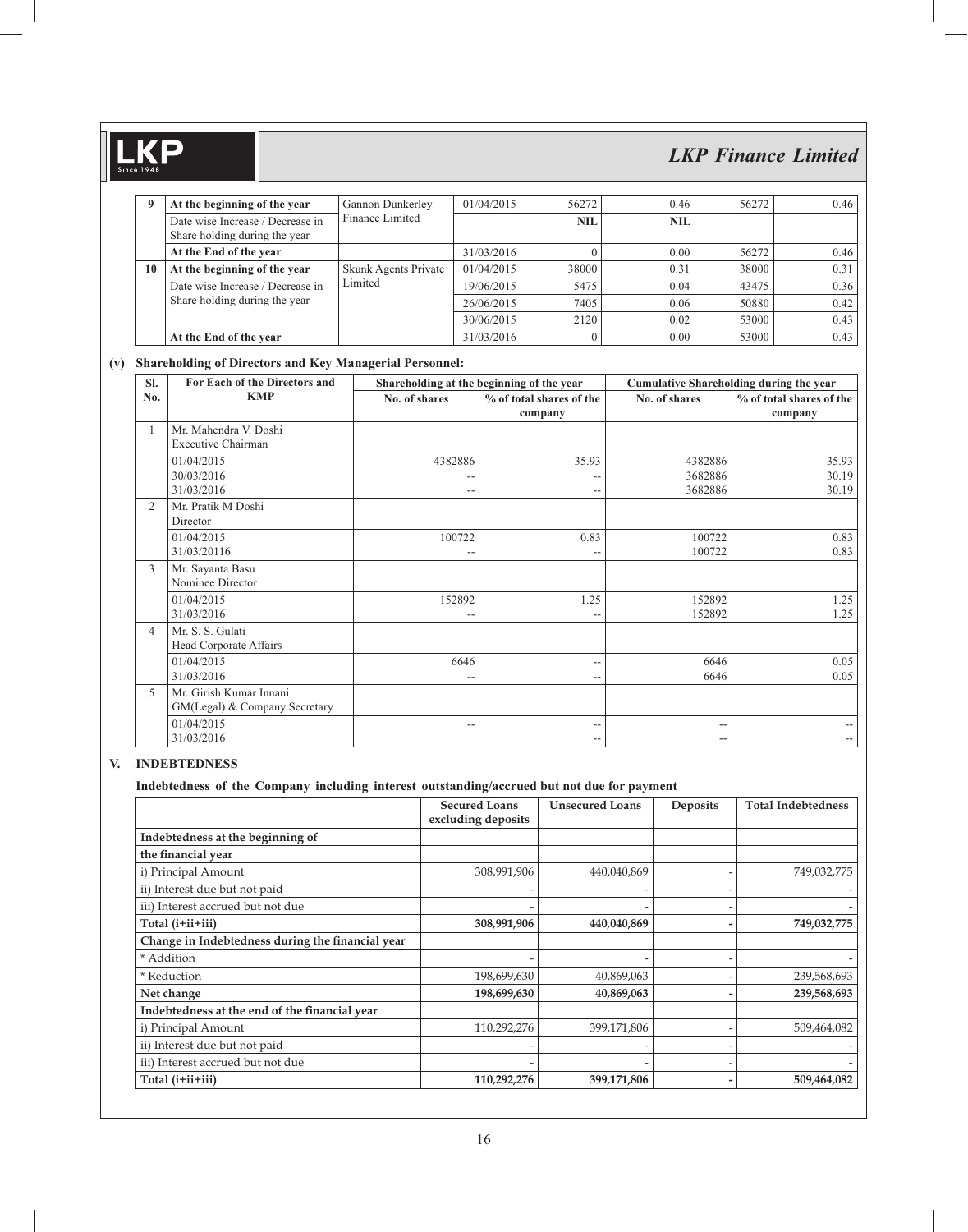**KP** 

# *LKP Finance Limited*

### **VI. REMUNERATION OF DIRECTORS AND KEY MANAGERIAL PERSONNEL**

A. Remuneration to Managing Director, Whole-time Directors and/or Manager:\* Executive Chairman

| SI. | <b>Particulars of Remuneration</b>                                                    | Name of MD/WTD/Manager                             | <b>Total Amount Rs.</b> |
|-----|---------------------------------------------------------------------------------------|----------------------------------------------------|-------------------------|
| no. |                                                                                       | Mr. Mahendra V. Doshi<br><b>Executive Chairman</b> |                         |
| 1.  | Gross salary                                                                          |                                                    |                         |
|     | (a) Salary as per provisions contained in section $17(1)$ of the Income-tax Act, 1961 | $36,00,000/$ -                                     | $36,00,000/$ -          |
|     | (b) Value of perquisites $u/s$ 17(2) Income-tax Act, 1961                             | $18,00,000/$ -                                     | $18,00,000/-$           |
|     | (c) Profits in lieu of salary under section 17(3) Income- tax Act, 1961               | $-$                                                |                         |
| 2.  | <b>Stock Option</b>                                                                   | $-$                                                |                         |
| 3.  | <b>Sweat Equity</b>                                                                   | $-$                                                | --                      |
| 4.  | Commission                                                                            |                                                    |                         |
|     | - as $\%$ of profit                                                                   | $8,00,000/$ --                                     | $8,00,000/$ --          |
|     | - others, specify                                                                     |                                                    |                         |
| 5.  | Others, please specify                                                                | $- -$                                              |                         |
|     | Total $(A)$                                                                           | $62,00,000/$ -                                     | $62,00,000/$ -          |
|     | Ceiling as per the Act                                                                | $62,74,296/-$                                      | $62,74,296/-$           |

#### B. Remuneration to other Directors

| SI. | <b>Particulars of Remuneration</b>                         |                        | <b>Name of Directors</b> |                             |                              |                            |              |  |
|-----|------------------------------------------------------------|------------------------|--------------------------|-----------------------------|------------------------------|----------------------------|--------------|--|
| no. |                                                            | Mr. Pratik M.<br>Doshi | Mr. Vineet<br>Suchanti   | Mr. Sajid<br><b>Mohamed</b> | Mrs. Anjali<br><b>Suresh</b> | Mr. Sayanta<br><b>Basu</b> | Amount       |  |
| 1.  | <b>Independent Directors</b>                               |                        |                          |                             |                              |                            |              |  |
|     | Fee for attending board<br>$\bullet$<br>committee meetings | $- -$                  | $1,20,000/-$             | $80,000/-$                  | $1,20,000/-$                 | $\overline{\phantom{a}}$   | $3,20,000/-$ |  |
|     | Commission<br>$\bullet$                                    | --                     | $-$                      | $-$                         | $-$                          | $ -$                       |              |  |
|     | Others, please specify<br>$\bullet$                        | --                     | $\qquad \qquad -$        | --                          | $-$                          | $-$                        | --           |  |
|     | Total $(1)$                                                | --                     | $1,20,000/-$             | $80,000/$ -                 | $1,20,000/-$                 | $-$                        | $3,20,000/-$ |  |
| 2.  | Other Non-Executive Directors                              |                        | $- -$                    | $- -$                       | $-$                          | $- -$                      | --           |  |
|     | Fee for attending board<br>$\bullet$<br>committee meetings | $1,20,000/-$           | --                       | --                          | $-$                          | $-$                        | $1,20,000/-$ |  |
|     | Commission<br>$\bullet$                                    | --                     | $\overline{\phantom{m}}$ | $- -$                       | $-$                          | $-$                        | --           |  |
|     | Others, please specify                                     | --                     | $\qquad \qquad -$        | $-$                         | $-$                          | $ -$                       | --           |  |
|     | Total $(2)$                                                | $1,20,000/-$           | $\qquad \qquad -$        | $- -$                       | $-$                          | $-$                        | $1,20,000/-$ |  |
|     | Total $(B)=(1+2)$                                          | $1,20,000/-$           | 1,20,000/-               | $80,000/-$                  | $1,20,000/-$                 | $-$                        | $4,40,000/-$ |  |
|     | <b>Total Managerial Remuneration</b>                       |                        |                          |                             |                              |                            | $4,40,000/-$ |  |
|     | Overall Ceiling as per the Act                             |                        |                          |                             |                              |                            | 12,54,859/-  |  |

**C.** Remuneration to Key Managerial Personnel other than MD/Manager/WTD

| SI. | <b>Particulars of</b>                                                                       | <b>Key Managerial Personnel</b> |                      |                                          |                   |  |  |
|-----|---------------------------------------------------------------------------------------------|---------------------------------|----------------------|------------------------------------------|-------------------|--|--|
| no. | <b>Remuneration</b>                                                                         | <b>CEO</b>                      | Company<br>Secretary | Head<br>Corporate<br><b>Affairs /CFO</b> | <b>Total</b>      |  |  |
| Ι.  | Gross salary                                                                                |                                 |                      |                                          |                   |  |  |
|     | Salary as per provisions contained in section $17(1)$ of the<br>(a)<br>Income-tax Act, 1961 | --                              | $15,60,000/$ -       | $40,20,000/$ -                           | 55,80,000/-       |  |  |
|     | Value of perquisites u/s 17(2) Income-tax Act, 1961<br>(b)                                  | --                              | $60,000/$ -          | --                                       | $60,000/$ -       |  |  |
|     | Profits in lieu of salary under section 17(3) Income-tax Act,<br>(c)<br>1961                | --                              | --                   |                                          |                   |  |  |
| 2.  | <b>Stock Option</b>                                                                         | --                              | --                   | --                                       |                   |  |  |
| 3.  | Sweat Equity                                                                                | --                              | --                   | --                                       | $\qquad \qquad -$ |  |  |
| 4.  | Commission<br>as $\%$ of profit<br>others, specify                                          | --                              | --                   | --                                       | $- -$             |  |  |
| 5.  | Others, please specify                                                                      | --                              | --                   | --                                       |                   |  |  |
|     | Total $(C)$                                                                                 | --                              | $16,20,000/$ -       | $40,20,000/$ -                           | 56,40,000/-       |  |  |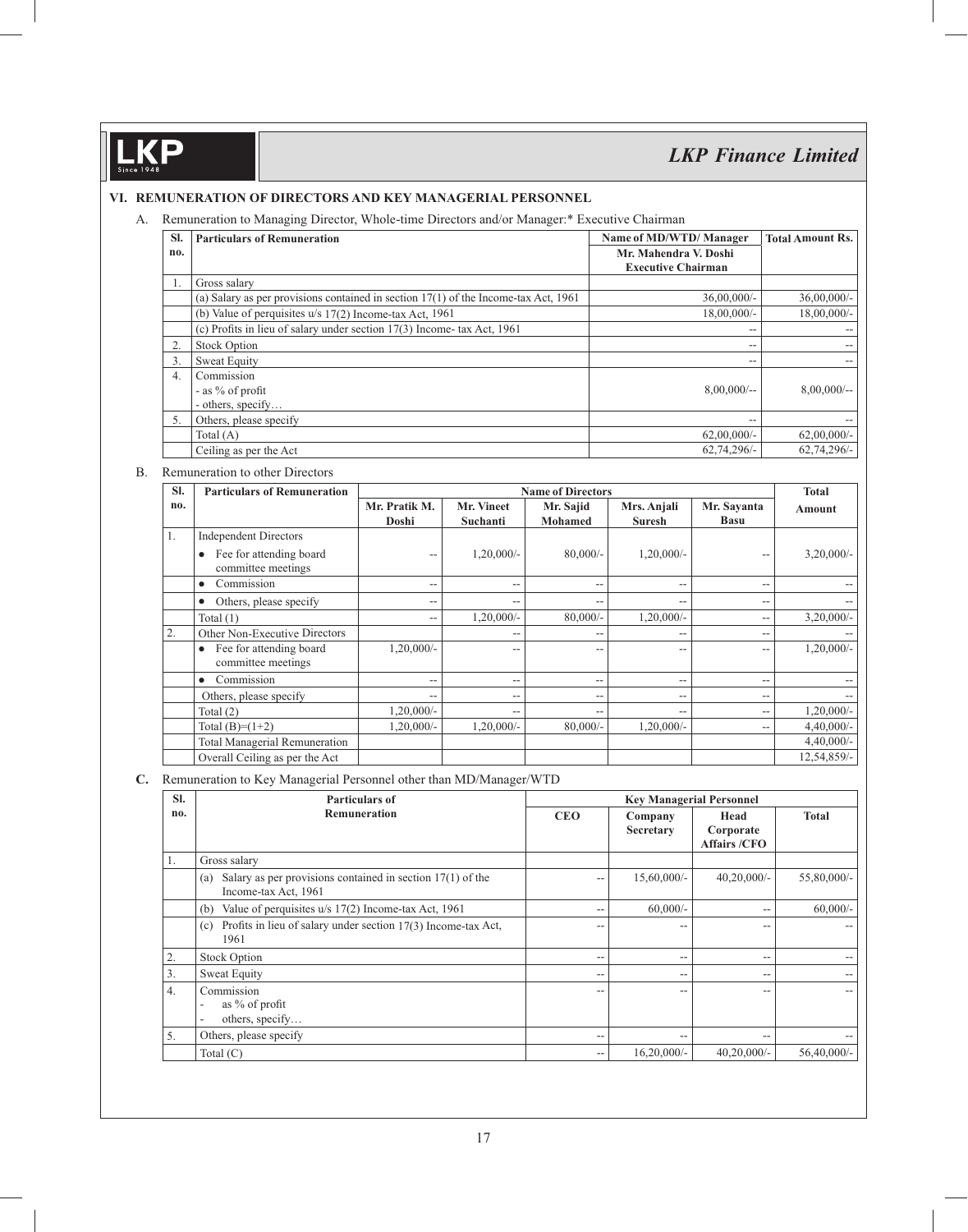#### **VII. PENALTIES / PUNISHMENT/ COMPOUNDING OF OFFENCES**

| <b>Type</b>    |                                  | <b>Section of the</b><br><b>Companies Act</b> | <b>Brief Description</b> | <b>Details of Penalty</b><br>/ Punishment /<br>Compounding<br>fees imposed | Authority [RD /<br><b>NCLT / COURT]</b> | Appeal made, if<br>any (given details) |
|----------------|----------------------------------|-----------------------------------------------|--------------------------|----------------------------------------------------------------------------|-----------------------------------------|----------------------------------------|
| A.             | <b>COMPANY</b>                   |                                               |                          |                                                                            |                                         |                                        |
|                | Penalty                          |                                               |                          |                                                                            |                                         |                                        |
|                | Punishment                       |                                               |                          |                                                                            |                                         |                                        |
|                | Compounding                      |                                               |                          |                                                                            |                                         |                                        |
| <b>B.</b>      | <b>DIRECTORS</b>                 |                                               |                          |                                                                            |                                         |                                        |
|                | Penalty                          |                                               |                          |                                                                            |                                         |                                        |
|                | Punishment                       |                                               |                          |                                                                            |                                         |                                        |
|                | Compounding                      |                                               |                          |                                                                            |                                         |                                        |
| $\mathbf{C}$ . | <b>OTHER OFFICERS IN DEFAULT</b> |                                               |                          |                                                                            |                                         |                                        |
|                | Penalty                          |                                               |                          |                                                                            |                                         |                                        |
|                | Punishment                       |                                               |                          |                                                                            |                                         |                                        |
|                | Compounding                      |                                               |                          |                                                                            |                                         |                                        |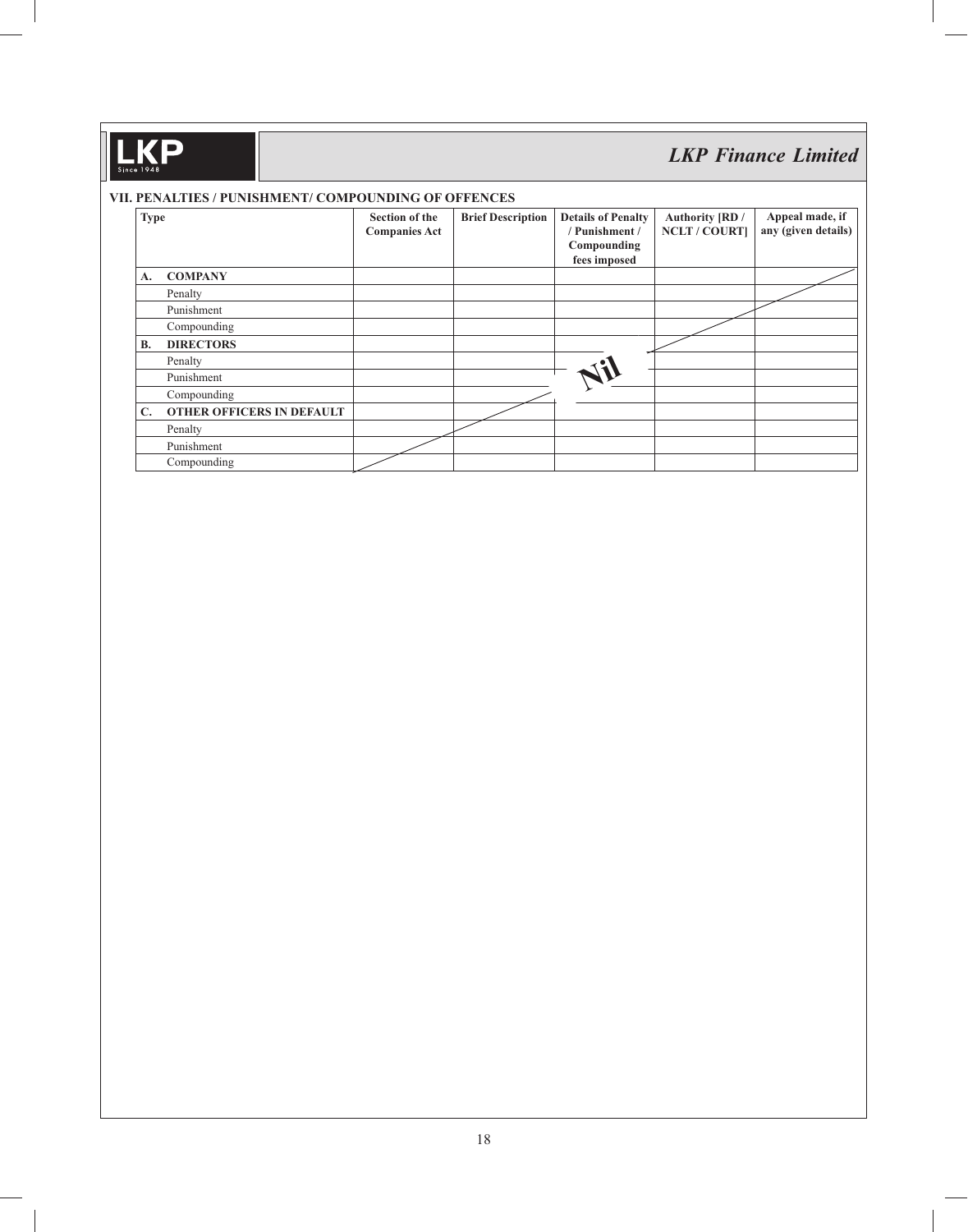

## **Annexure D to the Directors' Report**

**Annual Report on Corporate Social Responsibility (CSR) Activities**

**1. A brief outline of the company's CSR policy, including overview of projects or programmes proposed to be undertaken and a reference to the web-link to the CSR policy and projects or programmes.**

 **CSR policy is stated herein below:**

CSR Policy

(Approved by the Board of Directors on 29.01.2015)

 LKP Finance Limited, as a good corporate citizen, has adopted CSR as strategic tool for sustainable growth and has decided to contribute to the development of the communities as a whole. In doing so the Company aims at building a better, sustainable way of life for the weaker sections of society.

 The focus areas in which LKP plans to work shall include Education, Health care and Environmental Sustainability. The objectives of the Company for the above activities shall be as follows:-

- 1. Education: Our endeavour is to spark the desire for learning and enlighten minds. We may undertake to fulfil this objective by way of providing quality education initiatives or by financial assistance to the poor and needy students, undertaking to impart vocational training, adult education programs, girl education, other related infrastructure etc.
- 2. Health care: Our goal is to render quality health care facilities which we may provide by way of undertaking preventive healthcare programs by way of including but not limited to setting various camps and related infrastructure services, providing of sanitation and making available safe drinking water, etc.
- 3. Environmental Sustainability: We aim at providing livelihood in an environmentally sustainable manner. For addressing this objective we may undertake afforestration, planting of trees, maintain public garden, playground cleanliness and such other like programs, activities towards maintaining ecological balance, quality of soil, air and water, conservation of natural resources, etc.

Web Link:

http://www.lkpsec.com/Admin/ InvesterInreport/635665217977345000\_FINAL%20 CSR%20POLICY.pdf

**2. Composition of CSR committee**

| Name of the Member     | Designation |
|------------------------|-------------|
| Mr. Mahendra V. Doshi  | Chairman    |
| Mr. Vineet N. Suchanti | Member      |
| Mr. Pratik M. Doshi    | Member      |

**3.** Average net profit of the company for last three financial **years:**

Average net profit: Rs.14,00,10,113/-

**4. Prescribed CSR Expenditure (Two percent of the amount as in item 3 above)**

The company is required to spend Rs.28,00,202/-

#### **Details of CSR spent for the financial year :**

- a) Total Amount to be spent Rs. 45,50,000/-
- b) Total amount Spent Rs. 7,87,500/-
- c) Amount unspent if any : Rs. 37,62,500/-
- d) Manner in which the amount was spent during the financial year

| Sr.<br>No. | Projects/Activities    | Sector            | Locations | Amount<br>outlav<br>(Budget)<br>project or<br>programme<br>wise (Rs.<br>Lakhs) | Amount<br>spent on the<br>project or<br>programme<br>(Rs. Lakhs) | Cumulative<br>expenditure<br>up to<br>reporting<br>period (Rs.<br>Lakhs) | Amount<br>spent: Direct<br>or through<br>implementing<br>agency*<br>(Rs. Lakhs) |
|------------|------------------------|-------------------|-----------|--------------------------------------------------------------------------------|------------------------------------------------------------------|--------------------------------------------------------------------------|---------------------------------------------------------------------------------|
|            | <b>Educational Aid</b> | Literacy          | Mumbai    | $4.87,000/$ -                                                                  | $4.87,000/$ -                                                    | $4.87,000/$ -                                                            | 4,87,000/-                                                                      |
|            | Socio Economic<br>Aid  | Social<br>Project | Mumbai    | $3.00.000/-$                                                                   | $3.00.000/-$                                                     | $3.00.000/-$                                                             | $3,00,000/$ -                                                                   |

- e) Details of implementing agency : Smt. Jayalaxmi Vasantrai Doshi Charitable Trust, Mumbai, which is in the process of spending the amount.
- The implementing agency has identified rehabilitation project of Devghar village, Ambawane Panchayat in Pune District of Maharashtra State, in which unspent amount will be utilized for the purpose of Education, Health Care and Environmental Sustainability.
- g) The implementation and monitoring of CSR Policy, is in compliance with the CSR objectives and Policy of the Company.

By Order of the Board of Directors

Mumbai (M. V. Doshi) Date: 2nd May 2016 *Executive Chairman*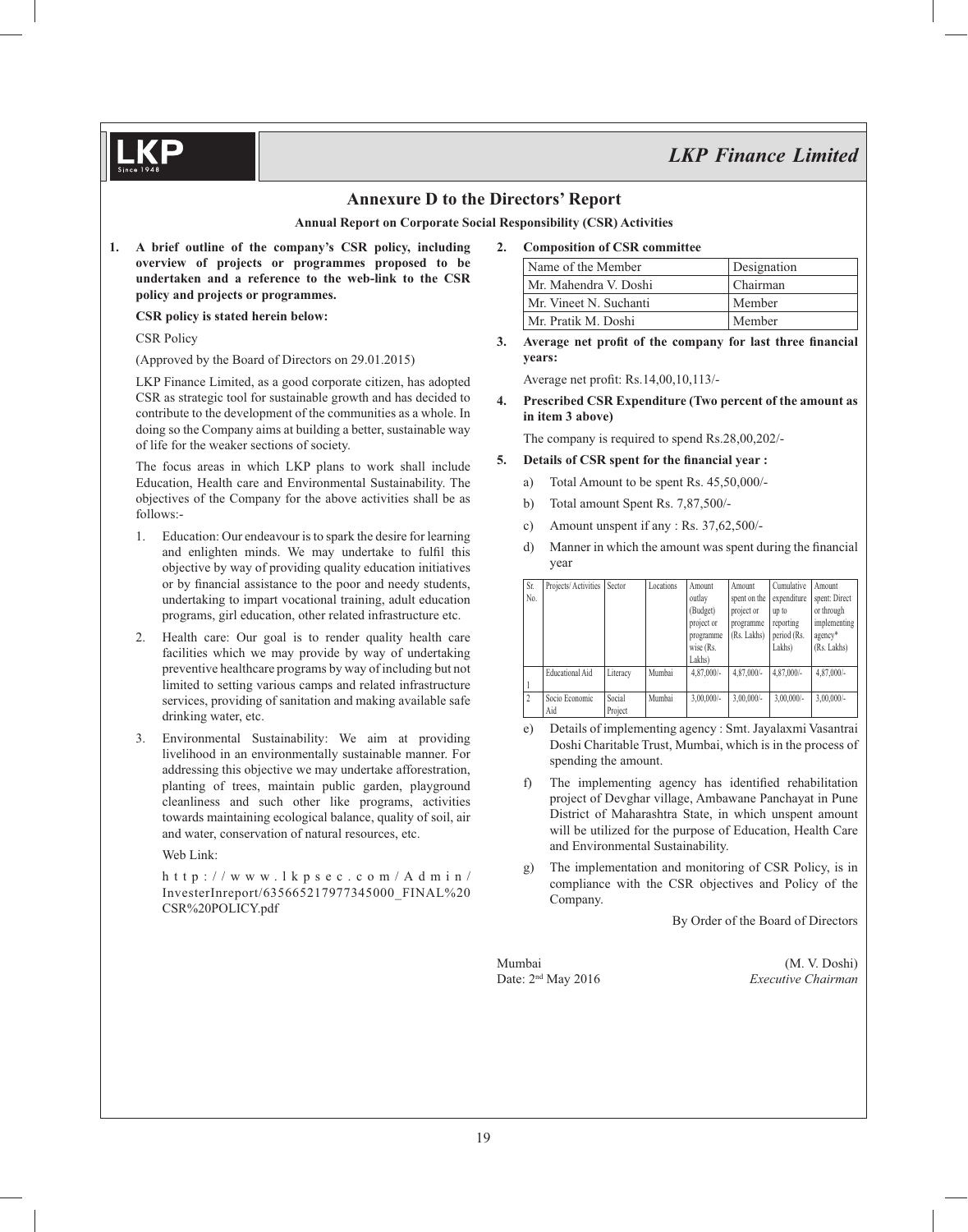## **Annexure E to the Directors' Report**

## **Form No. AOC-2**

*(pursuant to clause (h) of sub-section (3)of section 134 of the Act and Rule 8(2) of the Companies (Accounts) Rules, 2014)* 

**Disclosure of particulars of contracts/arrangements entered into by the company with related parties referred to in sub-section (1) of section 188 of the Companies Act, 2013 including certain arms length transactions under third proviso thereto**

1. Details of contracts or arrangements or transactions not at arm's length basis **: NIL** 

- (a) Name(s) of the related party and nature of relationship
- (b) Nature of contracts/arrangements/transactions
- (c) Duration of the contracts / arrangements/transactions
- (d) Salient terms of the contracts or arrangements or transactions including the value, if any
- (e) Justification for entering into such contracts or arrangements or transactions
- (f) date(s) of approval by the Board
- (g) Amount paid as advances, if any:
- (h) Date on which the special resolution was passed in general meeting as required under first proviso to section 188
- 2. Details of material contracts or arrangement or transactions at arm's length basis

|                                                             | Name(s) of the related party and nature of relationship $(a)$ |                     |                  |                     |
|-------------------------------------------------------------|---------------------------------------------------------------|---------------------|------------------|---------------------|
|                                                             | LKP Securities Ltd.                                           | Gayatri Cement &    | Key              | Total (Rs. In Lacs) |
|                                                             | Subsidiary                                                    | Chemical Industries | Managerial       |                     |
|                                                             |                                                               | Pvt Ltd             | Personnel        |                     |
|                                                             |                                                               | Subsidiary          |                  |                     |
| of<br>Nature<br>contracts<br>arrangements/ transactions (b) |                                                               |                     |                  |                     |
|                                                             |                                                               |                     |                  |                     |
| <b>Interest Expense</b>                                     | 557.28                                                        | $---$               | $---$            | 557.28              |
| Remuneration                                                | ---                                                           | ---                 | Mr. M. V. Doshi  | 62.37               |
|                                                             |                                                               |                     | Mr. S. S. Gulati | 41.57               |
|                                                             |                                                               |                     | Mr. G. B. Innani | 16.61               |
| Brokerage Paid                                              | 37.92                                                         | $---$               | $---$            | 37.92               |
| Balance due as on 31.03.2016                                | (2922.27)                                                     | 150.23              | $---$            | (2772.04)           |

- (c) Duration of the contracts / arrangements/transactions: 01/04/2015 to 31/03/2016
- (d) Salient terms of the contracts or arrangements or transactions including the value, if any: Regular and ordinary course of business
- (e) Date(s) of approval by the Board, if any: 02/05/2016
- (f) Amount paid as advances, if any: Nil

By Order of the Board of Directors

Mumbai (M. V. Doshi) Date: 2nd May 2016 *Executive Chairman*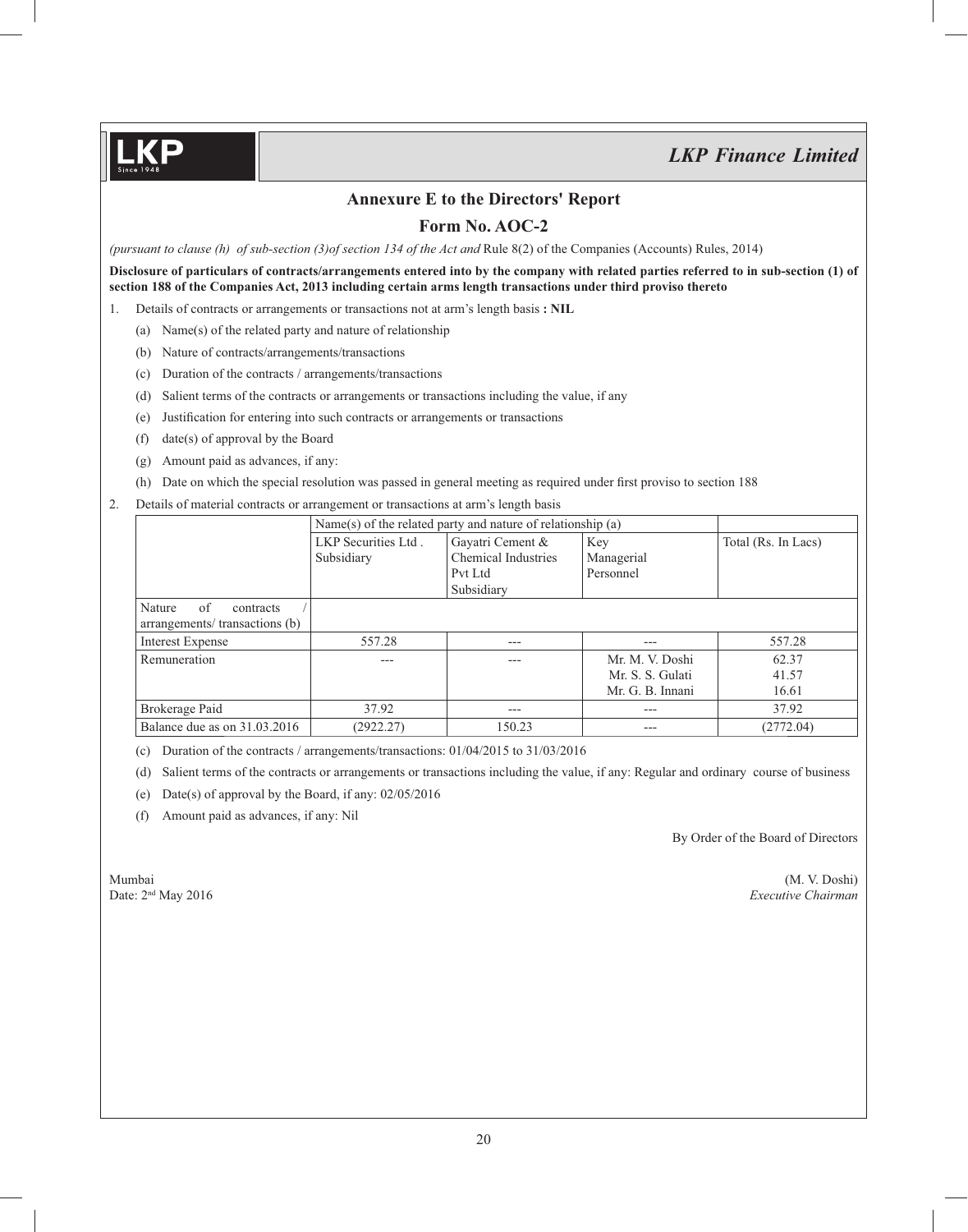## **Annexure F to the Directors' Report**

**Statement of Disclosure of Remuneration under Section 197 of Companies Act, 2013 and Rule 5(1) of Companies (Appointment and Remuneration of Managerial Personnel) Rules, 2014.**

**i. The ratio of the remuneration of each director to the median remuneration of the employees of the Company for the**  financial year:

| Name of Director | <i>Designation</i> | Ratio to median remuneration of the employees* |  |  |
|------------------|--------------------|------------------------------------------------|--|--|
| Mr. M. V. Doshi  | Executive Chairman |                                                |  |  |

ii. The % increase in remuneration of each director, Chief Financial Officer, Chief Executive Officer, Company Secretary or Manager, if any, in the financial year:

| <b>Designation</b>                         | <b>Name of Employee</b> | % Increase in remuneration |  |
|--------------------------------------------|-------------------------|----------------------------|--|
| Executive Chairman                         | Mr. M. V. Doshi         | $-45.10$                   |  |
| Head Corporate Affairs / CFO               | Mr. S. S. Gulati        | .26                        |  |
| General Manger (Legal) & Company Secretary | Mr. G. B. Innani        | 8.00                       |  |

- **iii.** The % increase in the median remuneration of employees in the financial year : 13.47
- **iv. The number of permanent employees on the rolls of the Company :** 18
- **v. The explanation on the relationship between average increase in remuneration and Company's performance:** The Company is paying fixed remuneration to the employees based on responsibility and position. The Company has no policy of paying incentive/bonus based on Company's performance.

## **vi. Comparison of the remuneration of the Key Managerial Personnel against the performance of the Company:**

| Total Remuneration to Key Managerial Personnel (KMP) for the year 2015-2016 (Rs. in Lacs) | 118.40  |
|-------------------------------------------------------------------------------------------|---------|
| Income from operations (Rs. in Lacs)                                                      | 4538.44 |
| Remuneration of KMP as % to Revenue                                                       | 2.61    |
| Profit before Tax (PBT) (Rs. in Lacs)                                                     | 1187.54 |
| Total Remuneration of KMP as % of PBT                                                     | 9.97    |

- **vii. a) Variations in the market capitalisation of the company:** The market capitalisation of the company as at the closing date of the current financial year and previous financial year has decreased by 21.05%.
	- **b) Price Earnings Ratio of the Company:** 4.96
	- **c) Percentage increase over decrease in the market quotations of the shares of the Company in comparison to the rate at which the Company came out with the last public offer:** The closing share price of the Company at BSE Limited on 31<sup>st</sup> March, 2016 being Rs. 72.20 per equity share of face value of 10/- each has grown 1.81 times since the last public offer by the Company, which was made in the year 1994.
- **viii. Average percentile increase already made in the salaries of employees other than the managerial personnel in the**  last financial year and its comparison with the percentile increase in the managerial remuneration and justification **thereof and point out if there are any exceptional circumstances for increase in the managerial remuneration:** The median percentage increase made in the salaries of employees other than the managerial personnel was 13.80%, while the increase in the remuneration of managerial personnel was 1.01 %.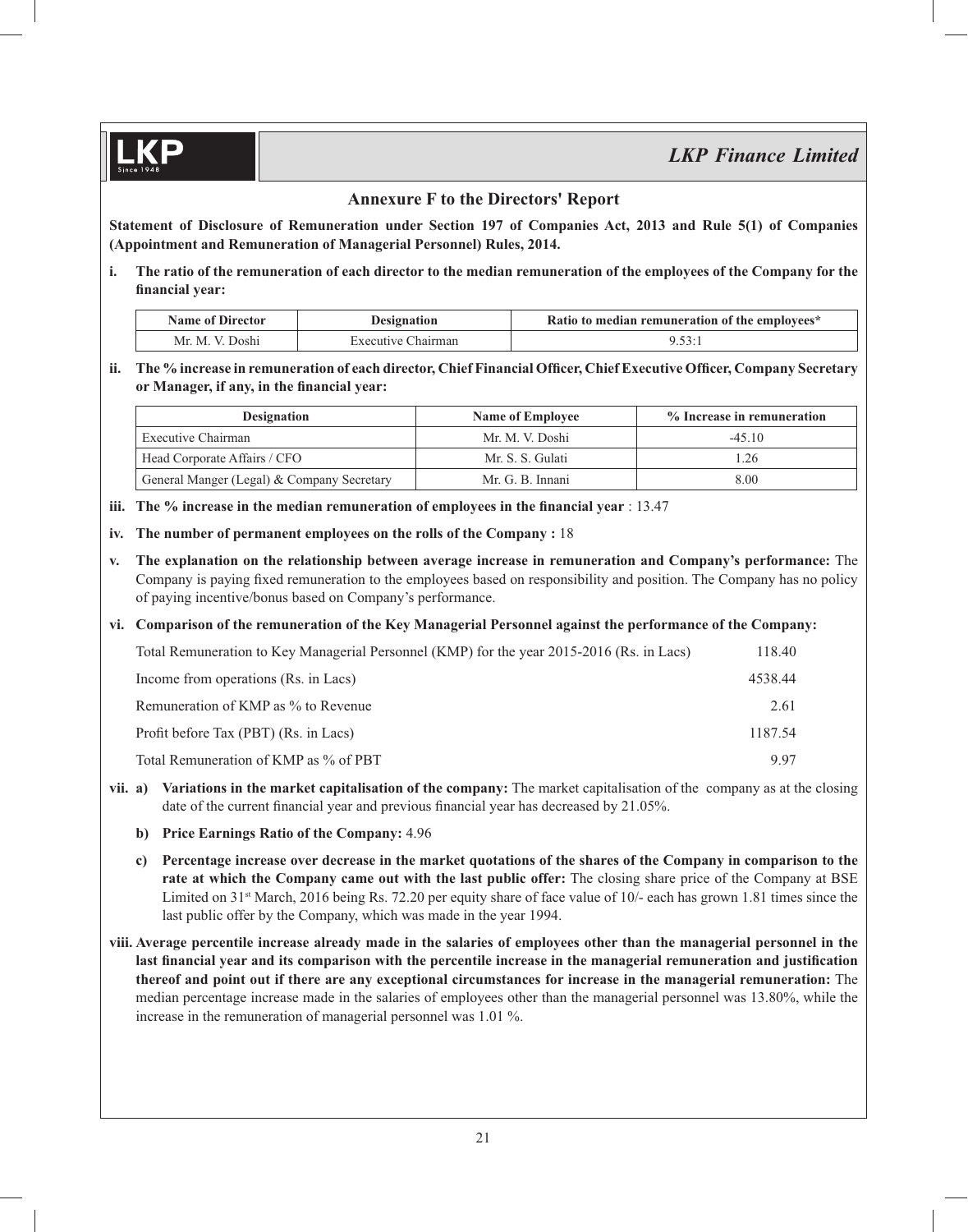$\mathbf{D}$ 

# *LKP Finance Limited*

## **ix. Comparison of the each remuneration of the Key Managerial Personnel against the performance of the Company:**

| Particulars             | Amount<br>(Rs. in Lacs) |  |  |
|-------------------------|-------------------------|--|--|
| Revenue from operations | 4538.44                 |  |  |
| Profit before Tax (PBT) | 1187.54                 |  |  |

| <b>Particulars</b>                                          | Mr. Mahendra V. Doshi<br><b>Executive Chairman</b> | Mr. S. S. Gulati<br><b>CFO</b> | Mr. G. B. Innani<br><b>GM (Legal) &amp; Company Secretary</b> |
|-------------------------------------------------------------|----------------------------------------------------|--------------------------------|---------------------------------------------------------------|
| Remuneration of KMP for the year<br>2015-2016 (Rs. in Lacs) | 62.00                                              | 40.20                          | 16.20                                                         |
| Remuneration of KMP as % to Revenue                         | i 37                                               | 0.89                           | 0.36                                                          |
| Remuneration of KMP as % of PBT                             |                                                    | 3.39                           | 1.36                                                          |

- **x. The key parameters for any variable component of remuneration availed by the directors:** Executive Chairman is entitled for Commission up to 5 % on net profit to be calculated under the provisions of Companies Act, 2013.
- **xi. The ratio of the remuneration of the highest paid director to that of the employees who are not directors but receive remuneration**  in excess of the highest paid director during the financial year : 1.04:1
- **xii. It is hereby affi rmed that the remuneration is as per the Remuneration Policy of the Company.**

On behalf of the Board of Directors

Date :  $2<sup>nd</sup>$  May, 2016 M. V. Doshi Place: Mumbai *Executive Chairman*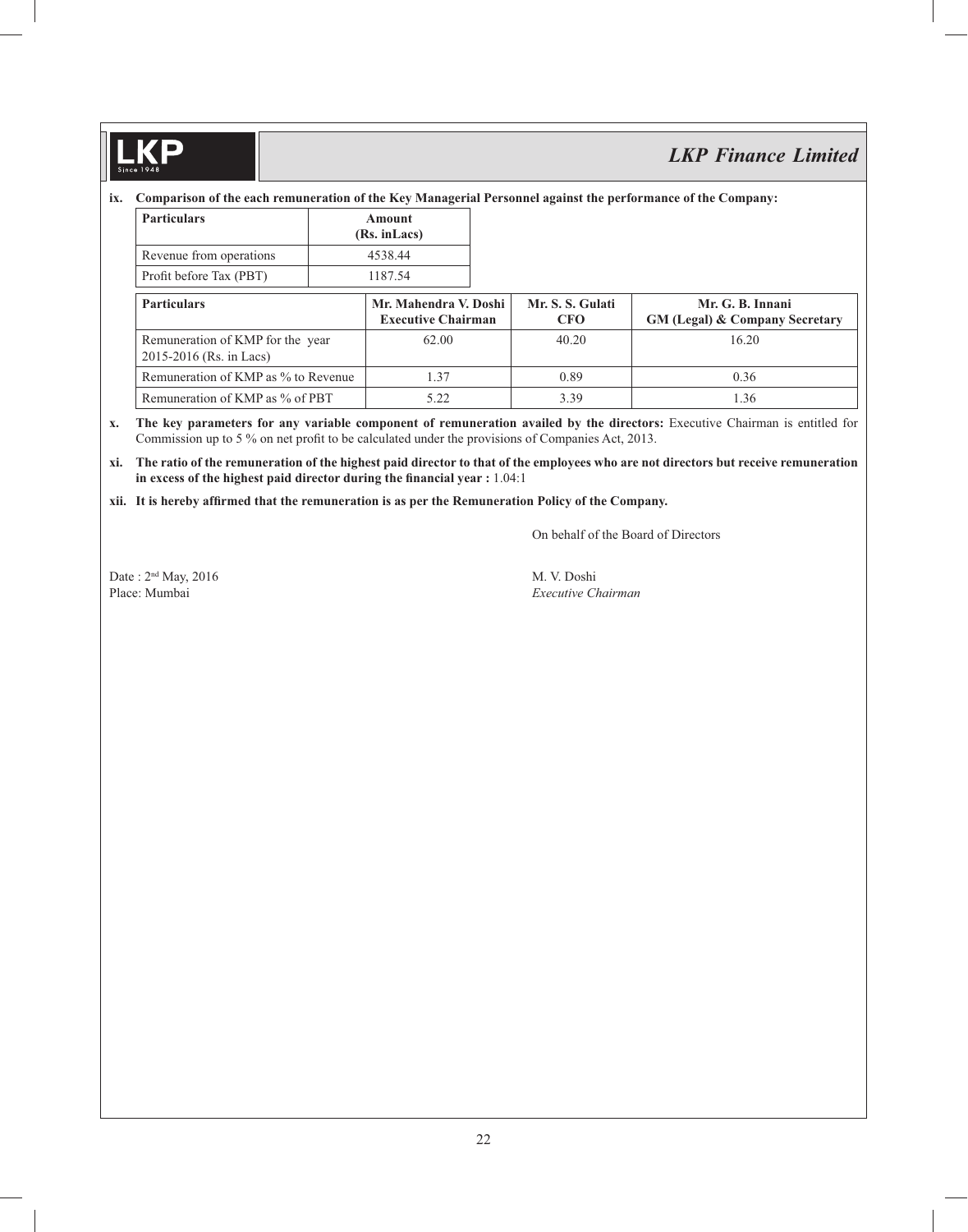## **REPORT ON CORPORATE GOVERNANCE**

#### 1. **Company's philosophy on Corporate Governance**

 The Company provides detailed information on various issues concerning the Company's business / performance, to its shareholders. The fundamental philosophy of Corporate Governance in the Company is to achieve business excellence and dedicate itself for meeting its obligations to the shareholders. The Company believes that good Corporate Governance is a continuous process and strive to improve the same to meet shareholder's expectations. The Board of Directors of the Company has adopted the Code of Conduct for its members and senior management executives.

#### 2. **Board of Directors**

#### **Composition**

The composition and category of Directors as on 31<sup>st</sup> March 2016 are as follows:

| Category                       | <b>Name of Directors</b> | <b>Designation</b>    |
|--------------------------------|--------------------------|-----------------------|
| Promoter                       | Mr. M. V. Doshi          | Executive<br>Chairman |
| Independent &<br>Non-executive | Mr. Vineet N. Suchanti   | Director              |
| Independent &<br>Non-executive | Mrs. Anjali Suresh       | Director              |
| Independent &<br>Non-executive | Mr. Sajid Mohamed        | Director              |
| Promoter                       | Mr. Pratik M. Doshi      | Director              |
| Nominee                        | Mr. Sayanta Basu         | Director              |

 The composition of the Board of Directors is in accordance with the Regulation 17 of SEBI (Listing Obligations and Disclosure Requirements) Regulation, 2015. Non-Executive Independent Directors of your Company have no pecuniary relationship or any transaction with your Company.

 Mr. Sayanta Basu represents Agrud Capital Pte Ltd., Singapore, a strategic investor in the Company.

#### **Board Meetings**

 The Meeting of the Board of Directors are scheduled well in advance and generally held at the Company's office at Nariman Point, Mumbai. The notice confirming the meeting and the detailed agenda is sent well in advance to all the Directors.

There were six Board Meetings held during the financial year ended  $31<sup>st</sup>$  March 2016, namely on  $5<sup>th</sup>$  May 2015, 18<sup>th</sup> May 2015, 3<sup>rd</sup> August 2015, 29<sup>th</sup> October 2015, 29<sup>th</sup> January 2016 and 17<sup>th</sup> March 2016.

Attendance, Other Directorship & Membership

 Membership and Attendance of each Director at the Board of Directors' Meetings held during the year and the last Annual General Meeting and the number of other Directorship/ Membership of Board Committees as on 31<sup>st</sup> March 2016:

| S.<br>No. | <b>Name of the Director</b> | <b>Board</b><br>Meeting<br><b>Attended</b> | <b>Attendance</b><br>No. of Directorship<br>in Boards<br>at Last<br>AGM<br>(Excluding LKP<br>Finance Ltd.) |                           | No. of Chairmanship /<br>Membership in other Board<br><b>Committees (Excluding LKP</b><br><b>Finance Ltd.)</b> |              |            |
|-----------|-----------------------------|--------------------------------------------|------------------------------------------------------------------------------------------------------------|---------------------------|----------------------------------------------------------------------------------------------------------------|--------------|------------|
|           |                             |                                            |                                                                                                            | Public                    | Private                                                                                                        | Chairmanship | Membership |
|           | Mr. Mahendra V. Doshi       | 6                                          | Yes                                                                                                        |                           | 5                                                                                                              |              |            |
|           | Mr. Vineet N. Suchanti      | 6                                          | <b>Yes</b>                                                                                                 | 4                         | --                                                                                                             |              |            |
| 3         | Mr. Sajid Mohamed #         | $\overline{4}$                             | <b>Yes</b>                                                                                                 |                           |                                                                                                                |              |            |
| 4         | Mr. Hariharan               |                                            | N <sub>0</sub>                                                                                             | $\mathbf{3}$              | 4                                                                                                              | --           |            |
| 5         | Padmanabhan <sup>*</sup>    | 4                                          | N <sub>0</sub>                                                                                             | $\overline{a}$            | 10                                                                                                             | --           |            |
| 6         | Mr. Sayanta Basu            | 6                                          | <b>Yes</b>                                                                                                 | $\overline{\mathfrak{c}}$ |                                                                                                                |              |            |
| 7         | Mr. Pratik M. Doshi         | 6                                          | No                                                                                                         | --                        |                                                                                                                | --           |            |
|           | Mrs. Anjali Suresh #        |                                            |                                                                                                            |                           |                                                                                                                |              |            |

\*Resigned w.e.f. 3rd August 2015

# Appointed w.e.f. 3rd August 2015

 None of the present Directors are relative of each other except Mr. Pratik M. Doshi who is son of Mr. Mahendra V. Doshi.

#### Remuneration of Directors

 During the year under review the Company has paid Rs. 62.00 lacs towards remuneration (details of which are provided in the extract of the annual return form MGT 9 'Annexure C' to the Directors' Report) to Mr. Mahendra V. Doshi, Executive Chairman of the Company pursuant to the special resolution passed by members on June 10, 2014. At present, Independent Directors are not paid any remuneration except sitting fess for attending Board Meetings.

Sitting Fees paid to Directors for attending Board Meetings

- 1. Mr. Sajid Mohamed Rs. 80,000/-
- 2. Mr. Vineet N. Suchanti Rs. 1,20,000/-
- 3. Mr. Hariharan Padmanabhan Nil
- 4. Mr. Pratik M. Doshi Rs. 1,20,000/-
- 5. Mr. Sayanta Basu Nil
- 6. Mr. M. V. Doshi Nil
- 7. Mrs. Anjali Suresh Rs. 1,20,000/-

#### **3 Audit Committee**

 The Board has set up the Audit Committee with two Independent Directors Mr. Vineet N. Suchanti, Mrs. Anjali Suresh and one Promoter Director Mr. M. V. Doshi. Mr. Vineet N. Suchanti is the Chairman of the Audit Committee and was present at the last Annual General Meeting.

Audit Committee meetings were held on  $5<sup>th</sup>$  May 2015, 18<sup>th</sup> May 2015,  $3<sup>rd</sup>$  August 2015,  $29<sup>th</sup>$  October 2015, and  $29<sup>th</sup>$  January 2016. All the members have attended the aforesaid meetings. The Statutory Auditors were the invitees to the above meetings. The scope of activities and powers of Audit Committee includes the areas prescribed under the Regulation 18 of SEBI (Listing Obligations and Disclosure Requirements) Regulation, 2015, and section 177 of the Companies Act, 2013.

#### **4. Stakeholders Relationship Committee**

Stakeholders Relationship Committee has been constituted pursuant to the section 178 of the Companies Act, 2013 and Regulation 20 of SEBI (Listing Obligations and Disclosure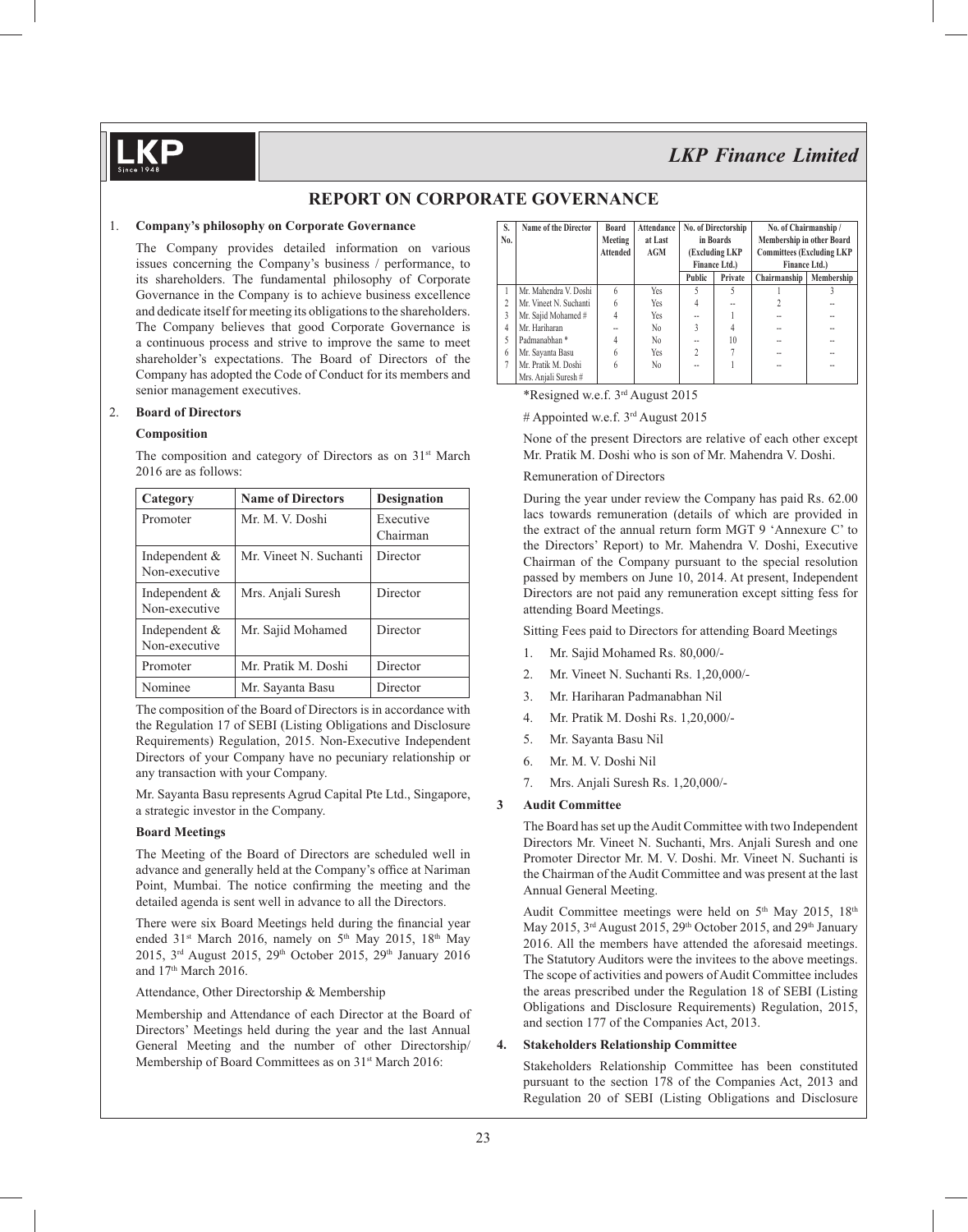Requirements) Regulation, 2015,The said Committee is having two Independent Directors Mrs. Anjal Suresh and Mr. Vineet Suchanti. Mrs. Anjali Suresh is appointed as the Chairperson of the Committee. Mr. Girish Innani, General Manager (Legal) & Company Secretary of the Company is Compliance Officer. During the year under review, 2 shareholders' letters/complaints were received about non receipt of Dividend Warrant/s and 1 letter for non receipt Share Certificate after transfer. The Committee meetings were held on  $30<sup>th</sup>$  June 2015,  $5<sup>th</sup>$  October 2015 and 2nd January 2016. There is no complaint which has remained un-addressed. No transfer of shares is pending as on date.

 M/s. V. R. Associates, Practicing Company Secretaries is conducting Reconciliation of Share Capital Audit, for the Company.

#### **5. Nomination and Remuneration Committee**

The Nomination and Remuneration Committee has been constituted by the Company. Mr. Vineet N. Suchanti is the Chairman of the Committee and Mr. Sayanta Basu and Mrs. Anjali Suresh are the members of the Committee.

The terms of reference of the Nomination and Remuneration Committee cover all the areas mentioned under Part D Schedule II read with regulation 19 of SEBI (Listing Obligations and Disclosure Requirements) Regulation, 2015 and section 178 of the Companies Act, 2013. The broad terms of reference of the Nomination and Remuneration Committee therefore include recommending a policy relating to remuneration and employment terms of Executive Chairman, directors and senior management personnel, adherence to the remuneration/ employment policy, also to prepare, administrate and monitor Company's Employees Stock Options Plans /Scheme from time to time, as finally approved by the Board of Directors. Preparing the criteria and identify persons who may be appointed as directors or senior management of the Company, preliminary evaluation of every Director's performance, Board diversity, compliance of the Code for Independent Directors referred to in Schedule IV of the Companies Act, 2013, compliance with the Company's Code of Conduct by Directors and employees of the Company, reporting non-compliances, in case if any, to the Board of Directors, recommending draft of the report required under Rule 5 of the Companies (Appointment and Remuneration of Managerial Personnel) Rules, 2014 which will form part of the Directors Report to Shareholders, monitor loans to employees and any other matters which the Board of Directors may direct from time to time.

During the financial year ended March 31, 2016, two meetings of the Nomination and Remuneration Committee were held on 30<sup>th</sup> July 2015 and 18<sup>th</sup> March 2016. All the members have attended the aforesaid meetings. At present, Directors are not paid any fees for attending any Committee Meetings.

 Policy for selection and Appointment of Directors and their Remuneration

Criteria of selection of Non-executive Directors

 The Non-executive Directors shall be of high integrity with relevant expertise and experience so as to have a diverse Board with Directors having expertise in the fields of marketing, finance, taxation, law, governance and general management.

 In case of appointment of Independent Directors, the Committee shall satisfy itself with regard to the independent nature of the Directors vis-a-vis the Company so as to enable the Board to discharge its function and duties effectively.

The Committee shall ensure that the candidate identified for appointment as a Director is not disqualified for appointment under Section 164 of the Companies Act, 2013.

 The Committee shall consider the following attributes / criteria, whilst recommending to the Board the candidature for appointment as Director.

- i. Qualification, expertise and experience of the Directors in their respective fields;
- ii. Personal, Professional or business standing;
- iii. Diversity of the Board.

 In case of re-appointment of Non-executive Directors, the Board shall take into consideration the performance evaluation of the Director and his engagement level.

#### Remuneration

 A Non-executive Director shall be entitled to receive sitting fees for each meeting of the Board attended by him, of such sum as may be approved by the Board of Directors within the overall limits prescribed under the Companies Act, 2013 and The Companies (Appointment and Remuneration of Managerial Personnel) Rules, 2014 and reimbursement of expenses for participation in the Board meetings.

 CEO & Executive Chairman / Director – Criteria for selection / appointment

 For the purpose of selection of the CEO & Executive Chairman / Director the Committee shall identify persons of integrity who possess relevant expertise, experience and leadership qualities required for the position and shall take into consideration recommendation, if any, received from any member of the Board.

The Committee will also ensure that the incumbent fulfils such other criteria with regard to age and other qualifications as laid down under the Companies Act, 2013 or other applicable laws.

Remuneration for the CEO & Executive Chairman / Director

At the time of appointment or re-appointment, the CEO  $\&$ Executive Chairman / Director shall be paid such remuneration as may be mutually agreed between the Company (which includes the Committee and the Board of Directors) and the CEO & Executive Chairman / Director within the overall limits prescribed under the Companies Act, 2013.

 The remuneration shall be subject to the approval of the Members of the Company in General Meeting.

 The remuneration of the CEO & Executive Chairman / Director comprises of fixed and variable component as per the provisions of Companies Act, 2013. The fixed component comprises salary, allowances, perquisites, amenities and retiral benefits.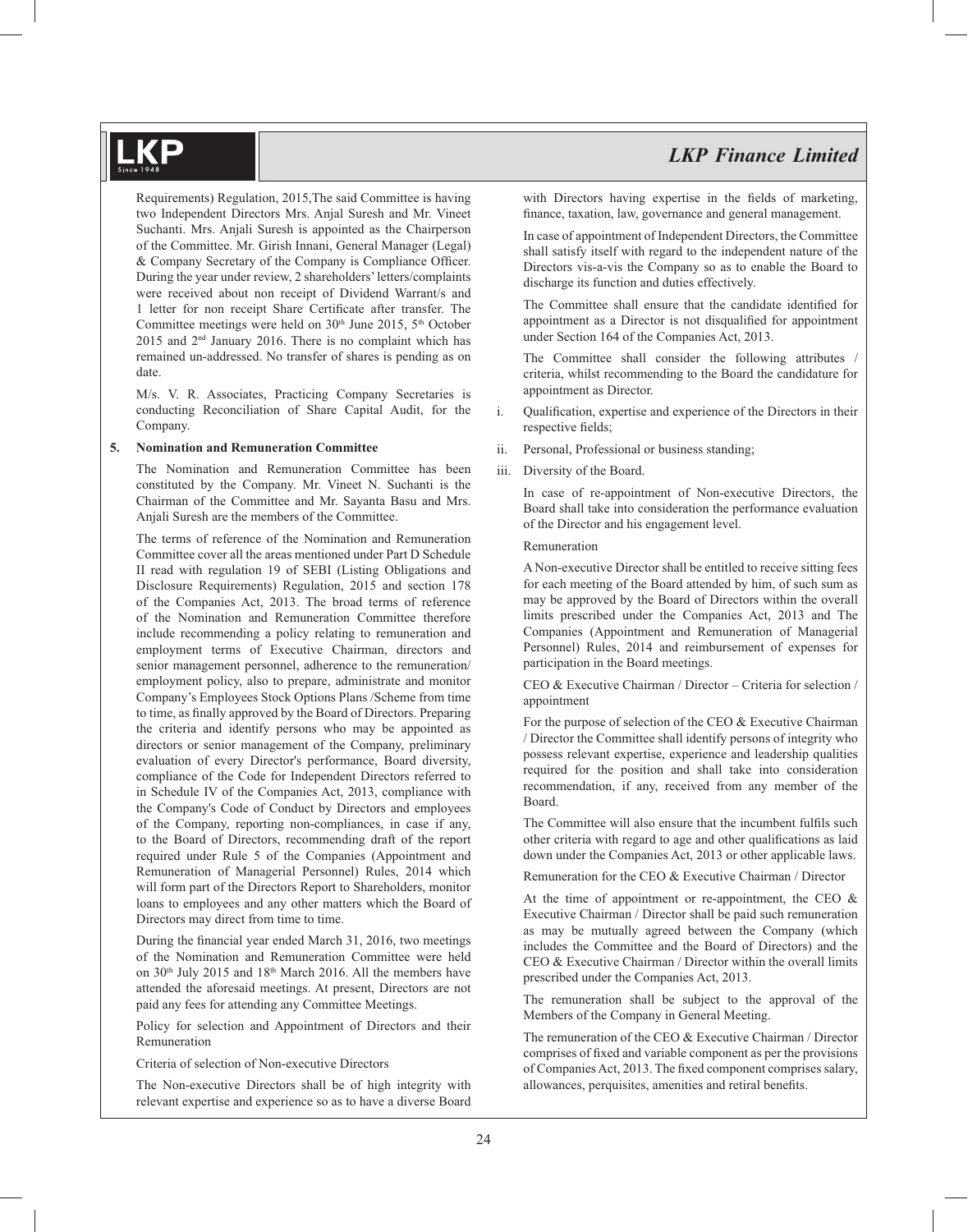Remuneration Policy for the Senior Management Employees

 In determining the remuneration of the Senior Management Employees the Committee shall ensure the relationship of remuneration and performance benchmark is clear.

 The Executive Chairman will carry out the individual performance review based on the respective defined objectives, qualification, expertise, experience and other factors whilst recommending the annual increment and performance incentive to the Committee for its review and approval.

#### **6. Corporate Social Responsibility (CSR) Committee:**

 As required under section 135 of the Companies Act, 2013 the Company has formed a CSR committee consisting of the following members.

| Name of the Member     | Designation |
|------------------------|-------------|
| Mr. Mahendra V. Doshi  | Chairman    |
| Mr. Vineet N. Suchanti | Member      |
| Mr. Pratik M. Doshi    | Member      |

The committee met 2 times during the financial year ended March 31, 2016. All the members have attended the aforesaid CSR Committee meetings.

#### **7. Performance Evaluation Of The Board**

 A separate exercise was carried out to evaluate the performance of individual Directors including the Chairman of the Board, who were evaluated on parameters such as level of engagement and contribution, independence of judgement, safeguarding the interest of the Company and its minority shareholders etc. The performance evaluation of the Independent Directors was carried out by the entire Board. The performance evaluation of the Chairman and the Non-independent Directors was carried out by the Independent Directors who also reviewed the performance of the Secretarial Department. The Directors expressed their satisfaction with the evaluation process.

#### **8. Independent Directors Meeting**

 During the year under review, the Independent Directors met on March 18, 2016, inter alia, to discuss:

- 1. Evaluation of the performance of Non Independent Directors and the Board of Directors as a Whole;
- 2. Evaluation of the performance of the Chairman of the Company, taking into account the views of the Nonexecutive Directors.
- 3. Evaluation of the quality, content and timelines of flow of information between the management and the Board that is necessary for the Board to effectively and reasonably perform its duties.

All the Independent Directors were present at the meeting.

#### **9. General Body Meetings**

The particulars of last three years Annual General Meetings are as under:

| Financial Year | Day      | Date                          | Time |  |
|----------------|----------|-------------------------------|------|--|
| $12014 - 2015$ | Thursdav | $11th$ June 2015   11.00 a.m. |      |  |

| 2013-2014 | Tuesdav | $10th$ June 2014   11.00 a. m. |  |
|-----------|---------|--------------------------------|--|
| 2012-2013 | Friday  | $131st$ May 2013 $11.00$ a.m.  |  |

#### **Location:**

All the above Annual General Meetings of the Company were held at M. C. Ghia Hall, Bhogilal Hargovindas Building, 18/20, K. Dubash Marg, Mumbai 400 001.

#### **Business**

| Year      | Special Resolution passed.                                                                                                                                                                                                                                                                       |
|-----------|--------------------------------------------------------------------------------------------------------------------------------------------------------------------------------------------------------------------------------------------------------------------------------------------------|
| 2014-2015 | 1. For adoption of new set of Articles of<br>Association                                                                                                                                                                                                                                         |
| 2013-2014 | 1. For approval for appointment of Mr. M.<br>V. Doshi as Executive Chairman of the<br>Company and payment of Remuneration<br>thereof.                                                                                                                                                            |
|           | 2. For approval for appointment of Mr. Pratik<br>M. Doshi as a Whole-time Director in<br>Subsidiary Company- LKP Securities Ltd<br>and payment of Remuneration thereof.                                                                                                                          |
|           | 3. For approval of Borrowing power of the<br>Board of Directors pursuant to section<br>$180(1)(c)$ of the Companies Act, 2013.                                                                                                                                                                   |
| 0.10.013  | $\mathbf{M}$ and $\mathbf{M}$ and $\mathbf{M}$ and $\mathbf{M}$ are $\mathbf{M}$ and $\mathbf{M}$ are $\mathbf{M}$ and $\mathbf{M}$ are $\mathbf{M}$ and $\mathbf{M}$ are $\mathbf{M}$ and $\mathbf{M}$ are $\mathbf{M}$ and $\mathbf{M}$ are $\mathbf{M}$ and $\mathbf{M}$ are $\mathbf{M}$ and |

| 2012-2013 | No Special resolution passed.

 During the last year following business had been conducted through Court Convened Meeting and postal ballot the result of which was announced on January 12, 2016.

- 1. Approval of the Composite Scheme of Arrangement amongst LKP Finance Limited (Transferor Company) and LKP Securities Limited (Transferee Company) and their respective shareholders and creditors.
- 2. Approval for reduction in the Securities Premium Account of the Company and Capital Redemption Reserve on account of buy back of Equity Shares of the Company in terms of the Composite Scheme of Arrangement of, LKP Finance Limited the Transferor Company, with LKP Securities Limited, the Transferee Company and their respective shareholders and creditors:

#### **10. Disclosure**

- 1. The related party detail are disclosed in the notes to financial statements. The Register of Contracts containing the transactions in which Directors are interested is regularly placed before the Board for its approval.
- 2. During the last three years, there were no strictures or penalties imposed either by Securities and Exchange Board of India or the Stock Exchange or any regulatory authority for non-compliance of any matter related to the capital market.
- 3. No personnel have been denied access to the Chairman or members of the Audit Committee. The mechanism of Whistle Blower Policy is in place.
- 4. To the extent possible, the Company has complied with the mandatory requirement of this clause.
- 5. The Company has complied with all applicable Accounting Standards in preparation of its financial statements pursuant to the amended Schedule III of Companies Act, 2013.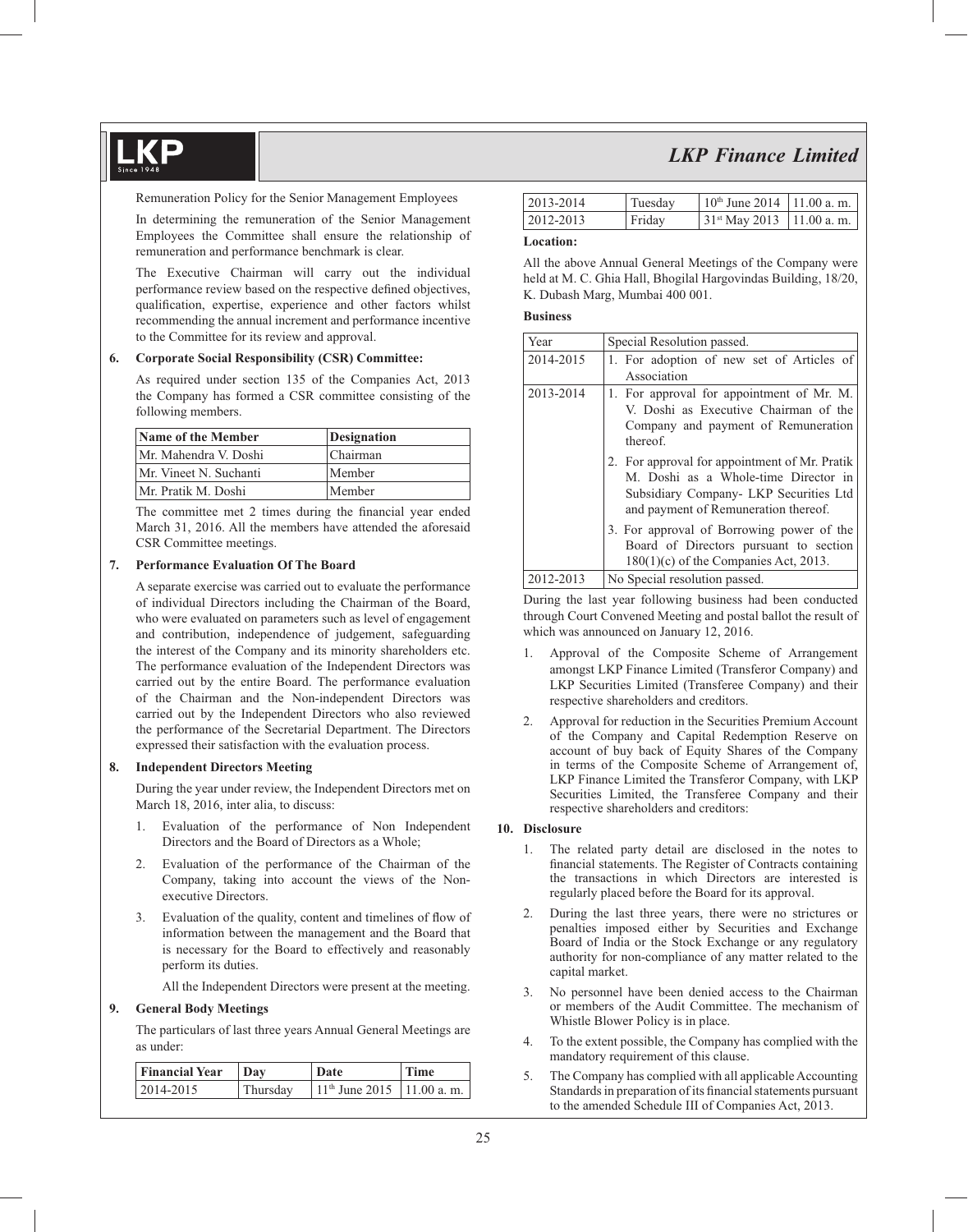#### **11. Means of Communication**

- 1. The financial results of all four quarters were published in The Financial Express and Mumbai Lakshyadeep dailies. These were not sent individually to the shareholders.
- 2. The Company's results or official news are displayed on a web site www.lkpsec.com
- 3. There were no presentations made to the institutional investors or to the analysts.
- 4. The Management, Discussion and Analysis Report forms a part of this Annual Report.

#### **12. General Shareholder Information**

| AGM Date,<br>Time and<br>Venue<br>Financial | Friday 10th June 2016 at 10.30 a.m. M. C. Ghia Hall,<br>Bhogilal Hargovindas Building, 18/20, K. Dubash<br>Marg, Mumbai 400 001, Maharashtra, India.<br>April to March                                                                                                                                                                                                                                                                                                             |
|---------------------------------------------|------------------------------------------------------------------------------------------------------------------------------------------------------------------------------------------------------------------------------------------------------------------------------------------------------------------------------------------------------------------------------------------------------------------------------------------------------------------------------------|
| Calendar                                    | Announcement of Audited / Un-audited Results<br>(tentative)                                                                                                                                                                                                                                                                                                                                                                                                                        |
|                                             | 1 <sup>st</sup> Quarter - First week of August                                                                                                                                                                                                                                                                                                                                                                                                                                     |
|                                             | 2 <sup>nd</sup> Quarter - First week of November                                                                                                                                                                                                                                                                                                                                                                                                                                   |
|                                             | 3rd Quarter - First week of February                                                                                                                                                                                                                                                                                                                                                                                                                                               |
|                                             | 4 <sup>th</sup> Quarter - First week of May                                                                                                                                                                                                                                                                                                                                                                                                                                        |
| <b>Book Closure</b>                         | Monday, 6th June, 2016 to Friday 10 June, 2016 (both<br>days inclusive).                                                                                                                                                                                                                                                                                                                                                                                                           |
| Dividend                                    | Dividend which remains unpaid or unclaimed<br>declared by the Company for the year ended on<br>March 31, 2009 at the Annual General Meeting<br>held on June 02, 2009 will be transferred to the<br>Investor Education and Protection Fund of the<br>Central Government around 7 <sup>th</sup> July, 2016 pursuant<br>to the provisions of section 124 of the Companies<br>Act, 2013. Thereafter no claim shall lie against the<br>Company on these dividend from the shareholders. |
| Listing<br>on Stock<br>Exchange             | E Limited, Mumbai (Code-507912).<br>B.<br>S.<br>The<br>Company has paid the listing fees for the period from<br>1 <sup>st</sup> April 2016 to 31 <sup>st</sup> March 2017. The Company is<br>taking up the matter with appropriate authority of<br>the Stock Exchange, Ahmedabad subsequent to their<br>refusal for accepting voluntary delisting application.                                                                                                                     |
| Demat ISIN<br>No. for<br>Depositories       | <b>INE 724A01017</b>                                                                                                                                                                                                                                                                                                                                                                                                                                                               |

#### **Market Price Data and Performance in comparison to BSE Sensex**



|           |          |                | No. of        | No. of        |        | <b>BSE Sensex</b> |
|-----------|----------|----------------|---------------|---------------|--------|-------------------|
| Month     | LKP High | <b>LKP</b> Low | <b>Shares</b> | <b>Trades</b> | High   | Low               |
| Apr- $15$ | 102.30   | 83.15          | 1,87,063      | 2,178         | 29,095 | 26,898            |
| $May-15$  | 98.60    | 73.05          | 7,70,156      | 2,922         | 28,071 | 26,424            |
| $Jun-15$  | 92.00    | 70.00          | 65,313        | 778           | 27,969 | 26,307            |
| $Jul-15$  | 89.00    | 76.20          | 79,491        | 555           | 28,578 | 27,416            |
| Aug- $15$ | 105.05   | 71.05          | 2,62,690      | 2,603         | 28,418 | 25,298            |
| $Sep-15$  | 87.00    | 72.00          | 1,28,361      | 750           | 26,472 | 24,834            |
| $Oct-15$  | 92.00    | 78.00          | 91,732        | 1,002         | 27,618 | 26,169            |
| $Nov-15$  | 91.00    | 76.00          | 59,831        | 409           | 26,824 | 25,451            |
| $Dec-15$  | 87.50    | 77.00          | 86,366        | 779           | 26,256 | 24,868            |
| $Jan-16$  | 89.90    | 69.90          | 87,452        | 858           | 26,197 | 23,840            |
| Feb-16    | 87.00    | 52.30          | 55,142        | 611           | 25,002 | 22,495            |
| $Mar-16$  | 88.00    | 60.00          | 8,85,268      | 1,898         | 25,480 | 23,133            |

#### **Registrar & share Transfer Agent**

M/s. Adroit Corporate Services Private Limited 19, Jafarbhoy Industrial Estate, 1<sup>st</sup> Floor, Makawana Road, Marol Naka, Andheri ( East), Mumbai 400 059. Tel. No.022- 28590942

#### **Share Transfer System**

 The Company's Shares are traded on BSE Limited compulsorily in the dematerialized form. However, all requests received for transfer of shares for off market transaction in physical form furnishing with a copy of PAN card of the transferee(s) in compliance with the SEBI circular in that behalf, are processed by the Registrar and Transfer Agents and are approved by Share Transfer Committee on weekly basis. The Share Transfers are registered and returned within period of 15 days from the date of lodgment, if documents are complete in all respects.

#### **Distribution of shareholding as on 31st March 2016**

| <b>Shares Slab</b> | <b>Share Holders</b> | $\frac{0}{0}$ | <b>Total Shares</b> | Amount (Rs.) | $\frac{0}{0}$ |
|--------------------|----------------------|---------------|---------------------|--------------|---------------|
| 100<br>Upto<br>ä,  | 3800                 | 63.05         | 294005              | 2940050      | 2.41          |
| 101<br>$-500$      | 1535                 | 25.47         | 414777              | 4147770      | 3.40          |
| $-1000$<br>501     | 342                  | 5.67          | 268713              | 2687130      | 2.20          |
| 1001<br>$-2000$    | 172                  | 2.85          | 255752              | 2557520      | 2.10          |
| $-3000$<br>2001    | 56                   | 0.93          | 141360              | 1413600      | 1.16          |
| 3001<br>$-4000$    | 15                   | 0.25          | 54664               | 546640       | 0.45          |
| 4001<br>$-5000$    | 19                   | 0.32          | 88054               | 880540       | 0.72          |
| $-10000$<br>5001   | 43                   | 0.72          | 286870              | 2868700      | 2.35          |
| $-20000$<br>10001  | 20                   | 0.33          | 280103              | 2801030      | 2.30          |
| 20001<br>$-50000$  | $\overline{c}$       | 0.03          | 74000               | 740000       | 0.61          |
| 50001 & Above      | 23                   | 0.38          | 10039725            | 100397250    | 82.30         |
| Total:             | 6027                 | 100.00        | 12198023            | 121980230    | 100.00        |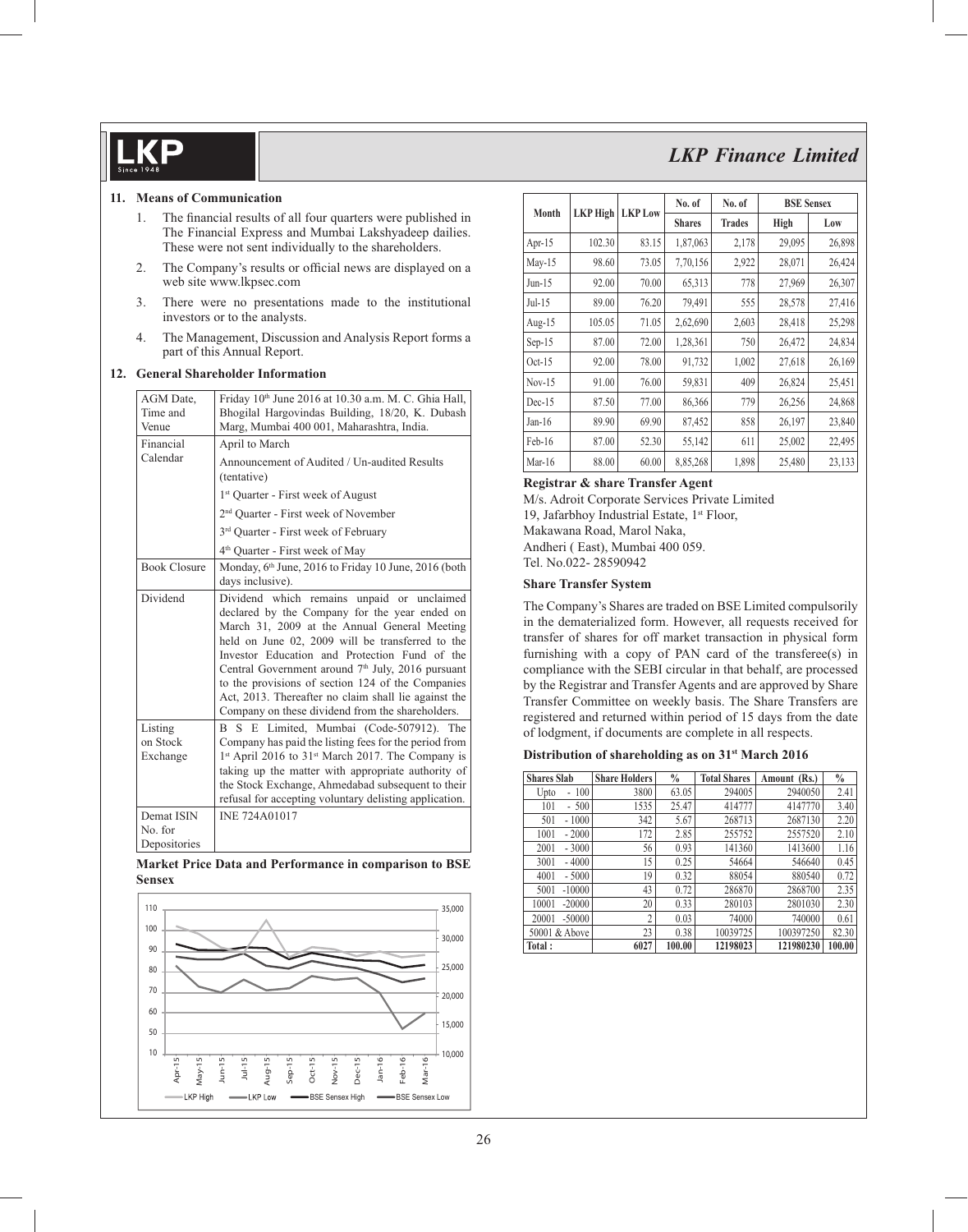#### **Share holding pattern as on 31st March 2016**

|                | <b>Category of Shareholder</b> | <b>Total</b><br>number<br>of shares | $%$ to the<br>Shareholding |
|----------------|--------------------------------|-------------------------------------|----------------------------|
| 1              | Indian Promoters / Person      | 7858060                             | 64.42                      |
|                | Acting in Concert              |                                     |                            |
| $\overline{c}$ | Directors other than Promoters | 152892                              | 1.25                       |
| 3              | Mutual Fund and UTI            | 1400                                | 0.01                       |
| $\overline{4}$ | Financial Institutions / Banks | 2550                                | 0.02                       |
|                | and Insurance Com.             |                                     |                            |
| 5              | <b>FIIs</b>                    | 254177                              | 2.08                       |
| 6              | Private Corporate Bodies       | 1137637                             | 9.34                       |
| 7              | <b>Indian Public</b>           | 1878506                             | 15.40                      |
| 8              | Foreign Corporate Bodies       | 727489                              | 5.96                       |
| 9              | NRI/OCB                        | 185312                              | 1.52                       |
|                | Total                          | 12198023                            | 100.00                     |

#### **Dematerialization of equity Shares and liquidity**

As on  $31<sup>st</sup>$  March 2016, 96.49 % of the Company's total shares represented by 1,17,69,330 shares were held in dematerialized form.

#### **Out-standing GDR/Warrants/Convertible Instruments**

The Company has no out-standing GDR/Warrants/Convertible Instruments.

#### **Address for correspondence**

LKP Finance Limited 203, Embassy Centre, Nariman Point, Mumbai 400 021

 **For and on behalf of Board of Directors**

Mumbai **(M. V. Doshi)** 

Date: 2nd May, 2016 *Executive Chairman*

### **CERTIFICATE ON CORPORATE GOVERNANCE**

#### To the Members,

#### LKP Finance Limited

We have examined the compliance of conditions of corporate governance by LKP Finance Limited ("the company") for the year ended on 31st March, 2016, as stipulated in clause 49 of the listing agreement of the said company with BSE and Chapter IV of the Securities & Exchange Board of India (Listing Obligations and Disclosure Requirements) Regulations 2015.

The compliance of conditions of corporate governance is the responsibility of the management. Our examination has been limited to a review of the procedures and implementation thereof adopted by the company for ensuring compliance with the conditions of the corporate governance as stipulated in the said clause. It is neither an audit nor an expression of opinion on the financial statements of the company.

In our opinion and to the best of our information and according to the explanations given to us and based on the representations made by the Directors and the management, we certify that the company has complied with conditions of corporate governance as stipulated in clause 49 of the above mentioned listing agreement and Chapter IV of the Securities & Exchange Board of India (Listing Obligations and Disclosure Requirements) Regulations 2015., subject to the following observations:

*(i) The company has not appointed a common independent director on the Board of its subsidiary(ies) as required under clause 49(V)(A) of the listing agreement;*

We state that such compliance is neither an assurance as to future viability of the company nor of the efficiency or effectiveness with which the management has conducted the affairs of the company.

> **For** *V. R. Associates Company Secretaries*

*V. Ramachandran CP 4731*

Place: Mumbai Date: 2nd May, 2016.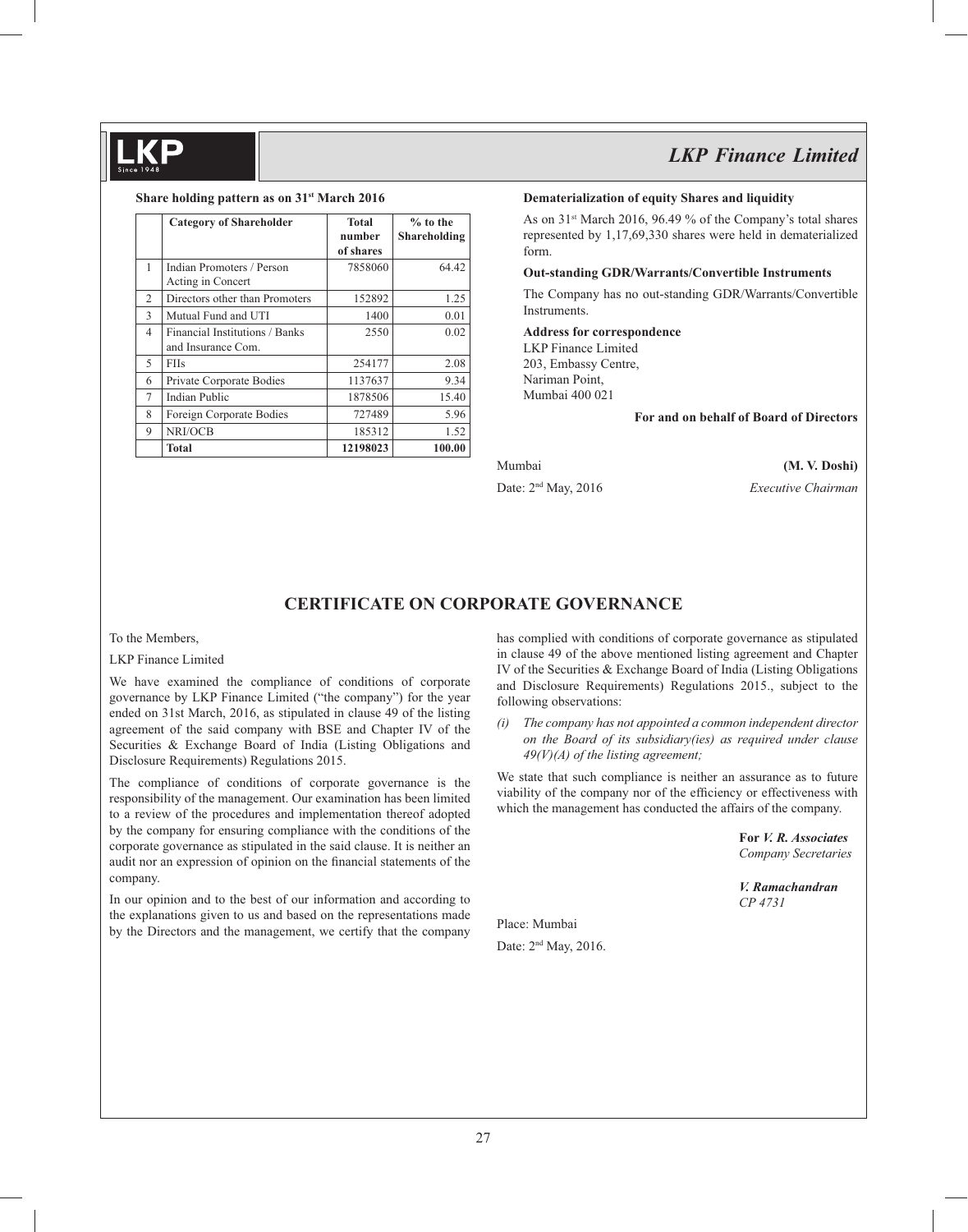## **MANAGEMENT DISCUSSION AND ANALYSIS**

#### **Industry structure and developments**

2015 proved to be an interesting year for India. India's economic growth surpassed that of China, and it has become the fastest growing developing economy in the world. We expect this growth trend to continue in 2016, driven by strong demographics, declining inflation, lower interest rates and continued focus on economic reforms. After growing at 7.3% in FY2015, we expect GDP growth to further accelerate to 7.5% in FY2016 and 7.7% in FY2017.

India will continue to benefit from the sharp decline in global commodity prices, including that of crude oil. This along with a stable Indian Rupee, will keep inflation under check. While the pace of economic reforms forms may have been slower than expected by market participants, but the steps taken by the government are in the right direction.

#### **Opportunities and Threats**

Your Company being an investment Company seeks opportunities in the capital market. The volatility in the stock indices in the financial year under report represents both an opportunity and challenge for the Company.

The business of subsidiary company i.e. LKP Securities Ltd. is affected by the sentiments prevailing in the stock markets.

LKP Securities Ltd. is one of the reputed broking houses of the country, having a network of 2500 plus outlets across India. The company has put in place a new team to drive the retail business. Moreover this year this business will be spun off as a separate entity to give it more focus.

The Company is empanelled with most of the reputed domestic financial institutions including life and non insurance companies, mutual funds, foreign financial institutions and corporates, apart from having large number of HNI and retail clients. The likely increase in capital mobilisation from the primary market, increase in resource mobilisation by mutual funds and phenomenal growth in secondary market volumes provide significant business opportunities for the Company.

Capital market activities in which most of our activities depend on is also influenced by global events and hence there is an amount of uncertainty in the near term outlook of the market.

#### **Segment-wise Performance**

The Company being a holding Company is engaged in investment activities and other financial services during the year under review, hence the requirement of segment-wise reporting is considered irrelevant.

#### **Outlook**

In India the NDA government has been following – Minimum Government & Maximum Governance and the wide array of measures unleashed by the GOI namely – Make in India, Digital India, Skill India, Start Up India, Smart Cities, UDAY, AMRUT, NITI AAYOG, e-NAM and above all a dynamic Union Budget has made foreign institutional investors adopt a positive view on the Indian Equity markets post the budget. The huge outlay in the budget for Rural India coupled with a normal monsoon prediction by both the IMD & SKYMET lends optimism as we approach the new financial year  $2016-17$ . India is witnessing growth in the number of DEMAT accounts which grew from 21.8million in FY14 to 23.3million in FY15 and is expected to be 25million in FY16. Retail Broking where LKP is making inroads is presently witnessing a digital transformation and Mobile Trading App is the new buzz word.

#### **Risks and Concerns**

The stock broking industry has recently witnessed intense competition, falling brokerage rates and the entry of several big players. The Company's Subsidiary Company continues to achieve cost efficiencies through the application of technology. However with the availability of financial resources, we are hopeful that the said Company will be able to take the opportunities of the expanding business opportunities.

The Capital market industry in which your Company is operating is subject to extensive regulation. The Company evaluates the technological obsolescence and the associated risk and makes investment accordingly

### **Internal Control Systems and their adequacy**

The Company has satisfactory internal control system.

The Company including subsidiaries has an adequate system of internal controls to ensure accuracy of accounting records, compliance with all laws & regulations and compliance with all rules, procedures & guidelines prescribed by the management. An extensive internal audit is carried out by independent firm of Chartered Accountants. An internal team of inspection also regularly visits branches for ensuring regulatory compliance. Post audit reviews are also carried out to ensure follow up on the observations made.

#### **Financial Performance with respect to Operational Performance**

#### **Share Capital**

The paid up equity share capital of the Company as on March 31, 2016 stands at Rs. 12,19,80,230 divided into 1,21,98,023 equity shares of Rs. 10/- each fully paid up.

#### **Net Worth**

#### **The Net Worth of the Company decreased from Rs. 15829.74 lacs to 15689.28 lacs.**

#### **Secured Loans**

The secured loans decreased to Rs. 2712.74 from Rs. 6231.20 lacs.

#### **Total Income**

During the year under consideration total income was Rs. 4731.81lacs as against Rs. 8370.41 lacs in the previous year.

#### **Other Income**

During the year under consideration other income was Rs. 193.37 lacs as against Rs. 23.08 lacs in the previous year.

#### **Interest and Finance Charges**

During the year under consideration total interest and finance charges were Rs.1673.12 lacs as against Rs. 1735.17 lacs in the previous year.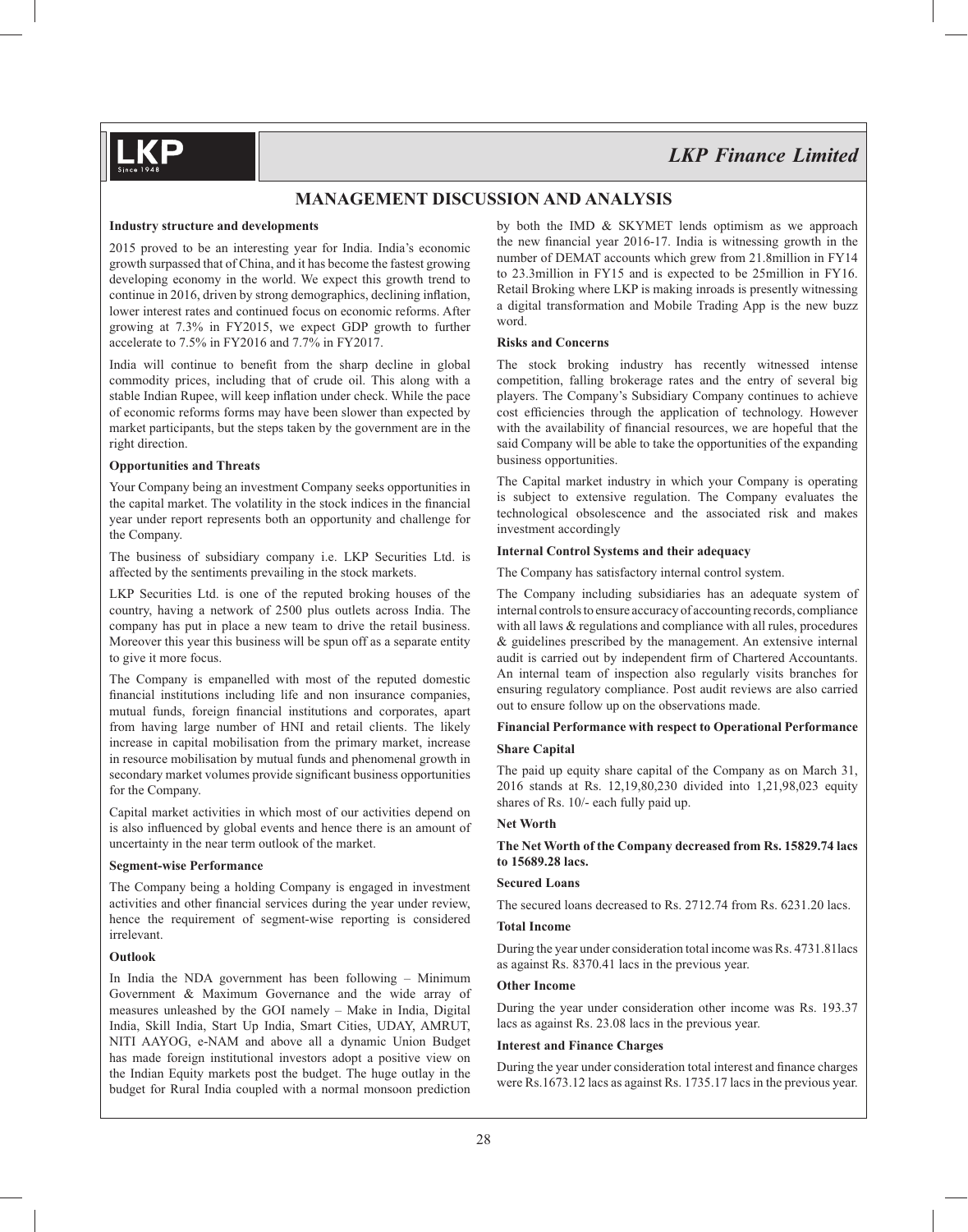#### **Tax Expense**

During the year under consideration the Tax Expense were Rs. 300.29 lacs.

#### **Human Resources**

There has been no material development on the Human Resource/ Industrial Relations front during the year. As on  $31<sup>st</sup>$  March 2016 the Company had 18 employees.

LKP Securities Ltd. places significant importance to its human capital. As on 31<sup>st</sup> March 2016 there are 562 employees employed by the Company. The company has also provided medical insurance for its employees and family members as a welfare measure. The company has been paying special attention to improve the skill set of the employees through various training programs. All employees are encouraged and motivated to get themselves certified in relevant industry standard certifications such as CFP, NCFM, BSEC  $&$  AMFI.

Disclosure under the Sexual Harassment of Women at Workplace (Prevention, Prohibition and Redressal) Act, 2013.

The Company has in place an Anti Sexual Harassment Policy in line with the requirements of the Sexual Harassment of Women at the Workplace (Prevention, Prohibition & Redressal) Act, 2013. Internal Complaints Committee (ICC) has been set up to redress complaints received regarding sexual harassment. All employees (permanent, contractual, temporary, trainees) are covered under this policy.

The following is a summary of sexual harassment complaints received and disposed off during the year 2015-16

- No of complaints received: Nil
- No of complaints disposed off. Nil

#### **For and on behalf of the Board of Directors**

Mumbai **(M. V. Doshi)** Date: 2nd May, 2016 *Executive Chairman*

## **COMPLIANCE WITH CODE OF CONDUCT**

As provided under SEBI (Listing Obligations and Disclosure Requirements) Regulations, 2015, the Board Members and the Senior Management personnel have confirmed compliance with the Code of Conduct for the year ended March 31, 2016.

For LKP Finance Limited

M. V. Doshi Executive Chairman

Mumbai

2<sup>nd</sup> May, 2016

## **COMPLIANCE CERTIFICATE**

#### **[Regulation 17(8) of SEBI (Listing Obligations and Disclosure Requirements) Regulations, 2015]**

The Board of Directors

LKP Finance Limited

- A. We have reviewed financial statements and the cash flow statement for the year and that to the best of our knowledge and belief:
	- (1) these statements do not contain any materially untrue statement or omit any material fact or contain statements that might be misleading;
	- (2) these statements together present a true and fair view of the Company's affairs and are in compliance with existing accounting standards, applicable laws and regulations.
- B. There are, to the best of our knowledge and belief, no transactions entered into by the Company during the year which are fraudulent, illegal or violative of the Company's code of conduct.
- C. We accept responsibility for establishing and maintaining internal controls for financial reporting and that we have evaluated the effectiveness of internal control systems of the Company pertaining to financial reporting and we have disclosed to the auditors and the audit committee, deficiencies in the design or operation of such internal controls, if any, of which we are aware and the steps we have taken or propose to take to rectify these deficiencies.
- D. We have indicated to the Auditors and the Audit committee that there is no :
	- (1) significant changes in internal control over financial reporting during the year;
	- $(2)$  significant changes in accounting policies during the year and that the same have been disclosed in the notes to the financial statements; and
	- $(3)$  instances of significant fraud of which we have become aware and the involvement therein; if any, of the management or an employee having a significant role in the Company's internal control system over financial reporting.

| For LKP Finance Limited           | For LKP Finance Limited                      |
|-----------------------------------|----------------------------------------------|
| M. V. Doshi<br>Executive Chairman | S. S. Gulati<br>Head Corporate Affairs - CFO |
| Mumbai                            |                                              |
| $2nd$ May, 2016                   |                                              |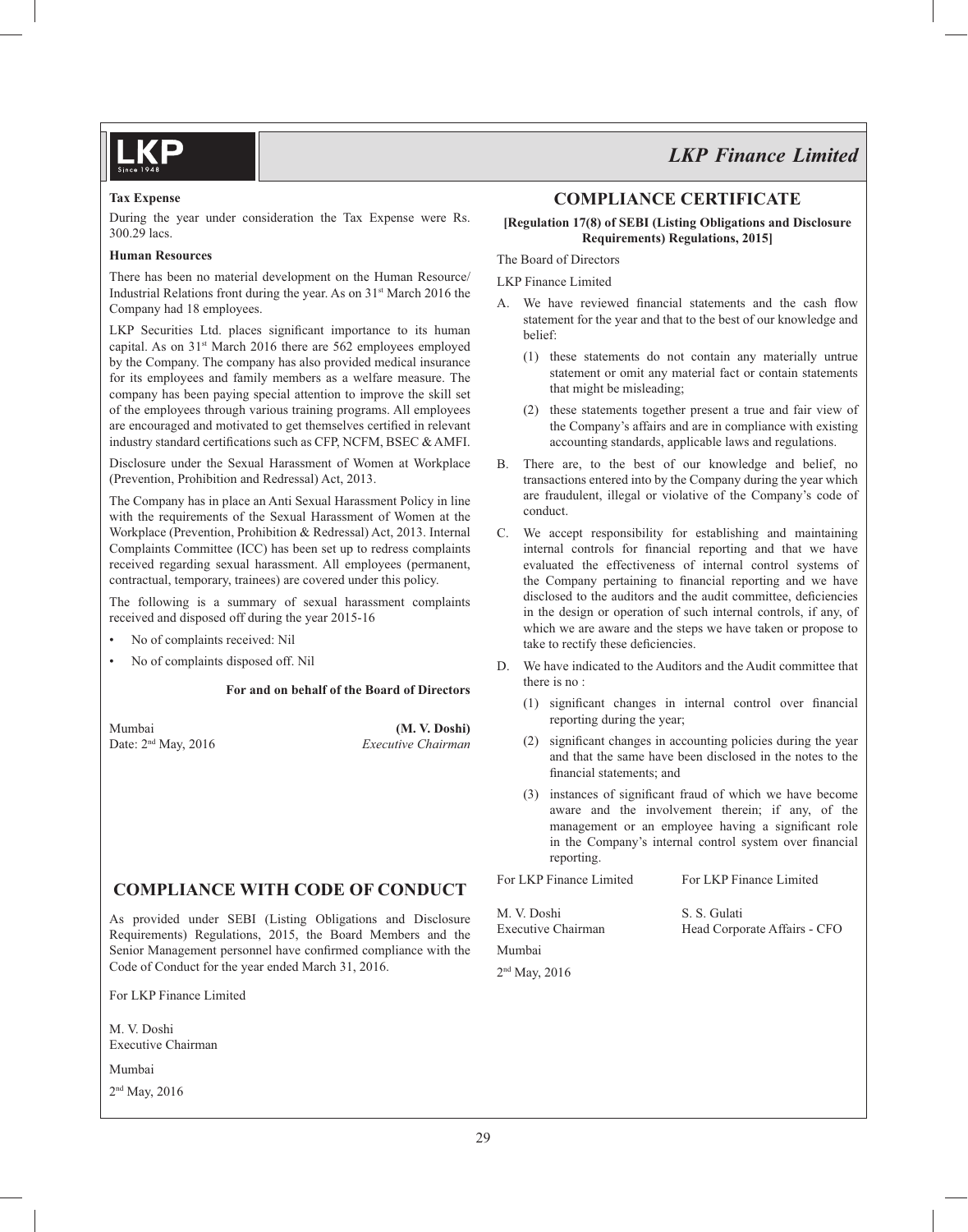## **Independent Auditors' Report To the Members of LKP Finance Limited**

We have audited the accompanying Standalone financial statements of LKP Finance Limited ("the Company") which comprise the Balance Sheet as at 31<sup>st</sup> March 2016, the Statement of Profit and Loss and the Cash Flow Statement for the year then ended and a summary of significant accounting policies and other explanatory information.

#### **Management's Responsibility for the Financial Statements**

The Company's Board of Directors is responsible for the matters stated in Section 134(5) of the Companies Act, 2013 ("the Act") with respect to the preparation of the financial statements that give a true and fair view of the financial position, financial performance and cash flows of the Company in accordance with the accounting principles generally accepted in India, including the Accounting Standards specified under Section 133 of the Act, read with Rule 7 of the Companies (Accounts) Rules, 2014. This responsibility also includes maintenance of adequate accounting records in accordance with the provisions of the Act for safeguarding the assets of the Company and for preventing and detecting frauds and other irregularities; selection and application of appropriate accounting policies; making judgments and estimates that are reasonable and prudent; and design, implementation and maintenance of adequate internal financial controls, that were operating effectively for ensuring the accuracy and completeness of the accounting records, relevant to the preparation and presentation of the financial statements that give a true and fair view and are free from material misstatement, whether due to fraud or error.

#### **Auditor's Responsibility**

Our responsibility is to express an opinion on the financial statements based on our audit.

We have taken into account the provisions of the Act, the accounting and auditing standards and matters which are required to be included in the audit report under the provisions of the Act and the Rules made there under.

We conducted our audit in accordance with the Standards on Auditing specified under Section  $143(10)$  of the Act. Those Standards require that we comply with ethical requirements and plan and perform the audit to obtain reasonable assurance about whether the financial statements are free from material misstatement.

An audit involves performing procedures to obtain audit evidence about the amounts and the disclosures in the financial statements. The procedures selected depend on the auditor's judgment, including the assessment of the risks of material misstatement of the financial statements, whether due to fraud or error. In making those risk assessments, the auditor considers internal financial control relevant to the Company's preparation of the financial statements that give a true and fair view in order to design audit procedures that are appropriate in the circumstances. An audit also includes evaluating the appropriateness of the accounting policies used and the reasonableness of the accounting estimates made by the Company's Directors, as well as evaluating the overall presentation of the financial statements.

We believe that the audit evidence we have obtained is sufficient and appropriate to provide a basis for our audit opinion on the financial statements.

### **Opinion**

In our opinion and to the best of our information and according to the explanations given to us, the aforesaid financial statements give the information required by the Act in the manner so required and give a true and fair view in conformity with the accounting principles generally accepted in India, of the state of affairs of the Company as at  $31^{st}$  March, 2016, and its profit and its cash flows for the year ended on that date.

#### **Report on Other Legal and Regulatory Requirements**

- 1. As required by the Companies (Auditor's Report) Order, 2016 ("the Order"), as issued by Central Government of India in terms of sub section (11) of section 143 of Companies Act, 2013 (18 of 2013) we give in the **Annexure A,** a statement on the matters specified in paragraphs 3 and 4 of the Order.
- 2. As required by Section 143(3) of the Act, we report that:
	- a. we have sought and obtained all the information and explanations which to the best of our knowledge and belief were necessary for the purpose of our audit;
	- b. in our opinion proper books of account as required by law have been kept by the Company so far as appears from our examination of those books;
	- c. the Balance Sheet, Statement of Profit and Loss and Cash Flow Statement dealt with by this Report are in agreement with the books of account;
	- d. in our opinion, the Balance Sheet, Statement of Profit and Loss and Cash Flow Statement comply with the Accounting Standards referred to in Section 133 of the Act read with Rule 7 of the Companies (Accounts) Rules, 2014; and
	- e. on the basis of written representations received from the directors as on 31<sup>st</sup> March 2016, and taken on record by the Board of Directors, none of the directors is disqualified as on 31st March 2016, from being appointed as a director in terms of sub section (2) of section 164 of the Companies Act, 2013.
	- f. With respect to the adequacy of the internal financial controls over financial reporting of the Company and the operating effectiveness of such controls, refer to our separate Report in **Annexure B**.
	- g. With respect to the other matters to be included in the Auditor's Report in accordance with Rule 11 of the Companies (Audit and Auditors) Rules, 2014, in our opinion and to the best of our information and according to the explanations given to us: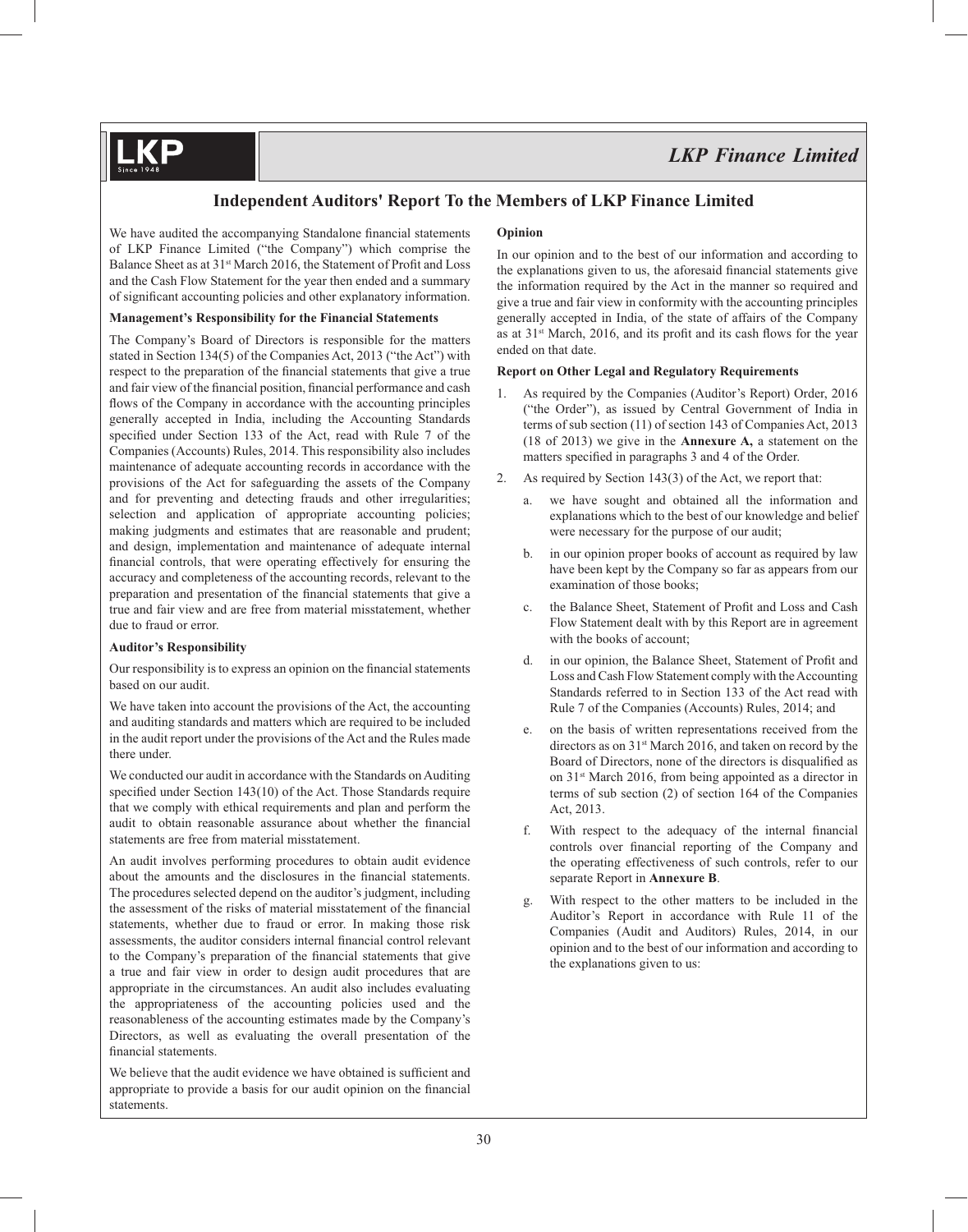- The company has disclosed pending litigations under Note No.  $C2 \& C3$  of the Notes to financial statements as at 31st March, 2016. We are informed that the cases when heard and disposed off will neither have cash outgo nor will have impact on the Statement of Profit and Loss for the year.
- b. As represented by the company, there are no longterm contracts including derivative contracts having material foreseeable losses.
- c. As represented by the company, there is no amount required to be transferred to Investor Education and Protection Fund by the Company (Note No C19).

For **Ford Rhodes Parks & Co.LLP Chartered Accountants FRNo. 102860W/W100089**

 **A.D. Shenoy** Place: Mumbai **Partner** Date: 2<sup>nd</sup> May 2016 **Membership No.11549** 

#### **Annexure A to the Auditors' Report**

#### **[Referred to in paragraph pertaining to "Report on Other Legal and Regulatory Requirement" of our Report of even**  date to the members of LKP Finance Limited on the financial **statements for the year ended 31st March, 2016]**

- i. a) The company is maintaining proper records showing full particulars, including quantitative details and situation of fixed assets.
	- b) Fixed assets have been physically verified by the management at reasonable intervals and no material discrepancies were noticed on such verification.
	- c) All the title deeds of immovable properties are held in the name of the company.
- ii. The inventory consists of shares and securities which are held in demat form. No physical verification is required since the same are in demat form. On the basis of our examination of the inventory records, in our opinion, the company is maintaining proper records of inventory and there are no discrepancies.
- iii. The company has not granted any loans, secured or unsecured to companies/firms or other parties covered in the register maintained under section 189 of the Companies Act 2013.
- iv. The company has given guarantee on behalf of one of its subsidiaries for an amount of Rs. 8 Crores as at 31<sup>st</sup> March, 2016 and has complied with the provisions of Section 186 of the Companies Act, 2013.
- v. The company has not accepted deposits from public, within the meaning of sections 73 to 76 or any other relevant provisions of the Companies Act 2013.
- vi. Maintenance of cost records under sub section (1) of section 148 of Companies Act 2013 is not applicable as the company is a Non Banking Finance Company.
- vii. a) According to the information and explanation given to us and records of the company examined by us, in our opinion, the Company is regular in depositing undisputed statutory dues including Provident Fund, employee's state insurance fund, income tax and any other statutory dues with the appropriate authorities. There are no undisputed statutory dues payable for a period of more than six months from the date they become payable as at  $31<sup>st</sup>$  March 2016.
	- b) According to the information and explanations given to us and the records of the Company examined by us, there are no dues of income tax as at 31st March 2016, which has not been deposited on account of dispute.
- viii. The Company has not defaulted in repayment of dues to financial institutions and banks during the financial year.
- ix. The Company has not raised any Initial Public Offer or further public offer and not obtained any term loan.
- x. Based upon the audit procedures performed and information and explanations given by the management, we report that we have not come across any instances of fraud by the company or any fraud on the company by its officers or employees that have been noticed or reported during the year nor have we been informed of such a case by management.
- xi. Managerial remuneration has been paid or provided in accordance with the requisite approvals mandated by the provisions of section 197 read with Schedule V to the Companies Act 2013.
- xii. The Company is not a Chit Fund Company/or Nidhi/ mutual benefit fund/society.
- xiii. All transactions with the related parties are in compliance with sections 177 and 188 of Companies Act, 2013 where applicable and the details have been disclosed in the Financial Statements as required by the applicable accounting standards.
- xiv. The Company has not made any preferential allotment or private placement of shares or fully or partly convertible debentures during the year.
- xv. The company has not entered into non-cash transactions covered by Section 192 of Companies Act, 2013 with directors or persons connected with him.
- xvi. The company is registered as Non-banking financial institution (NBFI) and is holding a Certificate of Registration (CoR) from Reserve Bank of India to carry on business of NBFI in terms of Section 45-IA of the RBI Act, 1934.

For **Ford Rhodes Parks & Co.LLP Chartered Accountants FRNo. 102860W/W100089**

 **A.D. Shenoy** Place: Mumbai **Partner** Date: 2<sup>nd</sup> May 2016 **Membership No.11549**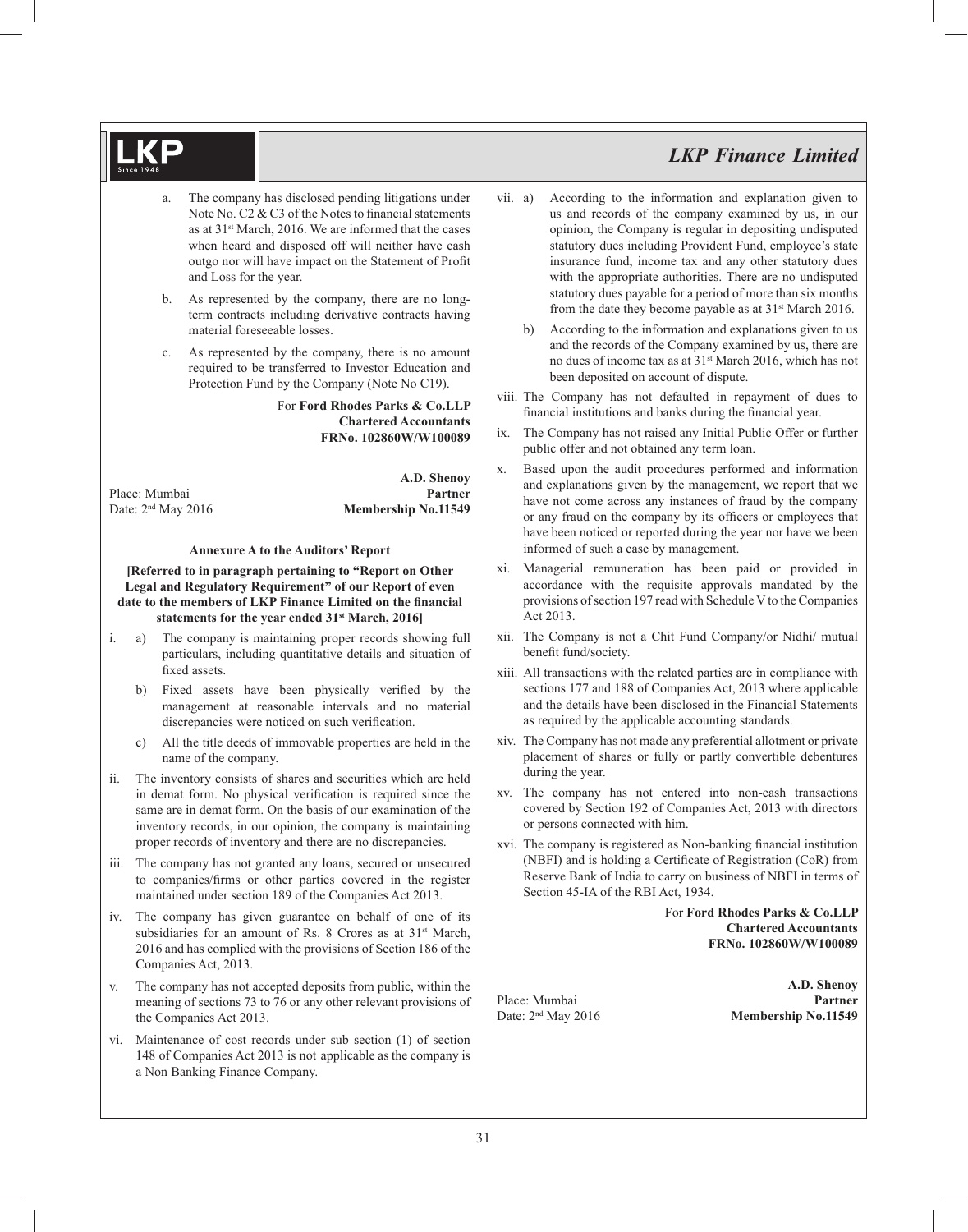#### **ANNEXURE B**

**[Referred to in paragraph pertaining to "Report on Other Legal and Regulatory Requirement" of our Report of even**  date to the members of LKP Finance Limited on the financial **statements for the year ended 31st March, 2016]**

**Report on the Internal Financial Controls under Clause (i) of Sub-section 3 of**

#### **Section 143 of the Companies Act, 2013 ("the Act")**

We have audited the internal financial controls over financial reporting of **LKP FINANCE LIMITED** ("the Company") as of March 31, 2016 in conjunction with our audit of the standalone financial statements of the Company for the year ended on that date.

#### **Management's Responsibility for Internal Financial Controls**

The Company's management is responsible for establishing and maintaining internal financial controls based on the internal control over financial reporting criteria established by the Company considering the essential components of internal control stated in the Guidance Note on Audit of Internal Financial Controls over Financial Reporting (**IFCOFR**) issued by the Institute of Chartered Accountants of India. These responsibilities include the design, implementation and maintenance of adequate internal financial controls that were operating effectively for ensuring the orderly and efficient conduct of its business, including adherence to company's policies, the safeguarding of its assets, the prevention and detection of frauds and errors, the accuracy and completeness of the accounting records, and the timely preparation of reliable financial information, as required under the Companies Act, 2013.

#### **Auditors' Responsibility**

Our responsibility is to express an opinion on the Company's internal financial controls over Financial reporting based on our audit. We conducted our audit in accordance with the Guidance Note on Audit of Internal Financial Controls Over Financial Reporting (the "Guidance Note") and the Standards on Auditing, issued by ICAI and deemed to be prescribed under section 143(10) of the Companies Act, 2013, to the extent applicable to an audit of internal financial controls, both applicable to an audit of Internal Financial Controls and, both issued by the Institute of Chartered Accountants of India. Those Standards and the Guidance Note require that we comply with ethical requirements and plan and perform the audit to obtain reasonable assurance about whether adequate internal financial controls over financial reporting was established and maintained and if such controls operated effectively in all material respects.

Our audit involves performing procedures to obtain audit evidence about the adequacy of the internal financial controls system over financial reporting and their operating effectiveness.

Our audit of internal financial controls over financial reporting included obtaining an understanding of internal financial controls over financial reporting, assessing the risk that a material weakness exists, and testing and evaluating the design and operating effectiveness of internal control based on the assessed risk. The procedures selected depend on the auditor's judgments, including the assessment of the risks of material misstatement of the financial statements, whether due to fraud or error.

# *LKP Finance Limited*

We believe that the audit evidence we have obtained is sufficient and appropriate to provide a basis for our audit opinion on the Company's internal financial controls system over financial reporting.

#### **Meaning of Internal Financial Controls Over Financial Reporting**

A company's internal financial control over financial reporting is a process designed to provide reasonable assurance regarding the reliability of financial reporting and the preparation of financial statements for external purposes in accordance with generally accepted accounting principles. A company's internal financial control over financial reporting includes those policies and procedures that (1) pertain to the maintenance of records that, in reasonable detail, accurately and fairly reflect the transactions and dispositions of the assets of the company; (2) provide reasonable assurance that transactions are recorded as necessary to permit preparation of financial statements in accordance with generally accepted accounting principles, and that receipts and expenditures of the company are being made only in accordance with authorisations of management and directors of the company; and (3) provide reasonable assurance regarding prevention or timely detection of unauthorised acquisition, use, or disposition of the company's assets that could have a material effect on the financial statements.

#### **Inherent Limitations of Internal Financial Controls over Financial Reporting**

Because of the inherent limitations of internal financial controls over financial reporting, including the possibility of collusion or improper management override of controls, material misstatements due to error or fraud may occur and not be detected. Also, projections of any evaluation of the internal financial controls over financial reporting to future periods are subject to the risk that the internal financial control over financial reporting may become inadequate because of changes in conditions, or that the degree of compliance with the policies or procedures may deteriorate.

#### **Opinion**

In our opinion, the Company has, in all material respects, an adequate internal financial controls system over financial reporting and such internal financial controls over financial reporting were operating effectively as at March 31, 2016, based on the internal control over financial reporting criteria established by the Company considering the essential components of internal control stated in the Guidance Note on Audit of Internal Financial Controls Over Financial Reporting issued by the Institute of Chartered Accountants of India.

> For **Ford Rhodes Parks & Co.LLP Chartered Accountants FRNo. 102860W/W100089**

 **A.D. Shenoy** Place: Mumbai **Partner** Date: 2<sup>nd</sup> May 2016 **Membership No.11549**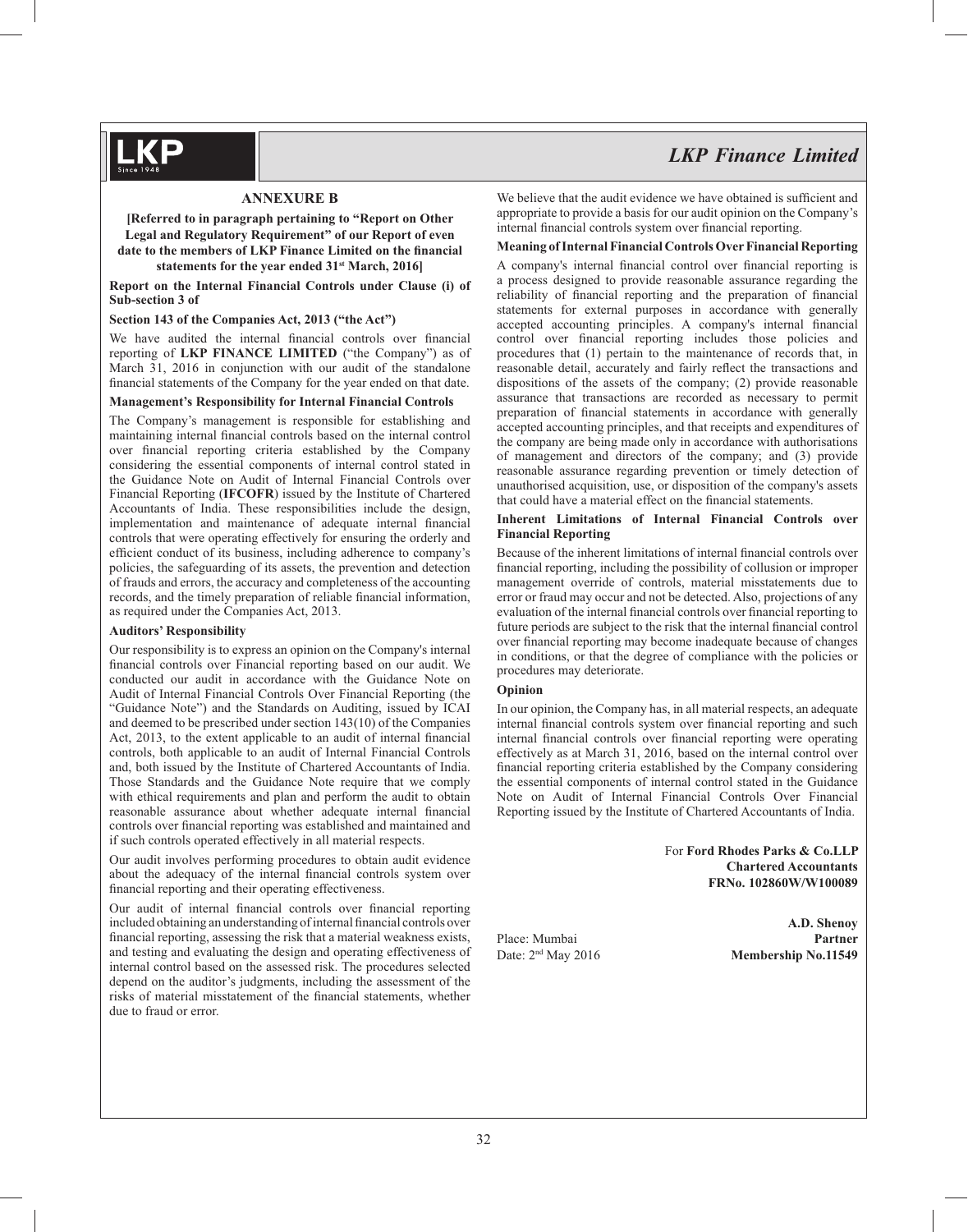## **Form AOC-1**

(Pursuant to first proviso to sub-section (3) of section 129 read with rule 5 of Companies (Accounts) Rules, 2014)

## Statement containing salient features of the financial statement of subsidiaries/associate companies/joint ventures

## **Part "A": Subsidiaries**

Amounts in Rs.

|                |                                                                              |                       |                     | AIIIOUIIIS III KS                     |
|----------------|------------------------------------------------------------------------------|-----------------------|---------------------|---------------------------------------|
| Sl. No.        | <b>Particulars</b>                                                           |                       | <b>Details</b>      |                                       |
|                | Name of the subsidiary                                                       | <b>LKP</b> Securities | Gayatri Cement &    | <b>LKP</b> Wealth                     |
|                |                                                                              | Limited               | Chemical Industries | Advisory Pvt. Ltd.                    |
|                |                                                                              |                       | Pvt. Ltd.           |                                       |
| $\overline{2}$ | Reporting period for the subsidiary concerned, if different from the holding | $01/04/2015$ To       | 01/04/2015 To       | 08/08/2015 To                         |
|                | company's reporting period                                                   | 31/03/2016            | 31/03/2016          | 31/03/2016                            |
| 3              | Reporting currency and Exchange rate as on the last date of the relevant     | Not Applicable        | Not Applicable      | Not Applicable                        |
|                | Financial year in the case of foreign subsidiaries                           |                       |                     |                                       |
| $\overline{4}$ | Share Capital                                                                | 34,24,82,000/-        | $21,00,000/-$       | $10,00,000/$ -                        |
| 5              | Reserves & Surplus                                                           | (4,81,02,836/)        | $(1,75,43,092/-)$   | $(2,285/-)$                           |
| 6              | <b>Total Assets</b>                                                          | 157,81,82,655/-       | 12,54,756/-         | 11,95,393/-                           |
| $\tau$         | <b>Total Liabilities</b>                                                     | 157,81,82,655/-       | 12,54,756/-         | 11,95,393/-                           |
| 8              | Investments                                                                  | 1,90,15,944/-         | $3,61,037/-$        |                                       |
| 9              | Turnover                                                                     | 58, 33, 80, 178/-     | $(8,140/-)$         | $2,13,122/-$                          |
| 10             | Profit before taxation                                                       | $(1,15,24,167/-)$     | $(5,00,128/-)$      | $(16,519)$ /-                         |
| 11             | Provision for taxation                                                       | 27,89,714/-           |                     |                                       |
| 12             | Profit after taxation                                                        | $(1,43,13,881/-)$     | $(5,00,128/-)$      | $(16,519)$ /-                         |
| 13             | Proposed Dividend                                                            | $-$                   |                     |                                       |
| 14             | $%$ of shareholding                                                          | $- -$                 | --                  | $\hspace{0.05cm}$ – $\hspace{0.05cm}$ |

1. Names of subsidiaries which are yet to commence operations – Not Applicable

2. Names of subsidiaries which have been liquidated or sold during the year. Not Applicable

**Part "B": Associates and Joint Ventures** Not Applicable

#### **Statement pursuant to Section 129 (3) of the Companies Act, 2013 related to Associate Companies and Joint Ventures**

| Name of associates/Joint Ventures                                                |  |  |
|----------------------------------------------------------------------------------|--|--|
| Latest audited Balance Sheet Date                                                |  |  |
| Shares of Associate/Joint Ventures held by the company on the year end           |  |  |
| No.                                                                              |  |  |
| Amount of Investment in Associates/Joint Venture                                 |  |  |
| Extend of Holding%                                                               |  |  |
| Description of how there is significant influence<br>3.                          |  |  |
| Reason why the associate/joint venture is not consolidated<br>4.                 |  |  |
| Net worth attributable to shareholding as per latest audited Balance Sheet<br>5. |  |  |
| Profit/Loss for the year<br>6.                                                   |  |  |
| Considered in Consolidation                                                      |  |  |
| ii. Not Considered in Consolidation                                              |  |  |

1. Names of associates or joint ventures which are yet to commence operations.

2. Names of associates or joint ventures which have been liquidated or sold during the year.

As per our Report attached For and on behalf of the Board

| For Ford, Rhodes, Parks & Co. LLP,<br>Chartered Accountants<br>Firm Reg. No. 102860W/W100089 | Executive Chairman<br>Director<br>Director                  | M. V. Doshi<br>V. N. Suchanti<br>Savanta Basu |  |
|----------------------------------------------------------------------------------------------|-------------------------------------------------------------|-----------------------------------------------|--|
| A.D. Shenov<br>Partner<br>Membership No. 11549                                               | Head - Corporate Affairs<br>G M (Legal) & Company Secretary | S. S. Gulati<br>G. B. Innani                  |  |
| Mumbai, Dated: 2nd May 2016                                                                  | Mumbai, Dated: 2nd May 2016                                 |                                               |  |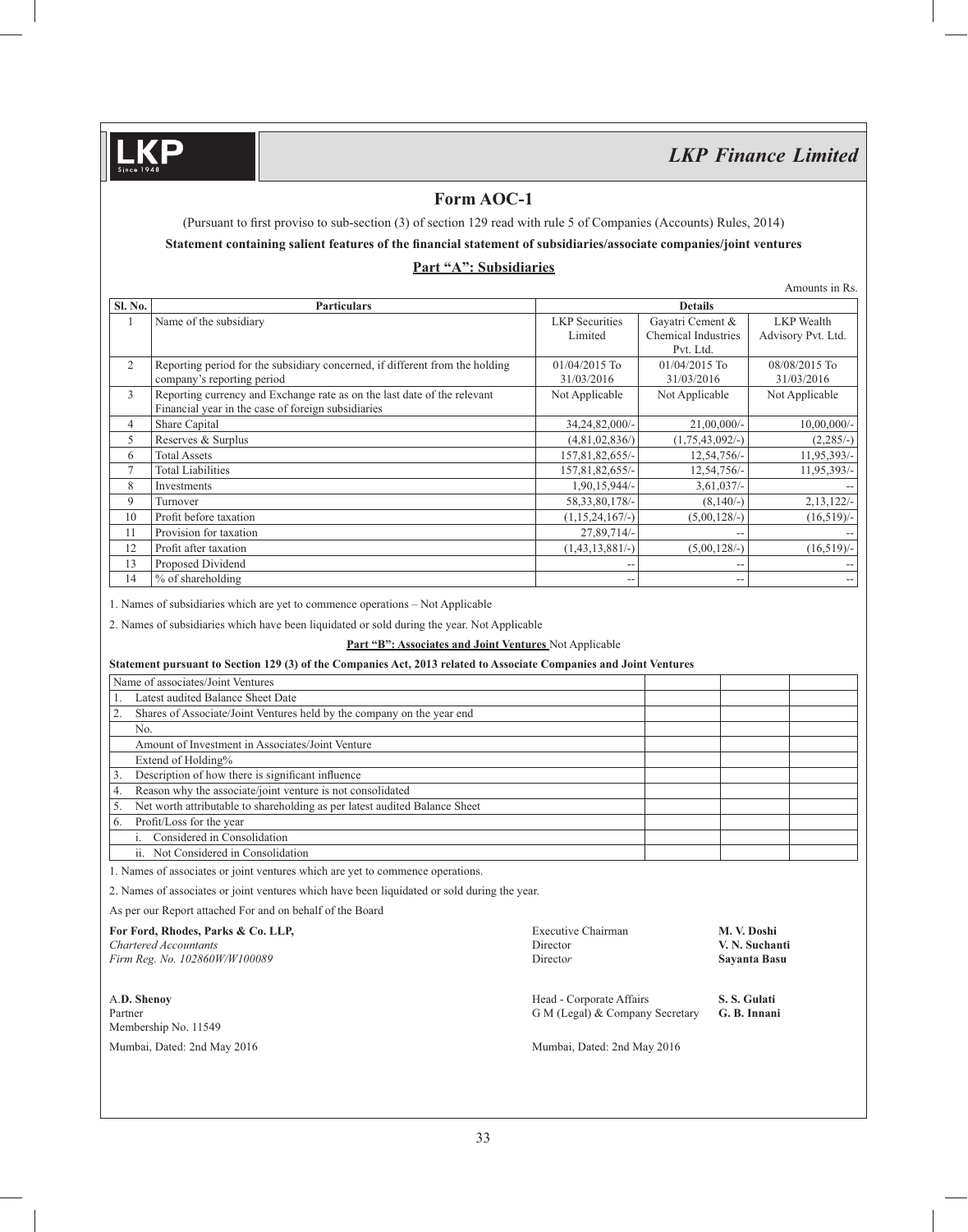## **BALANCE SHEET AS AT 31ST MARCH, 2016**

|                                                            |                                    |                                |                        | (Rupees)               |
|------------------------------------------------------------|------------------------------------|--------------------------------|------------------------|------------------------|
| <b>Particulars</b>                                         |                                    | Note No.                       | As at<br>31 March 2016 | As at<br>31 March 2015 |
| I.                                                         | <b>EQUITY AND LIABILITIES:</b>     |                                |                        |                        |
| 1                                                          | <b>Shareholders' funds</b>         |                                |                        |                        |
|                                                            | (a) Share capital                  | <b>B01</b>                     | 121,980,230            | 121,980,230            |
|                                                            | (b) Reserves and surplus           | <b>B02</b>                     | 1,446,947,806          | 1,460,993,917          |
| $\mathbf{2}$                                               | <b>Non-current liabilities</b>     |                                |                        |                        |
|                                                            | (a) Long-term provisions           | <b>B03</b>                     | 3,862,341              | 3,862,341              |
| 3                                                          | <b>Current liabilities</b>         |                                |                        |                        |
|                                                            | (a) Short-term borrowings          | <b>B04</b>                     | 670,446,209            | 1,063,160,541          |
|                                                            | (b) Trade payables                 | <b>B05</b>                     | 26,588,826             | 41,118,230             |
|                                                            | Other current liabilities<br>(c)   | <b>B06</b>                     | 321,417,798            | 64,999,139             |
|                                                            | (d) Short-term provisions          | <b>B07</b>                     | 17,384,622             | 29,273,819             |
|                                                            | <b>TOTAL</b>                       |                                | 2,608,627,832          | 2,785,388,217          |
|                                                            | II. ASSETS:                        |                                |                        |                        |
| 1                                                          | <b>Non-current assets</b>          |                                |                        |                        |
|                                                            | (a) Fixed assets (Tangible Assets) | <b>B08</b>                     | 5,055,412              | 5,785,233              |
|                                                            | (b) Non-current investments        | <b>B09</b>                     | 768,168,617            | 706,415,152            |
|                                                            | (c) Deferred tax assets            |                                | 159,700                | 145,112                |
|                                                            | (d) Long-term loans and advances   | <b>B10</b>                     | 15,608,434             | 385,000                |
| $\mathbf{2}$                                               | <b>Current assets</b>              |                                |                        |                        |
|                                                            | (a) Inventories (Securities)       |                                | 328,671,364            | 399,361,447            |
|                                                            | (b) Trade receivables              | <b>B11</b>                     | 104,225,761            | 115,435,189            |
|                                                            | (c) Cash and cash equivalents      | <b>B12</b>                     | 408,065,621            | 301,035,514            |
|                                                            | (d) Short-term loans and advances  | <b>B13</b>                     | 978,672,923            | 1,256,825,570          |
|                                                            | <b>TOTAL</b>                       |                                | 2,608,627,832          | 2,785,388,217          |
|                                                            | Notes forming part of the Accounts | A1 to C23                      |                        |                        |
|                                                            | As per our Report attached.        | For and on behalf of the Board |                        |                        |
| For FORD, RHODES, PARKS & CO. LLP<br>Chartered Accountants |                                    | <b>Executive Chairman</b>      | M. V. Doshi            |                        |
| Firm Registration No.102860W / W100089                     |                                    | Director                       | V. N. Suchanti         |                        |
| A. D. Shenoy                                               |                                    | Director                       | Sayanta Basu           |                        |
| Partner<br>Membership No 11549                             |                                    | Head - Corporate Affairs       | S.S. Gulati            |                        |
|                                                            |                                    | GM (Legal) & Company Secretary | G. B. Innani           |                        |
| Mumbai                                                     |                                    | Mumbai                         |                        |                        |
|                                                            | Dated: 2nd May, 2016               | Dated: 2nd May, 2016           |                        |                        |
|                                                            |                                    |                                |                        |                        |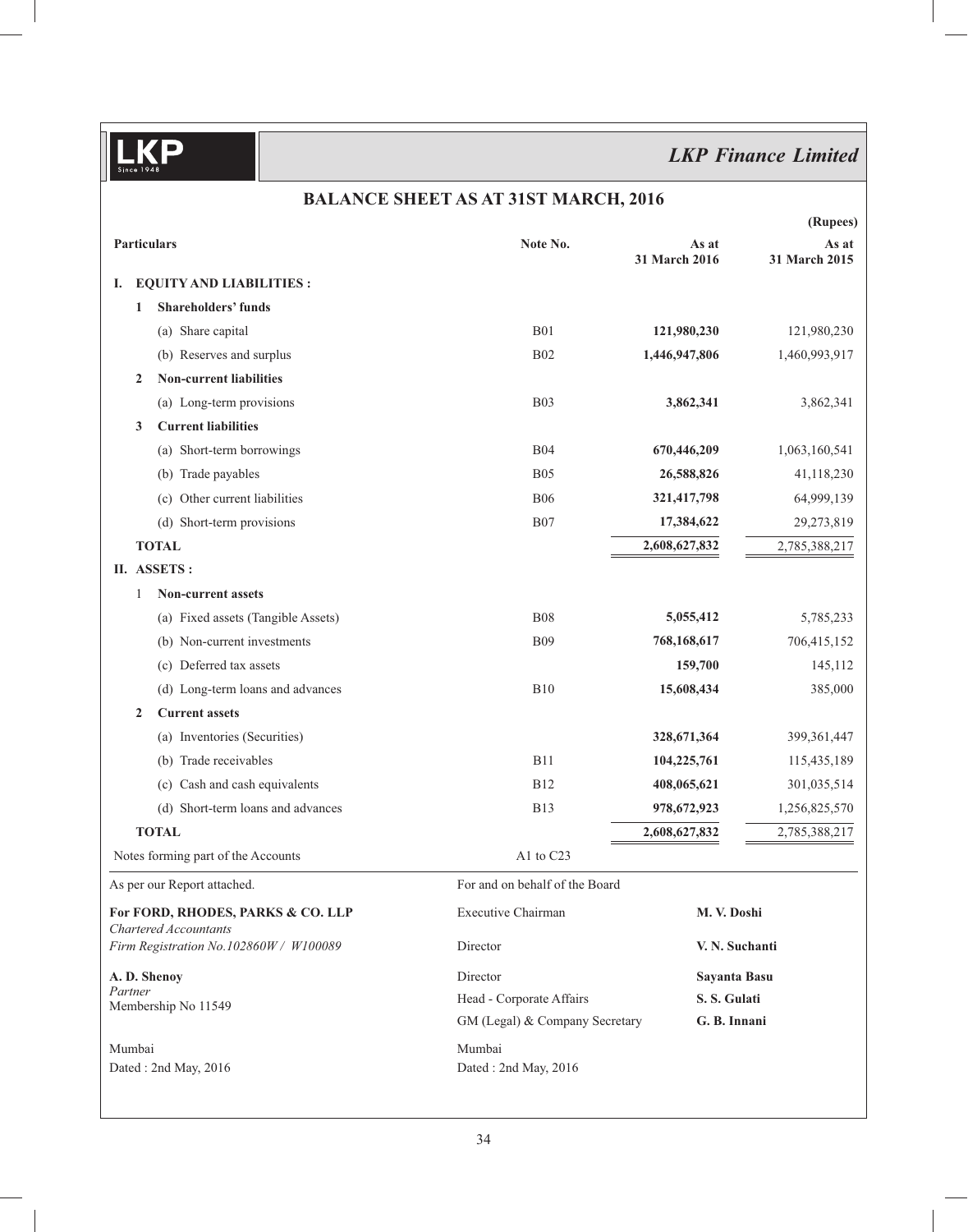$\frac{1}{\text{Since } 1948}$ D

# *LKP Finance Limited*

|                                        | STATEMENT OF PROFIT AND LOSS FOR THE YEAR ENDED 31ST MARCH, 2016 |                                |                     |                      |  |  |
|----------------------------------------|------------------------------------------------------------------|--------------------------------|---------------------|----------------------|--|--|
|                                        |                                                                  |                                |                     | (Rupees)             |  |  |
|                                        | Particulars                                                      | Note No.                       | <b>Current Year</b> | <b>Previous Year</b> |  |  |
| I.                                     | Revenue from operations                                          | <b>B14</b>                     | 453,843,785         | 834,733,642          |  |  |
| П.                                     | Other income                                                     | <b>B15</b>                     | 19,337,391          | 2,307,842            |  |  |
| Ш.                                     | <b>Total Revenue</b>                                             |                                | 473,181,176         | 837,041,484          |  |  |
| IV.                                    | Expenses:                                                        |                                |                     |                      |  |  |
|                                        | Employee benefits expense                                        | <b>B16</b>                     | 57,802,390          | 56,926,321           |  |  |
|                                        | Finance costs                                                    |                                | 167,311,840         | 173,516,569          |  |  |
|                                        | Depreciation                                                     |                                | 930,755             | 1,082,398            |  |  |
|                                        | Other expenses                                                   | <b>B17</b>                     | 128,382,106         | 381,424,547          |  |  |
| V.                                     | <b>Total Expenses</b>                                            |                                | 354,427,091         | 612,949,835          |  |  |
| VI.                                    | Profit before tax                                                |                                | 118,754,085         | 224,091,649          |  |  |
| VII.                                   | Tax expense (Net) for the year                                   |                                | 30,029,413          | 46,723,068           |  |  |
|                                        | VIII. Profit after tax                                           |                                | 88,724,672          | 177,368,581          |  |  |
| IX.                                    | Earnings per equity share:                                       |                                |                     |                      |  |  |
|                                        | Basic<br>(1)                                                     |                                | 7.27                | 14.54                |  |  |
|                                        | (2) Diluted                                                      |                                | 6.47                | 13.52                |  |  |
|                                        | Notes forming part of the Accounts                               | A1 to C23                      |                     |                      |  |  |
|                                        | As per our Report attached.                                      | For and on behalf of the Board |                     |                      |  |  |
|                                        | For FORD, RHODES, PARKS & CO. LLP<br>Chartered Accountants       | <b>Executive Chairman</b>      | M. V. Doshi         |                      |  |  |
| Firm Registration No.102860W / W100089 |                                                                  | Director                       | V. N. Suchanti      |                      |  |  |
| A. D. Shenoy                           |                                                                  | Director                       | Sayanta Basu        |                      |  |  |
| Partner<br>Membership No 11549         |                                                                  | Head - Corporate Affairs       | S.S. Gulati         |                      |  |  |
|                                        |                                                                  | GM (Legal) & Company Secretary | G. B. Innani        |                      |  |  |
| Mumbai                                 | Dated: 2nd May, 2016                                             | Mumbai<br>Dated: 2nd May, 2016 |                     |                      |  |  |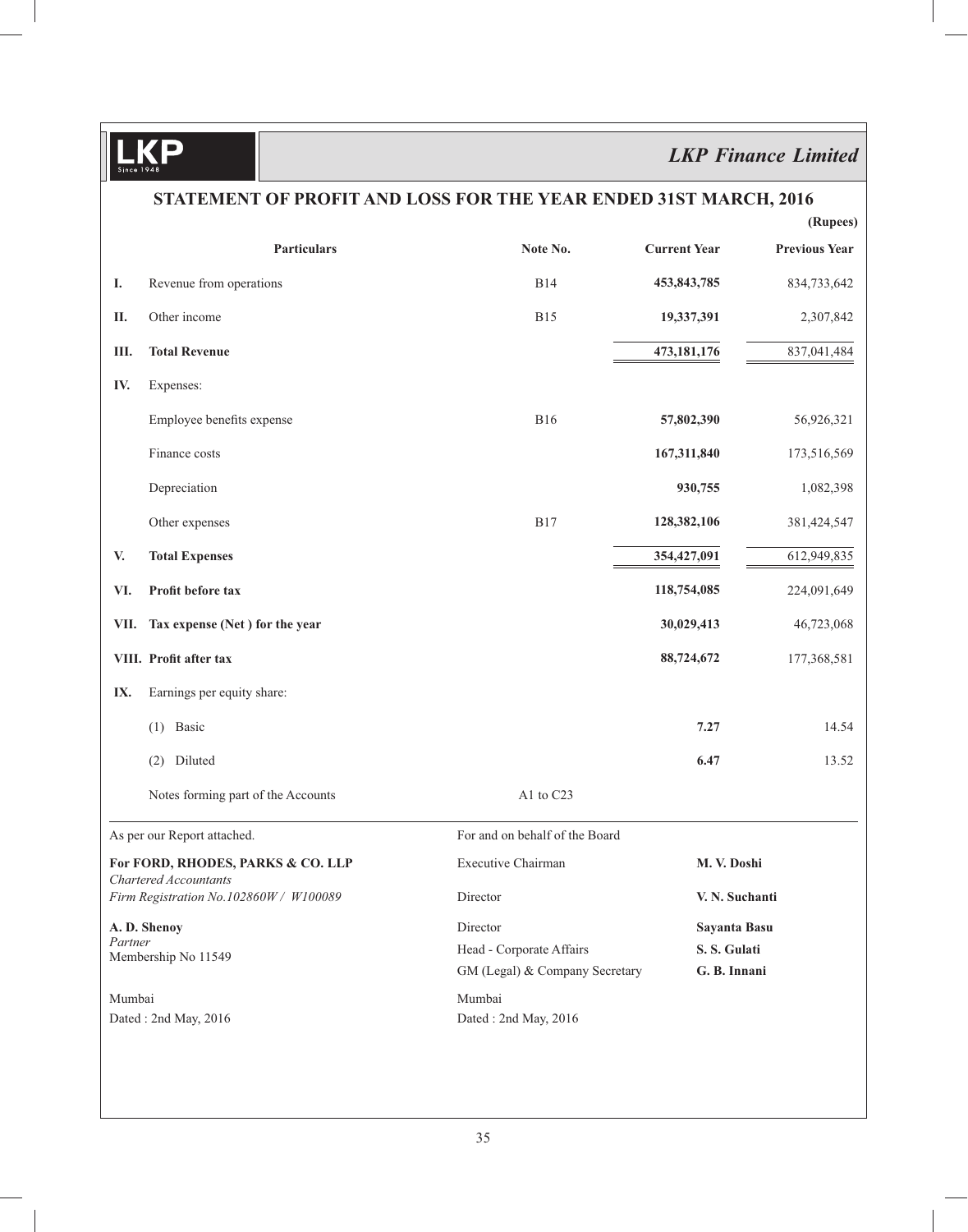# *LKP Finance Limited*

|                                |                                                                 |                                |                     |                | (Rs In Lacs)  |
|--------------------------------|-----------------------------------------------------------------|--------------------------------|---------------------|----------------|---------------|
|                                |                                                                 |                                | <b>Current Year</b> |                | Previous Year |
| A.                             | <b>Cash Flow From Operating Activities:</b>                     |                                |                     |                |               |
|                                | Net Profit before interest & tax                                |                                | 2,860.66            |                | 3,976.08      |
|                                | Adjustments for:                                                |                                |                     |                |               |
|                                | Depreciation                                                    | 9.31                           |                     | 10.82          |               |
|                                | Dividend Received                                               | (57.50)                        |                     | (66.21)        |               |
|                                | Profit on sale of investments                                   | (2,355.81)                     |                     | (6,361.59)     |               |
|                                | Irrecoverable loans written off & provision for NPAs            | 1,030.44                       |                     | 3,471.58       |               |
|                                |                                                                 |                                | (1,373.56)          |                | (2,945.39)    |
|                                | Operating Profit before Working Capital Changes                 |                                | 1,487.10            |                | 1,030.69      |
|                                | Adjustments for working capital changes                         |                                | 4,790.15            |                | (2,185.99)    |
|                                | Cash Generated from operations                                  |                                | 6,277.25            |                | (1, 155.30)   |
|                                | Interest paid                                                   | (1,673.12)                     |                     | (1,735.17)     |               |
|                                | Direct taxes paid                                               | (229.82)                       | (1,902.94)          | (470.00)       | (2,205.17)    |
|                                | Net cash generated from operating activities                    |                                | 4,374.31            |                | (3,360.47)    |
| B                              | Cash flow from investing activities                             |                                |                     |                |               |
|                                | Purchase of fixed assets                                        | 7.30                           |                     |                |               |
|                                | Purchase of Investments                                         | (2,019.87)                     |                     | (4,937.38)     |               |
|                                | Sale of Investments                                             | 3,758.14                       |                     | 7,919.26       |               |
|                                | (Increase) / Decrease in Long term Loans &<br>Advances          | (152.23)                       |                     |                |               |
|                                | Dividend received                                               | 57.50                          |                     | 66.21          |               |
|                                | Net cash from investing activities                              |                                | 1,650.84            |                | 3,048.09      |
| $\mathbf C$                    | Cash flow from financing activities                             |                                |                     |                |               |
|                                | Increase / (Decrease ) in borrowings                            | (3,927.14)                     |                     | 2,708.97       |               |
|                                | <b>Buyback of Shares</b>                                        | 0.00                           |                     | 0.00           |               |
|                                | Dividend (including tax)                                        | (1,027.71)                     |                     | (1,756.43)     |               |
|                                | Net cash used in financing activities                           |                                | (4,954.85)          |                | 952.54        |
|                                | Net increase in cash and cash equivalents                       |                                | 1,070.30            |                | 640.16        |
|                                | Cash and cash equivalents. (opening)                            |                                | 3,010.36            |                | 2,370.19      |
|                                | Cash and cash equivalents. (closing)                            |                                | 4,080.66            |                | 3,010.36      |
|                                | As per our Report attached.                                     | For and on behalf of the Board |                     |                |               |
|                                | For FORD, RHODES, PARKS & CO. LLP                               | Executive Chairman             |                     | M. V. Doshi    |               |
|                                | Chartered Accountants<br>Firm Registration No.102860W / W100089 | Director                       |                     | V. N. Suchanti |               |
|                                | A. D. Shenoy                                                    | Director                       |                     | Sayanta Basu   |               |
| Partner<br>Membership No 11549 |                                                                 | Head - Corporate Affairs       |                     | S.S. Gulati    |               |
|                                |                                                                 | GM (Legal) & Company Secretary |                     | G. B. Innani   |               |
| Mumbai                         |                                                                 | Mumbai                         |                     |                |               |
|                                | Dated: 2nd May, 2016                                            | Dated: 2nd May, 2016           |                     |                |               |
|                                |                                                                 |                                |                     |                |               |

## **CASH FLOW STATEMENT FOR THE YEAR ENDED 31ST MARCH, 2016**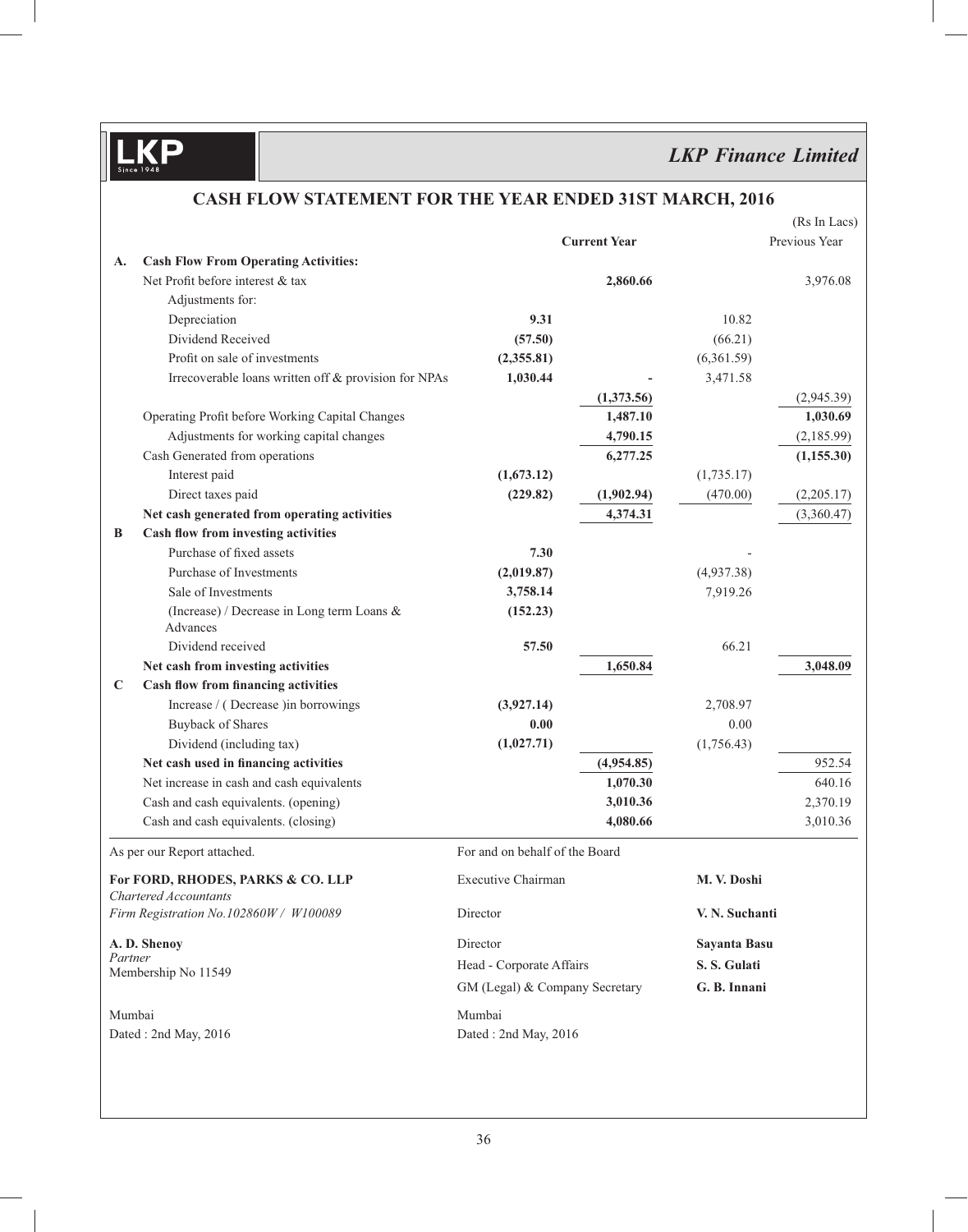## Notes to financial statements for the year ended 31st March, 2016

#### **A. SIGNIFICANT ACCOUNTING POLICIES**

#### **1. Basis of Accounting**

These financial statements are prepared in accordance with Indian Generally Accepted Accounting Principles ( GAAP) under the historical cost convention on the accrual basis. The financial statements are prepared in accordance with the accounting standards notified by the Central Government, in terms of section 133 of the Companies Act,2013 read with Rule 7 and guidelines issued by the Securities and Exchange Board if India(SEBI) and the guidelines issued by the Reserve Bank of India ('RBI') as applicable to a Non Banking Finance Company ('NBFC'). The accounting policies have been consistently applied by the Company and are consistent with those used in the previous year.

#### **2. Use of Estimates**

The preparation of financial statements requires estimates and assumptions to be made that affect the reported amount of assets and liabilities on the date of the financial statement and the reported amount of revenues and expenses during the reporting periods. Difference between the actual results and estimates are recognized in the period in which the results are known materialized.

### **3. Revenue Recognition**

 The Company follows the practice of accounting for Income on accrual basis except dividend. In respect of loans and advances, interest is accrued on standard advances and on others are accounted on the basis of certainty of collection, and/or receipt basis. In respect of loans classified as NPA's interest is not accrued from the date the loan is recognized as NPA.

#### **4. Fixed Assets & Depreciation**

 All Fixed Assets are capitalized at cost inclusive of legal and/ or installation and incidental expenses, less accumulated depreciation.

 The Company provides depreciation on straight line basis on the basis of useful lives of assets as specified in Schedule II to the Companies Act, 2013.

 Depreciation on assets sold / purchased during the year is proportionately charged.

#### **Impairment of Assets**

 Impairment losses, if any, are recognized in accordance with the Accounting Standard. Where there is an indication that an asset is impaired, the recoverable amount, if any, is estimated and the impairment loss is recognized to the extent carrying amount exceeds recoverable amount and the same is charged to the Statement of Profit & Loss.

#### **5. Inventories**

- a) The securities acquired with the intention of short term holding and trading positions are considered as inventories and disclosed as current assets.
- b) The securities held as inventories under current assets are valued at lower of cost or market value. In case of units of mutual fund, net asset value of units declared by the mutual funds as at 31st March, 2015 is considered as market value.

#### **6. Non Current Investments**

 Securities which are intended to be held for more than one year are classified as Non Current- Long Term Investments. Investments are capitalized and accounted at the cost plus brokerage and stamp charges. Provision for diminution in value is made in case the same is other than temporary. Profit or loss on these investments are accounted as and when realized

#### **7. Earning Per Share**

 The Company reports basic and diluted earnings per share in accordance with the Accounting Standard. Basic earning per share is computed by dividing the net profit after tax by the weighted average number of equity shares outstanding during the year.

 For the purpose of calculating diluted earnings per share the net profit after tax and the weighted average number of shares outstanding during the year are adjusted for the effect of all dilutive potential equity shares.

#### **8. Taxes on Income**

- a) Current Tax: Provision for current tax is made on the estimated taxable income at the rate applicable to the relevant assessment year.
- b) Minimum Alternative Tax : In the event the income tax liability as per normal provisions of the Income Tax Act, 1961 is lower than the tax payable as per section 115J (Minimum Alternative Tax), tax is provided as per Section 115J.
- c) Deferred Tax : In accordance with the Accounting Standard, the deferred tax for the timing difference is measured using the tax rates and tax laws that have been enacted or substantially enacted by the Balance Sheet date.

 Deferred tax assets arising from timing difference are recognized only on the consideration of prudence.

#### **9.** Employee Benefits

Short Term Employee Benefits: (i.e. benefits payable within one year) are recognized in the period in which employee services are rendered.

 Contributions towards Provident Fund are recognized as expense. Provident Fund contributions in respect of all employees are made to Provident Fund Authorities.

 Liability towards Gratuity covering eligible employees is contributed to Group Gratuity Scheme of Life Insurance Corporation of India based on the annual premium payable to them.

 Contribution to Central Government Employees State Insurance Scheme for eligible employees is recognized as charge for the year

#### **10. Derivative Transactions.**

- **a. Equity, Currency & Commodity Futures : Gains/Losses on** futures transactions are recognized on continous basis.
- **b. Options Contracts** : Gains / Losses on options contract are recognized on squaring off/settlement day.
- **11. a.** Contingent Liabilities are disclosed by way of a note to the financial statements after careful evaluation by the management of the facts and legal aspects of the matters involved.
	- **b**. Contingent Assets are neither recognized nor disclosed.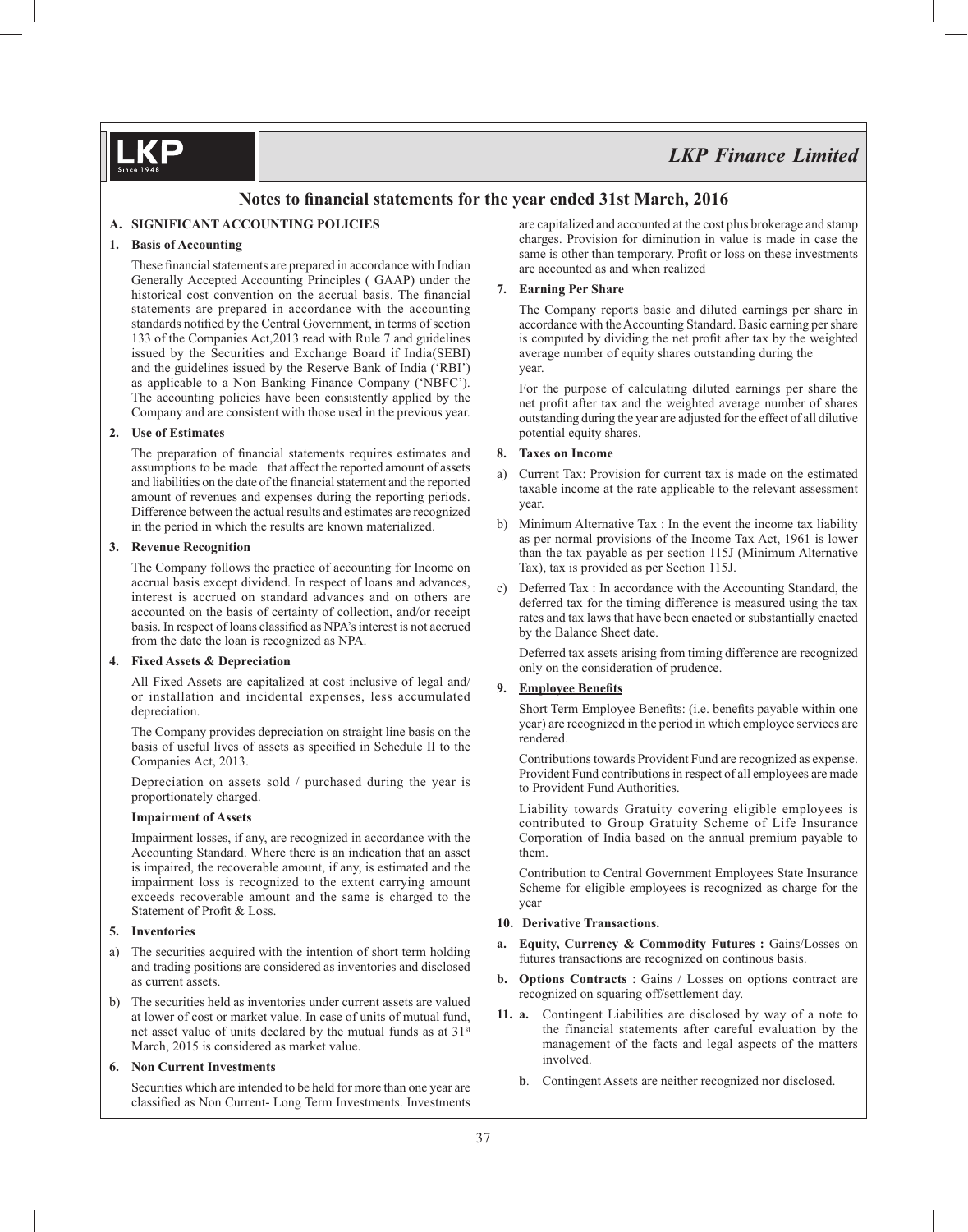# Notes to financial statements for the year ended 31st March, 2016

| <b>B01. Share Capital</b>                                                       |                      |                  |                                |                     | (Rupees)            |
|---------------------------------------------------------------------------------|----------------------|------------------|--------------------------------|---------------------|---------------------|
| Particulars                                                                     | As at 31 March 2016  |                  |                                |                     | As at 31 March 2015 |
|                                                                                 | <b>Number</b>        | Amount           | Number                         |                     | Amount              |
| <b>Authorised</b>                                                               |                      |                  |                                |                     |                     |
| Redeemable Preference Shares of Rs 100/- each                                   | 1,000,000            | 100,000,000      | 1,000,000                      |                     | 100,000,000         |
| Equity Shares of Rs 10/- each                                                   | 20,000,000           | 200,000,000      | 20,000,000                     |                     | 200,000,000         |
|                                                                                 |                      | 300,000,000      |                                |                     | 300,000,000         |
| <b>Issued, Subscribed &amp; Paid up</b>                                         |                      |                  |                                |                     |                     |
| Equity Shares of Rs 10/- each                                                   | 12,198,023           | 121,980,230      | 12,198,023                     |                     | 121,980,230         |
| <b>Total</b>                                                                    | 12,198,023           | 121,980,230      | 12,198,023                     |                     | 121,980,230         |
| The Equity Shares are listed on BSE Ltd.                                        |                      |                  |                                |                     |                     |
| <b>Particulars</b>                                                              | <b>Equity Shares</b> |                  |                                |                     |                     |
|                                                                                 | <b>Number</b>        | <b>Rupees</b>    |                                |                     |                     |
| Shares outstanding at the beginning of the year                                 | 12,198,023           | 121,980,230      |                                |                     |                     |
| Shares Issued during the year                                                   | $\mathbf{0}$         | $\mathbf{0}$     |                                |                     |                     |
| Shares bought back during the year                                              |                      |                  |                                |                     |                     |
| Shares outstanding at the end of the year                                       | 12,198,023           | 121,980,230      |                                |                     |                     |
| <b>Name of Shareholder</b>                                                      | As at 31 March 2016  |                  |                                | As at 31 March 2015 |                     |
|                                                                                 | No. of Shares held   | % of Holding     | No. of Shares held             |                     | % of Holding        |
| Mr Mahendra V Doshi                                                             | 3,682,886            | 30.19            | 4,382,886                      |                     | 35.93               |
| Agrud Capital Pte Ltd                                                           | 727,489              | 5.96             | 727,489                        |                     | 5.96                |
| India Max Investment Fund Ltd                                                   | 150,723              | 1.24             | 818,508                        |                     | 6.71                |
| Sea Glimpse Investments Pvt Ltd                                                 | 2,547,515            | 20.88            | 2,547,515                      |                     | 20.88               |
| Bhavana Holdings Private Limited                                                | 1,409,505            | 11.55            | 118,400                        |                     | 0.97                |
| Particulars                                                                     |                      |                  | Year (Aggregate No. of Shares) |                     |                     |
|                                                                                 | 2015-2016            | 2014-2015        | 2013-2014<br>2012-2013         |                     | 2011-2012           |
| <b>Equity Shares:</b>                                                           |                      |                  |                                |                     |                     |
| Fully paid up pursuant to contract(s) without<br>payment being received in cash | $\boldsymbol{0}$     | $\boldsymbol{0}$ | $\boldsymbol{0}$               | $\boldsymbol{0}$    | $\overline{0}$      |
| Fully paid up by way of bonus shares                                            | $\mathbf{0}$         | $\boldsymbol{0}$ | $\mathbf{0}$                   | $\mathbf{0}$        | $\boldsymbol{0}$    |
| Shares bought back                                                              |                      |                  | 145,971                        | 733,495             |                     |
| <b>B02. Reserves and Surplus</b>                                                |                      |                  |                                |                     | (Rupees)            |
| <b>Particulars</b>                                                              |                      |                  | As at 31 March 2016            |                     | As at 31 March 2015 |
| Break up of Reserves and movements thereon<br>А.                                |                      |                  |                                |                     |                     |
|                                                                                 |                      |                  |                                |                     |                     |
| <b>Capital Reserves- Share Warrants moneys forfeited</b><br>a.                  |                      |                  |                                |                     |                     |
| Opening Balance                                                                 |                      |                  | 19,400,000                     |                     | 19,400,000          |
| <b>Closing Balance</b>                                                          |                      |                  | 19,400,000                     |                     | 19,400,000          |
| b.<br>Capital Redemption Reserve on account of buyback of Equity shares         |                      |                  |                                |                     |                     |
| <b>Opening Balance</b>                                                          |                      |                  | 13,294,660                     |                     | 13,294,660          |
| Closing Balance                                                                 |                      |                  | 13,294,660                     |                     | 13,294,660          |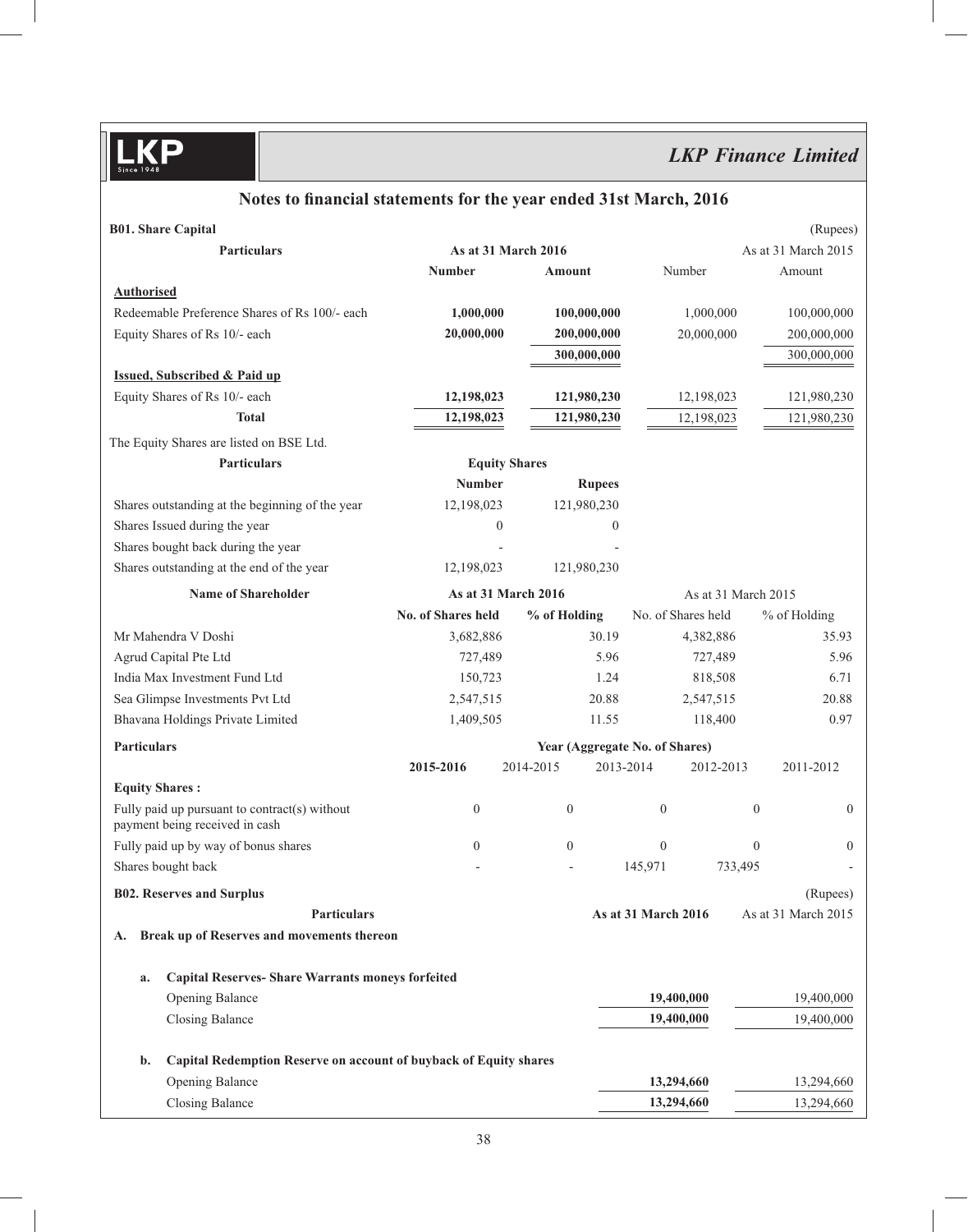# *LKP Finance Limited*

|    | c. | <b>Securities Premium Account</b>                    |                     |                     |
|----|----|------------------------------------------------------|---------------------|---------------------|
|    |    | Balance as per last balance sheet                    | 229,870,249         | 229,870,249         |
|    |    | Closing Balance                                      | 229,870,249         | 229,870,249         |
|    | d. | Special Reserve Fund-As per RBI guidelines for NBFCs |                     |                     |
|    |    | Opening Balance                                      | 335, 145, 211       | 299,671,495         |
|    |    | (+) Current Year Transfer                            | 17,744,934          | 35,473,716          |
|    |    | (-) Written Back in Current Year                     |                     |                     |
|    |    | <b>Closing Balance</b>                               | 352,890,145         | 335, 145, 211       |
|    | e. | <b>General Reserve</b>                               |                     |                     |
|    |    | <b>Opening Balance</b>                               | 750,037,431         | 650,793,951         |
|    |    | (+) Current Year Transfer                            |                     | 100,000,000         |
|    |    | (-) Written Back in Current Year                     |                     | 756,520             |
|    |    | <b>Closing Balance</b>                               | 750,037,431         | 750,037,431         |
|    | f. | <b>Employees Stock Options (ESOPs)</b>               |                     |                     |
|    |    | Opening Balance                                      | 1,747,202           | 1,747,202           |
|    |    | (+) Current Year Transfer                            |                     |                     |
|    |    | (-) Deferred Employees Compensation                  |                     |                     |
|    |    | (-) Written Back in Current Year                     |                     |                     |
|    |    | <b>Closing Balance</b>                               | 1,747,202           | 1,747,202           |
| В. |    | <b>Surplus</b>                                       |                     |                     |
|    |    | Opening balance                                      | 111,499,164         | 245, 247, 218       |
|    |    | (+) Net Profit for the year                          | 88,724,672          | 177,368,581         |
|    |    | (-) Transfer to Special Reserve Fund                 | 17,744,934          | 35,473,716          |
|    |    | (-) Transfer to General Reserve                      |                     | 100,000,000         |
|    |    | (-) Proposed Dividend                                |                     | 24,396,046          |
|    |    | (-) Tax on Proposed Dividend                         |                     | 4,877,773           |
|    |    | (-) Interim Dividend Paid                            | 85,386,161          | 121,980,230         |
|    |    | (-) Tax on Interim Dividend                          | 17,384,622          | 24,388,870          |
|    |    | <b>Closing Balance</b>                               | 79,708,119          | 111,499,164         |
|    |    | <b>Total</b>                                         | 1,446,947,806       | 1,460,993,917       |
|    |    | <b>B03. Long Term Provisions</b>                     |                     | (Rupees)            |
|    |    | <b>Particulars</b>                                   | As at 31 March 2016 | As at 31 March 2015 |
|    |    | Contingent Provisions against standard assets        | 3,862,341           | 3,862,341           |
|    |    | <b>Total</b>                                         | 3,862,341           | 3,862,341           |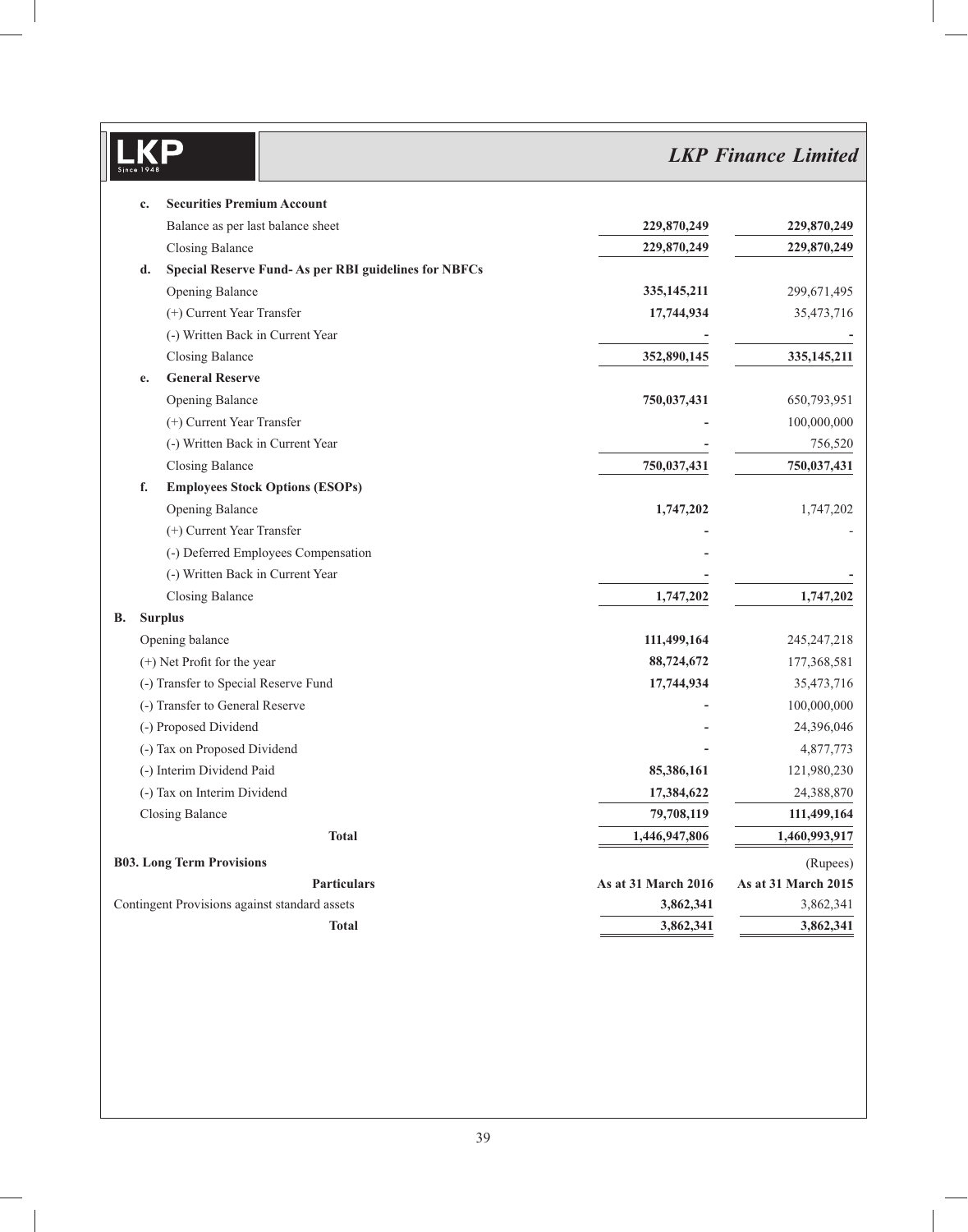# *LKP Finance Limited*

|     | <b>B04. Short Term Borrowings</b>                     |                     | (Rupees)            |
|-----|-------------------------------------------------------|---------------------|---------------------|
|     | <b>Particulars</b>                                    | As at 31 March 2016 | As at 31 March 2015 |
|     | <b>Secured</b>                                        |                     |                     |
| (a) | From banks.                                           |                     |                     |
|     | (Secured By pledge of Fixed Deposit Receipts and      | 160,982,127         | 314, 127, 765       |
|     | Securities. Loan is repayable on demand)              |                     |                     |
| (b) | From Corporate.                                       |                     |                     |
|     | (Secured by pledge of own and third party securities. | 110,292,276         | 308, 382, 501       |
|     | Loan is repayable on demand)                          |                     |                     |
| (c) | <b>Loans from Corporates</b>                          |                     | 609,406             |
|     | (Secured by Hypothecation of vehicle)                 |                     |                     |
|     | Unsecured                                             | 399,171,806         | 440,040,869         |
|     | <b>Total</b>                                          | 670,446,209         | 1,063,160,541       |
|     | <b>B05. Trade Payables</b>                            |                     | (Rupees)            |
|     | (a) Trade Payables:                                   |                     |                     |
|     | <b>Sundry Creditors</b>                               | 26,588,826          | 41,118,230          |
|     | <b>Total</b>                                          | 26,588,826          | 41,118,230          |
|     | <b>B06. Other Current Liabilities</b>                 |                     |                     |
| (a) | <b>Statutory Dues</b>                                 | 9,424,025           | 10,487,016          |
| (b) | Unpaid dividends                                      | 11,361,730          | 7,130,814           |
| (c) | Other payables                                        | 300,632,044         | 47,381,309          |
|     | <b>Total</b>                                          | 321,417,798         | 64,999,139          |
|     | <b>B07. Short Term Provisions</b>                     |                     | (Rupees)            |
|     | Proposed Dividend                                     |                     | 24,396,046          |
|     | Dividend Distribution Tax                             | 17,384,622          | 4,877,773           |
|     | <b>Total</b>                                          | 17,384,622          | 29,273,819          |

## **B08. Fixed Assets**

|                                                                                                                  |                                      |                                   |                                          |                                      |                                               |                                   |                                          |                                          | (Rupees)                                 |
|------------------------------------------------------------------------------------------------------------------|--------------------------------------|-----------------------------------|------------------------------------------|--------------------------------------|-----------------------------------------------|-----------------------------------|------------------------------------------|------------------------------------------|------------------------------------------|
| <b>Particulars</b>                                                                                               | <b>Gross Block</b>                   |                                   |                                          |                                      | <b>Accumulated Depreciation</b>               |                                   |                                          | <b>Net Block</b>                         |                                          |
|                                                                                                                  | <b>Balance as at</b><br>1 April 2015 | <b>Additions/</b><br>(Deductions) | <b>Balance as</b><br>at 31 March<br>2016 | <b>Balance as at</b><br>1 April 2015 | <b>Depreciation</b><br>charge for<br>the year | Deductions/<br><b>Adjustments</b> | <b>Balance as</b><br>at 31 March<br>2016 | <b>Balance as</b><br>at 31 March<br>2016 | <b>Balance as</b><br>at 31 March<br>2015 |
| <b>Tangible Assets</b>                                                                                           |                                      |                                   |                                          |                                      |                                               |                                   |                                          |                                          |                                          |
| <b>Buildings</b>                                                                                                 | 11,988,467                           |                                   | 11,988,467                               | 9,978,611                            | 93,815                                        |                                   | 10,072,426                               | 1,916,041                                | 2,009,856                                |
| Furniture and Fixtures                                                                                           | 125,000                              |                                   | 125,000                                  | 118,750                              |                                               |                                   | 118,750                                  | 6,250                                    | 6,250                                    |
| Vehicles                                                                                                         | 6,520,661                            |                                   | 6,520,661                                | 3,387,155                            | 593,399                                       |                                   | 3,980,554                                | 2,540,107                                | 3,133,506                                |
| Office Equipments                                                                                                | 550,000                              | 200,934                           | 750,934                                  | 522,500                              | 31,815                                        |                                   | 554,315                                  | 196,619                                  | 27,500                                   |
| Computer                                                                                                         | 37,000                               |                                   | 37,000                                   | 20,697                               | 14,453                                        |                                   | 35,150                                   | 1,850                                    | 16,303                                   |
| Lease Hold Improvement                                                                                           | 852,750                              |                                   | 852,750                                  | 260,932                              | 197,273                                       |                                   | 458,205                                  | 394,545                                  | 591,818                                  |
| Total                                                                                                            | 20,073,878                           | 200,934                           | 20,274,812                               | 14,288,645                           | 930,755                                       | $\Omega$                          | 15,219,400                               | 5,055,412                                | 5,785,233                                |
| <b>Previous Year</b>                                                                                             | 20,073,878                           | $\mathbf{0}$                      | 20,073,878                               | 12,449,728                           | 1,082,398                                     | 756,520                           | 14,288,645                               | 5,785,233                                |                                          |
| Note: Cost of Buildings includes cost of shares of Rs 250/- in Embassy Centre Premises Co-operative Society Ltd. |                                      |                                   |                                          |                                      |                                               |                                   |                                          |                                          |                                          |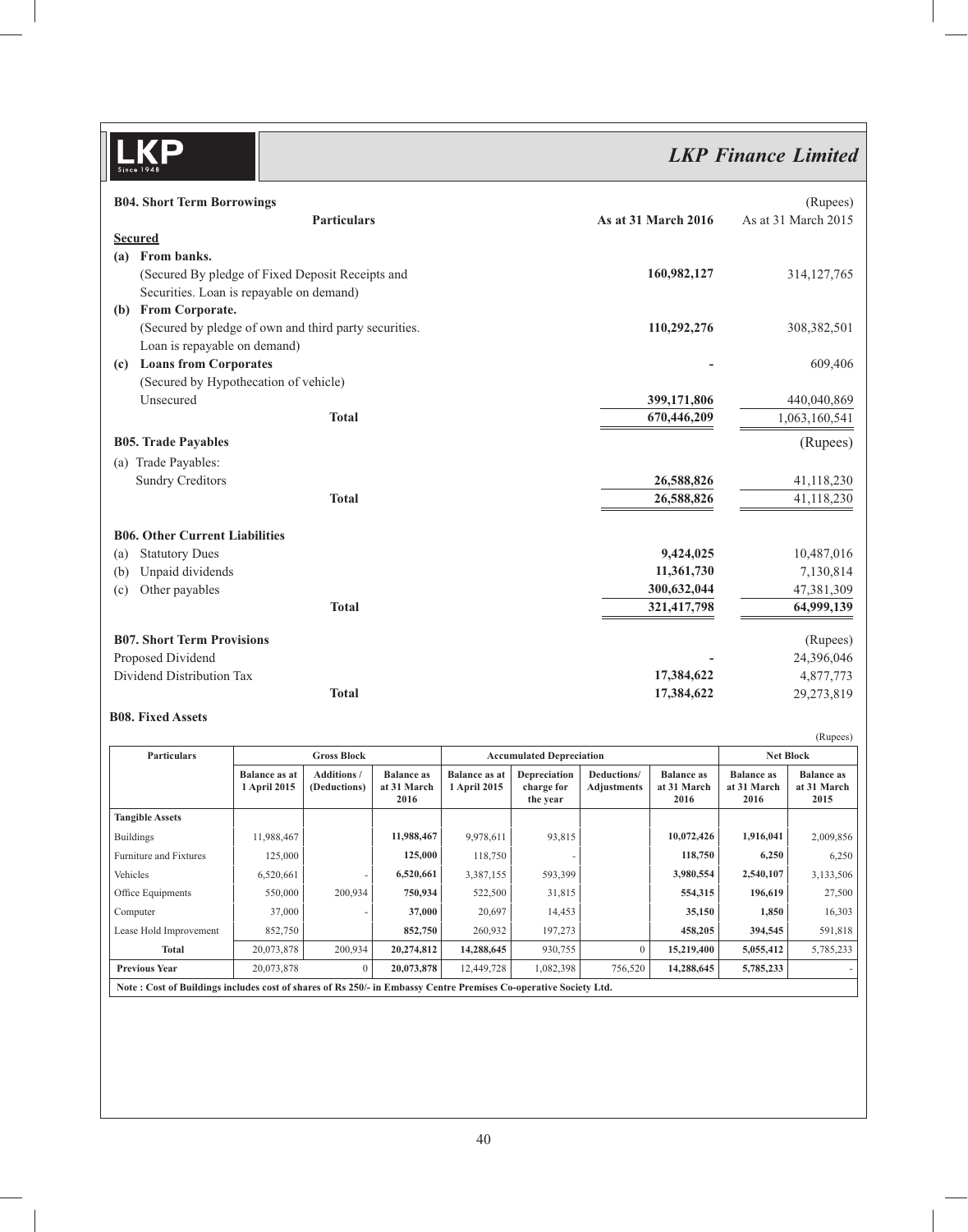# *LKP Finance Limited*

|              | <b>B09. Non Current Investments</b>                                              |                      |                        |                          | (Rupees)                 |
|--------------|----------------------------------------------------------------------------------|----------------------|------------------------|--------------------------|--------------------------|
|              | Particulars                                                                      |                      |                        | As at 31 March 2016      | As at 31 March 2015      |
|              | Investments                                                                      |                      |                        |                          |                          |
|              | (a) Investment in Equity instruments                                             |                      |                        | 393,323,882              |                          |
|              |                                                                                  |                      |                        |                          | 416,400,417              |
|              | (b) Investment in Preference shares                                              |                      |                        | 290,000,000              | 290,000,000              |
|              | (c) Investment in Mutual Funds                                                   |                      |                        | 14,735                   | 14,735                   |
|              | (d) Investment in Property                                                       |                      |                        | 84,830,000               |                          |
|              | <b>Total</b>                                                                     |                      |                        | 768,168,617              | 706,415,152              |
|              | Aggregate amount of quoted investments (Market value Rs.36,96,85,439/- (Previous |                      |                        | 252,675,367              | 275,808,151              |
|              | Year Rs 56,81,07,784/-)                                                          |                      |                        |                          |                          |
|              | Aggregate amount of unquoted investments                                         |                      |                        | 515,493,250              | 430,607,000              |
|              | <b>Details of Investments in Securities</b>                                      |                      |                        |                          |                          |
|              | Sr. Name of the Body Corporate                                                   | Subsidiary/          | No. of Shares /        |                          | <b>Amount</b>            |
| No.          |                                                                                  | <b>Others</b>        | <b>Units</b>           |                          |                          |
|              |                                                                                  |                      | <b>31st March 2016</b> | <b>31st March 2016</b>   | 31st March 2015          |
| a            | <b>Investment in Equity Instruments</b>                                          |                      |                        |                          |                          |
|              | City Union Bank Limited                                                          | Others               | 92,417                 |                          | $\bf{0}$<br>2,671,688    |
|              | Godfrey Philips                                                                  | Others               | 10,000                 | 13,376,488               | $\Omega$                 |
|              | Maharashtra Polybutane Ltd                                                       | <b>Others</b>        | 300,000                | 666,189                  | 666,189                  |
|              | Mercator Lines Limited                                                           | <b>Others</b>        | 4,171,942              | 80,454,561               | 55,475,813               |
|              | McDowell Holdings Ltd                                                            | Others               | 309,308                | 10,346,353               | 10,346,353               |
|              | NHPC Ltd                                                                         | <b>Others</b>        | 131,910                | 3,050,198                | 3,050,198                |
|              | Nilkamal Ltd                                                                     | Others               | 86,000                 | 44, 451, 290             | 40,745,500               |
|              | Spicejet                                                                         | Others               | 370,000                | 23,477,388               | $\Omega$                 |
|              | South Indian Bank Limited                                                        | Others               | 1,000,000              | $\mathbf{0}$             | 20,647,019               |
|              | <b>Shree Cements</b>                                                             | Others               | 500                    | 5,744,325                | 5,744,325                |
|              | Zee Learn Limited                                                                | Others               | 206,450                | 7,407,260                | $\Omega$                 |
|              | Thomas Cook (India) Ltd                                                          | Others               | 440                    | 18,474                   | 18,474                   |
|              | Thomas Cook (India) Ltd                                                          | Others<br>Others     | 299,912                | 548,518                  | 2,101,424                |
|              | Thomas Cook (India) Ltd<br><b>Suzlon Energy</b>                                  | Others               | 246,000                | 35,081,233               | 120,635,233              |
|              | Business India                                                                   | Others               | 1,500,000              | 28,038,355               | 13,691,200               |
|              |                                                                                  |                      | 500,000                | 15,000,000               | 15,000,000               |
|              | Gayatri Cement & Chemicals Industries Pvt.Ltd<br>LKP Securities Ltd.             | Subsidiary           | 21,000                 | 16,400,000               | 16,400,000               |
|              | The Hindustan Times Ltd.                                                         | Subsidiary<br>Others | 26,203,600<br>5,600    | 107,996,700<br>1,256,500 | 107,940,450<br>1,256,500 |
|              | The Saraswat Co-op Bank Ltd.                                                     | Others               | 1,005                  | 10,050                   | 10,050                   |
|              |                                                                                  |                      |                        | 393,323,882              | 416,400,416              |
| $\mathbf b$  | <b>Investments in Preference Shares</b>                                          |                      |                        |                          |                          |
|              | LKP Securities Ltd-Preference Shares                                             | Subsidiary           | 2,900,000              | 290,000,000              | 290,000,000              |
|              |                                                                                  |                      |                        | 290,000,000              | 290,000,000              |
| $\mathbf{c}$ | <b>Investments in Mutual Funds</b>                                               |                      |                        |                          |                          |
|              | BenchMark Mutual Fund.                                                           | Others               | 147.342                | 14,735                   | 14,735                   |
| d            | <b>Investments in Property</b>                                                   |                      |                        |                          |                          |
|              | Flat at Pune                                                                     |                      |                        | 84,830,000               |                          |
|              | <b>Total</b>                                                                     |                      |                        | 768,168,617              | 706,415,151              |

1) The Company holds 99.86% of Equity Share capital & 100.00% of Preference Share Capital of LKP Securities Ltd

2) The Company holds 100% of Equity Share Capital of Gayatri Cement & Chemical Industries Pvt Ltd.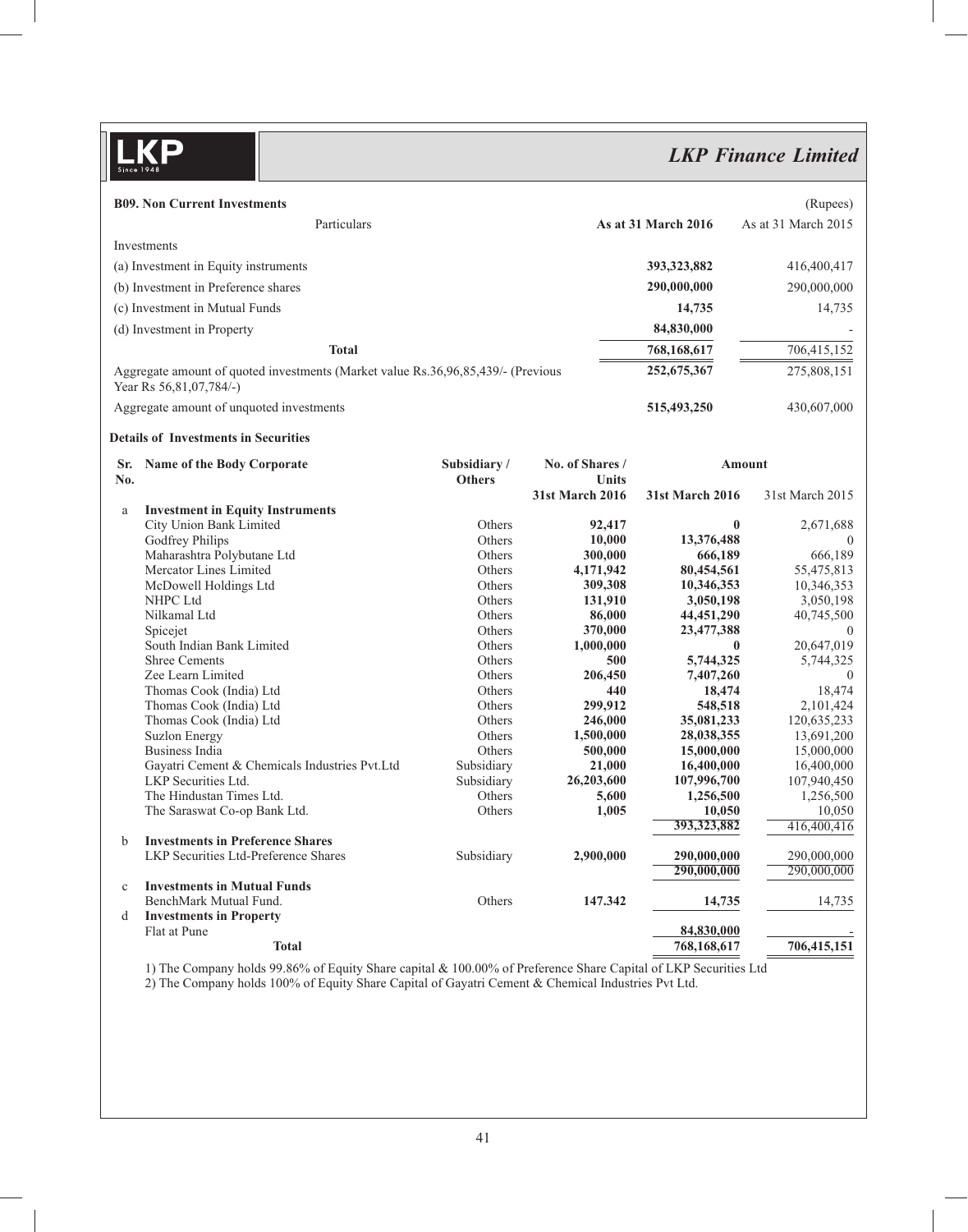# *LKP Finance Limited*

| <b>B10.</b> Long Term Loans & Advances                          |              |                     | (Rupees)            |
|-----------------------------------------------------------------|--------------|---------------------|---------------------|
| <b>Particulars</b>                                              |              | As at 31 March 2016 | As at 31 March 2015 |
| <b>Security Deposit</b>                                         |              | 15,608,434          | 385,000             |
|                                                                 | <b>Total</b> | 15,608,434          | 385,000             |
| <b>B11. Trade Receivables</b>                                   |              |                     |                     |
| Trade receivables outstanding for a period more than six months |              |                     |                     |
| Unsecured.                                                      |              | 104,225,761         | 115,435,189         |
|                                                                 | <b>Total</b> | 104,225,761         | 115,435,189         |
| B12. Cash and cash equivalents                                  |              |                     |                     |
| Balances with banks<br>a.                                       |              |                     |                     |
| In unpaid dividend accounts                                     |              | 11,361,730          | 7,130,814           |
| In Current Accounts                                             |              | 13,700,597          | 40,897,516          |
| In FDRs with Bank - more than 12 months maturity                |              | 303,000,000         | 100,000,000         |
| In FDRs with Bank - less than 12 months maturity                |              | 80,000,000          | 153,000,000         |
| (bank has a lien on the FDRs)                                   |              |                     |                     |
| Cash on hand<br>b.                                              |              | 3,294               | 7,184               |
|                                                                 | <b>Total</b> | 408,065,621         | 301,035,515         |
| <b>B13.</b> Short term loans and advances                       |              |                     |                     |
| Secured.                                                        |              | 375,544,251         | 672,217,466         |
| Unsecured, considered good                                      |              | 562,633,637         | 546,008,151         |
| [net of provision for NPAs Rs.4,03,42,166/-]                    |              |                     |                     |
| Advance Tax net of provision for tax                            |              | 40,495,035          | 38,599,953          |
|                                                                 | <b>Total</b> | 978,672,923         | 1,256,825,570       |
| <b>B14. Revenue from Operations</b>                             |              |                     |                     |
| Interest Income                                                 |              | 152,325,945         | 131,296,227         |
| Dividend                                                        |              | 5,750,321           | 6,621,259           |
| Profit on sale of shares & securities                           |              | 295,767,519         | 696,816,156         |
|                                                                 | <b>Total</b> | 453,843,785         | 834,733,642         |
| <b>B15. Other Income</b>                                        |              |                     |                     |
| Baddebts recovered                                              |              | 18,115,730          |                     |
| Miscellaneous Income                                            |              | 307,944             | 2,307,842           |
| Excess Provision for NPA Written back                           |              | 913,717             |                     |
|                                                                 | <b>Total</b> | 19,337,391          | 2,307,842           |
| <b>B16. Employee Benefits Expenses</b>                          |              |                     | (Rupees)            |
| (a) Salaries and allowances                                     |              | 54,124,668          | 55,807,881          |
| (b) Contribution to Provident fund & ESIC                       |              | 372,116             | 266,778             |
| (c) Contribution to LIC Group Gratuity Fund                     |              | 688,208             | 85,219              |
| (d) Staff welfare expenses                                      |              | 2,617,398           | 766,443             |
|                                                                 | <b>Total</b> | 57,802,390          | 56,926,321          |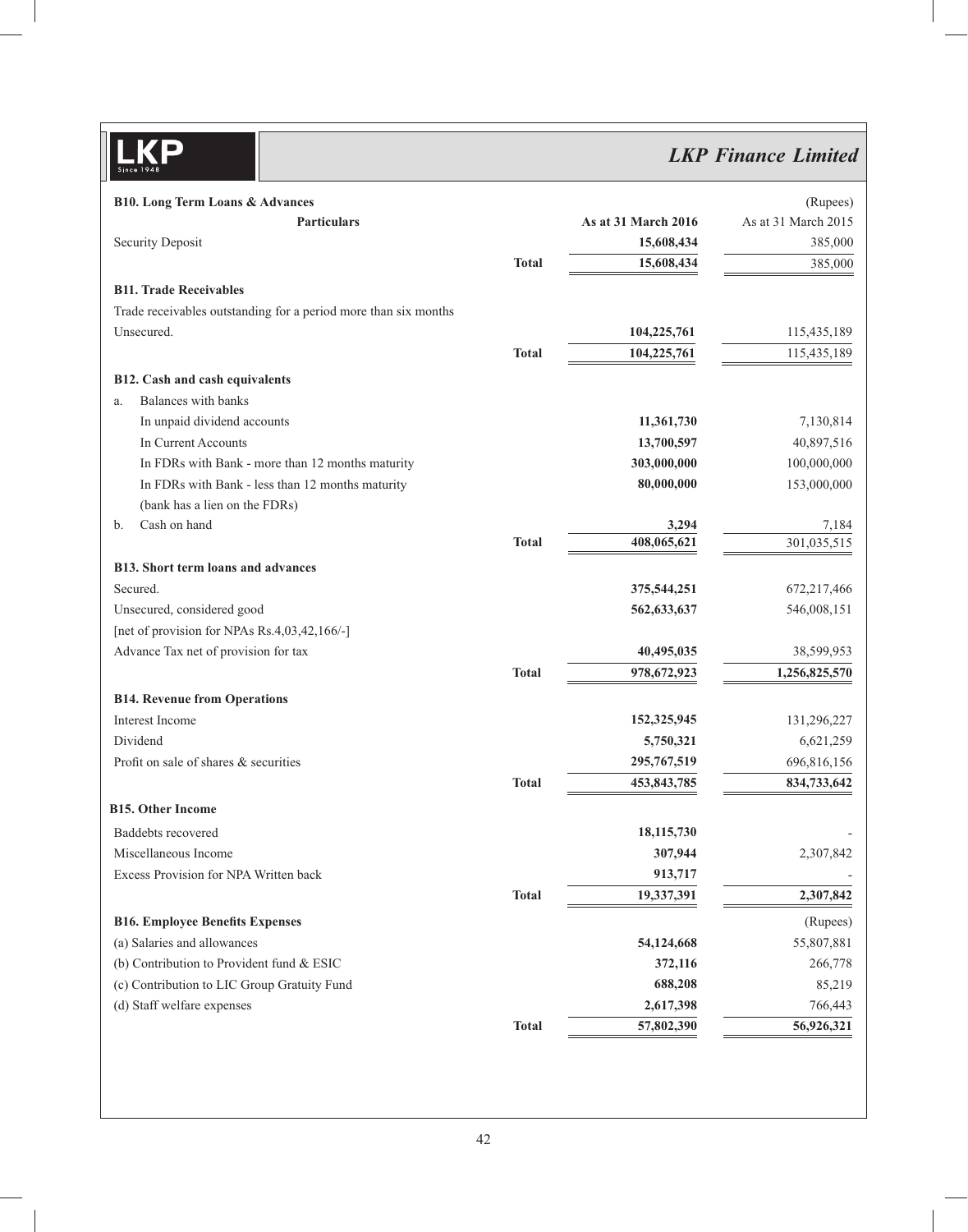## *LKP Finance Limited* **B17. Other Expenses** (Rupees) **Particulars 2015-2016 2014-2015** Rent, Rates & Taxes 1,082,590 Repairs - Others **82,752** 102,019 Advertisement **127,020** 124,108 Directors Fees **440,000** 150,000 Travelling & Conveyance 1,417,574 1,613,451 Postage, Telegram & Telephones **486,303** 760,836 Legal and Professional Charges **11,473,241** 21,141,700 Printing & Stationery **495,086** 208,150 Auditors Remuneration : Audit fees 356,343 300,000 Tax audit fees **25,000** 25,000 **Donation** 200,000 **-** 200,000 **-** 200,000 **-** 200,000 **-** 200,000 **-** 200,000 **-** 200,000 **-** 200,000 **-** 200,000 **-** 200,000 **-** 200,000 **-** 200,000 **-** 200,000 **-** 200,000 **-** 201,000 **-** 201,000 **-** 201,000 **-** 201,000 CSR Expenses **2,800,000** 1,750,000 Provision for Diminution in value of investments / (written back) **0** 0 Irrecoverable loans written off **103,957,624** 332,542,066 Provision for NPAs (Net) **-** 14,616,460 Miscellaneous Expenses **5,288,366** 7,008,167 **Total 128,382,106 381,424,547**

## Notes to financial statements for the year ended 31st March, 2016

### **C. Notes :**

### **1. Contingent Liabilities:**

- (a) Guarantee given to a Bank on behalf of a Subsidiary Rs 8 crores. (Previous Year Rs 8 crores)
- (b) Claim against the Company not acknowledged as debt Rs. 33.99 Lacs , against which the company has deposited full amount in the Honorable High Court of Mumbai. The matter is pending.
- 2. A winding up petition filed by the Company against a borrower has been admitted by the Honorable High court of Mumbai. The recovery if any will be accounted for when the money is received from official Liquidator.
- 3. The Company has filed arbitration cases for Rs. 25.1 Lacs against two borrower for which it has received a favourable award from the arbitrator for Rs. 21.38 Lacs plus interest. The opposing parties have filed appeals in the Honorable High court of Mumbai for which the matter is pending. The adjustment to the claim and interest will be accounted in the year of settlement.
- 4. The Company's petition seeking approval for Scheme of demerger of SEBI Registered Intermediaries business of the company into LKP Securities Ltd under Sections 391 to 394 of the Companies Act, 1956 and sections 52 and 55 of the Companies act 2013 is pending as on date before the Honourable Bombay High Court. As per the Scheme the equity shareholders of LKP Finance Ltd shall be allotted 6 fully paid equity shares of Rs.2/- each in LKP Securities Ltd for every one equity share of Rs.10/- each held by them in LKP Finance Ltd. Pending approval, accounting adjustments as set out in the draft Scheme for demerger have not been carried out in the financial year 2015-16.
- 5. The company has contributed towards its gratuity liability for employees to Life Insurance Corporation of India - Group Gratuity Scheme based on the annual contribution as intimated by Life Insurance Corporation of India.
- I) Reconciliation of opening and closing balances of the present value of the obligation

|    |                                    | 31.03.2016 31.03.2015 |             |
|----|------------------------------------|-----------------------|-------------|
|    |                                    | Rs. in lacs           | Rs. in lacs |
| a. | Present value of obligation at     | 71.56                 | 63.32       |
|    | the beginning of the year          |                       |             |
| b. | Current service cost               | 5.54                  | 5.07        |
| c. | <b>Interest Cost</b>               | 5.72                  | 3.65        |
| d. | Benefits paid                      | (1.64)                | (16.50)     |
| e. | Actuarial (Gain)/Loss              | 0.52                  | 16.02       |
| f. | Present value of the obligation at | 81.70                 | 71.56       |
|    | the end of the year                |                       |             |

II) Reconciliation of opening and closing balances of the fair value of Plan Assets

|    |                                  | 31.03.2016            | 31.03.2015  |
|----|----------------------------------|-----------------------|-------------|
|    |                                  | $Rs.$ in lacs $\vert$ | Rs. in lacs |
| a. | Fair value of Plan Assets at the | 83.32                 | 71.60       |
|    | beginning of the year            |                       |             |
| b. | Expected return on Plan Assets   | 7.64                  | 8.48        |
| c. | Contributions                    | 5.51                  | 19.74       |
| d. | Benefits paid                    | (1.64)                | (16.50)     |
| e. | Actuarial (Gain)/Loss on Plan    | Nil                   | Nil         |
|    | Assets                           |                       |             |
| f. | Fair value of Plan Assets at the | 94.84                 | 83.32       |
|    | end of the year                  |                       |             |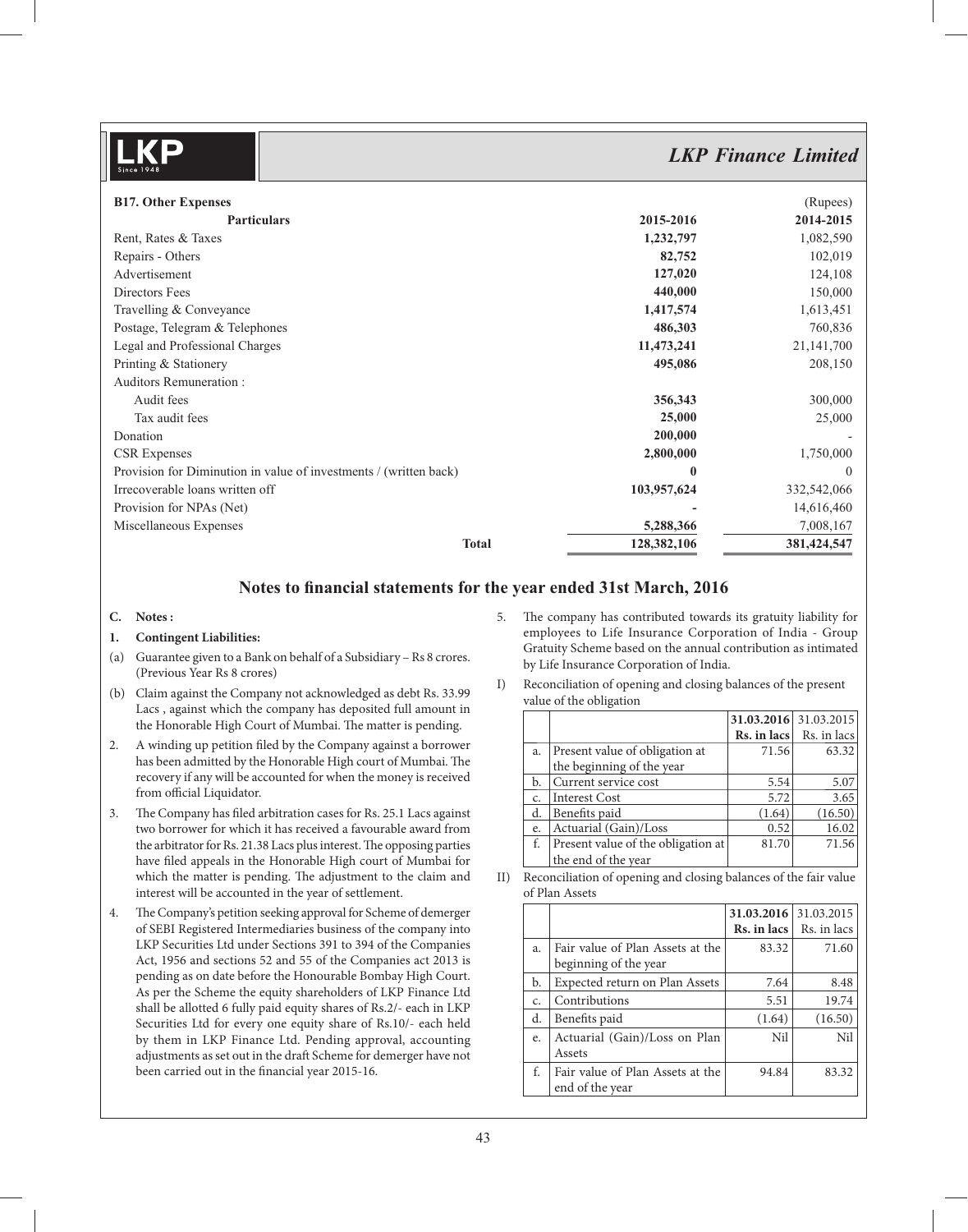Reconciliation of present value in 'I' above and the fair value of Plan Assets in 'II' above

|    |                                    |       | 31.03.2016 31.03.2015                  |
|----|------------------------------------|-------|----------------------------------------|
|    |                                    |       | <b>Rs. in lacs</b> $\vert$ Rs. in lacs |
| a. | Present value of obligation at the | 81.70 | 71.60                                  |
|    | end the year                       |       |                                        |
| b. | Fair value of Plan Assets at the   | 94.84 | 83.32                                  |
|    | end of the year                    |       |                                        |
|    | Excess of Fair value of Plan       | 13.14 | 11.77                                  |
|    | Assets over present value of       |       |                                        |
|    | obligation                         |       |                                        |

III) Expenses charged to Statement of Profit & Loss.

|    |                               | 31.03.2016 31.03.2015 |                                        |
|----|-------------------------------|-----------------------|----------------------------------------|
|    |                               |                       | <b>Rs. in lacs</b> $\vert$ Rs. in lacs |
| a. | Expenses charged to Statement | 6.88                  | 0.82                                   |
|    | of Profit & Loss Account      |                       |                                        |

#### **6. Corporate Social Responsibility (CSR)**

 As per Section 135 of the Companies Act , 2013, a CSR Committee has been formed by the company. The areas for CSR activities are as per Schedule VII of the Companies Act,2013. An amount of Rs. 28.00 Lakhs has been spent for the CSR activities during the year.

#### **7. Managerial Remuneration.**

#### **a) Remuneration to Executive Chairman Mr M V Doshi.**

|                                | Rs. in lacs |
|--------------------------------|-------------|
| Salary                         | 36.00       |
| Commission                     | 8.00        |
| Contribution to Provident Fund | 0.22        |
| Perquisites                    | 18.15       |
| <b>Total</b>                   | 62.37       |

- b) Sitting fees to Directors : **4.40**
- **8. Particulars with respect to Earnings per share is calculated as follows:**

|                                                  | <b>Current Year</b> | Previous Year |
|--------------------------------------------------|---------------------|---------------|
| Profit after Tax (Rs in lacs)                    | 887.25              | 1,773.69      |
| Weighted Average Number of<br>Shares Outstanding | 12,198,023          | 12,198,023    |
|                                                  | Rs. Ps.             | Rs. Ps.       |
| Earnings per share (Basic)                       | 7.27                | 14.54         |
| Earnings per share (Diluted)                     | 6.47                | 13.52         |
| Face Value per Share                             | 10                  | 10            |

#### **9. Trade receivables**

Trade receivables as at 31<sup>st</sup> March 2016 include Rs. 13.36 Lacs (Previous year Rs. 13.36)

due from a Company where a director is interested.

#### **10. Taxation :**

A. Tax expenses for the year comprises of :

|     | Current Tax.                                             | Rs 265 Lacs     |
|-----|----------------------------------------------------------|-----------------|
| ii. | Deferred Tax Asset for the year                          | $Rs(0.15)$ Lacs |
| iii | Short Provision for tax of earlier years   Rs 35.44 Lacs |                 |
|     | Total                                                    | Rs 300.29 lacs  |

- B. Income Tax assessments have been completed up to Asst. Year 2013- 2014. There are no demands outstanding.
- 11. Balances shown under the head of Current Assets, Loans and Advances are considered as good and recoverable by the management.
- 12. **As per the Accounting Standard , disclosure regarding related**  parties as defined in the Accounting Standards are given below :
- (i) List of related parties and relationships.

| Name of the Related Party                         | Relationship                 |
|---------------------------------------------------|------------------------------|
| LKP Securities Ltd.                               | Subsidiary Company           |
| Gayatri Cement & Chemical<br>Industries Pvt. Ltd. | Subsidiary Company           |
| LKP Wealth Advisory Pvt. Ltd.                     | Fellow Subsidiary<br>Company |
| Peak Plastonics Pvt. Ltd.                         | Directors Interested         |
| MKM Share & Stock Brokers Ltd.                    | Directors Interested         |
| Sea Glimpse Investments Pvt. Ltd.                 | Director Interested          |
| Bhavna Holdings Pvt. Ltd.                         | Directors Interested         |
| Alpha Commodity Pvt. Ltd.                         | Directors Interested         |
| SolarEx P V Solutions Pvt. Ltd.                   | Directors Interested         |
| M/s. L.K. Panday                                  | Directors Interested         |
| Mr. M V Doshi                                     | Key Managerial Personnel     |
| Mr. G B Innani                                    | Key Managerial Personnel     |
| Mr. S.S. Gulati                                   | Key Managerial Personnel     |

(ii) Transaction with related parties.

|                              | Subsidiary<br>Company<br>LKP<br>Securities<br>Ltd | Subsidiary<br>Company<br>Gayatri<br>Cement &<br>Chemical<br>Industries | Key<br>Managerial<br>Personnel | Total (Rs.<br>In Lacs) |
|------------------------------|---------------------------------------------------|------------------------------------------------------------------------|--------------------------------|------------------------|
| <b>Interest Expense</b>      | 557.28                                            | Pvt Ltd<br>---                                                         | $- - -$                        | 557.28                 |
| Remuneration                 | ---                                               | ---                                                                    | 120.55                         | 120.55                 |
| Brokerage Paid               | 37.92                                             | ---                                                                    | $- - -$                        | 37.92                  |
| Balance due as on 31.03.2016 | (2922.27)                                         | 150.23                                                                 | $- - -$                        | (2772.04)              |

**13. Expenditure in Foreign Currency**

|                | $\operatorname{Rs.}$ in lacs $\operatorname{\hspace{0.8ex}\rule{0.1ex}{1.5ex}\hspace{0.1ex}}$ | Previous year<br>Rs. in lacs |
|----------------|-----------------------------------------------------------------------------------------------|------------------------------|
| Foreign Travel |                                                                                               |                              |

**14. Prudential Norms of the Reserve bank of India (RBI):**

 The Prudential Norms of the RBI require the company to derecognize certain income and make provisions for nonperforming assets.

 In compliance with Guidelines prescribed by Reserve Bank of India for NBFCs, the company has

- (a) provided 0.25% of Standard Assets amounting to Rs. NIL (Previous year Rs NIL). The Contingent Provision against Standard Assets as on 31.03.2016 is Rs 38.62 lacs (Previous year Rs 38.62 lacs)
- (b) appropriated 20% of the Net Profits Rs  $177.45$  lacs (Previous year Rs 354.74 lacs) to Special Reserve Fund.
- 15. Tax Deducted at Source on income: Rs. 129.82 lacs (Previous Year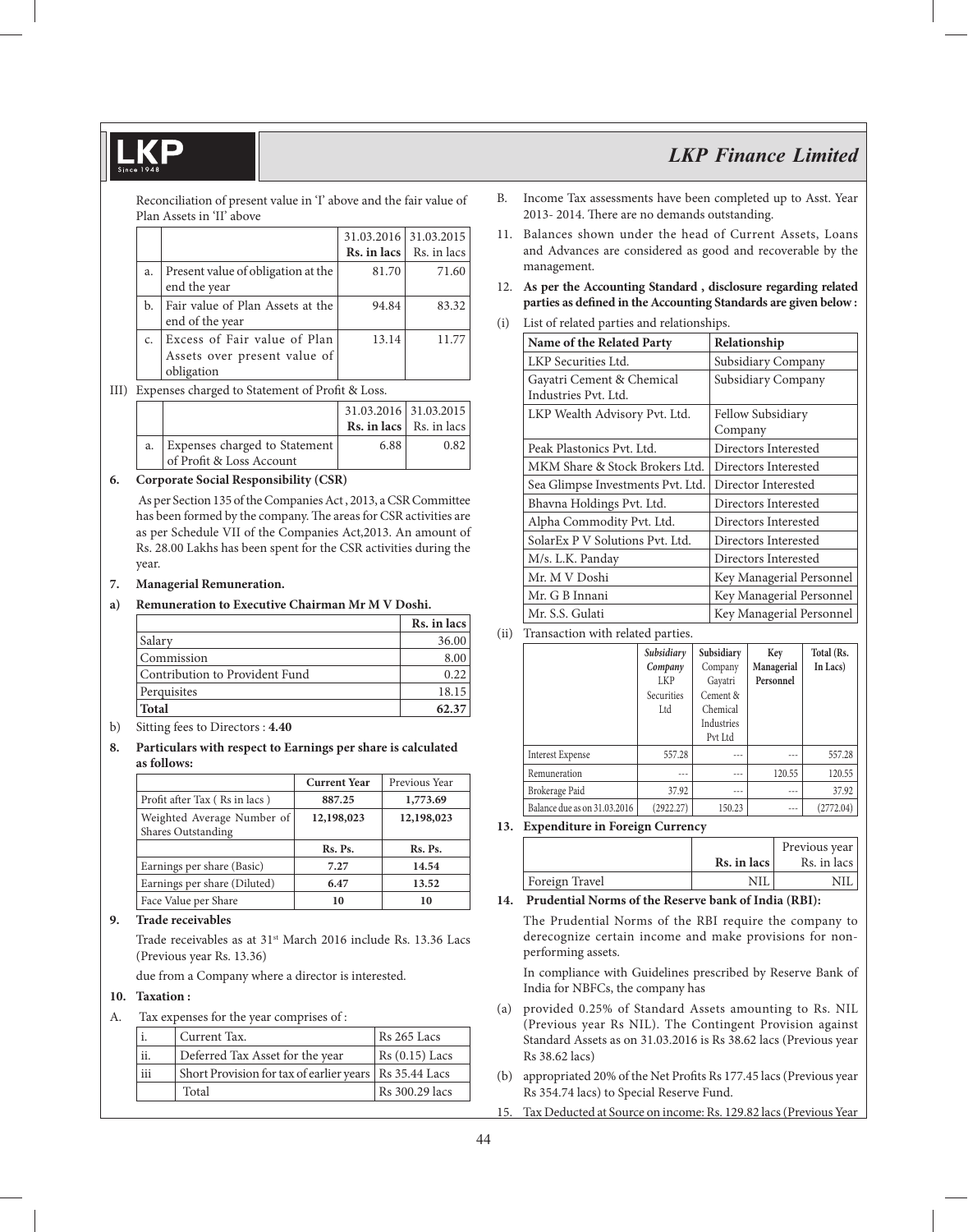Rs. 106.34 lacs)

- 16. The Company has provided Rs. NIL ( Previous year Rs 146.16) lacs) against NPA's.
- 17. The company has no amounts due to suppliers under The Micro, Small and Medium Enterprises Development Act, 2006, [MSMED Act] as at 31<sup>st</sup> March, 2016.
- 18. There are no amounts due and outstanding to be credited to Investor Education & Protection Fund as at 31<sup>st</sup> March, 2016
- 19. Measurement and disclosure of the employee share-based payment plans is done in accordance with SEBI (Employee Stock Option Scheme and Employee Stock Purchase Scheme) Guidelines, 1999 and the Guidance Note on Accounting for Employee Share-based Payments, issued by ICAI. The company measures compensation cost relating to employee stock options using the intrinsic value method. Compensation expense is amortized over the vesting period of the option on a straight line basis. 15,23,000 ESOPs are outstanding as on 31<sup>st</sup> March,2016. None of the options have been exercised so far.
- 20. During the year the company has entered into Futures & Options contracts on the National Stock Exchange in the Equity & Currency Segments and on the Multi Commodity Exchange of India Ltd. in the commodity segment. The open position as on 31.03.2016 is Rs 7,048.06 lacs (Previous Year Rs 4,246.31 lacs).
- 21. The Management has reviewed the loans against shares portfolio as at the year end. On such review and inspite of best efforts made to recover the amounts due, Rs 1039.57 lacs was found to be bad and irrecoverable, and the same have been written off in the accounts.
- 22. Balance sheet of a non deposit taking non-banking financial company

 (As required in terms of paragraph 13 of Non-Banking Financial (Non-Deposit Accepting or Holding) Companies Prudential Norms {Reserve Bank} Directions, 2007)

### **Liabilities Side:**

|     |                                                                                                    | Amount<br>Outstanding | Amount<br>Overdue |
|-----|----------------------------------------------------------------------------------------------------|-----------------------|-------------------|
| (1) | Loans and advances availed by the<br>NBFC's inclusive of interest accrued<br>thereon but not paid: |                       |                   |
|     | (a) Debentures : Secured                                                                           | NIL                   | NIL               |
|     | : Unsecured                                                                                        | NIL                   | NIL               |
|     | (Other than falling within the meaning)<br>of public deposit*)                                     |                       |                   |
|     | (b) Deferred Credits                                                                               | NIL                   | NIL               |
|     | (c) Term Loans                                                                                     | NIL                   | NIL.              |
|     | (d) Inter-corporate Loans and<br><b>Borrowings</b>                                                 | NIL                   | NII.              |
|     | (e) Commercial Paper                                                                               | NIL                   | NIL               |
|     | (f) Other Loans (specify Nature)                                                                   | 6,704.46              | NШ                |
|     | <b>Asset Side</b>                                                                                  |                       |                   |

|     |                                                                                                        | <b>Amount</b><br>Outstanding |
|-----|--------------------------------------------------------------------------------------------------------|------------------------------|
| (2) | Break-up of Loans and Advances including bills<br>receivables (other than those included in (4) below) |                              |
|     | (a) Secured                                                                                            | 3,755.44                     |
|     | (b) Unsecured                                                                                          | 6,031.28                     |
|     | (Comprises advance income tax paid, capital advances &<br>miscellaneous dues)                          |                              |
| (3) | Break up of Leased Assets and stock on hire and other<br>assets counting towards AFC activities        | NIL                          |
|     | (i) Lease assets including lease rentals under sundry<br>debtors                                       | NIL                          |
|     | (a) Financial Lease                                                                                    | NIL                          |
|     | (b) Operating Lease                                                                                    | NIL                          |
|     | (ii) Stock on hire including hire charges under sundry<br>debtors                                      | NIL                          |
|     | (a) Assets on hire                                                                                     | NIL                          |
|     | (b) Repossessed Assets                                                                                 | NIL                          |
|     | (iii) Other loans counting towards AFC activities                                                      | NIL                          |
|     | (a) Loans where assets have been repossessed                                                           | NIL                          |
|     | (b) Loans other than (a) above                                                                         | NIL                          |
| (4) | <b>Break up of Investments:</b>                                                                        |                              |
|     | <b>Current Investments</b>                                                                             |                              |
|     | 1.<br>Quoted:                                                                                          |                              |
|     | (i)<br><b>Shares</b><br>(a) Equity                                                                     | NIL                          |
|     | (b) Preference                                                                                         | NIL                          |
|     | (ii) Debentures and Bonds                                                                              | NIL                          |
|     | (iii) Units of mutual funds                                                                            | NIL                          |
|     | (iv) Government Securities                                                                             | NIL                          |
|     | (v) Others:<br>(a) Certificate of Deposit                                                              | NIL                          |
|     | (b) Commercial Paper                                                                                   | NIL                          |
|     | 2.<br>Unquoted:                                                                                        |                              |
|     | (i) Shares<br>(a) Equity                                                                               | NIL                          |
|     | (b) Preference                                                                                         | NIL                          |
|     | (ii) Debentures and Bonds                                                                              | NIL                          |
|     | (iii) Units of mutual funds                                                                            | NIL                          |
|     | (iv) Government Securities                                                                             | NIL                          |
|     | Certificate of Deposit<br>(v) Others:<br>(a)                                                           | NIL                          |
|     | Commercial Paper<br>(b)                                                                                | NIL                          |
|     | <b>Long Term Investments</b>                                                                           |                              |
| 1.  | Quoted                                                                                                 |                              |
|     | (i) Shares:<br>(a) Equity                                                                              | 2,526.60                     |
|     | (b) Preference                                                                                         | NIL                          |
|     | (ii) Debentures and Bonds                                                                              | NIL                          |
|     | (iii) Units of mutual funds                                                                            | 0.15                         |
|     | (iv) Government Securities                                                                             | <b>NIL</b>                   |

(Rs. In Lakh)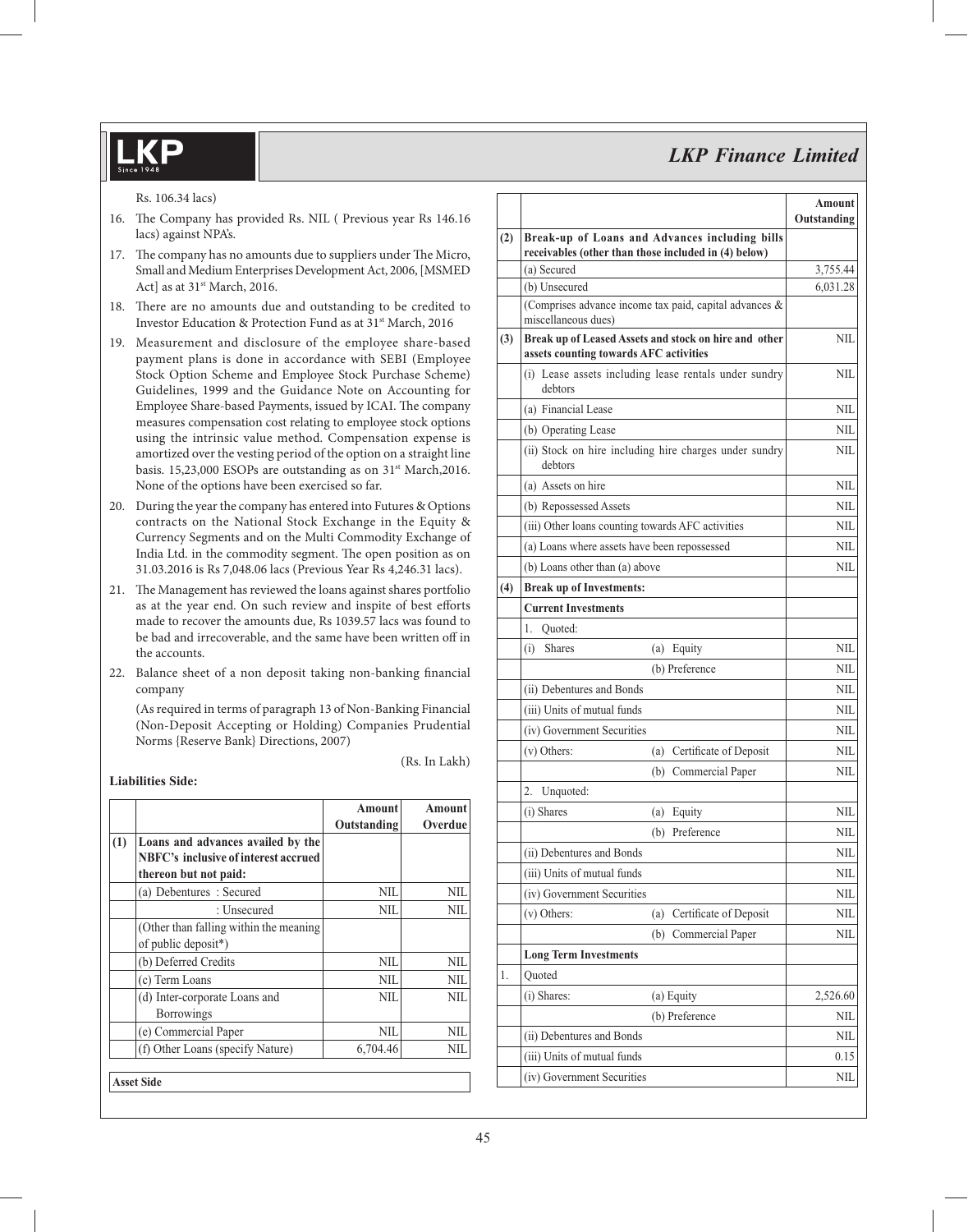|    | (v) Others: (Please specify) | <b>NIL</b> |
|----|------------------------------|------------|
| 2. | Unquoted:                    |            |
|    | (i) Shares<br>(a) Equity     | 1,406.62   |
|    | (b) Preference               | 2,900.00   |
|    | (ii) Debentures and Bonds    | <b>NIL</b> |
|    | (iii) Units of mutual funds  | NIL        |
|    | (iv) Government Securities   | <b>NIL</b> |
|    | (v) Others: (Please specify) | <b>NIL</b> |
|    | Share warrants               | <b>NIL</b> |
|    | Total                        | 6,833.37   |

(5) Borrower group-wise classification of assets financed as in (2) **and (3) above :**

|       | Category                   | Amount net of provisions |           |          |
|-------|----------------------------|--------------------------|-----------|----------|
|       |                            | Secured                  | Unsecured | Total    |
|       | <b>Related Parties</b>     |                          |           |          |
|       | (a) Subsidiaries           | NIL                      | 150.23    | 150.23   |
|       | (b) Companies in the same  |                          |           |          |
|       | group                      |                          |           |          |
|       | (c) Other related parties  |                          |           |          |
| 2.    | Other than related parties | 3,755.44                 | 6,031.28  | 9,786.72 |
| Total |                            | 3,755.44                 | 6,181.51  | 9,936.95 |

|                | Category                   | Amount net of provisions |                 |  |  |
|----------------|----------------------------|--------------------------|-----------------|--|--|
|                |                            | Market Value /           | Book Value (Net |  |  |
|                |                            | Break Up or fair         | of Provision)   |  |  |
|                |                            | value or NAV             |                 |  |  |
| $\mathbf{1}$ . | <b>Related Parties</b>     |                          |                 |  |  |
|                | (a) Subsidiaries           | 3,098.20                 | 4,143.96        |  |  |
|                | (b) Companies in the same  |                          |                 |  |  |
|                | group                      |                          |                 |  |  |
|                | (c) Other related parties  |                          |                 |  |  |
| 2.             | Other than related parties | 3,858.51                 | 3,537.72        |  |  |
| Total          |                            | 6,956.71                 | 7,681.68        |  |  |
|                |                            |                          |                 |  |  |

## **(7) Other information**

| Particulars                                  | Amount |
|----------------------------------------------|--------|
| (i) Gross Non-Performing Assets              |        |
| (a) Related parties                          |        |
| (b) Other than related parties               | 806.84 |
| (ii) Net Non-Performing Assets               |        |
| (a) Related parties                          |        |
| (b) Other than related parties               | 403.42 |
| $\int$ (iii) Assets pledged/taken charge of. | 243.80 |

23. Previous Years Figures are regrouped / reclassified wherever necessary.

Investor group-wise classification of all investments (current and **long term) in shares and securities (both quoted and unquoted):**

|  |  |  | As per our Report attached. |
|--|--|--|-----------------------------|
|--|--|--|-----------------------------|

Mumbai Mumbai

| For and on behalf of the Board |                |
|--------------------------------|----------------|
| Executive Chairman             | M. V. Doshi    |
| Director                       | V. N. Suchanti |
| Director                       | Sayanta Basu   |
| Head - Corporate Affairs       | S. S. Gulati   |
| GM (Legal) & Company Secretary | G. B. Innani   |
|                                |                |

Dated : 2nd May, 2016 Dated : 2nd May, 2016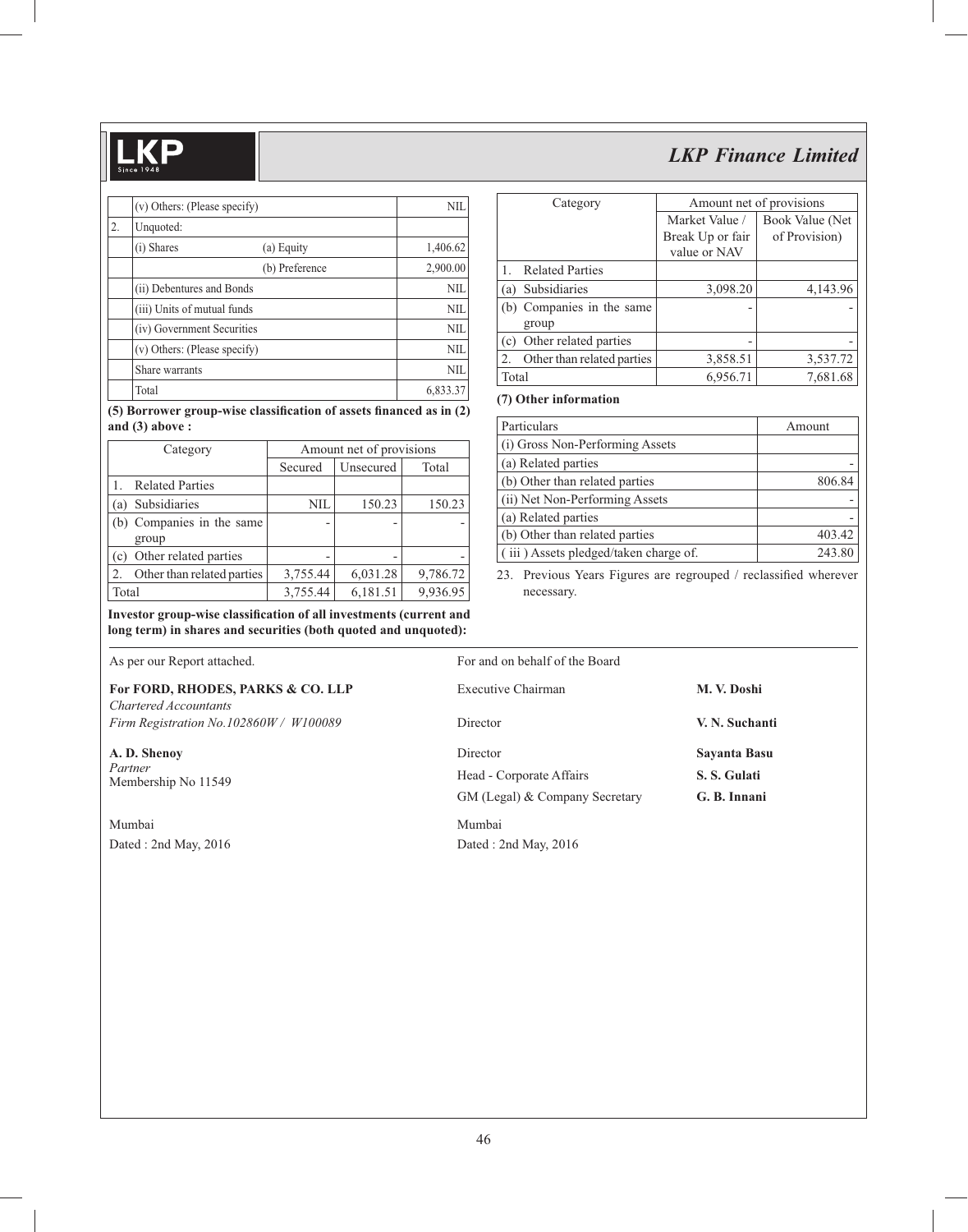*LKP Finance Limited*

## **INDEPENDENT AUDITORS' REPORT**

#### **TO THE MEMBERS OF LKP FINANCE LIMITED**

#### **Report on the Consolidated Financial Statements**

We have audited the accompanying consolidated financial statements of LKP Finance Limited (hereinafter referred to as "the Holding Company") and its subsidiaries (including one step down subsidiaries) (the Holding Company and its subsidiaries together referred to as "the Group"), comprising of the Consolidated Balance Sheet as at 31<sup>st</sup> March, 2016, the Consolidated Statement of Profit and Loss, the Consolidated Cash Flow Statement for the year then ended, and a summary of the significant accounting policies and other explanatory information (hereinafter referred to as "the consolidated financial statements").

#### **Management's Responsibility for the Consolidated Financial Statements**

The Holding Company's Board of Directors is responsible for the preparation of these consolidated financial statements in terms of the requirements of the Companies Act, 2013 (hereinafter referred to as "the Act") that give a true and fair view of the consolidated financial position, consolidated financial performance and consolidated cash flows of the Group in accordance with the accounting principles generally accepted in India, including the Accounting Standards specified under Section 133 of the Act, read with Rule 7 of the Companies (Accounts) Rules, 2014. The respective Board of Directors of the companies included in the Group are responsible for maintenance of adequate accounting records in accordance with the provisions of the Act for safeguarding the assets of the Group and for preventing and detecting frauds and other irregularities; the selection and application of appropriate accounting policies; making judgments and estimates that are reasonable and prudent; and the design, implementation and maintenance of adequate internal financial controls, that were operating effectively for ensuring the accuracy and completeness of the accounting records, relevant to the preparation and presentation of the financial statements that give a true and fair view and are free from material misstatement, whether due to fraud or error, which have been used for the purpose of preparation of the consolidated financial statements by the Directors of the Holding Company, as aforesaid.

#### **Auditor's Responsibility**

Our responsibility is to express an opinion on these consolidated financial statements based on our audit. While conducting the audit, we have taken into account the provisions of the Act, the accounting and auditing standards and matters which are required to be included in the audit report under the provisions of the Act and the Rules made thereunder.

We conducted our audit in accordance with the Standards on Auditing specified under Section  $143(10)$  of the Act. Those Standards require that we comply with ethical requirements and plan and perform the audit to obtain reasonable assurance about whether the consolidated financial statements are free from material misstatement. An audit involves performing procedures to obtain audit evidence about the amounts and the disclosures in the consolidated financial statements. The procedures selected depend on the auditor's judgment, including the assessment of the risks of material misstatement of the consolidated financial statements, whether due to fraud or error. In making those risk assessments, the auditor considers internal financial control relevant to the Holding Company's preparation of the consolidated financial statements that give a true and fair view in order to design audit procedures that are appropriate in the circumstances. An audit also includes evaluating the appropriateness of the accounting policies used and the reasonableness of the accounting estimates made by the Holding Company's Board of Directors and the Boards of its subsidiaries in the Group, as well as evaluating the overall presentation of the consolidated financial statements. We believe that the audit evidence is sufficient and appropriate to provide a basis for our unqualified audit opinion on the consolidated financial statements.  **Opinion**

In our opinion and to the best of our information and according to the explanations given to us, the aforesaid consolidated financial statements of the Group give the information required by the Act in the manner so required and give a true and fair view in conformity with the accounting principles generally accepted in India, of the consolidated state of affairs of the Group as at 31st March, 2016, and their consolidated profit and their consolidated cash flows for the year ended on that date.

#### **Report on Other Legal and Regulatory Requirements**

- As required by Section  $143(3)$  of the Act, we report, to the extent applicable, that:
	- (a) We have sought and obtained all the information and explanations which to the best of our knowledge and belief were necessary for the purposes of our audit of the aforesaid consolidated financial statements of the Group.
	- (b) In our opinion proper books of account as required by law relating to preparation of the aforesaid consolidated financial statements of the Group have been kept so far as it appears from our examination of those books.
	- (c) The Consolidated Balance Sheet, the Consolidated Statement of Profit and Loss, and the Consolidated Cash Flow Statement of the Group dealt with by this Report are in agreement with the relevant books of account maintained for the purpose of preparation of the consolidated financial statements.
	- (d) In our opinion the aforesaid consolidated financial statements of the Group comply with the Accounting Standards specified under Section 133 of the Act, read with Rule 7 of the Companies (Accounts) Rules, 2014.
	- (e) On the basis of the written representations received from the directors of the Holding Company and its subsidiaries as on 31<sup>st</sup> March, 2016 taken on record by the Board of Directors of the Holding Company and its subsidiaries, none of the directors of the Holding and Subsidiary Companies are disqualified as on 31<sup>st</sup> March, 2016 from being appointed as a director in terms of Section 164 (2) of the Act.
	- $(f)$  With respect to the adequacy of the internal financial controls over financial reporting of the Group and the operating effectiveness of such controls, refer to our separate Report in **Annexure A**
	- (g) With respect to the other matters to be included in the Auditor's Report in accordance with Rule 11 of the Companies (Audit and Auditor's) Rules, 2014, in our opinion and to the best of our information and according to the explanations given to us:
		- i. the Holding and the Subsidiary Companies have disclosed in their financial statements matters relating to pending cases before the Judicial Authorities. The company expects no cash outgo and there will be no impact on the consolidated financial position of the Group.
		- ii. As represented by the company, there are no long-term contracts including derivative contracts having material foreseeable losses.
		- iii. There were no amounts which were required to be transferred to the Investor Education and Protection Fund by the Group.

For **Ford Rhodes Parks & Co.LLP Chartered Accountants FRNo. 102860W/W100089 A.D. Shenoy** Membership No.11549

Place: Mumbai<br>Date: 2<sup>nd</sup> May 2016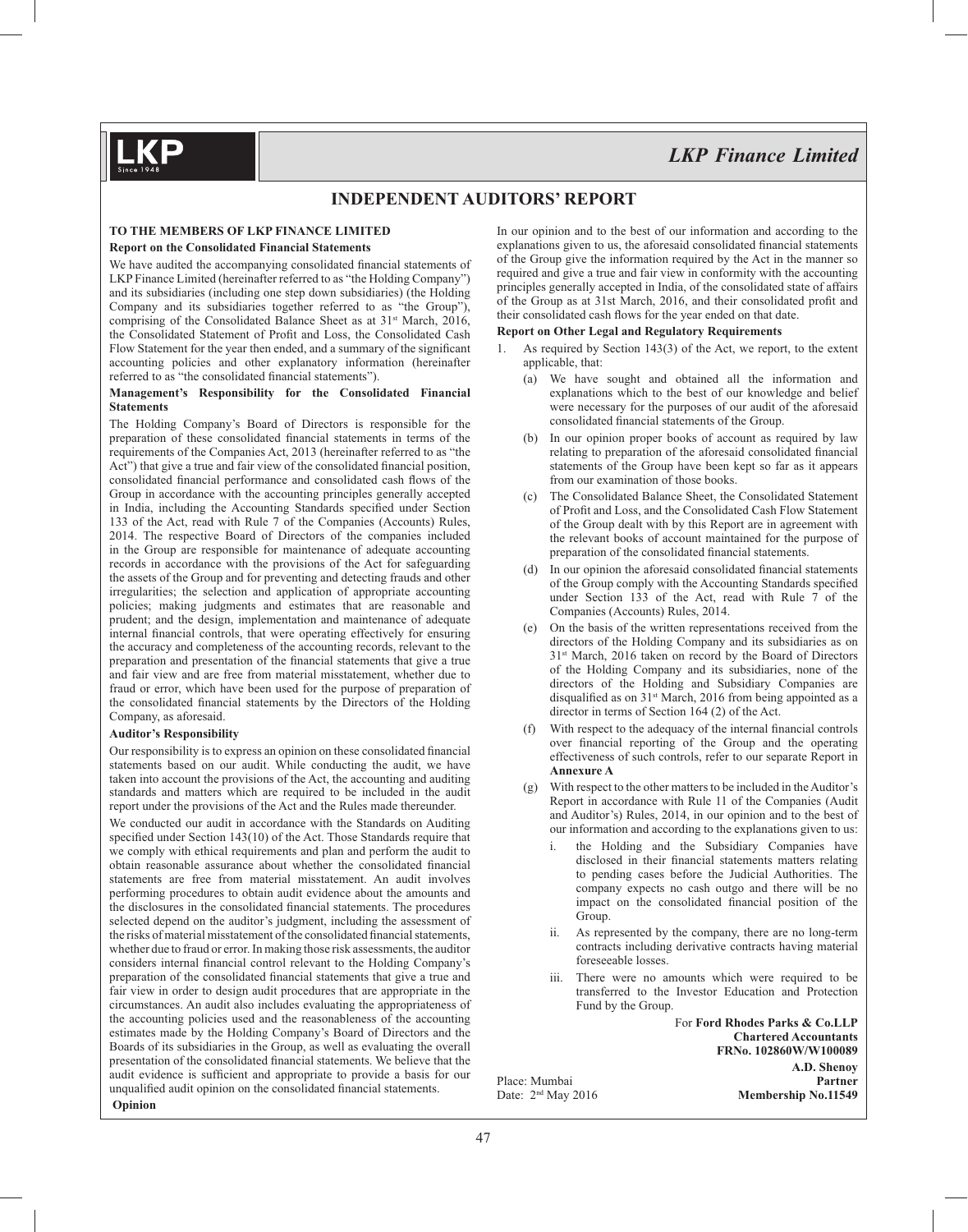## **ANNEXURE A**

**[Referred to in paragraph pertaining to "Report on Other Legal and Regulatory Requirement" of our Report of even date to the**  members of LKP Finance Limited on the Consolidated financial statements for the year ended 31<sup>st</sup> March, 2016]

**Report on the Internal Financial Controls under Clause (i) of Sub-section 3 of Section 143 of the Companies Act, 2013 ("the Act")**

We have audited the internal financial controls over financial reporting of **LKP Finance Limited** (hereinafter referred to as "the Holding Company") and its subsidiaries (including one step down subsidiaries) (the Holding Company and its subsidiaries together referred to as "the Group"), as of March 31, 2016 in conjunction with our audit of the Consolidated financial statements of the Company for the year ended on that date.

#### **Management's Responsibility for Internal Financial Controls**

The Respective Board of Director's of Holding Company's and its subsidiary Companies are responsible for establishing and maintaining internal financial controls based on the internal control over financial reporting criteria established by the Company considering the essential components of internal control stated in the Guidance Note on Audit of Internal Financial Controls over Financial Reporting (**IFCOFR**) issued by the Institute of Chartered Accountants of India. These responsibilities include the design, implementation and maintenance of adequate internal financial controls that were operating effectively for ensuring the orderly and efficient conduct of its business, including adherence to company's policies, the safeguarding of its assets, the prevention and detection of frauds and errors, the accuracy and completeness of the accounting records, and the timely preparation of reliable financial information, as required under the Companies Act, 2013.

#### **Auditors' Responsibility**

Our responsibility is to express an opinion on the Company's internal financial controls over Financial reporting based on our audit. We conducted our audit in accordance with the Guidance Note on Audit of Internal Financial Controls Over Financial Reporting (the "Guidance Note") and the Standards on Auditing, issued by ICAI and deemed to be prescribed under section 143(10) of the Companies Act, 2013, to the extent applicable to an audit of internal financial controls, both issued by the Institute of Chartered Accountants of India. Those Standards and the Guidance Note require that we comply with ethical requirements and plan and perform the audit to obtain reasonable assurance about whether adequate internal financial controls over financial reporting was established and maintained and if such controls operated effectively in all material respects.

Our audit involves performing procedures to obtain audit evidence about the adequacy of the internal financial controls system over financial reporting and their operating effectiveness.

Our audit of internal financial controls over financial reporting included obtaining an understanding of internal financial controls over financial reporting, assessing the risk that a material weakness exists, and testing and evaluating the design and operating effectiveness of internal control based on the assessed risk. The procedures selected depend on the auditor's judgments, including the assessment of the risks of material misstatement of the financial statements, whether due to fraud or error.

We believe that the audit evidence we have obtained is sufficient and appropriate to provide a basis for our audit opinion on the Company's internal financial controls system over financial reporting.

#### **Meaning of Internal Financial Controls Over Financial Reporting**

A company's internal financial control over financial reporting is a process designed to provide reasonable assurance regarding the reliability of financial reporting and the preparation of financial statements for external purposes in accordance with generally accepted accounting principles. A company's internal financial control over financial reporting includes those policies and procedures that (1) pertain to the maintenance of records that, in reasonable detail, accurately and fairly reflect the transactions and dispositions of the assets of the company; (2) provide reasonable assurance that transactions are recorded as necessary to permit preparation of financial statements in accordance with generally accepted accounting principles, and that receipts and expenditures of the company are being made only in accordance with authorisations of management and directors of the company; and (3) provide reasonable assurance regarding prevention or timely detection of unauthorised acquisition, use, or disposition of the company's assets that could have a material effect on the financial statements.

#### **Inherent Limitations of Internal Financial Controls over Financial Reporting**

Because of the inherent limitations of internal financial controls over financial reporting, including the possibility of collusion or improper management override of controls, material misstatements due to error or fraud may occur and not be detected. Also, projections of any evaluation of the internal financial controls over financial reporting to future periods are subject to the risk that the internal financial control over financial reporting may become inadequate because of changes in conditions, or that the degree of compliance with the policies or procedures may deteriorate.

#### **Opinion**

In our opinion, the holding Company and its subsidiary Company have, in all material respects, an adequate internal financial controls system over financial reporting and such internal financial controls over financial reporting were operating effectively as at March 31, 2016, based on the internal control over financial reporting criteria established by the Company considering the essential components of internal control stated in the Guidance Note on Audit of Internal Financial Controls Over Financial Reporting issued by the Institute of Chartered Accountants of India.

> **For Ford Rhodes Parks & Co.LLP Chartered Accountants Firm Registration No.102860W/W100089**

**A.D. Shenoy** Place: Mumbai **Partner**<br>Date: 2<sup>nd</sup> May 2016 **Partner**<br>**Partner Partner Partner Partner Partner Partner Partner Partner Partner Partner Partner Partner Partner Partner Partner Partner Partne** Membership No.11549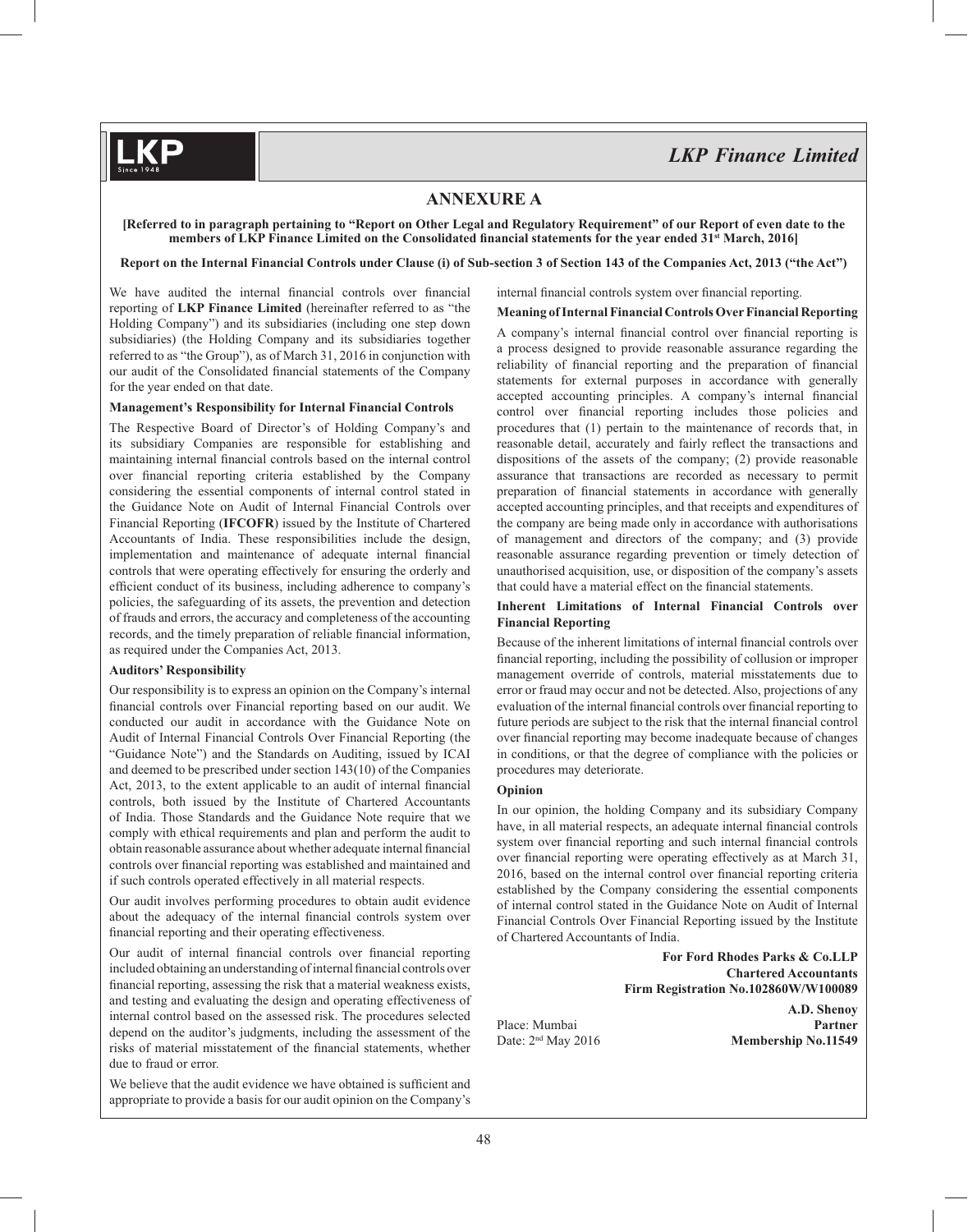$\overline{\mathbf{D}}$ 

# *LKP Finance Limited*

## **CONSOLIDATED BALANCE SHEET AS AT 31ST MARCH, 2016**

| CONSOLIDAI ED BALANCE SHEET AS AT 31ST MARCH, 2010 |              |                                                                                                                                     |                       |  |                                                                  | THB                           |                                     |
|----------------------------------------------------|--------------|-------------------------------------------------------------------------------------------------------------------------------------|-----------------------|--|------------------------------------------------------------------|-------------------------------|-------------------------------------|
|                                                    |              | <b>Particulars</b>                                                                                                                  | <b>Note</b><br>No.    |  | As at<br>31.03.2016                                              | As at<br>31.03.2015           |                                     |
| I.                                                 |              | <b>EQUITY AND</b><br><b>LIABILITIES:</b>                                                                                            |                       |  |                                                                  |                               | I.                                  |
| 1                                                  |              | <b>Shareholders' funds</b>                                                                                                          |                       |  |                                                                  |                               |                                     |
|                                                    |              | (a) Share capital                                                                                                                   | $C - B1$              |  | 121,980,230                                                      | 121,980,230                   |                                     |
|                                                    |              | (b) Reserves and surplus                                                                                                            | $C- B2$               |  | 1,381,299,595                                                    | 1,410,176,234                 | П.                                  |
| $\overline{2}$                                     |              | <b>Non-current liabilities</b>                                                                                                      |                       |  |                                                                  |                               |                                     |
|                                                    |              | (a) Long-term borrowings                                                                                                            | $C - B3$              |  | 24,585,018                                                       | 19,363,480                    | Ш.                                  |
|                                                    |              | (b) Long-term provisions                                                                                                            | $C - B4$              |  | 13,256,343                                                       | 11,536,177                    |                                     |
| 3                                                  |              | <b>Current liabilities</b>                                                                                                          |                       |  |                                                                  |                               |                                     |
|                                                    |              | (a) Short-term borrowings                                                                                                           | $C-B5$                |  | 1,417,727,446                                                    | 1,644,668,120                 | IV.                                 |
|                                                    |              | (b) Trade payables                                                                                                                  | $C-B6$                |  | 522,177,933                                                      | 460,575,932                   |                                     |
|                                                    |              | (c) Other current liabilities                                                                                                       | $C-B7$                |  | 38,017,010                                                       | 29, 163, 220                  |                                     |
|                                                    |              | (d) Short-term provisions                                                                                                           | $C-B8$                |  | 17,384,622                                                       | 29,273,819                    |                                     |
|                                                    |              | <b>TOTAL</b>                                                                                                                        |                       |  | 3,536,428,197                                                    | 3,726,737,212                 |                                     |
| П.                                                 |              | <b>ASSETS:</b>                                                                                                                      |                       |  |                                                                  |                               |                                     |
|                                                    |              | <b>Non-current assets</b>                                                                                                           |                       |  |                                                                  |                               |                                     |
| 1                                                  |              | (a) Fixed assets                                                                                                                    | $C-B9$                |  |                                                                  |                               |                                     |
|                                                    |              | a. Tangible assets                                                                                                                  |                       |  | 38,158,463                                                       | 47,514,987                    | V.                                  |
|                                                    |              | b. Intangible assets                                                                                                                |                       |  | 17,774,100                                                       | 18,163,064                    |                                     |
|                                                    |              | c. Goodwill on<br>consolidation                                                                                                     |                       |  | 69,814,500                                                       | 69,758,450                    | VI.                                 |
|                                                    |              | (b) Non-current investments                                                                                                         | $C-B10$               |  | 372,149,097                                                      | 311,531,333                   |                                     |
|                                                    |              | (c) Deferred tax asset (net)                                                                                                        |                       |  | 37,521,184                                                       | 38,879,366                    | VII.                                |
|                                                    |              | (d) Long-term loans and<br>advances                                                                                                 | $C-B11$               |  | 71,745,983                                                       | 71,897,561                    |                                     |
|                                                    | (e)          | Other non current assets                                                                                                            |                       |  | 20,088,827                                                       | 16,497,581                    | VIII.                               |
| $\overline{2}$                                     |              | <b>Current assets</b>                                                                                                               |                       |  |                                                                  |                               |                                     |
|                                                    | (a)          | Inventories (Securities)                                                                                                            |                       |  | 336,073,375                                                      | 399, 361, 447                 |                                     |
|                                                    | (b)          | Trade receivables                                                                                                                   | $C-B12$               |  | 874,454,318                                                      | 906, 371, 040                 | IX.                                 |
|                                                    | (c)          | Cash and cash equivalents                                                                                                           | $C-B13$               |  | 610,643,671                                                      | 517,764,590                   |                                     |
|                                                    | (d)          | Short-term loans and<br>advances                                                                                                    | $C-B14$               |  | 1,078,898,161                                                    | 1,310,025,477                 |                                     |
|                                                    | (e)          | Other Current Assets                                                                                                                |                       |  | 9,106,518                                                        | 18,972,316                    |                                     |
|                                                    |              | <b>TOTAL</b>                                                                                                                        |                       |  | 3,536,428,197                                                    | 3,726,737,212                 |                                     |
|                                                    |              | Notes forming part of the<br><b>Consolidated Financial</b><br>Statement                                                             | C-A1<br>to<br>$C-C13$ |  |                                                                  |                               |                                     |
|                                                    |              |                                                                                                                                     |                       |  |                                                                  |                               |                                     |
|                                                    |              | As per our Report attached.<br>For FORD, RHODES, PARKS & CO. LLP<br>Chartered Accountants<br>Firm Registration No.102860W / W100089 |                       |  | For and on behalf of the Board<br>Executive Chairman<br>Director | M. V. Doshi<br>V. N. Suchanti | As per<br>For F<br>Charte<br>Firm I |
| Partner                                            | A. D. Shenoy | Membership No 11549                                                                                                                 |                       |  | Director<br>Head -Corporate Affairs S. S. Gulati                 | Sayanta Basu                  | A.D. :<br>Partne<br>Memb            |
| Mumbai                                             |              |                                                                                                                                     |                       |  | $GM$ (Legal) $&$<br>Company Secretary<br>Mumbai                  | G. B. Innani                  | Mumb                                |

Dated : 2nd May, 2016 Dated : 2nd May, 2016

#### **CONSOLIDATED PROFIT AND LOSS STATEMENT FOR YEAR ENDED 31ST MARCH, 2016**

|                                                                                                                                     | Particulars                                                      | <b>Note</b><br>No.      | <b>Current Year</b>                                                     | Previous Year                 |
|-------------------------------------------------------------------------------------------------------------------------------------|------------------------------------------------------------------|-------------------------|-------------------------------------------------------------------------|-------------------------------|
| I.                                                                                                                                  | Revenue from operations                                          | $C-B15$                 | 1,017,964,003                                                           | 1,413,306,492                 |
| П.                                                                                                                                  | Other income                                                     | $C-B16$                 | 38,818,614                                                              | 17,879,044                    |
| Ш.                                                                                                                                  | Total Revenue $(I + II)$                                         |                         | 1,056,782,617                                                           | 1,431,185,536                 |
| IV.                                                                                                                                 | Expenses:                                                        |                         |                                                                         |                               |
|                                                                                                                                     | Employee benefits expense                                        | $C-B17$                 | 328,071,783                                                             | 328,784,702                   |
|                                                                                                                                     | Finance costs                                                    |                         | 202,279,938                                                             | 198,723,083                   |
|                                                                                                                                     | Depreciation                                                     |                         | 14,609,094                                                              | 35,860,039                    |
|                                                                                                                                     | Other expenses                                                   | $C-B18$                 | 405,108,531                                                             | 654, 333, 827                 |
| V.                                                                                                                                  | <b>Total expenses</b>                                            |                         | 950,069,346                                                             | 1,217,701,651                 |
| VI.                                                                                                                                 | <b>Profit Before Tax</b>                                         |                         | 106,713,271                                                             | 213,483,885                   |
| VII.                                                                                                                                | Tax expense for the year                                         |                         | 32,819,127                                                              | 35,727,122                    |
|                                                                                                                                     | VIII. Profit After Tax                                           |                         | 73,894,144                                                              | 177,756,763                   |
| IX.                                                                                                                                 | Earnings per equity share:                                       |                         |                                                                         |                               |
|                                                                                                                                     | $(1)$ Basic                                                      |                         | 6.06                                                                    | 14.57                         |
|                                                                                                                                     | (2) Diluted                                                      |                         | 5.39                                                                    | 12.96                         |
|                                                                                                                                     | Notes forming part of the<br>Consolidated Financial<br>Statement | $C-A1$<br>to<br>$C-C13$ |                                                                         |                               |
| As per our Report attached.<br>For FORD, RHODES, PARKS & CO. LLP<br>Chartered Accountants<br>Firm Registration No.102860W / W100089 |                                                                  |                         | For and on behalf of the Board<br>Executive Chairman<br>Director        | M. V. Doshi<br>V. N. Suchanti |
| A. D. Shenoy<br>Partner                                                                                                             | Membership No 11549                                              |                         | Director<br>Head -Corporate Affairs S.S. Gulati                         | Sayanta Basu                  |
| Mumbai                                                                                                                              | Dated : 2nd May, 2016                                            |                         | $GM$ (Legal) $&$<br>Company Secretary<br>Mumbai<br>Dated: 2nd May, 2016 | G. B. Innani                  |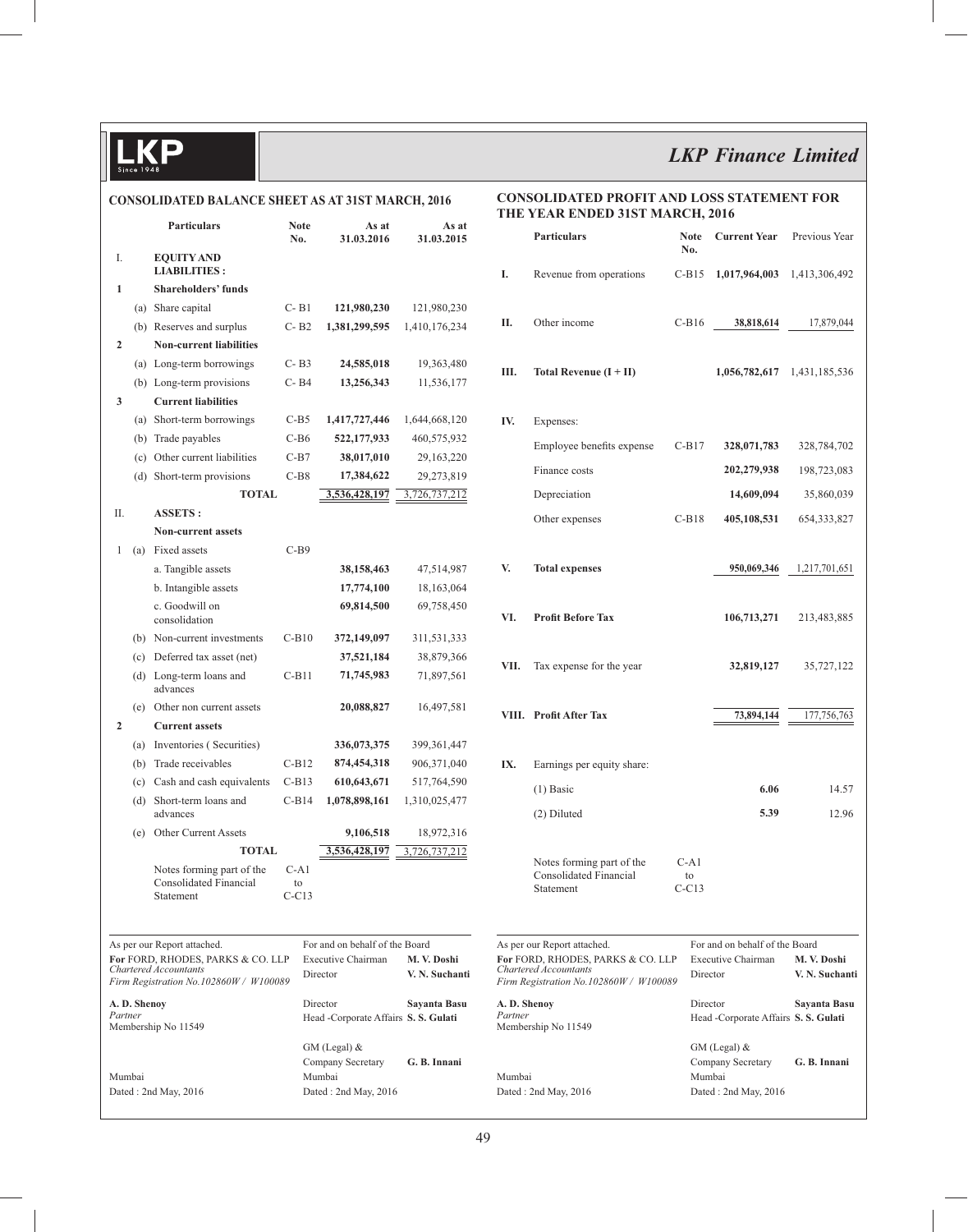|    | <b>MARCH,2016</b>                                                                                    |            |       |                                     |            | Previous<br>Year              |
|----|------------------------------------------------------------------------------------------------------|------------|-------|-------------------------------------|------------|-------------------------------|
| А. | <b>Cash Flow From Operating</b>                                                                      |            |       |                                     | Rs in Lacs | Rs in Lacs                    |
|    | <b>Activities:</b>                                                                                   |            |       |                                     |            |                               |
|    | Net Profit/(Loss) before tax and<br>Interest                                                         |            |       | 3,089.93                            |            | 4,122.07                      |
|    | Adjustments for:                                                                                     |            |       |                                     |            |                               |
|    | Depreciation                                                                                         | 146.09     |       |                                     | 348.95     |                               |
|    | Dividend Received                                                                                    | (61.22)    |       |                                     | (67.19)    |                               |
|    | Profit on sale of investments                                                                        | (2,359.76) |       |                                     | (6,353.21) |                               |
|    | Irrecoverable loans written off &<br>provision for NPAs                                              | 1,030.44   |       |                                     | 3482.08537 |                               |
|    |                                                                                                      |            |       | (1,244.45)                          |            | (2,589.37)                    |
|    | Operating Profit before Working<br>Capital Changes                                                   |            |       | 1,845.48                            |            | 1,532.70                      |
|    | Adjustments for working capital<br>changes                                                           |            |       | 542.29                              |            | (463.30)                      |
|    | Cash Generated from operations                                                                       |            |       | 2,387.77                            |            | 1,069.41                      |
|    | Interest paid                                                                                        | (2,022.80) |       |                                     | (1,987.23) |                               |
|    | Direct taxes paid                                                                                    | (252.80)   |       | (2,275.60)                          | (357.27)   | (2,344.50)                    |
|    | Net cash used in operating<br>activities                                                             |            |       | 112.16                              |            | (1,275.10)                    |
| В. | Cash flow from investing<br>activities                                                               |            |       |                                     |            |                               |
|    | Purchase of fixed assets                                                                             | (46.63)    |       |                                     | (153.11)   |                               |
|    | Sale of fixed assets                                                                                 |            | 7.30  |                                     | 9.66       |                               |
|    | Purchase of Investments                                                                              | (2,019.87) |       |                                     | (3,737.87) |                               |
|    | Sale of Investments                                                                                  | 3,772.89   |       |                                     | 7,940.52   |                               |
|    | Dividend received                                                                                    |            | 61.22 |                                     | 67.19      |                               |
|    | Net cash from investing activities                                                                   |            |       | 1,774.92                            |            | 4,126.38                      |
| C. | Cash<br>from<br>financing<br>flow<br>activities                                                      |            |       |                                     |            |                               |
|    | Increase / (Decrease) in<br>borrowings                                                               |            | 69.42 |                                     | 86.21      |                               |
|    | Dividend paid                                                                                        | (1,027.71) |       |                                     | (1,756.43) |                               |
|    | Net cash used in financing<br>activities                                                             |            |       | (958.29)                            |            | (1,670.22)                    |
|    | Net increase in cash and cash<br>equivalents                                                         |            |       | 928.79                              |            | 1.181.06                      |
|    | Cash and cash equivalents.<br>(opening)                                                              |            |       | 5,177.65                            |            | 3,996.59                      |
|    | Cash and cash equivalents.<br>(closing)                                                              |            |       | 6,106.44                            |            | 5,177.65                      |
|    | As per our Report attached.                                                                          |            |       | For and on behalf of the Board      |            |                               |
|    | For FORD, RHODES, PARKS & CO. LLP<br>Chartered Accountants<br>Firm Registration No.102860W / W100089 |            |       | Executive Chairman<br>Director      |            | M. V. Doshi<br>V. N. Suchanti |
|    | A. D. Shenoy                                                                                         |            |       | Director                            |            | Sayanta Basu                  |
|    | Partner<br>Membership No 11549                                                                       |            |       | Head -Corporate Affairs S.S. Gulati |            |                               |
|    |                                                                                                      |            |       | $GM$ (Legal) $&$                    |            |                               |
|    |                                                                                                      |            |       | Company Secretary                   |            | G. B. Innani                  |
|    | Mumbai                                                                                               |            |       | Mumbai                              |            |                               |
|    | Dated: 2nd May, 2016                                                                                 |            |       | Dated: 2nd May, 2016                |            |                               |

#### **NOTES TO THE CONSOLIDATED FINANCIAL STATEMENTS FOR THE YEAR ENDED 31ST MARCH, 2016**

#### **C-A. Significant Accounting Policies**

#### 1. Basis Of Accounting

 The Financial Accounts Have Been Prepared On Historical Cost Convention. The Company Follows The Accrual Basis Of Accounting. The Financial Statements Are Prepared In Accordance With The Accounting Standards Specified In The Companies (Accounting Standards) Rules, 2006, As Amended, Notified By The Central Government, In Terms Of Section 211 (3C) Of The Companies Act,1956 And The Guidelines Issue By The Reserve Bank Of India ('Rbi') As Applicable To A Non Banking Finance Company ('Nbfc'). The Accounting Policies Have Been Consistently Applied By The Company And Are Consistent With Those Used In The Previous Year.

#### **2.** Depreciation :

The Company Provides Depreciation As Under:

- **a)** On Assets For Own Use : On Written Down Value Method At The Rates And In The Manner Specified In Schedule Xiv To The Companies Act 1956 As Amended On 16Th December, 1993.
- **b)** On Assets Acquired And Leased: On Straight Line Method At The Rates So As To Write Off The Assets Over The Period Of Lease.
- **c)** Leasehold Improvements : Leasehold Improvements Are Written Off Over The Period Of Lease.

#### 3. Principles Of Consolidation

(a) The Consolidated Financial Statements Relate To Lkp Finance Ltd ('The Company) And Its Subsidiary Companies.

 The Consolidated Financial Statements Have Been Prepared On The Following Basis.

- The Financial Statements Of The Company And Its Subsidiary Companies Have Been Combined On A Line-By-Line Basis By Adding Together Income And Expenses, After Fully Eliminating Inter-Group Balances And Inter-Group Transactions.
- The Consolidated Financial Statements Have Been Prepared Using Uniform Accounting Policies For Like Transactions And Other Events In Similar Circumstances And Are Presented To The Extent Possible, In The Same Manner As The Company's Separate Financial Statements.
- The Excess Of Cost To The Company Of Its Investments (In The Subsidiary Companies) Over The Share Capital Of Its Subsidiaries Is Recognised In The Financial Statements As Goodwill.
- No Disclosure Has Been Made For Share Of Profit And Share In Net Assets Of The Subsidiary, Lkp Securities Ltd In Respect Of Minority Interest (0.19% Of The Subsidiary's Equity Capital).
- (b) The Subsidiary Companies In The Consolidated Financial Statements Are:

| Name of the Company                                    | <b>Country of</b><br>Incorporation | % of voting power<br>held as at 31st<br><b>March, 2016</b> |
|--------------------------------------------------------|------------------------------------|------------------------------------------------------------|
| LKP Securities Limited                                 | India                              | 99.86                                                      |
| Gayatri Cement & Chemical<br><b>Industries Pvt Ltd</b> | India                              | 100.00                                                     |

(c) Other Significant Accounting Policies

 These Are Set Out In The Notes To Accounts Under Statement Of Accounting Policies Of The Financial Statements Of The Company And Subsidiaries Lkp Securities Limited & Gayatri Cement & Chemical Industries Pvt Ltd.

4. Segment Reporting And Related Information Is Not Given, As The Same Is Not Applicable To The Company And Its Subsidiaries As There Is Only One Segment.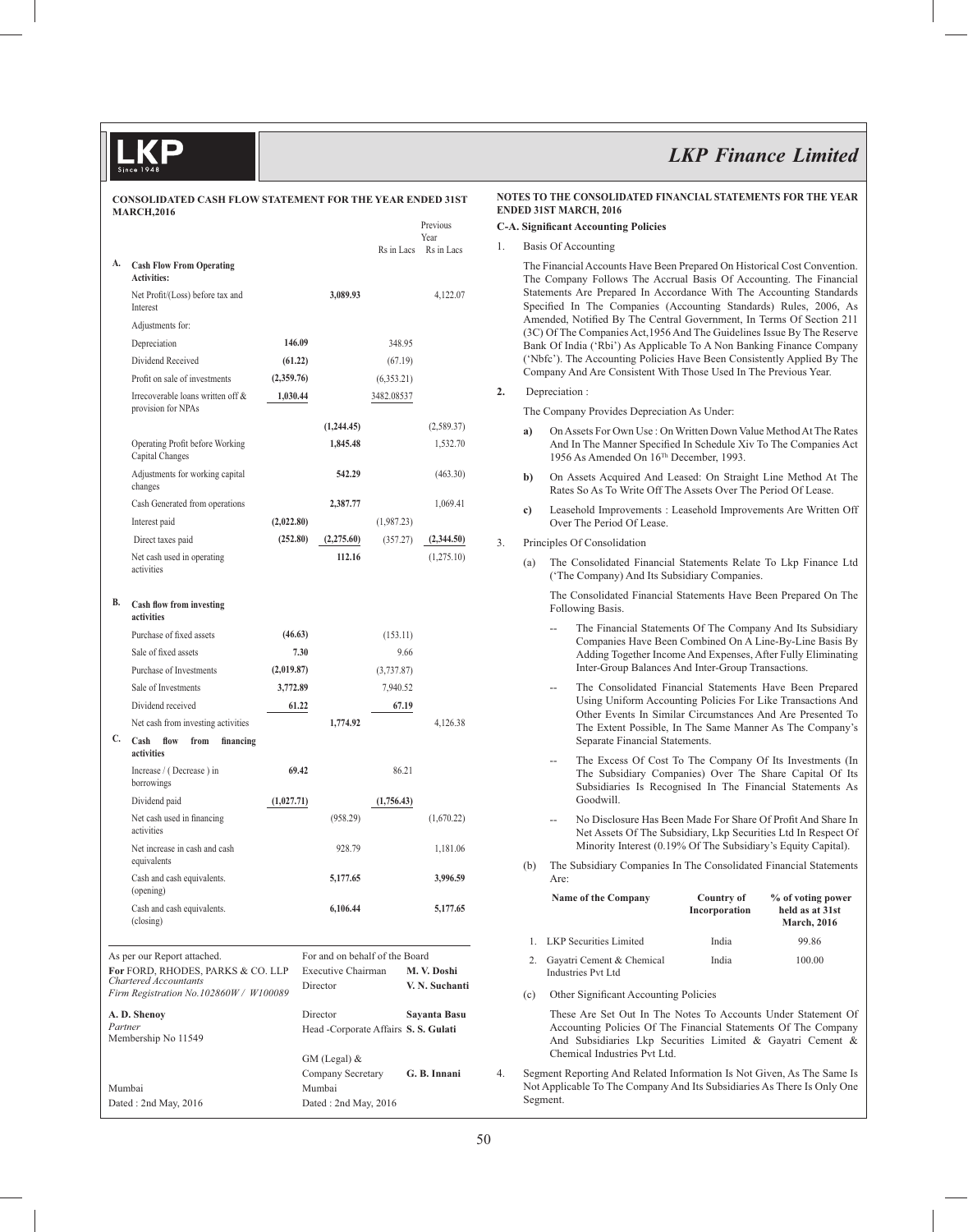## **NOTES TO CONSOLIDATED FINANCIAL STATEMENTS FOR THE YEAR ENDED 31ST MARCH, 2016**

| <b>B01. Share Capital</b><br><b>Particulars</b>             |                    |                | <b>Number</b>              |                  | As at 31 March 2016<br>Amount | Number                         | (Rupees)<br>As at 31 March 2015<br>Amount |
|-------------------------------------------------------------|--------------------|----------------|----------------------------|------------------|-------------------------------|--------------------------------|-------------------------------------------|
| <b>Authorised</b><br>Redemable Preference                   |                    |                | 1,000,000                  |                  | 100,000,000                   | 1,000,000                      | 100,000,000                               |
| Shares of Rs 100/- each<br>Equity Shares of Rs 10/-<br>each |                    |                | 20,000,000 200,000,000     |                  |                               |                                | 20,000,000 200,000,000                    |
|                                                             |                    |                |                            |                  | 300,000,000                   |                                | 300,000,000                               |
| Issued, Subscribed &                                        |                    |                |                            |                  |                               |                                |                                           |
| Paid up<br>Equity Shares of Rs 10/-<br>each                 |                    |                | 12,198,023 121,980,230     |                  |                               | 12,198,023                     | 121,980,230                               |
| <b>Total</b>                                                |                    |                | 12,198,023                 |                  | 121,980,230                   | 12,198,023                     | 121,980,230                               |
| The Equity Shares are listed on BSE Ltd                     |                    |                |                            |                  |                               |                                |                                           |
|                                                             | <b>Particulars</b> |                |                            |                  |                               | <b>Equity Shares</b>           |                                           |
|                                                             |                    |                |                            |                  |                               | Number                         | <b>Rupees</b>                             |
| Shares outstanding at the beginning of the year             |                    |                |                            |                  |                               | 12,198,023                     | 121,980,230                               |
| Shares Issued during the year                               |                    |                |                            |                  |                               | 0                              | $\overline{0}$                            |
| Shares bought back during the year                          |                    |                |                            |                  |                               |                                |                                           |
| Shares outstanding at the end of the year                   |                    |                |                            |                  |                               | 12,198,023                     | 121,980,230                               |
| <b>Name of Shareholder</b>                                  |                    |                | <b>As at 31 March 2016</b> |                  |                               |                                | As at 31 March 2015                       |
|                                                             |                    |                | No. of                     |                  | $%$ of                        | No. of                         | $%$ of                                    |
|                                                             |                    |                | <b>Shares</b> held         |                  | Holding                       | <b>Shares</b> held             | Holding                                   |
| Mr Mahendra V Doshi                                         |                    |                | 4,382,886                  |                  | 35.93                         | 4,382,886                      | 35.93                                     |
| Bhavana Holdings<br>Private Limited                         |                    |                | 1,409,505                  |                  | 11.55                         |                                |                                           |
| Agrud Capital Pte Ltd                                       |                    |                | 727,489                    |                  | 5.96                          | 727,489                        | 5.96                                      |
| India Max Investment                                        |                    |                | 818,508                    |                  | 6.71                          | 818,508                        | 6.71                                      |
| Fund Ltd                                                    |                    |                |                            |                  |                               |                                |                                           |
| Sea Glimpse<br><b>Investments Pvt Ltd</b>                   |                    |                | 2,547,515                  |                  | 20.88                         | 2,547,515                      | 20.88                                     |
|                                                             |                    |                |                            |                  |                               |                                |                                           |
| <b>Particulars</b>                                          |                    |                |                            |                  |                               | Year (Aggregate No. of Shares) |                                           |
|                                                             | 2015-2016          |                | 2014-2015                  |                  | 2013-2014                     | 2012-2013                      | 2011-2012                                 |
| Equity<br>Shares:                                           |                    |                |                            |                  |                               |                                |                                           |
| Fully paid up                                               |                    | $\theta$       |                            | $\theta$         | $\theta$                      |                                | $\theta$<br>$\mathbf{0}$                  |
| pursuant to<br>contract(s)                                  |                    |                |                            |                  |                               |                                |                                           |
| without                                                     |                    |                |                            |                  |                               |                                |                                           |
| payment being                                               |                    |                |                            |                  |                               |                                |                                           |
| received in                                                 |                    |                |                            |                  |                               |                                |                                           |
| cash                                                        |                    |                |                            |                  |                               |                                |                                           |
| Fully paid<br>up by way of                                  |                    | $\overline{0}$ |                            | $\boldsymbol{0}$ | $\boldsymbol{0}$              |                                | $\overline{0}$<br>$\mathbf{0}$            |
| bonus shares                                                |                    |                |                            |                  |                               |                                |                                           |
| Shares bought                                               |                    |                |                            |                  | 145,971                       | 733,495                        |                                           |
| back                                                        |                    |                |                            |                  |                               |                                |                                           |
| <b>C-B2. RESERVES AND SURPLUS</b>                           |                    |                |                            |                  |                               |                                | (Rupees)                                  |
| <b>Particulars</b><br>As at 31<br>March 2016                |                    |                |                            |                  |                               |                                | As at 31<br><b>March 2015</b>             |
| A.Break up of Reserves and movements thereon                |                    |                |                            |                  |                               |                                |                                           |
| a. Capital Reserves- Share Warrants moneys<br>forfeited     |                    |                |                            |                  |                               |                                |                                           |
| Opening Balance                                             |                    |                |                            |                  |                               | 19,400,000                     | 19,400,000                                |
| <b>Closing Balance</b>                                      |                    |                |                            |                  |                               | 19,400,000                     | 19,400,000                                |
|                                                             |                    |                |                            |                  |                               |                                |                                           |

| b. Capital Redemption Reserve on account of                  |               |               |
|--------------------------------------------------------------|---------------|---------------|
| buyback of Equity shares                                     |               |               |
| Opening Balance                                              | 13,294,660    | 13,294,660    |
| Closing Balance                                              | 13,294,660    | 13,294,660    |
| c. Securities Premium Account                                |               |               |
| Balance as per last balance sheet                            | 229,870,249   | 229,870,249   |
| Less: Amount paid in excess of face value of<br>buyback      |               |               |
| Closing Balance                                              | 229,870,249   | 229,870,249   |
| d. Special Reserve Fund- As per RBI                          |               |               |
| guidelines for NBFCs                                         |               |               |
| Opening Balance                                              | 335, 145, 211 | 299,671,495   |
| (+) Current Year Transfer                                    | 17,744,934    | 35,473,716    |
| (-) Written Back in Current Year                             |               |               |
| Closing Balance                                              | 352,890,145   | 335,145,211   |
| e. General Reserve                                           |               |               |
| <b>Opening Balance</b>                                       | 750,342,248   | 651,098,768   |
| (+) Current Year Transfer                                    |               | 100,000,000   |
| (-) Written Back in Current Year                             |               | 756,520       |
| Closing Balance                                              | 750,342,248   | 750,342,248   |
| f. Employees Stock Options (ESOPs)                           |               |               |
| Opening Balance                                              | 1,747,202     | 1,747,202     |
| (+) Current Year Transfer                                    |               |               |
| (-) Deferred Employees Compensation                          |               |               |
| (-) Written Back in Current Year                             |               |               |
| Closing Balance                                              | 1,747,202     | 1,747,202     |
|                                                              |               |               |
| <b>B.</b> Surplus                                            |               |               |
| Opening balance                                              | 60,376,664    | 193,736,534   |
| (+) Net Profit for the year                                  | 73,894,144    | 177,756,765   |
| (-) Transfer to Capital Redemption Reserve                   |               |               |
| (-) Transfer to Special Reserve Fund                         | 17,744,934    | 35,473,716    |
| (-) Transfer to General Reserve                              |               | 100,000,000   |
| (-) Interim Dividend                                         | 85,386,161    | 121,980,230   |
| (-) Tax on Interim Dividend                                  | 17,384,622    | 24,388,870    |
| (-) Proposed Dividend                                        |               | 24,396,046    |
| (-) Tax on proposed Dividend                                 |               | 4,877,773     |
| Closing Balance                                              | 13,755,091    | 60,376,664    |
| Total                                                        | 1,381,299,595 | 1,410,176,234 |
| <b>C-B3.Long Term Borrowings</b>                             |               | (Rupees)      |
| <b>Particulars</b>                                           | As at         | As at         |
|                                                              | 31 March 2016 | 31 March 2015 |
| <b>Secured</b>                                               |               |               |
| From banks                                                   |               |               |
| (Secured by pledge of Fixed Deposit Receipts)<br>Other Loans | 24,585,018    | 19,363,480    |
|                                                              |               |               |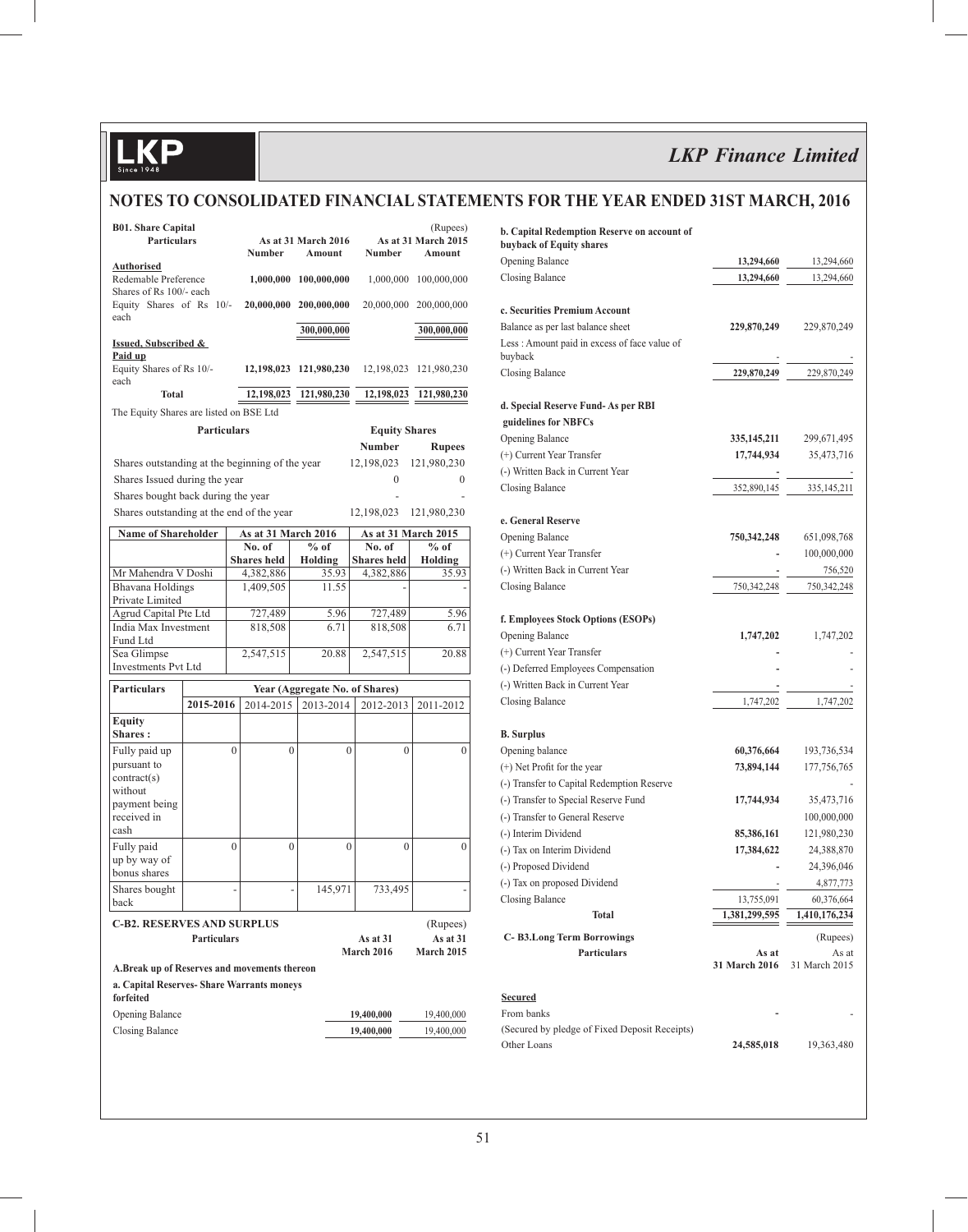## **NOTES TO CONSOLIDATED FINANCIAL STATEMENTS FOR THE YEAR ENDED 31ST MARCH, 2016**

| Total                                                    | 24,585,018     | 19,363,480     | C-B6. Trade payables                  |                   | (Rupees)      |
|----------------------------------------------------------|----------------|----------------|---------------------------------------|-------------------|---------------|
| <b>C-B4.</b> Long Term Provisions                        |                |                | <b>Trade Payables</b>                 | As at             | As at         |
| <b>Particulars</b>                                       | As at          | As at          |                                       | 31 March 2016     | 31 March 2015 |
|                                                          | 31 March 2016  | 31 March 2015  | (a) Trade Payables:                   |                   |               |
| Contingent Provision against standard assets             | 3,862,341      | 3,862,341      | <b>Sundry Creditors</b>               | 522,177,933       | 460,575,932   |
| Provision for Gratuity                                   | 9,394,002      | 7,673,836      | <b>Total</b>                          | 522,177,933       | 460,575,932   |
| <b>TOTAL</b>                                             | 13,256,343     | 11,536,177     |                                       |                   |               |
| <b>C-B5. Short Term Borrowings</b>                       |                | (Rupees)       | <b>C-B7 Other Current Liabilities</b> |                   |               |
| <b>Particulars</b>                                       | As at 31 March | As at 31 March | <b>Particulars</b>                    | As at             | As at         |
|                                                          | 2016           | 2015           |                                       | 31 March 2016     | 31 March 2015 |
|                                                          |                |                | (a) Statutory Dues                    | 18,250,246        | 19,434,342    |
| <b>Secured</b>                                           |                |                | (b) Unpaid dividends                  | 11,361,730        | 7,130,814     |
| (a) From banks.                                          |                |                | (c) Other payables                    | 8,405,034         | 2,598,064     |
| (Secured By pledge of Fixed Deposit Receipts)            | 160,982,127    | 314, 127, 765  | <b>Total</b>                          | 38,017,010        | 29,163,220    |
| and Securities)                                          |                |                |                                       |                   |               |
| (Secured By hypothecation of Debtors and<br>pledge of    |                |                | <b>C-B8. Short Term Provisions</b>    |                   |               |
|                                                          |                |                | <b>Particulars</b>                    | As at 31          | As at 31      |
| FDR's & personal guarantee of Mr M V Doshi)              | 499,673,562    | 499,823,741    |                                       | <b>March 2016</b> | March 2015    |
| (b) Loans from Corporates                                |                |                | Proposed Dividend                     |                   | 24,396,046    |
| (Secured by pledge of own and third party<br>securities) | 357,899,951    | 388, 321, 343  | Dividend Distribution Tax             | 17,384,622        | 4,877,773     |
| Unsecured                                                | 399,171,806    | 440,040,869    | <b>Total</b>                          | 17,384,622        | 29,273,819    |
| (c) Vehicle Loans                                        |                | 704,402        |                                       |                   |               |
| (Secured by hypothecation of vehicle)                    |                |                |                                       |                   |               |
| <b>Unsecured</b>                                         |                |                |                                       |                   |               |
| Others                                                   |                | 1,650,000      |                                       |                   |               |
| <b>Total</b>                                             | 1,417,727,446  | .644.668.120   |                                       |                   |               |

#### **C- B9 Fixed Assets** (Rupees)

|    | <b>Particulars</b>                                                                                              | <b>Gross Block</b>                   |                                                        |                                          | <b>Accumulated Depreciation</b>         |                                        |                                                 |                                          | <b>Net Block</b>                         |                                          |
|----|-----------------------------------------------------------------------------------------------------------------|--------------------------------------|--------------------------------------------------------|------------------------------------------|-----------------------------------------|----------------------------------------|-------------------------------------------------|------------------------------------------|------------------------------------------|------------------------------------------|
|    |                                                                                                                 | <b>Balance as at 1</b><br>April 2015 | <b>Additions/</b><br>Deductions/<br><b>Adjustments</b> | <b>Balance</b> as<br>at 31 March<br>2016 | <b>Balance</b> as<br>at 1 April<br>2015 | Depreciation<br>charge for the<br>vear | <b>Additions/</b><br>Deductions/<br>Adjustments | <b>Balance</b> as<br>at 31 March<br>2016 | <b>Balance</b> as<br>at 31 March<br>2016 | <b>Balance as</b><br>at 31 March<br>2015 |
| a. | <b>Tangible Assets</b>                                                                                          |                                      |                                                        |                                          |                                         |                                        |                                                 |                                          |                                          |                                          |
|    |                                                                                                                 |                                      |                                                        |                                          |                                         |                                        |                                                 |                                          |                                          |                                          |
|    | <b>Buildings</b>                                                                                                | 17,758,523                           | $\Omega$                                               | 17,758,523                               | 14,905,677                              | 178,114                                | $\mathbf{0}$                                    | 15,083,791                               | 2,674,732                                | 2,852,846                                |
|    | <b>Furniture and Fixtures</b>                                                                                   | 39,434,693                           | 48,487                                                 | 39,483,180                               | 34,024,286                              | 1,174,257                              | $\mathbf{0}$                                    | 35,198,543                               | 4,284,637                                | 5,410,407                                |
|    | Vehicles                                                                                                        | 23,929,052                           |                                                        | 23,929,052                               | 16,049,146                              | 1,525,216                              | $\mathbf{0}$                                    | 17,574,362                               | 6,354,690                                | 7,879,906                                |
|    | Office equipment                                                                                                | 136,467,059                          | 1,442,090                                              | 137,909,149                              | 115,749,000                             | 6,663,154                              | $\mathbf{0}$                                    | 122,412,154                              | 15,496,995                               | 20,718,059                               |
|    | Leasehold<br>Improvements                                                                                       | 18,836,558                           | 655,529                                                | 19,492,087                               | 8,182,789                               | 1,961,889                              | $\mathbf{0}$                                    | 10,144,678                               | 9,347,409                                | 10,653,769                               |
|    | <b>Total</b>                                                                                                    | 236,425,885                          | 2,146,106                                              | 238,571,991                              | 188,910,898                             | 11,502,630                             | $\theta$                                        | 200,413,528                              | 38,158,463                               | 47,514,987                               |
| b  | <b>Intangible Assets</b>                                                                                        |                                      |                                                        |                                          |                                         |                                        |                                                 |                                          |                                          |                                          |
|    | Goodwill                                                                                                        | 17, 125, 795                         |                                                        | 17,125,795                               | 2,854,300                               | 1,712,579                              | $\mathbf{0}$                                    | 4,566,879                                | 12,558,916                               | 14,271,495                               |
|    | Computer software                                                                                               | 43,127,892                           | 2,717,500                                              | 45,845,392                               | 39,236,323                              | 1,393,885                              | $\mathbf{0}$                                    | 40,630,208                               | 5,215,184                                | 3,891,569                                |
|    |                                                                                                                 | 60,253,687                           | 2,717,500                                              | 62,971,187                               | 42,090,623                              | 3,106,464                              | $\mathbf{0}$                                    | 45,197,087                               | 17,774,100                               | 18,163,064                               |
|    | Previous Year                                                                                                   | 254,767,903                          | 28,266,550                                             | 282,334,453                              | 34,863,007                              | 17,717,366                             | 1,114,256                                       | 195,350,331                              | 86,984,122                               |                                          |
|    | Note: Cost of Building includes cost of shares of Rs 500/- in Embassy Center Premises Co-operative Society Ltd. |                                      |                                                        |                                          |                                         |                                        |                                                 |                                          |                                          |                                          |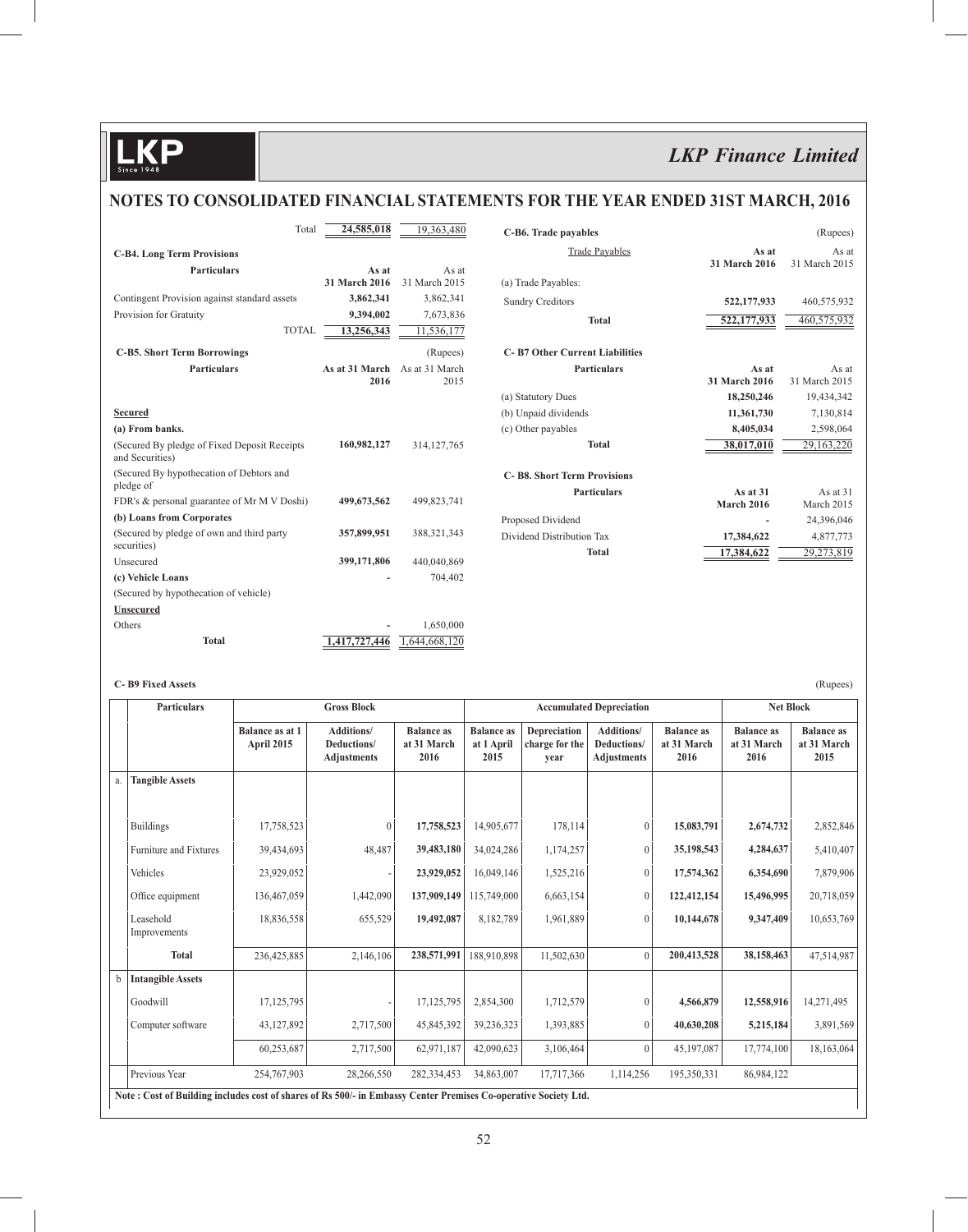$\mathbf{D}$ 

# *LKP Finance Limited*

## **NOTES TO CONSOLIDATED FINANCIAL STATEMENTS FOR THE YEAR ENDED 31ST MARCH, 2016**

### **C-B10. NON CURRENT INVESTMENTS**

|                                                                   |                                                | (Rupees)    |
|-------------------------------------------------------------------|------------------------------------------------|-------------|
| <b>Particulars</b>                                                | <b>As at 31 March 2016</b> As at 31 March 2015 |             |
| <b>Investments (Refer A below)</b>                                |                                                |             |
| (a) Investment in Properties                                      | 84,830,000                                     |             |
| (b) Investment in Equity instruments                              | 288,609,265                                    | 312,821,501 |
| (c) Investment in Mutual Funds                                    | 14,735                                         | 14,735      |
| <b>Total</b>                                                      | 373,454,000                                    | 312,836,236 |
| Less: Provision for dimunition in the value of quoted Investments | (1,304,903)                                    | (1,304,903) |
| <b>Total</b>                                                      | 372,149,097                                    | 311,531,333 |
|                                                                   |                                                |             |

 **Note :**

 Aggregate amount of quoted investments Rs.26,86,15,373/- (29,28,27,608/-) Market value Rs.37,69,60,167/- (Rs.56,81,07,784/-) Aggregate amount of unquoted investments Rs.2,00,08,627/- (Rs 2,00,08,628)

|     | <b>Details of Investments in Securities</b>    |               |                       |                 |                           |                                      |                |                |  |
|-----|------------------------------------------------|---------------|-----------------------|-----------------|---------------------------|--------------------------------------|----------------|----------------|--|
| Sr. | Name of the Body Corporate                     | Subsidiary/   | No. of Shares / Units |                 | Partly Paid /<br>Ouoted / |                                      | (Rupees)       |                |  |
| No. |                                                | <b>Others</b> |                       |                 |                           | <b>Unquoted</b><br><b>Fully paid</b> |                |                |  |
|     |                                                |               | As at                 | As at           |                           |                                      | As at 31       | As at          |  |
|     |                                                |               | 31 March 2016         | 31 March 2015   |                           |                                      | March 2016     | 31 March 2015  |  |
| (1) | (2)                                            | (3)           | (4)                   | (5)             | (6)                       | (7)                                  | (10)           | (11)           |  |
| (a) | <b>Investment in Equity Instruments</b>        |               |                       |                 |                           |                                      |                |                |  |
|     | Maharashtra Polybutane Ltd                     | <b>Others</b> | 300,000               | 300,000         | <b>Ouoted</b>             | <b>Fully Paid</b>                    | 666,189        | 666,189        |  |
|     | D S Kulkarni Developers Ltd                    | Others        | 149                   | 149             | <b>Ouoted</b>             | <b>Fully Paid</b>                    | 7,390          | 7,390          |  |
|     | NHPC Ltd                                       | <b>Others</b> | 131,910               | 131,910         | <b>Ouoted</b>             | <b>Fully Paid</b>                    | 3,050,198      | 3,050,198      |  |
|     | Mercator Lines Limited                         | <b>Others</b> | 4,171,942             | 3,071,942       | <b>Ouoted</b>             | <b>Fully Paid</b>                    | 80,454,561     | 55,475,813     |  |
|     | <b>City Union Bank Limited</b>                 | <b>Others</b> | $\overline{0}$        | 35,043          | <b>Quoted</b>             | <b>Fully Paid</b>                    | $\mathbf{0}$   | 1,524,208      |  |
|     | City Union Bank Limited-Rights                 | <b>Others</b> | $\overline{0}$        | 57,374          | <b>Quoted</b>             | <b>Partly Paid</b>                   | $\overline{0}$ | 1.147.480      |  |
|     | South Indian Bank Limited                      | <b>Others</b> | $\Omega$              | 1,000,000       | Ouoted                    | <b>Fully Paid</b>                    | $\theta$       | 20,647,019     |  |
|     | Thomas Cook (India) Ltd                        | <b>Others</b> | 300,352               | 1,148,940       | <b>Quoted</b>             | <b>Fully Paid</b>                    | 566,992        | 2,119,898      |  |
|     | Gold Crest Finance (I) Ltd.                    | <b>Others</b> | 10000                 | 10000           | <b>Ouoted</b>             | <b>Fully Paid</b>                    | 100,000        | 100,000        |  |
|     | Infra Industries Ltd.                          | <b>Others</b> | 149000                | 149000          | Quoted                    | <b>Fully Paid</b>                    | 4,470,000      | 4,470,000      |  |
|     | <b>ONGC Ltd.</b>                               | <b>Others</b> | 72                    | $\overline{72}$ | <b>Ouoted</b>             | <b>Fully Paid</b>                    | 36,000         | 36,000         |  |
|     | Roopa Industries Ltd.                          | <b>Others</b> | 8900                  | 8900            | <b>Ouoted</b>             | <b>Fully Paid</b>                    | 89,000         | 89,000         |  |
|     | Geodesic Information Systems Ltd.              | Others        | 6792                  | 6792            | <b>Quoted</b>             | <b>Fully Paid</b>                    | 1,199,920      | 1,199,920      |  |
|     | Reliance Power Ltd.                            | <b>Others</b> | 17440                 | 17440           | <b>Ouoted</b>             | <b>Fully Paid</b>                    | 6,481,117      | 6,481,117      |  |
|     | East India Hotels                              | Others        | 37000                 | 37000           | <b>Ouoted</b>             | <b>Fully Paid</b>                    | 1,992,839      | 3,072,290      |  |
|     | <b>TV18</b>                                    | Others        | 5000                  | 5000            | <b>Ouoted</b>             | <b>Fully Paid</b>                    | 100,000        | 100,000        |  |
|     | Everlon Synthetics Ltd                         | Others        | 11,531                | 14,000          | Quoted                    | <b>Fully Paid</b>                    | 135,877        | 135,877        |  |
|     | <b>Asian Electronics</b>                       | <b>Others</b> | 10,000                | 10,000          | <b>Ouoted</b>             | <b>Fully Paid</b>                    | 265,900        | 265,900        |  |
|     | Credit Capital Venture Ltd                     | Others        | 1,000                 | 1,000           | <b>Ouoted</b>             | <b>Fully Paid</b>                    | 49,043         | 49,043         |  |
|     | <b>IDBI</b> Ltd                                | <b>Others</b> | 1,500                 | 1,500           | Ouoted                    | <b>Fully Paid</b>                    | 244,005        | 244,005        |  |
|     | <b>Indus Network Ltd</b>                       | Others        | 2,300                 | 2,300           | <b>Ouoted</b>             | <b>Fully Paid</b>                    | 59,320         | 59,320         |  |
|     | <b>MRPL</b>                                    | Others        | 7,000                 | 7,000           | <b>Ouoted</b>             | <b>Fully Paid</b>                    | 385,199        | 385,199        |  |
|     | Sanghi Polyester Ltd                           | <b>Others</b> | 10,000                | 10,000          | Quoted                    | <b>Fully Paid</b>                    | 124,484        | 124,484        |  |
|     | Yes Bank Ltd                                   | <b>Others</b> | 700                   | 700             | <b>Ouoted</b>             | <b>Fully Paid</b>                    | 199,912        | 199.912        |  |
|     | Nilkamal Ltd                                   | <b>Others</b> | 86,000                | 95,000          | <b>Quoted</b>             | <b>Fully Paid</b>                    | 44,451,290     | 40,745,500     |  |
|     | <b>Shree Cements</b>                           | <b>Others</b> | 500                   | 500             | <b>Quoted</b>             | <b>Fully Paid</b>                    | 5,744,325      | 5,744,325      |  |
|     | <b>Sterling Holidays</b>                       | <b>Others</b> | 246,000               | 705,000         | <b>Ouoted</b>             | <b>Fully Paid</b>                    | 35,081,233     | 120,635,233    |  |
|     | Suzlon energy                                  | <b>Others</b> | 1,500,000             | 500,000         | <b>Ouoted</b>             | <b>Fully Paid</b>                    | 28,038,355     | 13,691,200     |  |
|     | MC Dowell                                      | <b>Others</b> | 309,308               | 309,308         | Quoted                    | <b>Fully Paid</b>                    | 10,346,353     | 10,346,353     |  |
|     | Godrej Philips                                 | <b>Others</b> | 10,000                |                 | <b>Quoted</b>             | <b>Fully Paid</b>                    | 13,376,488     | $\overline{0}$ |  |
|     | Spicejet                                       | Others        | 370,000               |                 | <b>Ouoted</b>             | <b>Fully Paid</b>                    | 23,477,388     | $\overline{0}$ |  |
|     | Zee Learn                                      | <b>Others</b> | 206,450               |                 | <b>Ouoted</b>             | <b>Fully Paid</b>                    | 7,407,260      | $\overline{0}$ |  |
|     | MKM Shares & Stock Brokers Ltd                 | Others        | 2000                  | 2000            | <b>Unquoted</b>           | <b>Fully Paid</b>                    | 6,200          | 6,200          |  |
|     | Seaglimpse Investments Pvt Ltd                 | Others        | 980                   | 980             | <b>Unquoted</b>           | <b>Fully Paid</b>                    | 98,000         | 98,000         |  |
|     | Dean Finance & Investments Pvt Ltd             | Others        | 4900                  | 4900            | <b>Unquoted</b>           | <b>Fully Paid</b>                    | 49,000         | 49,000         |  |
|     | Peak Plastonics Pvt Ltd                        | <b>Others</b> | 490                   | 490             | Unquoted                  | <b>Fully Paid</b>                    | 49,000         | 49,000         |  |
|     | The Saraswat Co-op Bank Ltd.                   | <b>Others</b> | 1.005                 | 1.005           | <b>Unquoted</b>           | <b>Fully Paid</b>                    | 10.050         | 10.050         |  |
|     | The Hindustan Times Ltd.                       | <b>Others</b> | 5,600                 | 5,600           | <b>Unquoted</b>           | <b>Fully Paid</b>                    | 1,256,500      | 1,256,500      |  |
|     | Gobind Sugar Ltd.                              | Others        | 11200                 | 11200           | <b>Unquoted</b>           | <b>Fully Paid</b>                    | 1,785,000      | 1,785,000      |  |
|     | Bombay Stock Exchange Ltd.                     | Others        | 11401                 | 11401           | <b>Unquoted</b>           | <b>Fully Paid</b>                    | 1,754,877      | 1,754,877      |  |
|     | Business India Publications Ltd                |               | 500000                | 500000          | <b>Unquoted</b>           | <b>Fully Paid</b>                    | 15,000,000     | 15,000,000     |  |
| (b) | <b>Investment in Mutual Funds</b>              |               |                       |                 |                           |                                      |                |                |  |
|     | BenchMark Mutual Fund.                         | Others        | 147.342               | 147.342         | <b>Ouoted</b>             | <b>Fully Paid</b>                    | 14,735         | 14,735         |  |
| (c) | <b>Investment in Property</b>                  | Others        |                       |                 |                           |                                      | 84,830,000     |                |  |
| (d) | Less: Provision for dimunition in the value of |               |                       |                 |                           |                                      | 1,304,903      |                |  |
|     | quoted Investments                             |               |                       |                 |                           |                                      |                |                |  |
|     | <b>Total</b>                                   |               |                       |                 |                           |                                      | 372,149,097    | 312,836,235    |  |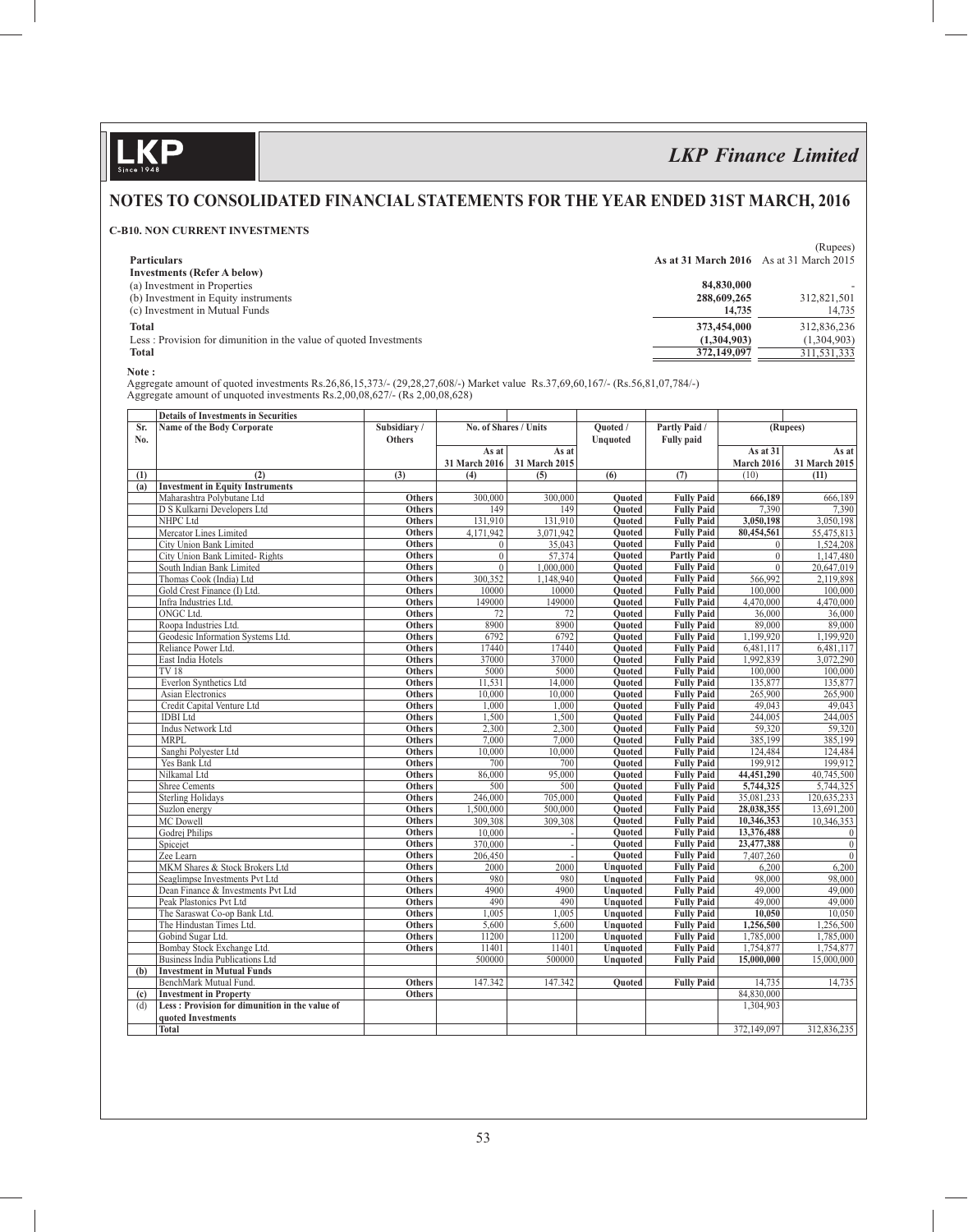## **NOTES TO CONSOLIDATED FINANCIAL STATEMENTS FOR THE YEAR ENDED 31ST MARCH, 2016**

**C- B11 Long Term loans and advances**

#### **C-B16. Other Income**

|                                                                    |                                       | (Rupees)                       |
|--------------------------------------------------------------------|---------------------------------------|--------------------------------|
| <b>Particulars</b>                                                 | As at $31$<br><b>March, 2016</b>      | As at 31<br><b>March, 2015</b> |
| <b>Security Deposit</b>                                            | 71,745,983                            | 71,897,561                     |
| Total                                                              | 71,745,983                            | 71,897,561                     |
| <b>C-B12. Trade Receivables</b>                                    |                                       |                                |
|                                                                    |                                       | (Rupees)                       |
| <b>Particulars</b>                                                 | As at 31 March As at 31 March<br>2016 | 2015                           |
| Trade receivables outstanding for a<br>period less than six months |                                       |                                |
| Unsecured.                                                         | 874,454,318                           | 906, 371, 040                  |
| <b>Total</b>                                                       | 874,454,318                           | 906,371,040                    |
| C-B13. Cash and cash equivalents                                   |                                       |                                |
|                                                                    |                                       | (Rupees)                       |
| <b>Particulars</b>                                                 | As at 31 March As at 31 March<br>2016 | 2015                           |
| a. Balances with banks                                             |                                       |                                |
| In unpaid dividend accounts                                        | 11,361,730                            | 7,130,814                      |
| In Current Accounts                                                | 61, 617, 244                          | 119,194,610                    |
| In FDRs with Bank - more than 12<br>months maturity                | 444,904,572                           | 230, 222, 755                  |
| In FDRs with Bank - less than 12<br>months maturity                | 92,637,039                            | 161,072,340                    |
| b.Cash on hand                                                     | 123,086                               | 144,071                        |
|                                                                    | 610,643,671                           | 517,764,590                    |
| C-B14 Short term loans and advances                                |                                       |                                |
|                                                                    |                                       | (Rupees)                       |
| <b>Particulars</b>                                                 | As at 31 March As at 31 March<br>2016 | 2015                           |
| Secured                                                            | 375,544,251                           | 672,217,466                    |
| Unsecured, considered good.                                        | 617, 648, 753                         | 550,282,552                    |
| Advance Tax net of provision for tax                               | 85,705,157                            | 87,525,459                     |
| Total                                                              | 1,078,898,161                         | 1,310,025,477                  |
| <b>C-B15. Revenue from Operations</b>                              |                                       |                                |
| <b>Particulars</b>                                                 | <b>Current Year</b>                   | <b>Previous Year</b>           |
| Interest Income                                                    | 172,270,614                           | 145,640,975                    |
| Dividend                                                           | 5,940,202                             | 6,719,174                      |
| Brokerage / Commission / Charges                                   | 541,070,898                           | 557,741,785                    |
| Profit on sale of shares & securities                              | 298,682,289                           | 703,204,558                    |
| Total                                                              | 1,017,964,003                         | 1,413,306,492                  |

|                                                          |                     | (Rupees)                         |
|----------------------------------------------------------|---------------------|----------------------------------|
| <b>Particulars</b>                                       | <b>Current Year</b> | <b>Previous Year</b>             |
| Interest                                                 | 14,610,476          | 14,353,735                       |
| <b>Baddebts Recovered</b>                                | 18, 115, 730        |                                  |
| Miscellaneous Income                                     | 5,178,691           | 3,525,309                        |
| Excess Provision for NPA Written back                    | 913,717             |                                  |
| <b>Total</b>                                             | 38,818,614          | 17,879,044                       |
|                                                          |                     |                                  |
| <b>C-B17 Employee Benefits Expense</b>                   |                     |                                  |
|                                                          |                     | (Rupees)                         |
| <b>Particulars</b>                                       | <b>Current Year</b> | <b>Previous Year</b>             |
| (a) Salaries and allowances                              | 308,936,473         | 313,045,434                      |
| (b) Contribution to Provident fund $\&$<br><b>ESIC</b>   | 7,961,286           | 6,441,070                        |
| (c) Contribution to LIC Group Gratuity<br>Fund           | 3,314,301           | 3,223,338                        |
| (d) ESOP compensation expenses w/off                     | $\bf{0}$            | 0                                |
| (e) Staff welfare expenses                               | 7,859,723           | 6,074,860                        |
| <b>Total</b>                                             | 328,071,783         | 328,784,702                      |
|                                                          |                     |                                  |
| <b>C-B18 Other Expenses</b>                              |                     |                                  |
| <b>Particulars</b>                                       | <b>Current Year</b> | (Rupees)<br><b>Previous Year</b> |
| Rent, Rates & Taxes                                      | 32,896,210          | 30,340,751                       |
| Repairs - Others                                         | 4,841,311           | 4,854,323                        |
| Advertisement                                            | 2,594,799           | 502,235                          |
| Directors Fees                                           | 440,000             | 150,000                          |
| Travelling & Conveyance                                  | 7,773,239           | 5,906,507                        |
| Postage, Telegram & Telephones                           | 3,005,278           | 3,376,685                        |
| Legal and Professional Charges                           | 19,108,501          | 30,088,442                       |
| Printing & Stationery                                    | 2,756,357           | 2,996,542                        |
| <b>Auditors Remuneration:</b>                            |                     |                                  |
| Audit fees                                               | 621,343             | 590,754                          |
| Tax audit fees                                           | 25,000              | 25,000                           |
| Irrecoverable Loans Written off                          | 103,957,624         | 333,592,077                      |
| <b>Commission Expenses</b>                               | 149,740,137         | 166,913,576                      |
|                                                          | 8,247,616           |                                  |
| <b>Electricity Expenses</b><br>Subscription & Membership |                     | 8,298,719                        |
|                                                          | 1,733,800           | 1,796,445                        |
| Computer Expenses                                        | 3,966,925           | 4,737,445                        |
| Donation                                                 | 200,000             |                                  |
| CSR Expenses                                             | 2,800,000           | 1,750,000                        |
| <b>Baddebts</b>                                          | 12,664,515          | 0                                |
| Provision for NPAs                                       |                     | 14,616,460                       |
| Provision for Doubtful Debts                             | 4,869,623           |                                  |
| Miscellaneous Expenses                                   | 42,866,253          | 43,797,866                       |
| Total                                                    | 405,108,531         | 654,333,827                      |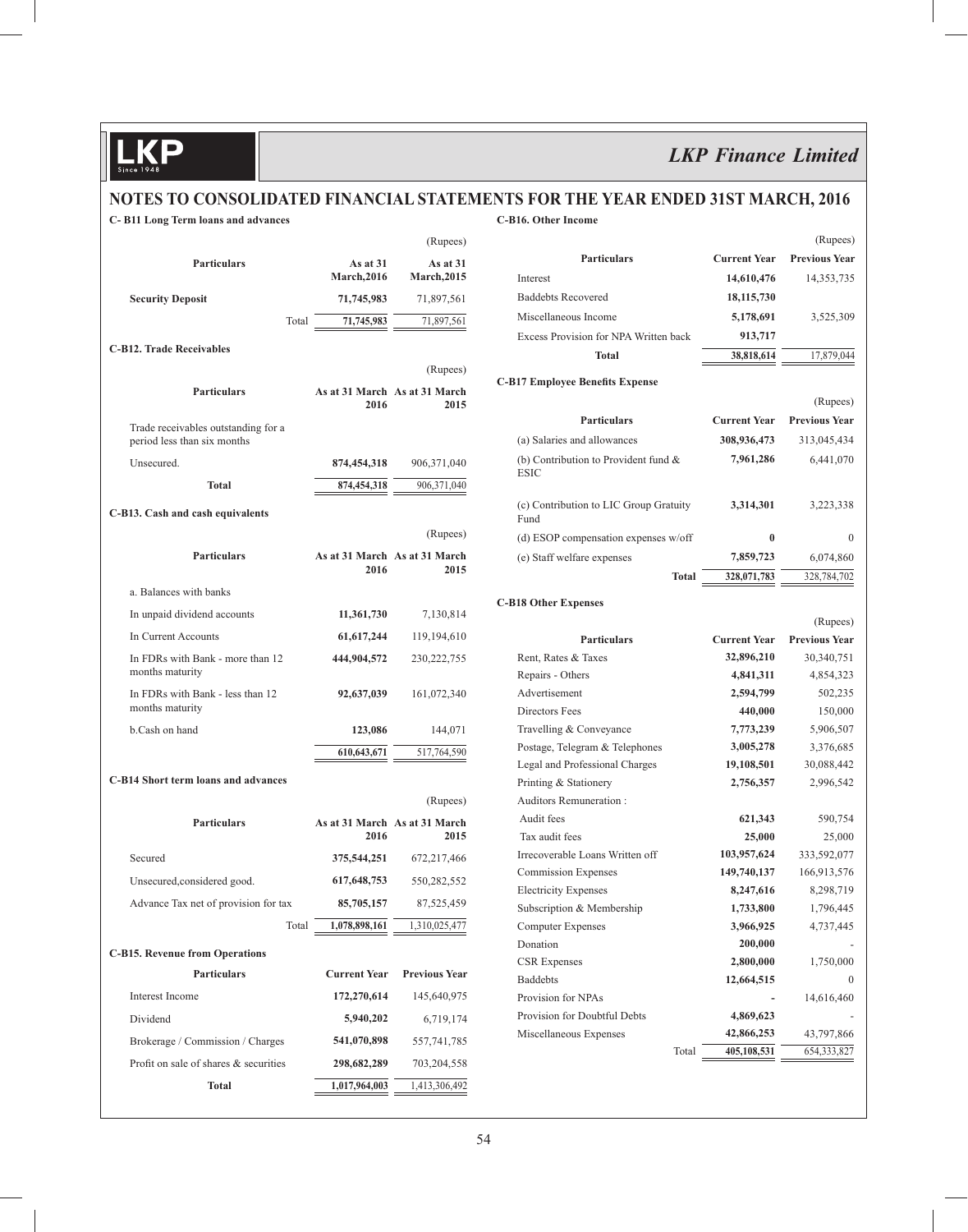## **NOTES TO CONSOLIDATED FINANCIAL STATEMENTS FOR THE YEAR ENDED 31ST MARCH, 2016**

#### **C. NOTES :**

1. Particular with respect to Earnings per share is calculated as follows:

|                                        | 2015-16     | 2014-15     |
|----------------------------------------|-------------|-------------|
|                                        |             |             |
| Profit after Taxation (Rupees in Lacs) | 738.94      | 1,777.57    |
| Weighted Average Number of Shares      | 1,21,98,023 | 1,21,98,023 |
| Outstanding                            |             |             |
|                                        | Rs. Ps.     | Rs. Ps.     |
| Earnings per shares (Basic)            | 6.06        | 14.57       |
| Earnings per shares (Diluted)          | 5.39        | 12.96       |
| Face Value of Share                    | 10          | 10          |

- 2) As per the Accounting Standard , disclosure regarding related parties as defined in the Accounting Standards are given below :
- (i) List of related parties with whom transactions have taken place and relationships.

 (Relationship : Subsidiary Company, Director Interested, Key Managerial Personnel)

| <b>Name of the Related Party</b>                | Relationship              |
|-------------------------------------------------|---------------------------|
| LKP Securities Ltd.                             | Subsidiary Company        |
| Gayatri Cement & Chemical<br>Industries Pyt Ltd | Subsidiary Company        |
| LKP Wealth Advisory Pvt. Ltd.                   | Fellow Subsidiary Company |
| Peak Plastonics Pyt. Ltd.                       | Directors Interested      |
| MKM Share & Stock Brokers Ltd.                  | Directors Interested      |
| Sea Glimpse Investments Pvt. Ltd.               | Director Interested       |
| Bhavna Holdings Pvt. Ltd.                       | Directors Interested      |
| Alpha Commodity Pvt. Ltd.                       | Directors Interested      |
| SolarEx P V Solutions Pvt. Ltd.                 | Directors Interested      |
| M/s. L.K. Panday                                | Directors Interested      |
| Mr. M V Doshi                                   | Key Managerial Personnel  |
| Mr. G B Innani                                  | Key Managerial Personnel  |
| Mr. S.S. Gulati                                 | Key Managerial Personnel  |

#### **(ii) Transaction with related parties.**

|                         | Subsidiary     | Subsidiary        | Key              | Total (Rs. |
|-------------------------|----------------|-------------------|------------------|------------|
|                         | Company LKP    | Company           | Managerial       | In Lacs)   |
|                         | Securities Itd | Gayatri           | <b>Personnel</b> |            |
|                         |                | Cement $&$        |                  |            |
|                         |                | Chemical          |                  |            |
|                         |                | <b>Industries</b> |                  |            |
|                         |                | Pv t Ltd          |                  |            |
| <b>Interest Expense</b> | 557.28         | ---               | ---              | 557.28     |
| Remuneration            | ---            | ---               | 120.55           | 120.55     |
| <b>Brokerage Paid</b>   | 37.92          | ---               | ---              | 37.92      |
| Balance due as on       | (2922.27)      | 150.23            | ---              | (2772.04)  |
| 31.03.2016              |                |                   |                  |            |

3) Details of the subsidiaries are given in aggregate as per the General Circular No  $51/12/2007$ -CL-III dated  $8<sup>th</sup>$  February, 2011 issued by the Government of India, Ministry of Corporate Affairs, New Delhi, (Rs in lacs) :

| Capital (including Pref Shares) | 3445.82   |
|---------------------------------|-----------|
| Reserves & Surplus              | (656.48)  |
| Total Assets                    | 15,806.33 |
| Total Liabilities               | 15,806.33 |

| Investments            | 193.77   |
|------------------------|----------|
| Turnover               | 5,836.01 |
| Loss before taxation   | (120.41) |
| Provision for taxation | 27.90    |
| Profit after taxation  | (148.31) |
| Proposed Dividend      | Ni1      |

#### 4) Contingent Liabilities:

- (a) Guarantee given to Banks Rs 29.35 crores. (Previous Year Rs 29.35 crores)
- (b) Claim against the Company not acknowledged as debt Rs. 33.99 Lacs , against which the company has deposited full amount in the Honorable High Court of Mumbai. The matter is pending.
- 5. A winding up petition filed by the Company against a borrower has been admitted by the Honorable High court of Mumbai. The recovery if any will be accounted for when the money is received from official Liquidator.
- 6. The Company has filed arbitration cases for Rs. 25.1 Lacs against two borrower for which it has received a favourable award from the arbitrator for Rs. 21.38 Lacs plus interest. The opposing parties have filed appeals in the Honorable High court of Mumbai for which the matter is pending. The adjustment to the claim and interest will be accounted in the year of settlement.
- 7. The Company's petition seeking approval for Scheme of demerger of SEBI Registered Intermediaries business of the company into LKP Securities Ltd under Sections 391 to 394 of the Companies Act, 1956 and sections 52 and 55 of the Companies act 2013 is pending as on date before the Honourable Bombay High Court. As per the Scheme the equity shareholders of LKP Finance Ltd shall be allotted 6 fully paid equity shares of Rs.2/- each in LKP Securities Ltd for every one equity share of Rs.10/- each held by them in LKP Finance Ltd. Pending approval, accounting adjustments as set out in the draft Scheme for demerger have not been carried out in the financial year 2015-16.
- 8) In compliance with Guidelines prescribed by Reserve Bank of India for NBFCs, the company has
	- provided 0.25% of Standard Assets amounting to Rs. NIL ( Previous year Rs NIL lacs). The Contingent Provision against Standard Asset as on 31.03.2016 is Rs 38.62 lacs ( Previous year Rs 38.62 lacs)
	- (b) appropriated  $20\%$  of the Net Profits Rs 177.45 lacs (Previous year Rs 354.74 lacs) to Special Reserve Fund.
- 9) The company has provided NIL (Previous year Rs 146.16) against NPAs
- 10) During the year the company has entered into Futures & Options contracts on the National Stock Exchange in the Equity Segment and on the Multi Commodity Exchange in the commodity segment. The open position as on 31.03.2016 is Rs 7,048.06 lacs (Previous Year Rs 4,246.31 lacs).
- 11) The company has no amounts due to suppliers under The Micro, Small and Medium Enterprises Development Act, 2006, [MSMED Act] as at 31st March, 2016.
- 12) There are no amounts due and outstanding to be credited to Investor Education & Protection Fund as at  $31<sup>st</sup>$  March, 2016
- 13) Previous Years Figures are regrouped / reclassified wherever necessary.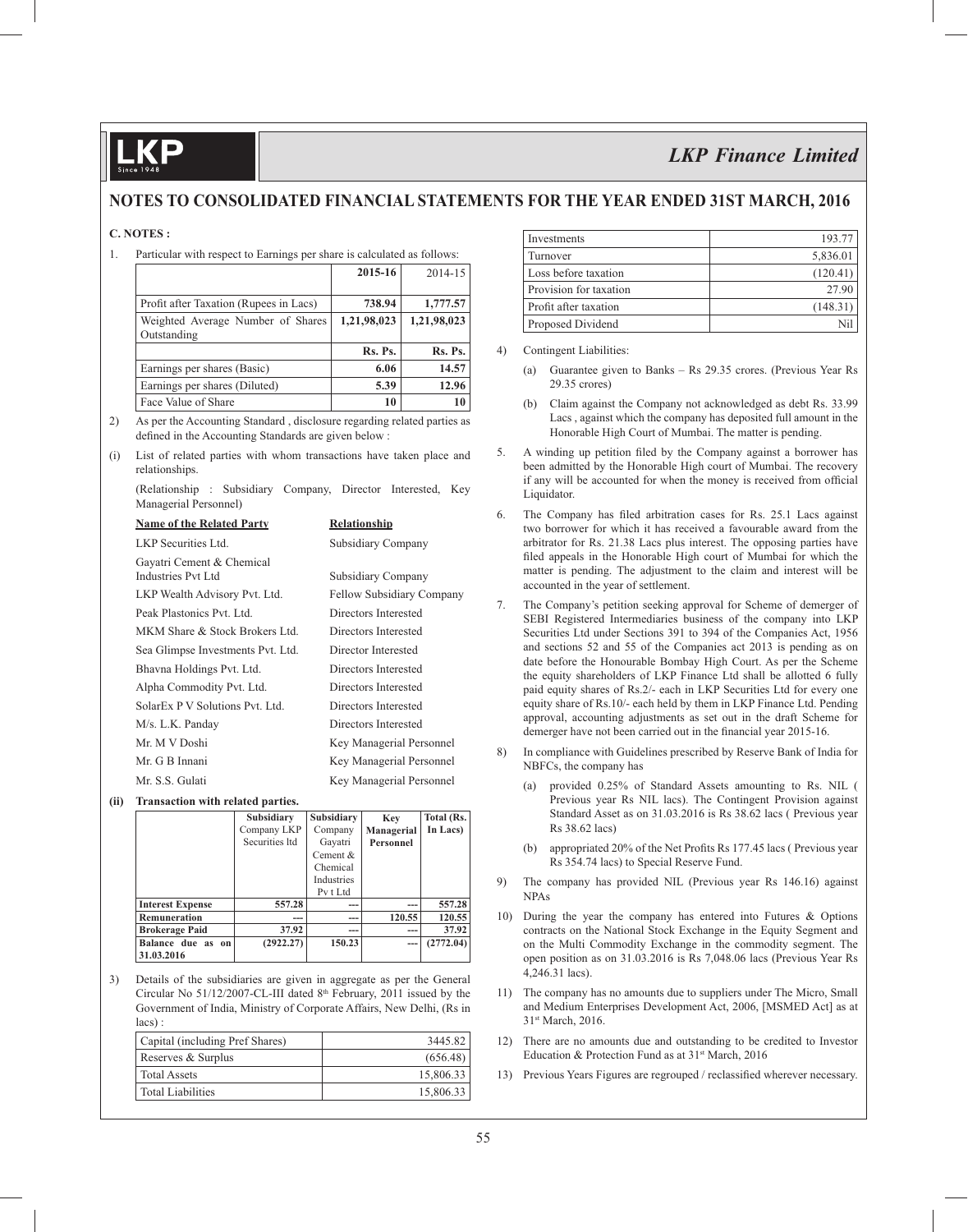| .KP<br>l<br>Since 1948 |              | <b>LKP</b> Finance Limited |
|------------------------|--------------|----------------------------|
|                        | <b>NOTES</b> |                            |
|                        |              |                            |
|                        |              |                            |
|                        |              |                            |
|                        |              |                            |
|                        |              |                            |
|                        |              |                            |
|                        |              |                            |
|                        |              |                            |
|                        |              |                            |
|                        |              |                            |
|                        |              |                            |
|                        |              |                            |
|                        |              |                            |
|                        |              |                            |
|                        |              |                            |
|                        |              |                            |
|                        |              |                            |
|                        |              |                            |
|                        |              |                            |
|                        |              |                            |
|                        |              |                            |
|                        |              |                            |
|                        |              |                            |
|                        |              |                            |
|                        |              |                            |